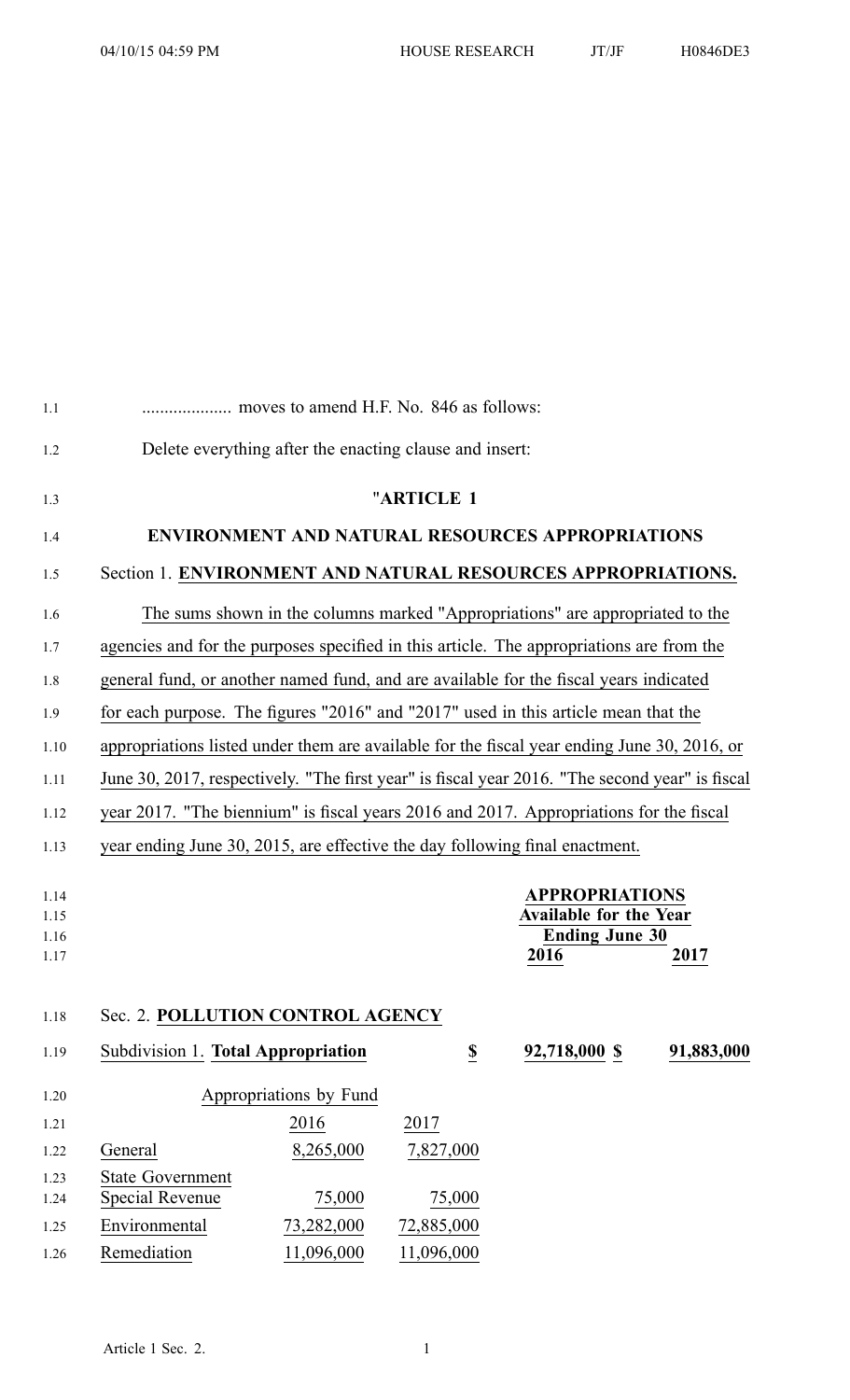04/10/15 04:59 PM HOUSE RESEARCH JT/JF H0846DE3

| 2.1          | The amounts that may be spent for each                         |            |            |  |  |
|--------------|----------------------------------------------------------------|------------|------------|--|--|
| 2.2          | purpose are specified in the following                         |            |            |  |  |
| 2.3          | subdivisions.                                                  |            |            |  |  |
| 2.4          | The commissioner must present the agency's                     |            |            |  |  |
| 2.5          | biennial budget for fiscal years 2018 and                      |            |            |  |  |
| 2.6          | 2019 to the legislature in a transparent way                   |            |            |  |  |
| 2.7          | by agency division, including the proposed                     |            |            |  |  |
| 2.8          | budget bill and presentations of the budget to                 |            |            |  |  |
| 2.9          | committees and divisions with jurisdiction                     |            |            |  |  |
| 2.10         | over the agency's budget.                                      |            |            |  |  |
| 2.11         | Subd. 2. Water                                                 | 28,471,000 | 28,033,000 |  |  |
| 2.12         | Appropriations by Fund                                         |            |            |  |  |
| 2.13         | 2016<br>2017                                                   |            |            |  |  |
| 2.14         | 6,754,000<br>6,316,000<br>General                              |            |            |  |  |
| 2.15<br>2.16 | <b>State Government</b><br>75,000<br>75,000<br>Special Revenue |            |            |  |  |
| 2.17         | 21,642,000<br>21,642,000<br>Environmental                      |            |            |  |  |
| 2.18         | \$1,959,000 the first year and \$1,959,000                     |            |            |  |  |
| 2.19         | the second year are for grants to delegated                    |            |            |  |  |
| 2.20         | counties to administer the county feedlot                      |            |            |  |  |
| 2.21         | program under Minnesota Statutes, section                      |            |            |  |  |
| 2.22         | 116.0711, subdivisions 2 and 3. Money                          |            |            |  |  |
| 2.23         | remaining after the first year is available for                |            |            |  |  |
| 2.24         | the second year.                                               |            |            |  |  |
| 2.25         | \$740,000 the first year and \$740,000 the                     |            |            |  |  |
| 2.26         | second year are from the environmental                         |            |            |  |  |
| 2.27         | fund to address the need for continued                         |            |            |  |  |
| 2.28         | increased activity in the areas of new                         |            |            |  |  |
| 2.29         | technology review, technical assistance                        |            |            |  |  |
| 2.30         | for local governments, and enforcement                         |            |            |  |  |
| 2.31         | under Minnesota Statutes, sections 115.55                      |            |            |  |  |
| 2.32         | to 115.58, and to complete the requirements                    |            |            |  |  |
| 2.33         | of Laws 2003, chapter 128, article 1, section                  |            |            |  |  |
| 2.34         | 165.                                                           |            |            |  |  |
|              |                                                                |            |            |  |  |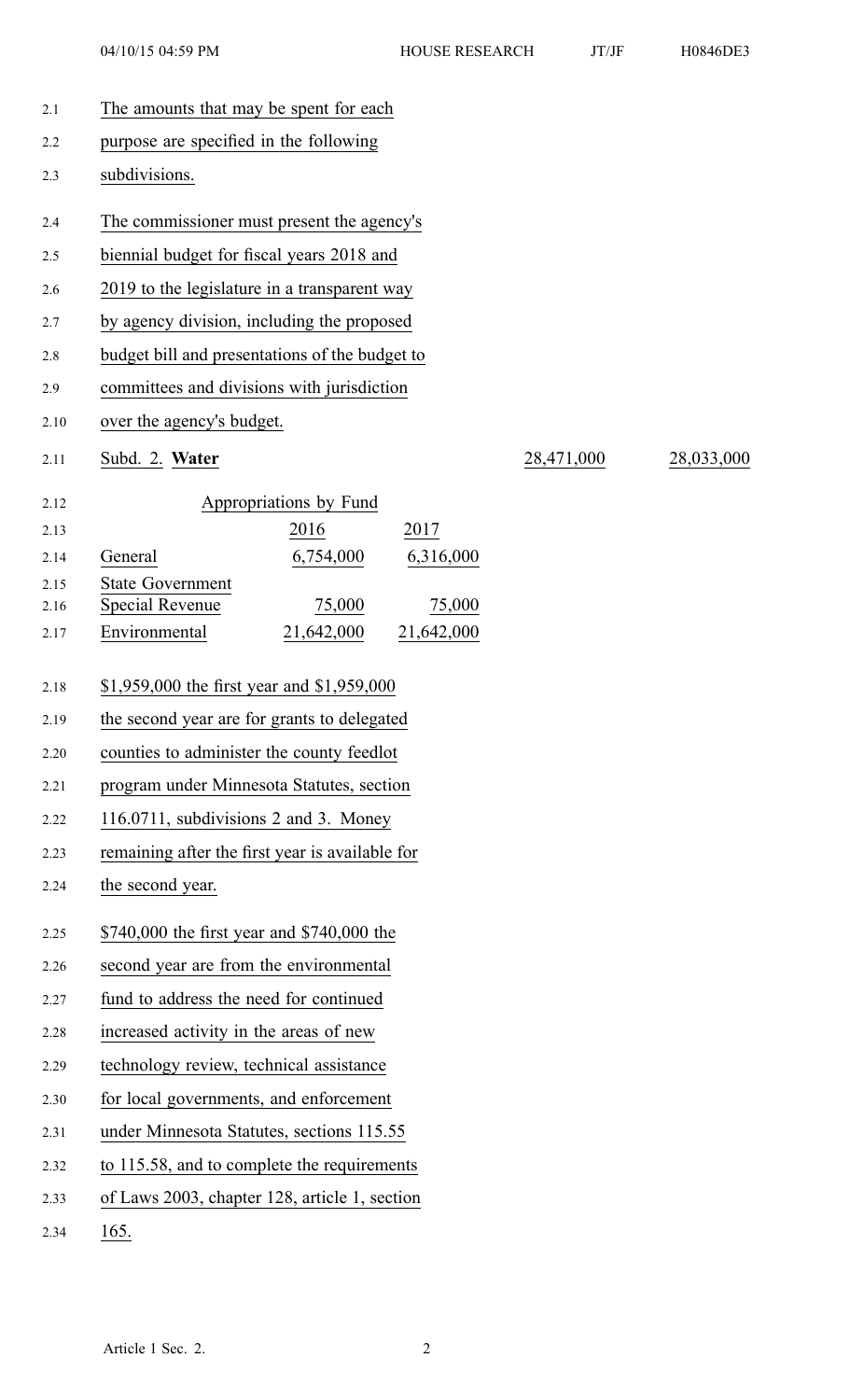| 3.1  | \$664,000 the first year and \$664,000 the     |
|------|------------------------------------------------|
| 3.2  | second year are from the environmental         |
| 3.3  | fund for subsurface sewage treatment           |
| 3.4  | system (SSTS) program administration           |
| 3.5  | and community technical assistance and         |
| 3.6  | education, including grants and technical      |
| 3.7  | assistance to communities for water quality    |
| 3.8  | protection. Of this amount, \$129,000 each     |
| 3.9  | year is for assistance to counties through     |
| 3.10 | grants for SSTS program administration.        |
| 3.11 | A county receiving a grant from this           |
| 3.12 | appropriation shall submit the results         |
| 3.13 | achieved with the grant to the commissioner    |
| 3.14 | as part of its annual SSTS report. Any         |
| 3.15 | unexpended balance in the first year does not  |
| 3.16 | cancel but is available in the second year.    |
| 3.17 | \$105,000 the first year and \$105,000 the     |
| 3.18 | second year are from the environmental fund    |
| 3.19 | for registration of wastewater laboratories.   |
| 3.20 | \$913,000 the first year and \$913,000 the     |
| 3.21 | second year are from the environmental fund    |
| 3.22 | to continue perfluorochemical biomonitoring    |
| 3.23 | in eastern metropolitan communities, as        |
| 3.24 | recommended by the Environmental Health        |
| 3.25 | Tracking and Biomonitoring Advisory Panel,     |
| 3.26 | and address other environmental health         |
| 3.27 | risks, including air quality. Of this amount,  |
| 3.28 | \$812,000 the first year and \$812,000 the     |
| 3.29 | second year are for transfer to the Department |
| 3.30 | of Health. The base in fiscal year 2018 and    |
| 3.31 | thereafter is \$0.                             |
| 3.32 | \$660,000 the first year and \$220,000 the     |
| 3.33 | second year are for water quality standard     |
| 3.34 | cost analyses required under this act. The     |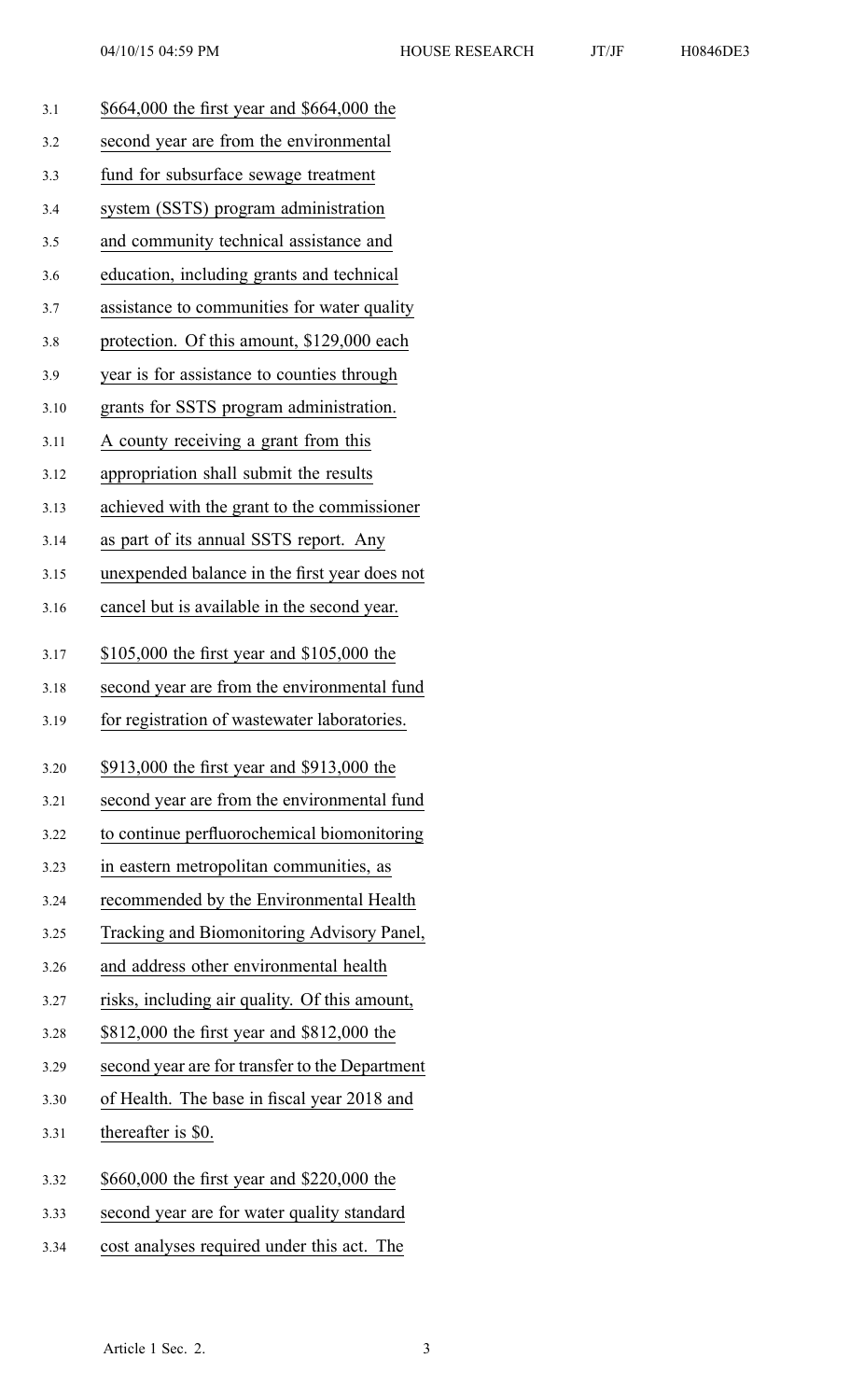| 4.1  | base for this appropriation is $$142,000$ in   |
|------|------------------------------------------------|
| 4.2  | fiscal year 2018 and \$0 in fiscal year 2019.  |
| 4.3  | \$2,657,000 the first year and \$2,659,000 the |
| 4.4  | second year are for independent peer reviews   |
| 4.5  | under Minnesota Statutes, section 115.035.     |
| 4.6  | \$100,000 the first year and \$100,000 the     |
| 4.7  | second year are for grants to the Red River    |
| 4.8  | Watershed Management Board for water           |
| 4.9  | quality and watershed monitoring river watch   |
| 4.10 | activities in the schools along the Red River  |
| 4.11 | of the North.                                  |
| 4.12 | Notwithstanding Minnesota Statutes, section    |
| 4.13 | 16A.28, the appropriations encumbered on or    |
| 4.14 | before June 30, 2017, as grants or contracts   |
| 4.15 | for SSTS's, surface water and groundwater      |
| 4.16 | assessments, total maximum daily loads,        |
| 4.17 | storm water, and water quality protection in   |
| 4.18 | this subdivision are available until June 30,  |
| 4.19 | 2020.                                          |
| 4.20 | Subd. 3. Air                                   |
| 4.21 | \$200,000 the first year and \$200,000 the     |
| 4.22 | second year are from the environmental fund    |
| 4.23 | for a monitoring program under Minnesota       |
| 4.24 | Statutes, section 116.454.                     |
| 4.25 | Up to \$150,000 the first year and \$150,000   |
| 4.26 | the second year may be transferred from the    |
| 4.27 | environmental fund to the small business       |
| 4.28 | environmental improvement loan account         |
| 4.29 | established in Minnesota Statutes, section     |
| 4.30 | 116.993.                                       |
| 4.31 | \$335,000 the first year and \$335,000 the     |
| 4.32 | second year are from the environmental fund    |
| 4.33 | for monitoring ambient air for hazardous       |
| 4.34 | pollutants.                                    |

15,401,000 15,604,000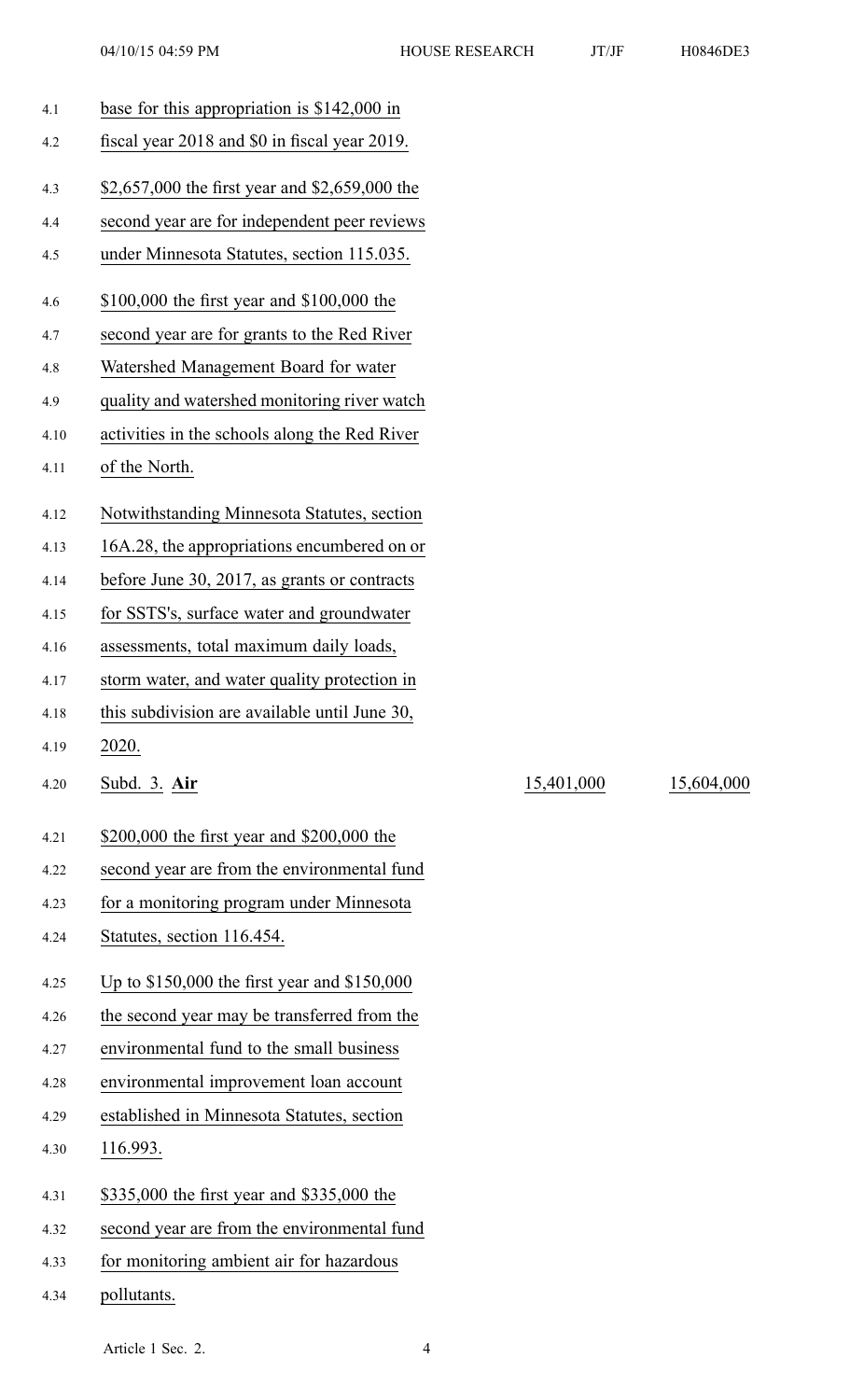| 5.1  | \$690,000 the first year and \$690,000 the           |            |            |  |
|------|------------------------------------------------------|------------|------------|--|
| 5.2  | second year are from the environmental               |            |            |  |
| 5.3  | fund for emission reduction activities and           |            |            |  |
| 5.4  | grants to small businesses and other nonpoint        |            |            |  |
| 5.5  | emission reduction efforts. Any unexpended           |            |            |  |
| 5.6  | balance in the first year does not cancel but is     |            |            |  |
| 5.7  | available in the second year.                        |            |            |  |
| 5.8  | Subd. 4. Land                                        | 18,012,000 | 18,012,000 |  |
| 5.9  | Appropriations by Fund                               |            |            |  |
| 5.10 | 2016<br>2017                                         |            |            |  |
| 5.11 | Environmental<br>6,916,000<br>6,916,000              |            |            |  |
| 5.12 | Remediation<br>11,096,000<br>11,096,000              |            |            |  |
| 5.13 | All money for environmental response,                |            |            |  |
| 5.14 | compensation, and compliance in the                  |            |            |  |
| 5.15 | remediation fund not otherwise appropriated          |            |            |  |
| 5.16 | is appropriated to the commissioners of the          |            |            |  |
| 5.17 | Pollution Control Agency and agriculture             |            |            |  |
| 5.18 | for purposes of Minnesota Statutes, section          |            |            |  |
| 5.19 | 115B.20, subdivision 2, clauses $(1)$ , $(2)$ ,      |            |            |  |
| 5.20 | $(3)$ , $(6)$ , and $(7)$ . At the beginning of each |            |            |  |
| 5.21 | fiscal year, the two commissioners shall             |            |            |  |
| 5.22 | jointly submit an annual spending plan               |            |            |  |
| 5.23 | to the commissioner of management and                |            |            |  |
| 5.24 | budget that maximizes the utilization of             |            |            |  |
| 5.25 | resources and appropriately allocates the            |            |            |  |
| 5.26 | money between the two departments. This              |            |            |  |
| 5.27 | appropriation is available until June 30, 2017.      |            |            |  |
| 5.28 | \$4,216,000 the first year and \$4,216,000 the       |            |            |  |
| 5.29 | second year are from the remediation fund            |            |            |  |
| 5.30 | for purposes of the leaking underground              |            |            |  |
| 5.31 | storage tank program to investigate, clean up,       |            |            |  |
| 5.32 | and prevent future releases from underground         |            |            |  |
| 5.33 | petroleum storage tanks, and to the petroleum        |            |            |  |
| 5.34 | remediation program for purposes of vapor            |            |            |  |
| 5.35 | assessment and remediation. These same               |            |            |  |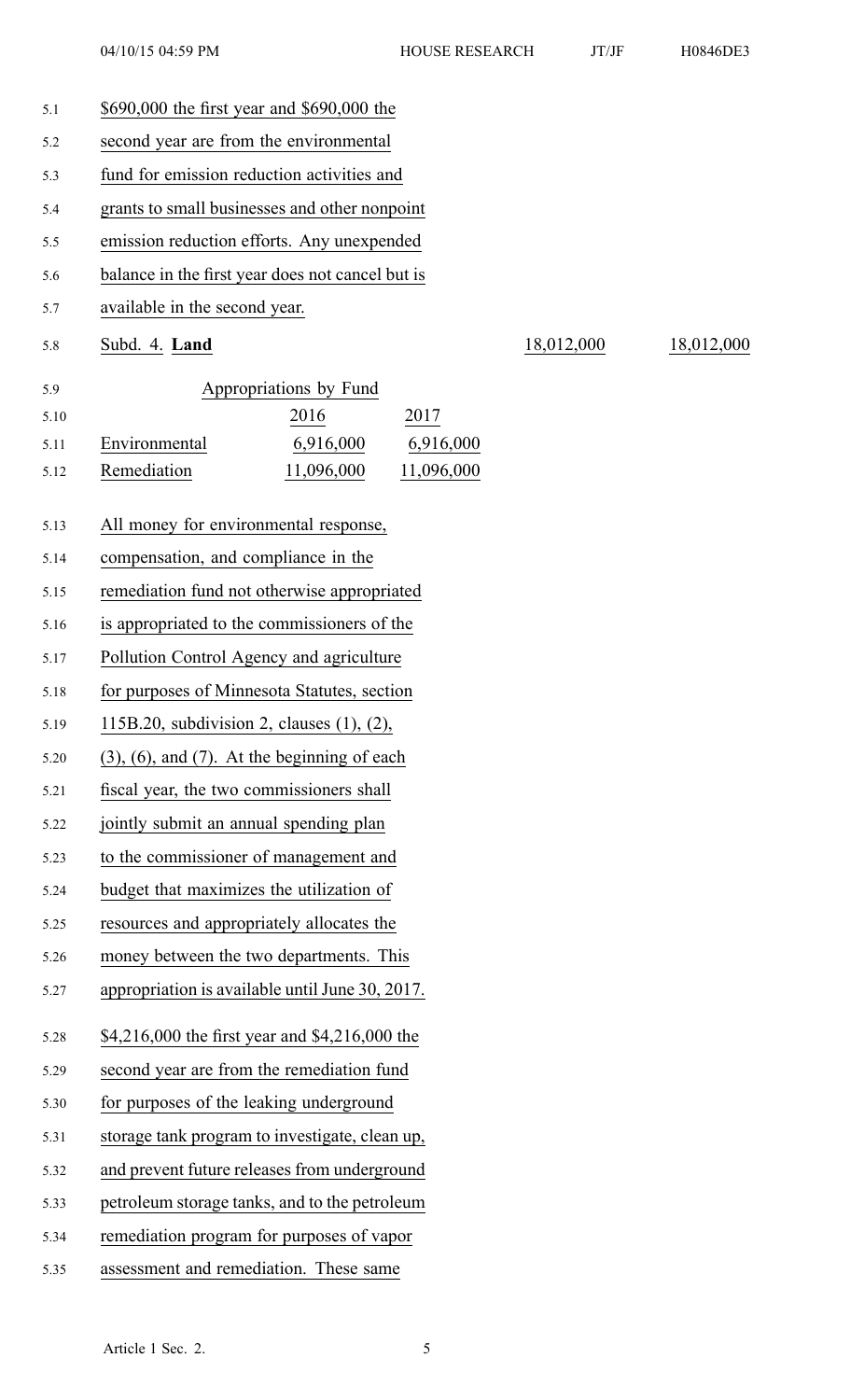| 6.1          | annual amounts are transferred from the              |            |            |
|--------------|------------------------------------------------------|------------|------------|
| 6.2          | petroleum tank fund to the remediation fund.         |            |            |
| 6.3          | \$252,000 the first year and \$252,000 the           |            |            |
| 6.4          | second year are from the remediation fund            |            |            |
| 6.5          | for transfer to the commissioner of health for       |            |            |
| 6.6          | private water supply monitoring and health           |            |            |
| 6.7          | assessment costs in areas contaminated               |            |            |
| 6.8          | by unpermitted mixed municipal solid                 |            |            |
| 6.9          | waste disposal facilities and drinking water         |            |            |
| 6.10         | advisories and public information activities         |            |            |
| 6.11         | for areas contaminated by hazardous releases.        |            |            |
| 6.12<br>6.13 | Subd. 5. Environmental Assistance and<br>Cross-Media | 30,834,000 | 30,234,000 |
| 6.14         | Appropriations by Fund                               |            |            |
| 6.15         | 2016<br>2017                                         |            |            |
| 6.16         | Environmental<br>29,323,000<br>28,723,000            |            |            |
| 6.17         | 1,511,000<br>General<br>1,511,000                    |            |            |
| 6.18         | \$17,250,000 the first year and \$17,250,000         |            |            |
| 6.19         | the second year are from the environmental           |            |            |
| 6.20         | fund for SCORE block grants to counties.             |            |            |
| 6.21         | \$119,000 the first year and \$119,000 the           |            |            |
| 6.22         | second year are from the environmental               |            |            |
| 6.23         | fund for environmental assistance grants             |            |            |
| 6.24         | or loans under Minnesota Statutes, section           |            |            |
| 6.25         | 115A.0716. Any unencumbered grant and                |            |            |
| 6.26         | loan balances in the first year do not cancel        |            |            |
| 6.27         | but are available for grants and loans in the        |            |            |
| 6.28         | second year.                                         |            |            |
| 6.29         | \$89,000 the first year and \$89,000 the             |            |            |
| 6.30         | second year are from the environmental fund          |            |            |
| 6.31         | for duties related to harmful chemicals in           |            |            |
| 6.32         | products under Minnesota Statutes, sections          |            |            |
| 6.33         | 116.9401 to 116.9407. Of this amount,                |            |            |
| 6.34         | \$57,000 each year is transferred to the             |            |            |
| 6.35         | commissioner of health.                              |            |            |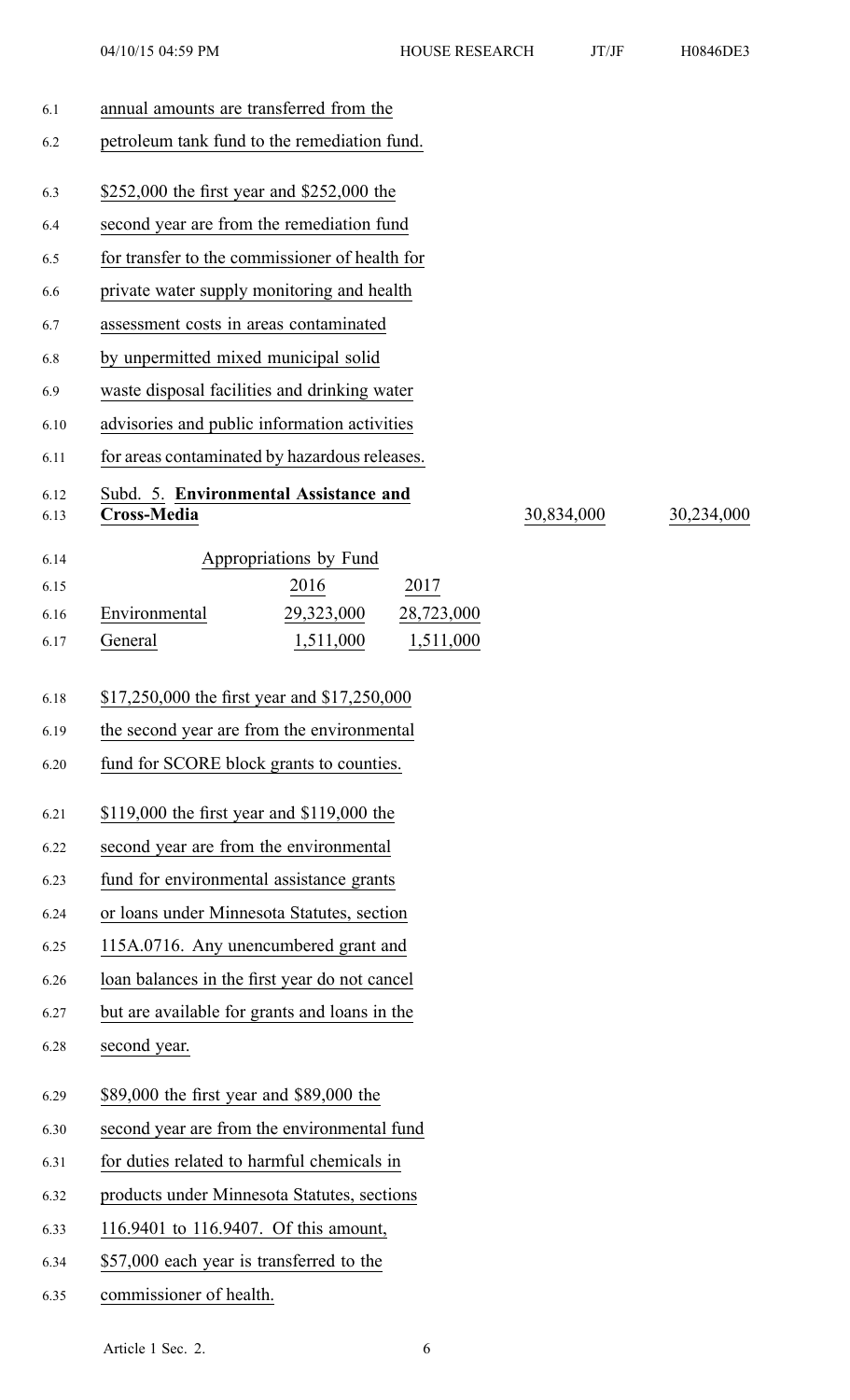7.1 \$200,000 the first year and \$200,000 the 7.2 second year are from the environmental 7.3 fund for the costs of implementing general 7.4 operating permits for feedlots over 1,000 7.5 animal units. 7.6 \$312,000 the first year and \$312,000 the 7.7 second year are from the general fund and 7.8 \$188,000 the first year and \$188,000 the 7.9 second year are from the environmental fund 7.10 for Environmental Quality Board operations 7.11 and support. 7.12 \$50,000 the first year and \$50,000 the second 7.13 year are from the environmental fund for 7.14 transfer to the Office of Administrative 7.15 Hearings to establish sanitary districts. 7.16 \$250,000 the first year and \$250,000 the 7.17 second year are from the general fund for 7.18 the Environmental Quality Board to lead 7.19 an interagency team to provide technical 7.20 assistance regarding the mining, processing, 7.21 and transporting of silica sand. 7.22 \$450,000 the first year and \$450,000 the 7.23 second year are from the environmental 7.24 fund to develop and maintain systems to 7.25 suppor<sup>t</sup> permitting and regulatory business 7.26 processes and agency data. This is <sup>a</sup> onetime 7.27 appropriation. 7.28 \$50,000 the first year and \$50,000 the second 7.29 year are from the environmental fund for 7.30 increased meeting costs of the Minnesota 7.31 Pollution Control Agency Citizens' Board 7.32 under this act. 7.33 \$50,000 the first year is to study, in 7.34 cooperation with the commissioner of health,

Article 1 Sec. 2. 7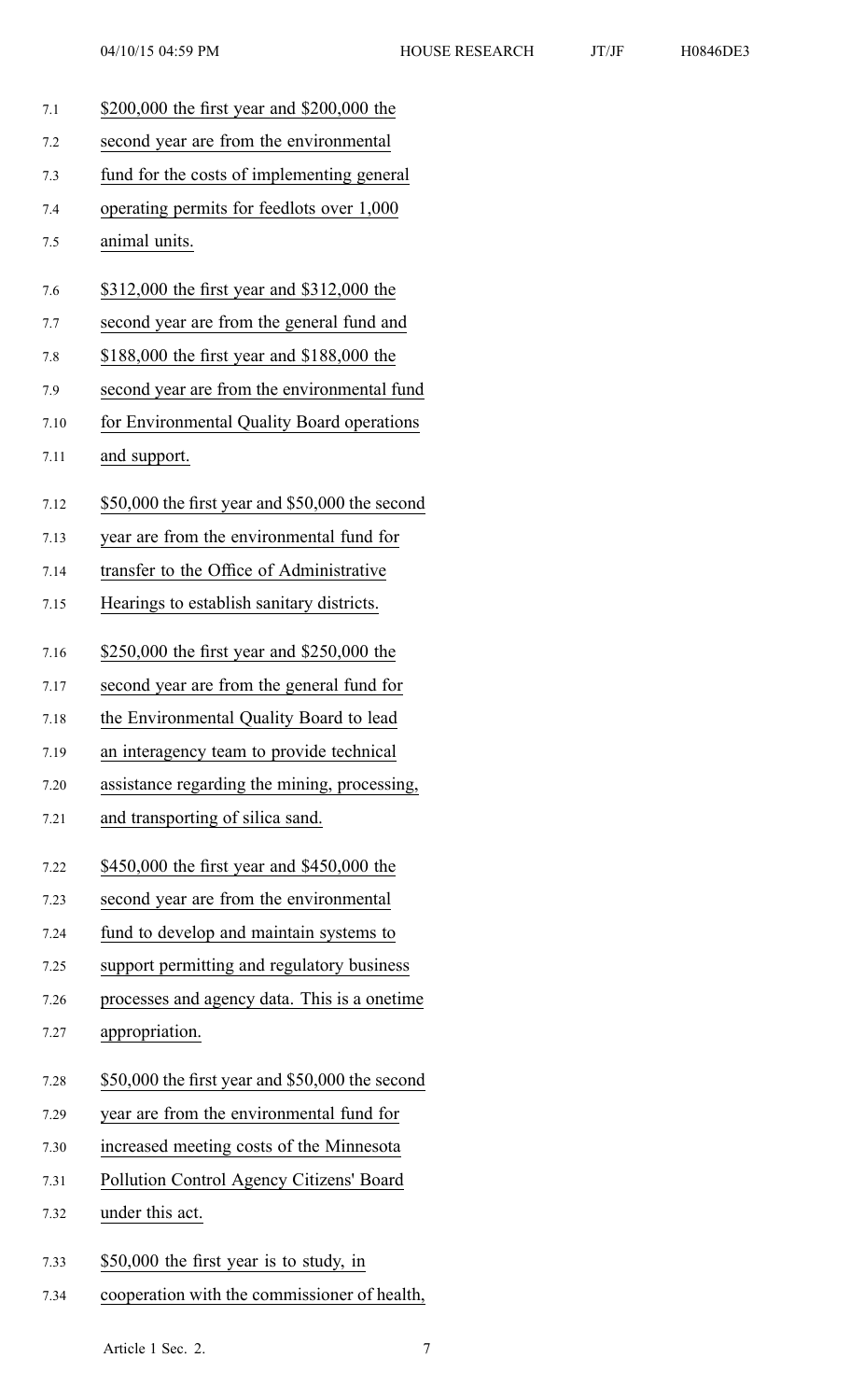| 8.1  | the impacts related to the use of crumb rubber    |
|------|---------------------------------------------------|
| 8.2  | within synthetic turf and review available        |
| 8.3  | data relating to the potential environmental      |
| 8.4  | and health risks and effects of synthetic         |
| 8.5  | turf, with particular attention to the crumb      |
| 8.6  | rubber content of the synthetic turf. In          |
| 8.7  | conducting this study, the commissioner           |
| 8.8  | must examine the health and environmental         |
| 8.9  | impact of various pathways of exposure            |
| 8.10 | including, but not limited to, small-fill         |
| 8.11 | particle inhalation, volatility, leaching into    |
| 8.12 | groundwater, dermal absorption, and the           |
| 8.13 | persistence in the environment of the original    |
| 8.14 | and degraded by-products of crumb rubber.         |
| 8.15 | By June 30, 2016, the commissioner shall          |
| 8.16 | report the findings of the study to the chairs    |
| 8.17 | and ranking minority members of the house         |
| 8.18 | of representatives and senate committees          |
| 8.19 | and divisions with jurisdiction over health       |
| 8.20 | and environment policy. This is a onetime         |
| 8.21 | appropriation.                                    |
| 8.22 | \$685,000 the first year and \$685,000 the        |
| 8.23 | second year are for competitive recycling         |
| 8.24 | grants under Minnesota Statutes, section          |
| 8.25 | 115A.565.                                         |
| 8.26 | \$50,000 the first year is from the               |
| 8.27 | environmental fund for the landfill diversion     |
| 8.28 | task force and study required under this act.     |
| 8.29 | This is a onetime appropriation.                  |
| 8.30 | \$50,000 the first year and \$50,000 the second   |
| 8.31 | year are to acquire and co-locate waste and       |
| 8.32 | recycling receptacles, in cooperation with        |
| 8.33 | the commissioner of administration, at the        |
| 8.34 | <b>State Office Building. Any remaining funds</b> |

8.35 may be used for these purposes at other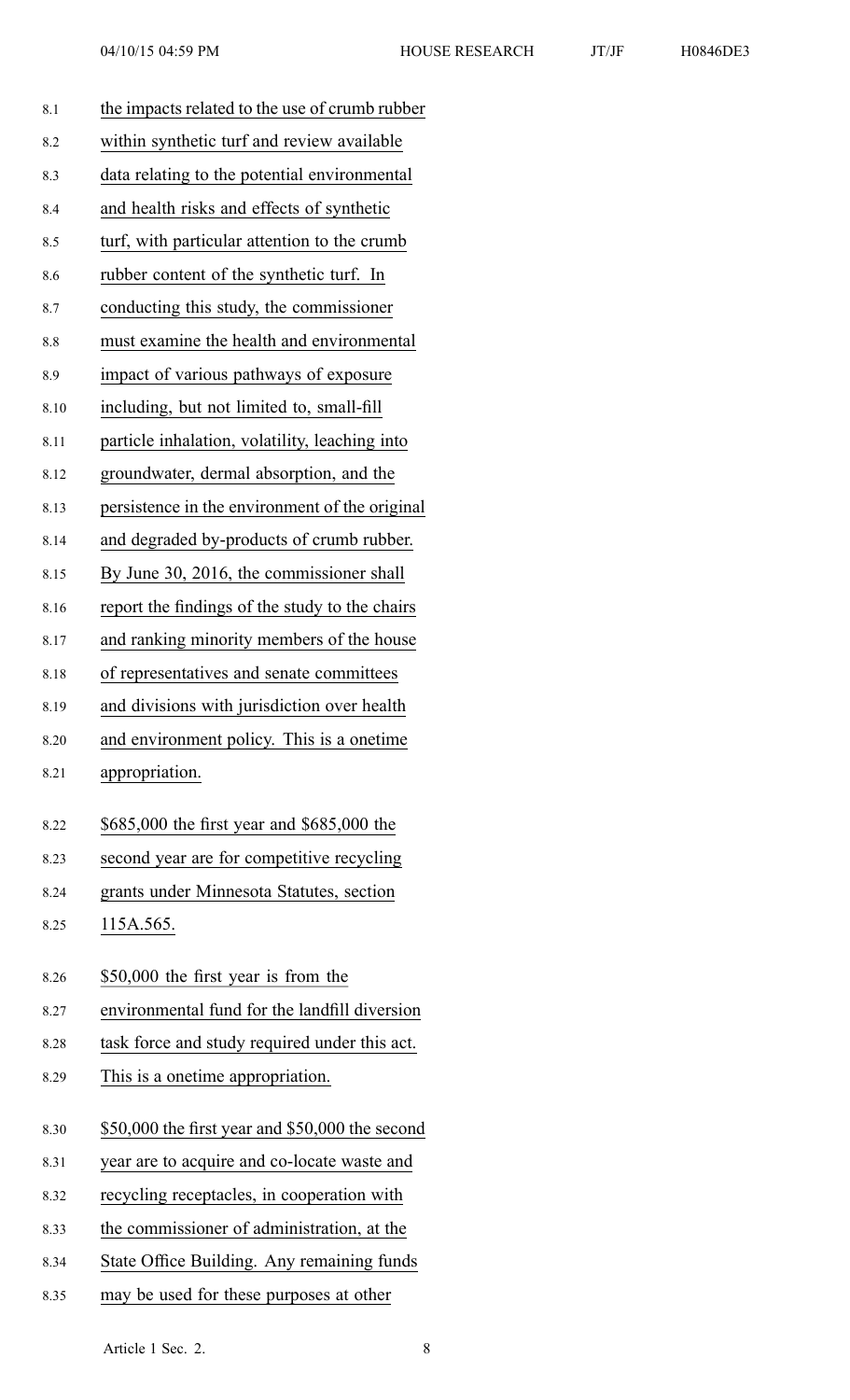| 9.1  | facilities within the Capitol complex. This is |
|------|------------------------------------------------|
| 9.2  | a onetime appropriation.                       |
|      |                                                |
| 9.3  | \$500,000 the first year is for a contract     |
| 9.4  | with an outside consultant to examine          |
| 9.5  | the organizational structure, financial        |
| 9.6  | management, and grant processes of the         |
| 9.7  | agency and provide recommendations             |
| 9.8  | to increase the efficiency, outcomes           |
| 9.9  | and transparency of the agency. The            |
| 9.10 | commissioner shall report the results of       |
| 9.11 | the examination and recommendations to         |
| 9.12 | the chairs and ranking minority members        |
| 9.13 | of the house of representatives and senate     |
| 9.14 | committees and divisions with jurisdiction     |
| 9.15 | over the environment by December 15, 2016.     |
| 9.16 | This is a onetime appropriation.               |
| 9.17 | The commissioner must direct any               |
| 9.18 | operational adjustments necessary to           |
| 9.19 | accommodate inflationary and other             |
| 9.20 | operational increases of the agency to solid   |
| 9.21 | waste activities within the agency and may     |
| 9.22 | redirect the reductions to other subdivisions  |
| 9.23 | of this section as necessary to reduce         |
| 9.24 | nonessential activities of the agency. The     |
| 9.25 | commissioner shall not allow any reductions    |
| 9.26 | under this paragraph to impact permitting,     |
| 9.27 | environmental review, or enforcement           |
| 9.28 | activities of the agency and no grants may     |
| 9.29 | be reduced.                                    |
| 9.30 | All money deposited in the environmental       |
| 9.31 | fund for the metropolitan solid waste          |
| 9.32 | landfill fee in accordance with Minnesota      |
| 9.33 | Statutes, section 473.843, and not otherwise   |
| 9.34 | appropriated, is appropriated for the purposes |

9.35 of Minnesota Statutes, section 473.844.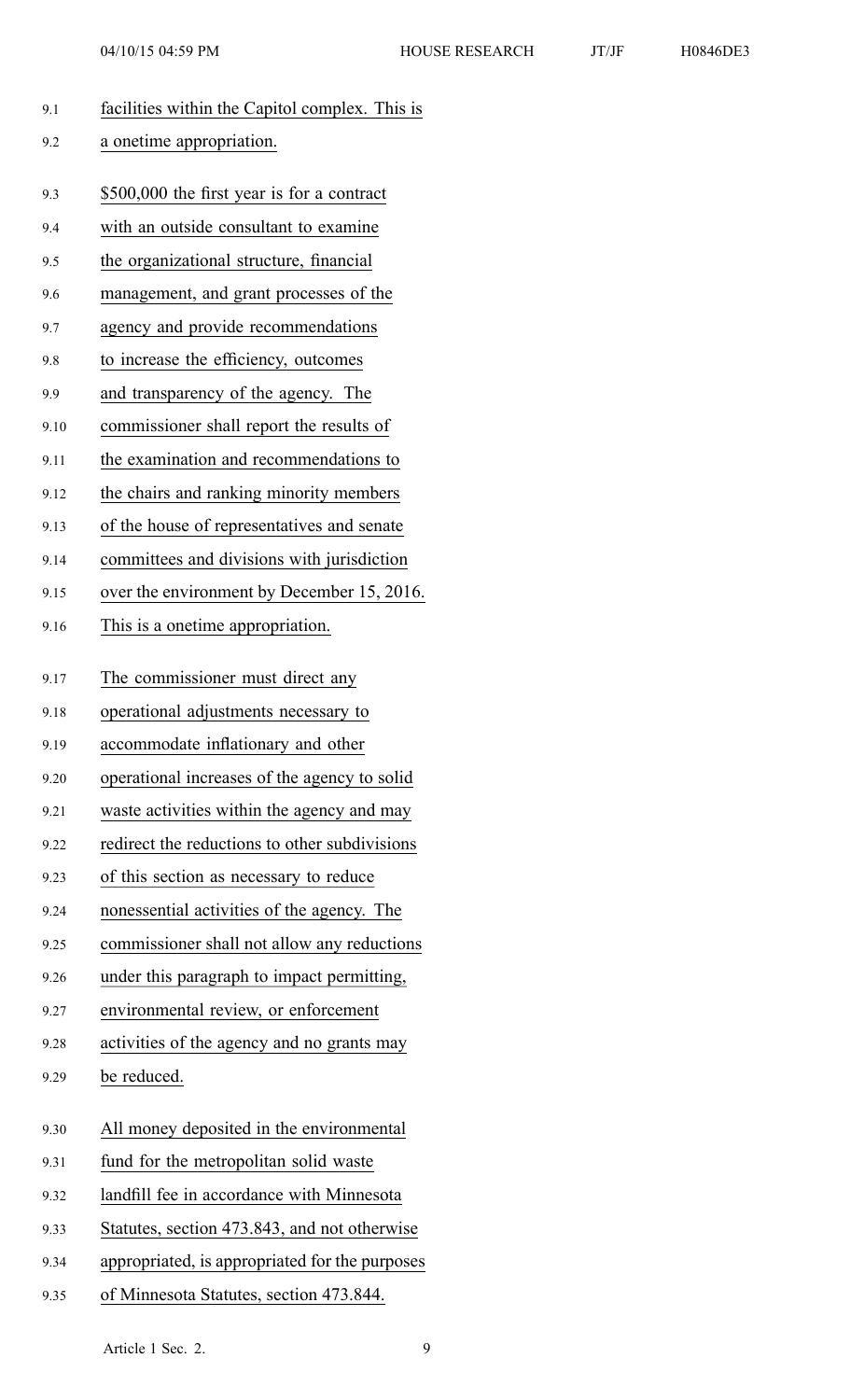- 10.1 Notwithstanding Minnesota Statutes, section
- 10.2 16A.28, the appropriations encumbered on
- 10.3 or before June 30, 2017, as contracts or
- 10.4 grants for surface water and groundwater
- 10.5 assessments; environmental assistance
- 10.6 awarded under Minnesota Statutes, section
- 10.7 115A.0716; technical and research assistance
- 10.8 under Minnesota Statutes, section 115A.152;
- 10.9 technical assistance under Minnesota
- 10.10 Statutes, section 115A.52; and pollution
- 10.11 prevention assistance under Minnesota
- 10.12 Statutes, section 115D.04, are available until
- 10.13 June 30, 2019.
- 10.14 Subd. 6. **Transfers**
- 10.15 The commissioner of managemen<sup>t</sup> and
- 10.16 budget shall transfer \$13,276,000 in fiscal
- 10.17 year 2016 from the closed landfill investment
- 10.18 fund in Minnesota Statutes, section
- 10.19 115B.421, to the environment and natural
- 10.20 resources account in the special revenue fund.
- 10.21 The commissioner of the Pollution Control
- 10.22 Agency shall transfer \$8,100,000 in
- 10.23 fiscal year 2016 from the metropolitan
- 10.24 landfill contingency action trust account in
- 10.25 Minnesota Statutes, section 473.845, to the
- 10.26 commissioner of managemen<sup>t</sup> and budget for
- 10.27 cancellation to the environment and natural
- 10.28 resources account in the special revenue fund.
- 10.29 Subd. 7. **Remediation Fund**
- 10.30 The commissioner shall transfer up to
- 10.31 \$34,600,000 from the environmental fund to
- 10.32 the remediation fund for the purposes of the
- 10.33 remediation fund under Minnesota Statutes,
- 10.34 section 116.155, subdivision 2.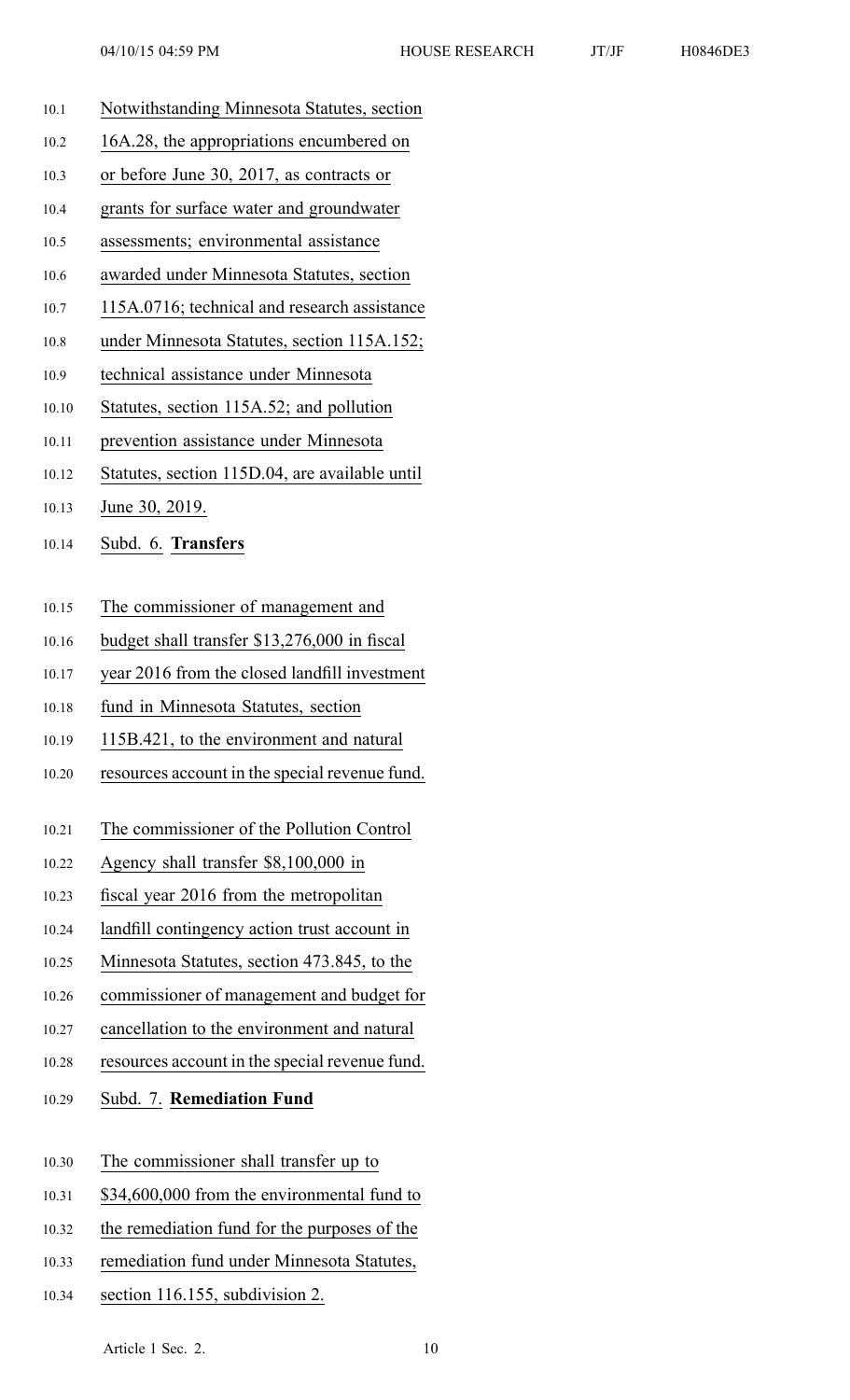### 11.1 Sec. 3. **NATURAL RESOURCES**

| 11.2           | Subdivision 1. Total Appropriation<br>$\underline{\underline{\$}}$ |                        | 264,188,000 \$ | 267,382,000 |           |
|----------------|--------------------------------------------------------------------|------------------------|----------------|-------------|-----------|
| 11.3           |                                                                    | Appropriations by Fund |                |             |           |
| 11.4           |                                                                    | 2016                   | 2017           |             |           |
| 11.5           | General                                                            | 67,445,000             | 69,065,000     |             |           |
| 11.6           | <b>Natural Resources</b>                                           | 84,063,000             | 85,001,000     |             |           |
| 11.7           | Game and Fish                                                      | 100,480,000            | 101,940,000    |             |           |
| 11.8           | Remediation                                                        | 1,100,000              | 1,100,000      |             |           |
| 11.9           | <b>Special Revenue</b>                                             | 11,100,000             | 10,276,000     |             |           |
| 11.10          | The amounts that may be spent for each                             |                        |                |             |           |
| 11.11          | purpose are specified in the following                             |                        |                |             |           |
| 11.12          | subdivisions.                                                      |                        |                |             |           |
| 11.13<br>11.14 | Subd. 2. Land and Mineral Resources<br><b>Management</b>           |                        |                | 5,261,000   | 5,321,000 |
| 11.15          |                                                                    | Appropriations by Fund |                |             |           |
| 11.16          |                                                                    | 2016                   | 2017           |             |           |
| 11.17          | General                                                            | 1,585,000              | 1,585,000      |             |           |
| 11.18          | <b>Natural Resources</b>                                           | 3,332,000              | 3,392,000      |             |           |
| 11.19          | Game and Fish                                                      | 344,000                | 344,000        |             |           |
| 11.20          | \$68,000 the first year and \$68,000 the                           |                        |                |             |           |
| 11.21          | second year are for minerals cooperative                           |                        |                |             |           |
| 11.22          | environmental research, of which \$34,000                          |                        |                |             |           |
| 11.23          | the first year and \$34,000 the second year are                    |                        |                |             |           |
| 11.24          | available only as matched by \$1 of nonstate                       |                        |                |             |           |
| 11.25          | money for each \$1 of state money. The                             |                        |                |             |           |
| 11.26          | match may be cash or in-kind.                                      |                        |                |             |           |
| 11.27          | \$251,000 the first year and \$251,000 the                         |                        |                |             |           |
| 11.28          | second year are for iron ore cooperative                           |                        |                |             |           |
| 11.29          | research. Of this amount, \$200,000 each year                      |                        |                |             |           |
| 11.30          | is from the minerals management account                            |                        |                |             |           |
| 11.31          | in the natural resources fund. \$175,000 the                       |                        |                |             |           |
| 11.32          | first year and \$175,000 the second year are                       |                        |                |             |           |
| 11.33          | available only as matched by \$1 of nonstate                       |                        |                |             |           |
| 11.34          | money for each \$1 of state money. The match                       |                        |                |             |           |
| 11.35          | may be cash or in-kind. Any unencumbered                           |                        |                |             |           |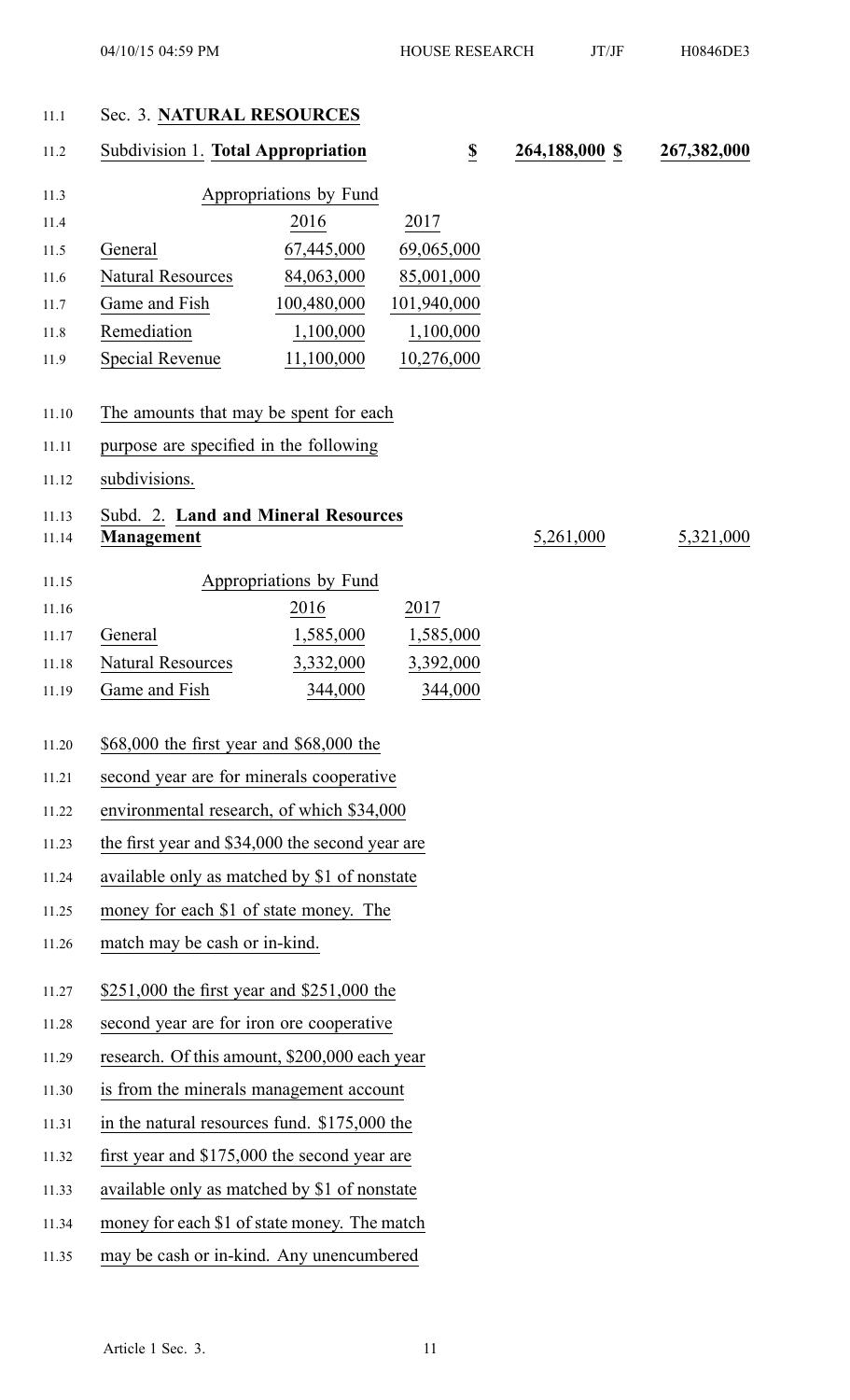| 12.1  | balance from the first year does not cancel                         |  |  |  |
|-------|---------------------------------------------------------------------|--|--|--|
| 12.2  | and is available in the second year.                                |  |  |  |
| 12.3  | \$2,755,000 the first year and \$2,815,000                          |  |  |  |
| 12.4  | the second year are from the minerals                               |  |  |  |
| 12.5  | management account in the natural resources                         |  |  |  |
| 12.6  | fund for use as provided in Minnesota                               |  |  |  |
| 12.7  | Statutes, section 93.2236, paragraph (c),                           |  |  |  |
| 12.8  | for mineral resource management, projects                           |  |  |  |
| 12.9  | to enhance future mineral income, and                               |  |  |  |
| 12.10 | projects to promote new mineral resource                            |  |  |  |
| 12.11 | opportunities.                                                      |  |  |  |
| 12.12 | Subd. 3. Ecological and Water Resources<br>32,493,000<br>32,771,000 |  |  |  |
| 12.13 | Appropriations by Fund                                              |  |  |  |
| 12.14 | 2016<br>2017                                                        |  |  |  |
| 12.15 | 16,980,000<br>General<br>17,089,000                                 |  |  |  |
| 12.16 | <b>Natural Resources</b><br>10,502,000<br>10,576,000                |  |  |  |
| 12.17 | Game and Fish<br>4,011,000<br>4,106,000                             |  |  |  |
| 12.18 | Remediation<br>1,000,000<br>1,000,000                               |  |  |  |
| 12.19 | \$3,242,000 the first year and \$3,242,000 the                      |  |  |  |
| 12.20 | second year are from the invasive species                           |  |  |  |
| 12.21 | account in the natural resources fund and                           |  |  |  |
| 12.22 | \$3,206,000 the first year and \$3,206,000 the                      |  |  |  |
| 12.23 | second year are from the general fund for                           |  |  |  |
| 12.24 | management, public awareness, assessment                            |  |  |  |
| 12.25 | and monitoring research, and water access                           |  |  |  |
| 12.26 | inspection to prevent the spread of invasive                        |  |  |  |
| 12.27 | species; management of invasive plants in                           |  |  |  |
| 12.28 | public waters; and management of terrestrial                        |  |  |  |
| 12.29 | invasive species on state-administered lands.                       |  |  |  |
| 12.30 | \$5,000,000 the first year and \$5,000,000 the                      |  |  |  |
| 12.31 | second year are from the water management                           |  |  |  |
| 12.32 | account in the natural resources fund for only                      |  |  |  |
| 12.33 | the purposes specified in Minnesota Statutes,                       |  |  |  |
| 12.34 | section 103G.27, subdivision 2.                                     |  |  |  |
|       |                                                                     |  |  |  |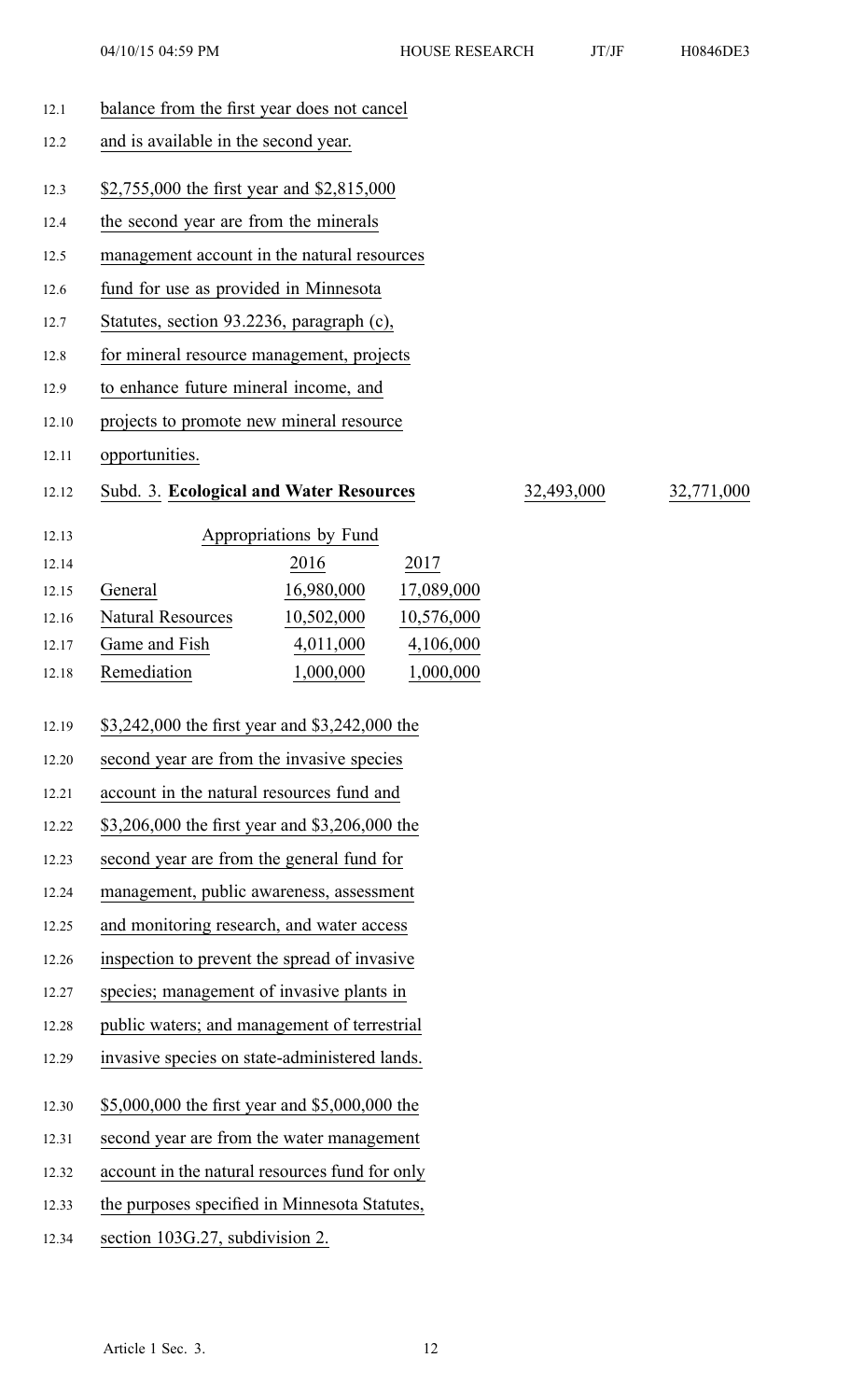- 13.1 \$103,000 the first year and \$103,000 the 13.2 second year are for <sup>a</sup> gran<sup>t</sup> to the Mississippi 13.3 Headwaters Board for up to 50 percen<sup>t</sup> of 13.4 the cost of implementing the comprehensive 13.5 plan for the upper Mississippi within areas 13.6 under the board's jurisdiction. 13.7 \$10,000 the first year and \$10,000 the second 13.8 year are for paymen<sup>t</sup> to the Leech Lake Band 13.9 of Chippewa Indians to implement the band's 13.10 portion of the comprehensive plan for the 13.11 upper Mississippi. 13.12 \$264,000 the first year and \$264,000 the 13.13 second year are for grants for up to 50 13.14 percen<sup>t</sup> of the cost of implementation of the 13.15 Red River mediation agreement. 13.16 \$1,643,000 the first year and \$1,643,000 13.17 the second year are from the heritage 13.18 enhancement account in the game and 13.19 fish fund for only the purposes specified 13.20 in Minnesota Statutes, section 297A.94, 13.21 paragraph (e), clause (1). 13.22 \$950,000 the first year and \$950,000 the 13.23 second year are from the nongame wildlife 13.24 managemen<sup>t</sup> account in the natural resources 13.25 fund for the purpose of nongame wildlife 13.26 management. Notwithstanding Minnesota 13.27 Statutes, section 290.431, of this amount 13.28 \$50,000 the first year and \$50,000 the second 13.29 year may be used for nongame wildlife 13.30 information, education, and promotion. 13.31 \$6,000,000 the first year and \$6,000,000 the 13.32 second year are from the general fund for the
- 13.33 following activities: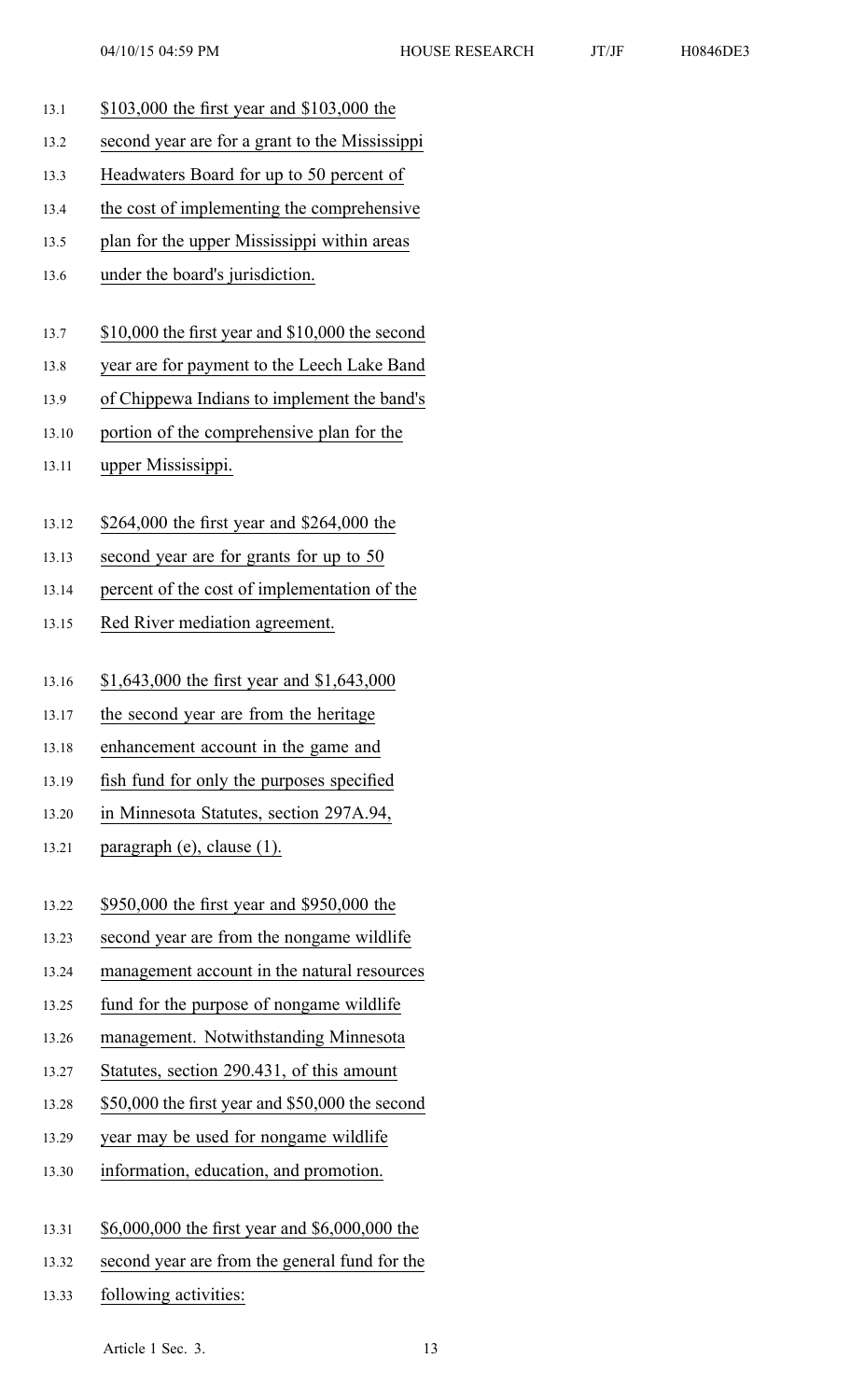14.1 (1) financial reimbursement and technical 14.2 suppor<sup>t</sup> to soil and water conservation 14.3 districts or other local units of governmen<sup>t</sup> 14.4 for groundwater level monitoring; 14.5 (2) surface water monitoring and analysis, 14.6 including installation of monitoring gauges; 14.7 (3) groundwater analysis to assist with water 14.8 appropriation permitting decisions; 14.9 (4) permit application review incorporating 14.10 surface water and groundwater technical 14.11 analysis; 14.12 (5) precipitation data and analysis to improve 14.13 the use of irrigation; 14.14 (6) information technology, including 14.15 electronic permitting and integrated data 14.16 systems; and 14.17 (7) compliance and monitoring. 14.18 \$10,000 the first year and \$64,000 the 14.19 second year are to study, in cooperation 14.20 with the Board of Water and Soil Resources, 14.21 the feasibility of the state assuming 14.22 administration of the section 404 permit 14.23 program of the federal Clean Water Act 14.24 as required in this act. This is <sup>a</sup> onetime 14.25 appropriation. 14.26 \$1,000,000 the first year and \$1,000,000 the 14.27 second year are from the dedicated account 14.28 within the remediation fund for the purposes 14.29 of Minnesota Statutes, section 115B.20, 14.30 subdivision 2, clause (4), and are transferred 14.31 to the commissioner of natural resources for 14.32 grants to soil and water conservation districts 14.33 to establish best managemen<sup>t</sup> practices to 14.34 improve water quality. This is <sup>a</sup> onetime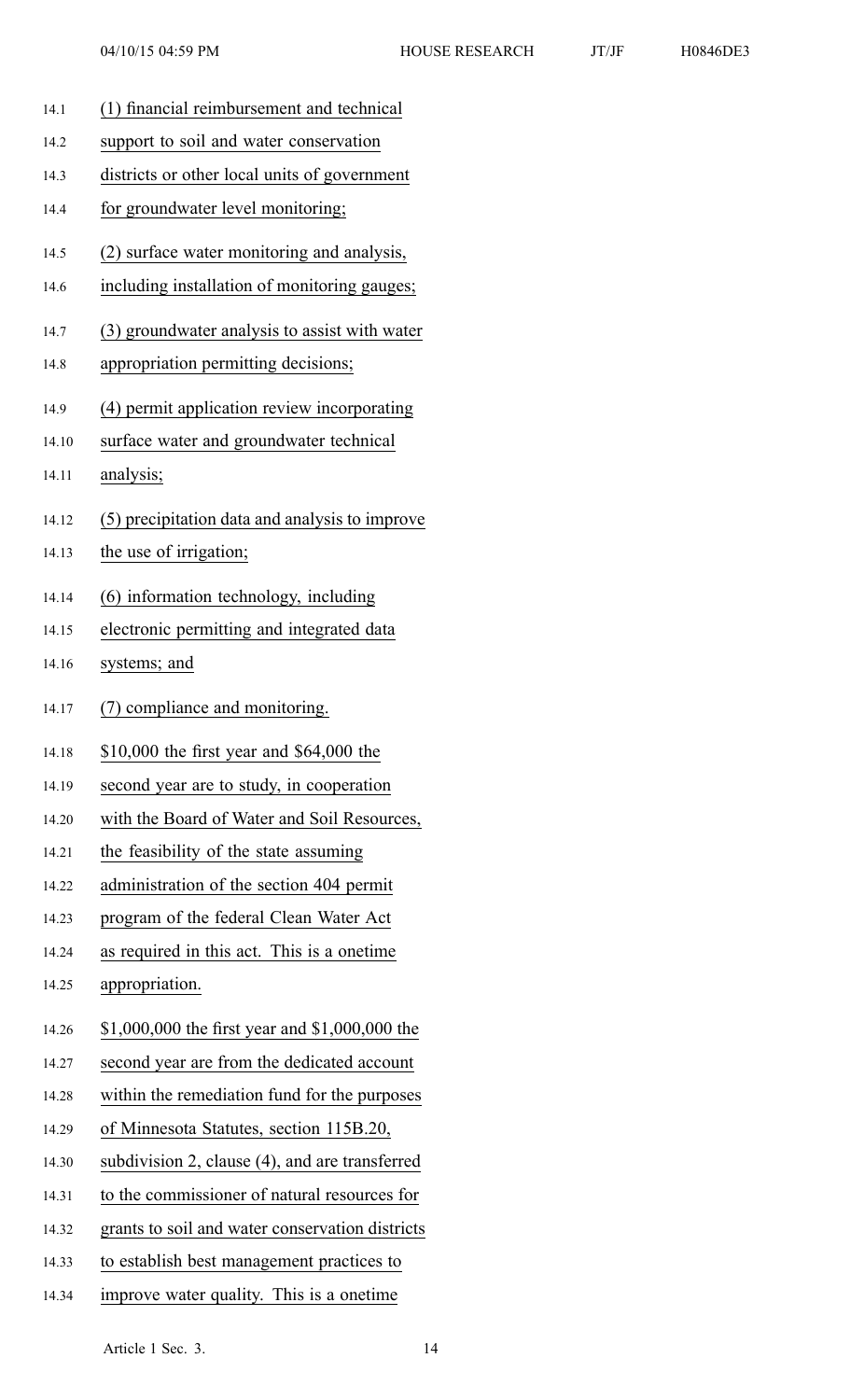| H0846DE3 |
|----------|
|          |

| 15.1  | transfer and the statutory appropriation             |            |            |  |  |
|-------|------------------------------------------------------|------------|------------|--|--|
| 15.2  | under Minnesota Statutes, section 116.155,           |            |            |  |  |
| 15.3  | subdivision 2, is canceled.                          |            |            |  |  |
| 15.4  | \$50,000 the first year is to develop                |            |            |  |  |
| 15.5  | cost estimates, in cooperation with the              |            |            |  |  |
| 15.6  | Metropolitan Council, for the augmentation           |            |            |  |  |
| 15.7  | of White Bear Lake with water from Sucker            |            |            |  |  |
| 15.8  | Lake. The commissioner must submit a                 |            |            |  |  |
| 15.9  | report with the cost estimates developed             |            |            |  |  |
| 15.10 | under this paragraph to the chairs and               |            |            |  |  |
| 15.11 | ranking minority members of the house of             |            |            |  |  |
| 15.12 | representatives and senate committees and            |            |            |  |  |
| 15.13 | divisions with jurisdiction over environment         |            |            |  |  |
| 15.14 | and natural resources policy and finance             |            |            |  |  |
| 15.15 | by February 1, 2016. This is a onetime               |            |            |  |  |
| 15.16 | appropriation.                                       |            |            |  |  |
| 15.17 | Subd. 4. Forest Management                           | 37,514,000 | 38,181,000 |  |  |
| 15.18 | Appropriations by Fund                               |            |            |  |  |
| 15.19 | 2016<br>2017                                         |            |            |  |  |
| 15.20 | 24,846,000<br>General<br>25,250,000                  |            |            |  |  |
| 15.21 | <b>Natural Resources</b><br>11,381,000<br>11,644,000 |            |            |  |  |
| 15.22 | 1,287,000<br>Game and Fish<br>1,287,000              |            |            |  |  |
| 15.23 | \$7,145,000 the first year and \$7,145,000           |            |            |  |  |
| 15.24 | the second year are for prevention,                  |            |            |  |  |
| 15.25 | presuppression, and suppression costs of             |            |            |  |  |
| 15.26 | emergency firefighting and other costs               |            |            |  |  |
| 15.27 | incurred under Minnesota Statutes, section           |            |            |  |  |
| 15.28 | 88.12. The amount necessary to pay for               |            |            |  |  |
| 15.29 | presuppression and suppression costs during          |            |            |  |  |
| 15.30 | the biennium is appropriated from the general        |            |            |  |  |
| 15.31 | fund.                                                |            |            |  |  |
| 15.32 | By January 15 of each year, the commissioner         |            |            |  |  |

- 15.33 of natural resources shall submit <sup>a</sup> repor<sup>t</sup> to
- 15.34 the chairs and ranking minority members
- 15.35 of the house and senate committees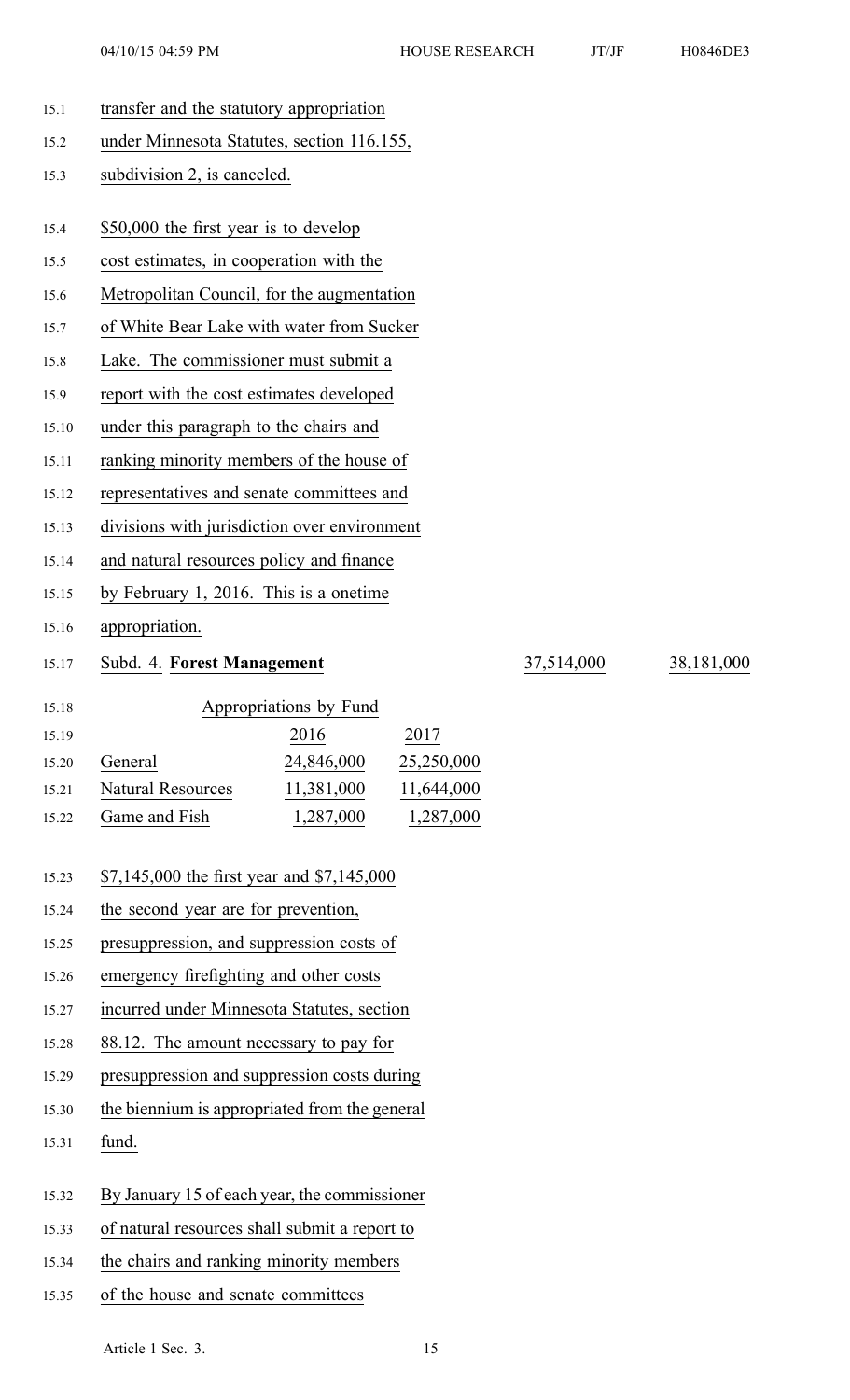| 16.1  | and divisions having jurisdiction over        |
|-------|-----------------------------------------------|
| 16.2  | environment and natural resources finance,    |
| 16.3  | identifying all firefighting costs incurred   |
| 16.4  | and reimbursements received in the prior      |
| 16.5  | fiscal year. These appropriations may         |
| 16.6  | not be transferred. Any reimbursement         |
| 16.7  | of firefighting expenditures made to the      |
| 16.8  | commissioner from any source other than       |
| 16.9  | federal mobilizations shall be deposited into |
| 16.10 | the general fund.                             |
| 16.11 | \$11,381,000 the first year and \$11,644,000  |
| 16.12 | the second year are from the forest           |
| 16.13 | management investment account in the          |
| 16.14 | natural resources fund for only the purposes  |
| 16.15 | specified in Minnesota Statutes, section      |
| 16.16 | 89.039, subdivision 2.                        |
| 16.17 | \$1,287,000 the first year and \$1,287,000    |
| 16.18 | the second year are from the heritage         |
| 16.19 | enhancement account in the game and fish      |
| 16.20 | fund to advance ecological classification     |
| 16.21 | systems (ECS) scientific management tools     |
| 16.22 | for forest and invasive species management.   |
| 16.23 | This appropriation is from revenue deposited  |
| 16.24 | in the game and fish fund under Minnesota     |
| 16.25 | Statutes, section 297A.94, paragraph (e),     |
| 16.26 | clause $(1)$ .                                |
| 16.27 | \$680,000 the first year and \$680,000 the    |
| 16.28 | second year are for the Forest Resources      |
| 16.29 | Council for implementation of the             |
| 16.30 | Sustainable Forest Resources Act.             |
| 16.31 | \$250,000 the first year and \$250,000 the    |
| 16.32 | second year are for the FORIST system.        |
| 16.33 | Subd. 5. Parks and Trails Management          |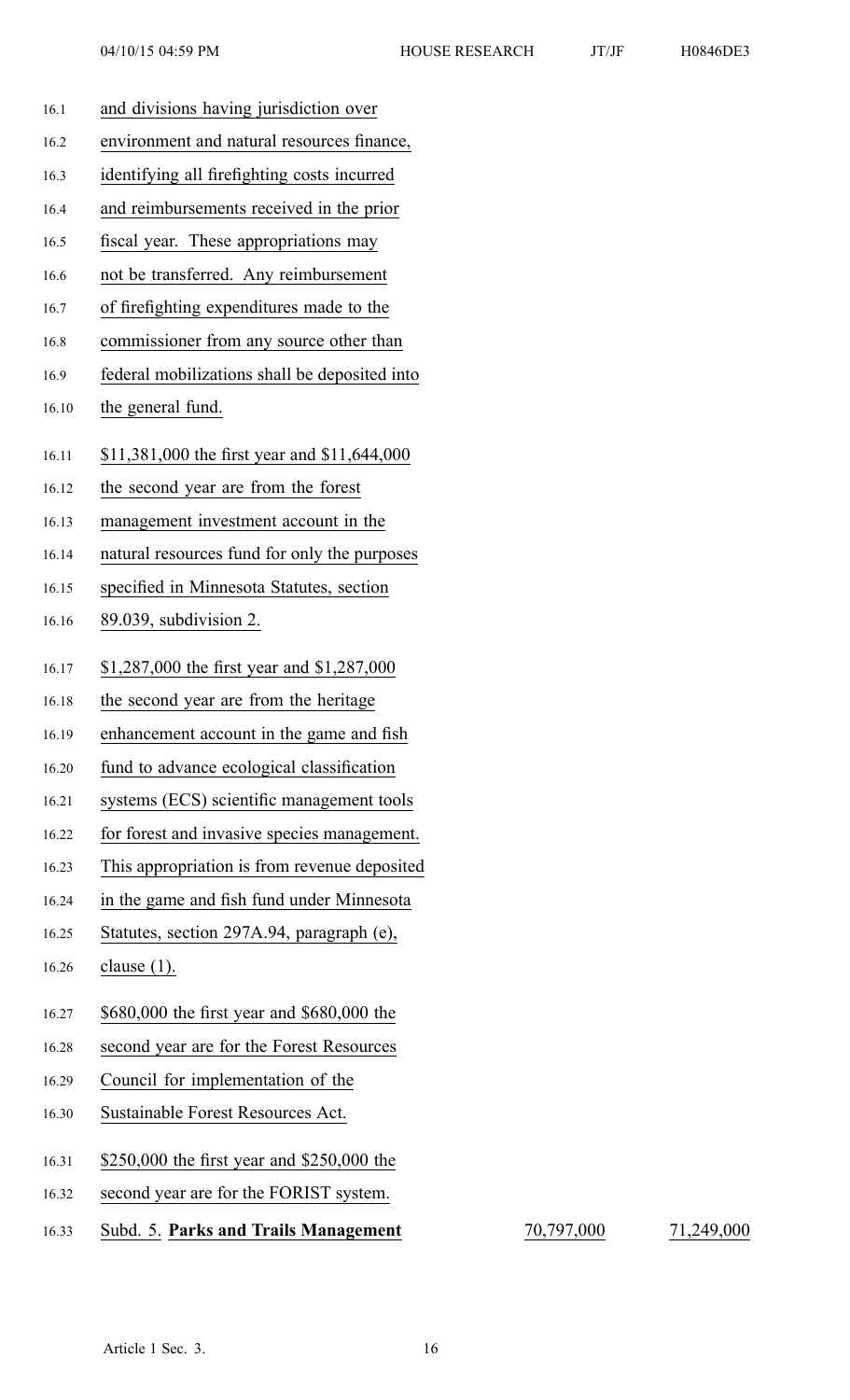| 17.1 |                          | Appropriations by Fund |            |
|------|--------------------------|------------------------|------------|
| 17.2 |                          | 2016                   | 2017       |
| 17.3 | General                  | 19,977,000             | 21,001,000 |
| 17.4 | <b>Natural Resources</b> | 46,454,000             | 46,699,000 |
| 17.5 | Game and Fish            | 2,266,000              | 2,273,000  |
| 17.6 | Special Revenue          | 2,100,000              | 1,276,000  |

#### 17.7 \$1,075,000 the first year and \$1,075,000 the

- 17.8 second year are from the water recreation
- 17.9 account in the natural resources fund for
- 17.10 enhancing public water access facilities.
- 17.11 \$5,740,000 the first year and \$5,740,000 the
- 17.12 second year are from the natural resources
- 17.13 fund for state trail, park, and recreation area
- 17.14 operations. This appropriation is from the
- 17.15 revenue deposited in the natural resources
- 17.16 fund under Minnesota Statutes, section
- 17.17 297A.94, paragraph (e), clause (2).
- 17.18 \$1,005,000 the first year and \$1,005,000 the
- 17.19 second year are from the natural resources
- 17.20 fund for park and trail grants to local units of
- 17.21 governmen<sup>t</sup> on land to be maintained for at
- 17.22 least 20 years for the purposes of the grants.
- 17.23 This appropriation is from the revenue
- 17.24 deposited in the natural resources fund
- 17.25 under Minnesota Statutes, section 297A.94,
- 17.26 paragraph (e), clause (4). Any unencumbered
- 17.27 balance does not cancel at the end of the first
- 17.28 year and is available for the second year.
- 17.29 \$8,424,000 the first year and \$8,424,000
- 17.30 the second year are from the snowmobile
- 17.31 trails and enforcement account in the
- 17.32 natural resources fund for the snowmobile
- 17.33 grants-in-aid program. Any unencumbered
- 17.34 balance does not cancel at the end of the first
- 17.35 year and is available for the second year.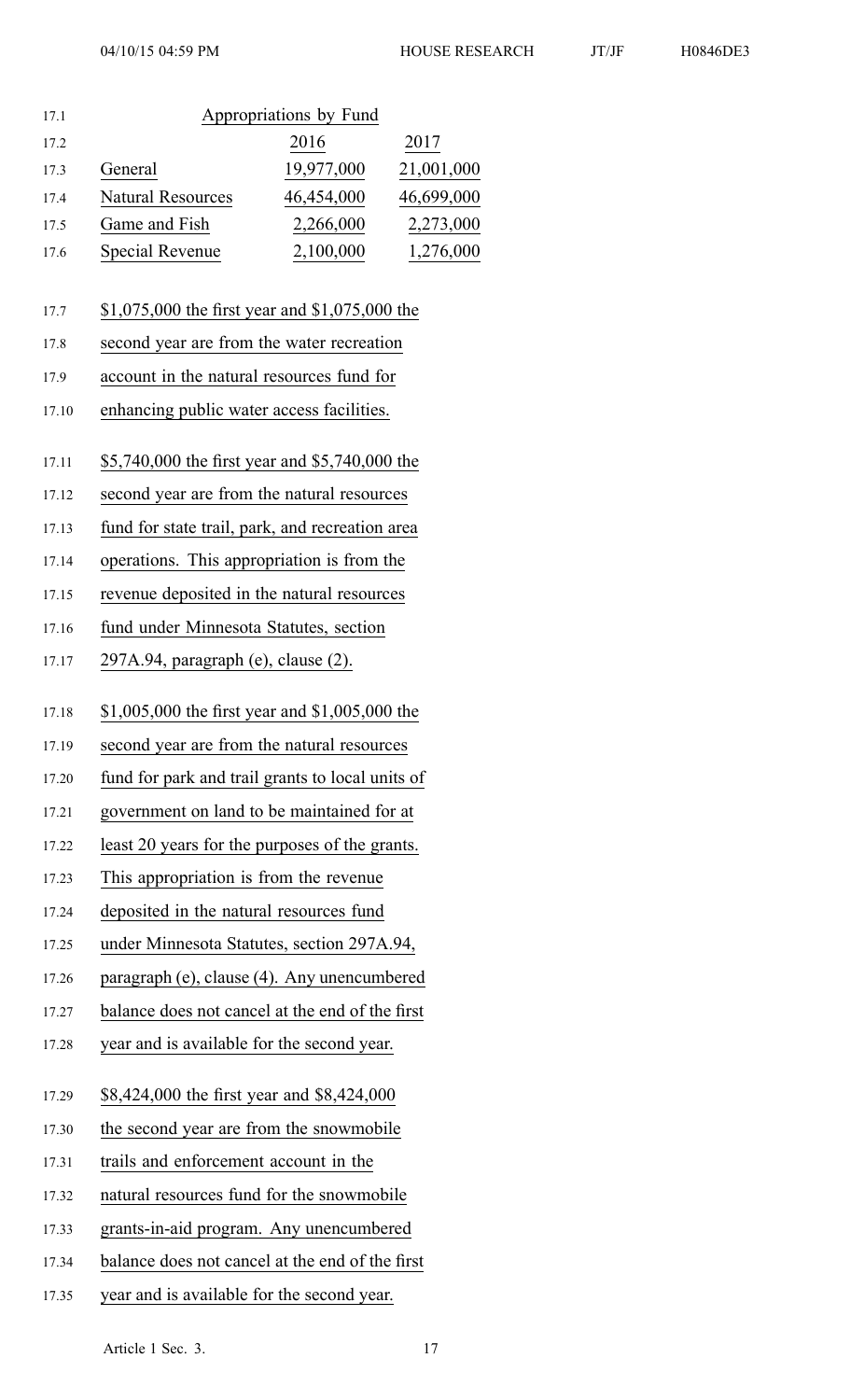| 18.1  | \$1,360,000 the first year and \$1,360,000        |
|-------|---------------------------------------------------|
| 18.2  | the second year are from the natural              |
| 18.3  | resources fund for the off-highway vehicle        |
| 18.4  | grants-in-aid program. Of this amount,            |
| 18.5  | \$1,210,000 each year is from the all-terrain     |
| 18.6  | vehicle account; and \$150,000 each year is       |
| 18.7  | from the off-highway motorcycle account.          |
| 18.8  | Any unencumbered balance does not cancel          |
| 18.9  | at the end of the first year and is available for |
| 18.10 | the second year.                                  |
|       |                                                   |
| 18.11 | \$75,000 the first year and \$75,000 the second   |
| 18.12 | year are from the cross-country ski account       |
| 18.13 | in the natural resources fund for grooming        |
| 18.14 | and maintaining cross-country ski trails in       |
| 18.15 | state parks, trails, and recreation areas.        |
| 18.16 | \$250,000 the first year and \$250,000 the        |
| 18.17 | second year are from the state land and           |
| 18.18 | water conservation account (LAWCON)               |
| 18.19 | in the natural resources fund for priorities      |
| 18.20 | established by the commissioner for eligible      |
| 18.21 | state projects and administrative and             |
| 18.22 | planning activities consistent with Minnesota     |
| 18.23 | Statutes, section 84.0264, and the federal        |
| 18.24 | Land and Water Conservation Fund Act.             |
| 18.25 | Any unencumbered balance does not cancel          |
| 18.26 | at the end of the first year and is available for |
| 18.27 | the second year.                                  |
|       |                                                   |
| 18.28 | \$1,265,000 the first year and \$1,265,000        |
| 18.29 | the second year 2017 are from the off-road        |
| 18.30 | vehicle account in the natural resources fund.    |
| 18.31 | Of the first year appropriation: \$718,000 is     |
| 18.32 | for parks and trails management; \$325,000        |
| 18.33 | is for the off-highway vehicle grant in aid       |
| 18.34 | program; \$75,000 is for a new full time          |
| 18.35 | employee position in northern Minnesota           |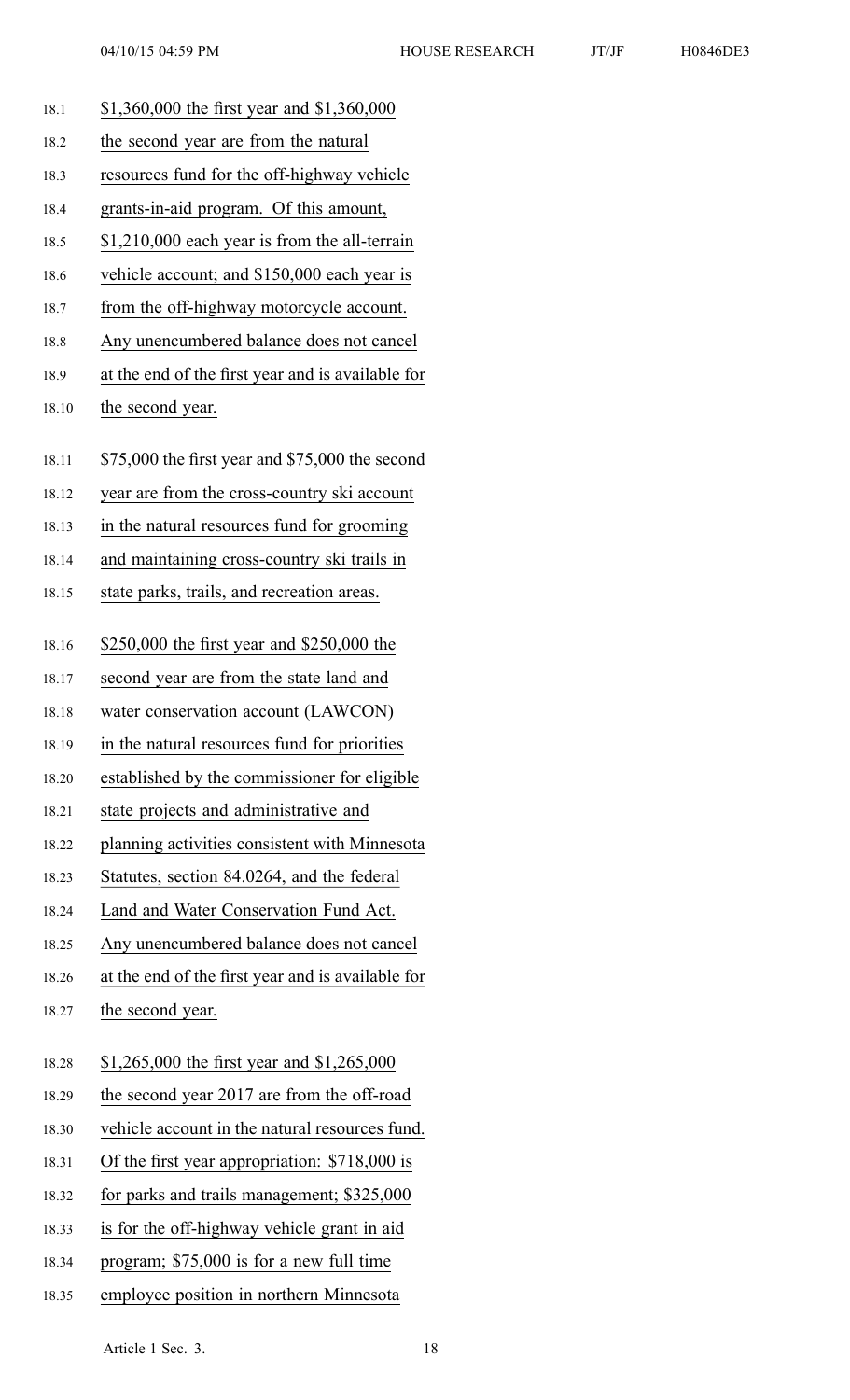| 19.1  | to work in conjunction with the Minnesota          |            |            |
|-------|----------------------------------------------------|------------|------------|
| 19.2  | Four-Wheel Drive Association to address            |            |            |
| 19.3  | acquisition and development of off-road            |            |            |
| 19.4  | vehicle use areas and other issues related to      |            |            |
| 19.5  | off-road vehicle activities; \$98,000 is for       |            |            |
| 19.6  | transfer to the Division of Enforcement for        |            |            |
| 19.7  | enforcement activities; \$1,000 is for grants      |            |            |
| 19.8  | to county law enforcement agencies for             |            |            |
| 19.9  | off-highway vehicle enforcement and public         |            |            |
| 19.10 | education activities based on off-highway          |            |            |
| 19.11 | vehicle use in the county.                         |            |            |
| 19.12 | \$2,100,000 the first year and \$1,276,000         |            |            |
| 19.13 | the second year are from the environment           |            |            |
| 19.14 | and natural resources account in the               |            |            |
| 19.15 | special revenue fund. This is a onetime            |            |            |
| 19.16 | appropriation.                                     |            |            |
|       |                                                    |            |            |
| 19.17 | The base for parks and trails operations in        |            |            |
| 19.18 | the general fund in fiscal year 2018 and           |            |            |
| 19.19 | thereafter is $$22,277,000$ .                      |            |            |
| 19.20 | Subd. 6. Fish and Wildlife Management              | 71,677,000 | 72,213,000 |
| 19.21 | Appropriations by Fund                             |            |            |
| 19.22 | 2016<br>2017                                       |            |            |
| 19.23 | 1,908,000<br><b>Natural Resources</b><br>1,912,000 |            |            |
| 19.24 | Game and Fish<br>70,301,000<br>69,769,000          |            |            |
| 19.25 | \$8,167,000 the first year and \$8,167,000         |            |            |
| 19.26 | the second year are from the heritage              |            |            |
| 19.27 | enhancement account in the game and fish           |            |            |
| 19.28 | fund only for activities specified in Minnesota    |            |            |
| 19.29 | Statutes, section 297A.94, paragraph (e),          |            |            |
| 19.30 | clause (1). Notwithstanding Minnesota              |            |            |
| 19.31 | Statutes, section 297A.94, five percent of         |            |            |
| 19.32 | this appropriation may be used for expanding       |            |            |
|       |                                                    |            |            |

- 19.33 hunter and angler recruitment and retention.
- 19.34 \$1,000,000 the first year and \$1,000,000
- 19.35 the second year are from the game and fish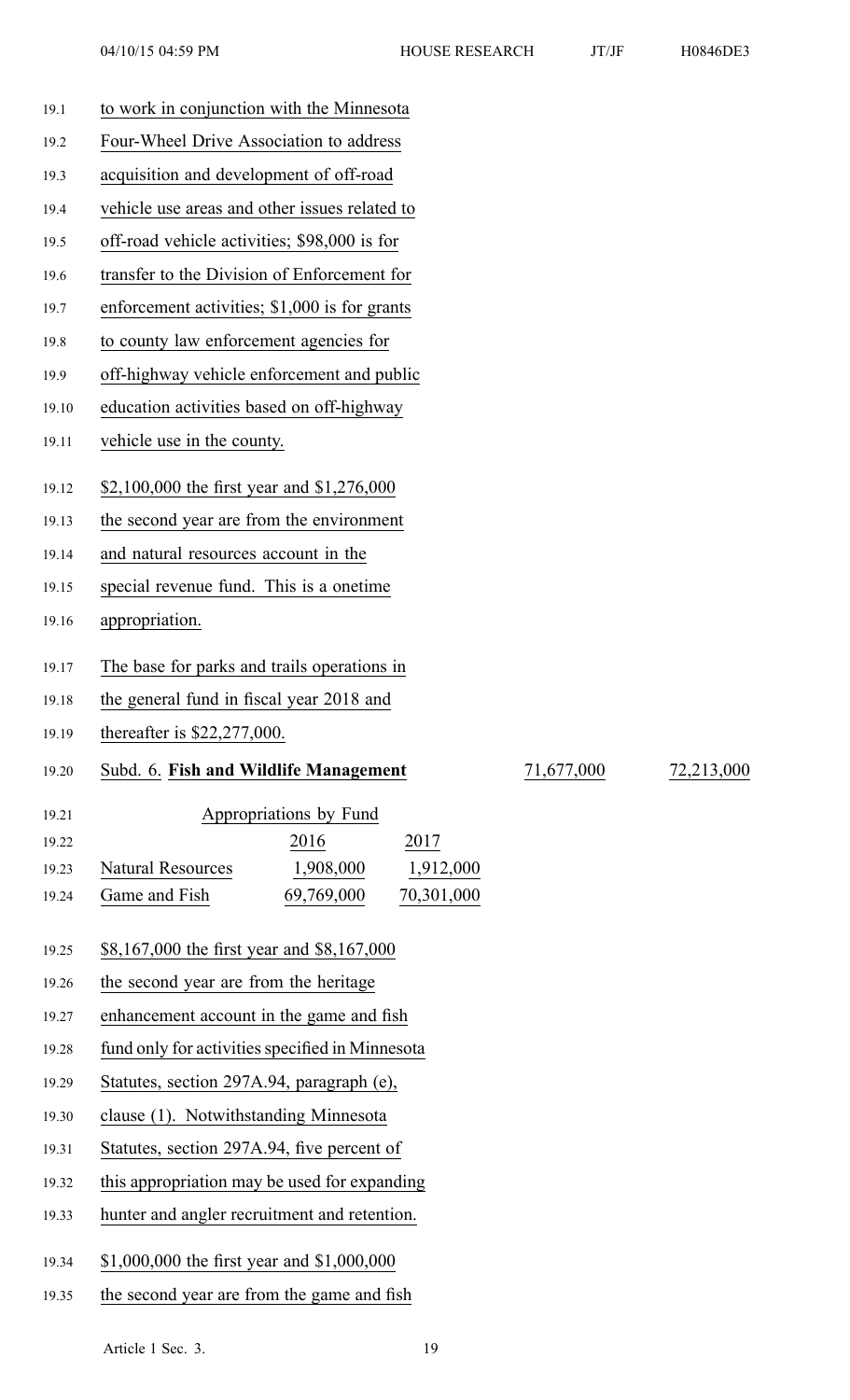20.1 fund for shooting sports facility grants under 20.2 Minnesota Statutes, section 87A.10. Grants 20.3 must be matched with <sup>a</sup> nonstate match 20.4 which may include in-kind contributions. 20.5 This is <sup>a</sup> onetime appropriation and is 20.6 available until June 30, 2019. 20.7 The game and fish fund base for fish and 20.8 wildlife managemen<sup>t</sup> in fiscal year 2018 and 20.9 thereafter is \$66,119,000. 20.10 Subd. 7. **Enforcement** 46,126,000 47,327,000 20.11 Appropriations by Fund 20.12 2016 2017 20.13 General 4,057,000 4,140,000 20.14 Natural Resources 10,166,000 10,458,000 20.15 Game and Fish 22,803,000 23,629,000 20.16 Remediation 100,000 100,000 20.17 Special Revenue 9,000,000 9,000,000 20.18 \$1,718,000 the first year and \$1,718,000 the 20.19 second year are from the general fund for 20.20 enforcement efforts to preven<sup>t</sup> the spread of 20.21 aquatic invasive species. 20.22 \$1,537,000 the first year and \$1,580,000 20.23 the second year are from the heritage 20.24 enhancement account in the game and 20.25 fish fund for only the purposes specified 20.26 in Minnesota Statutes, section 297A.94, 20.27 paragraph (e), clause (1). The base for these 20.28 purposes in fiscal year 2018 and thereafter is 20.29 \$1,590,000. 20.30 \$1,082,000 the first year and \$1,082,000 the 20.31 second year are from the water recreation 20.32 account in the natural resources fund for 20.33 grants to counties for boat and water safety. 20.34 Any unencumbered balance does not cancel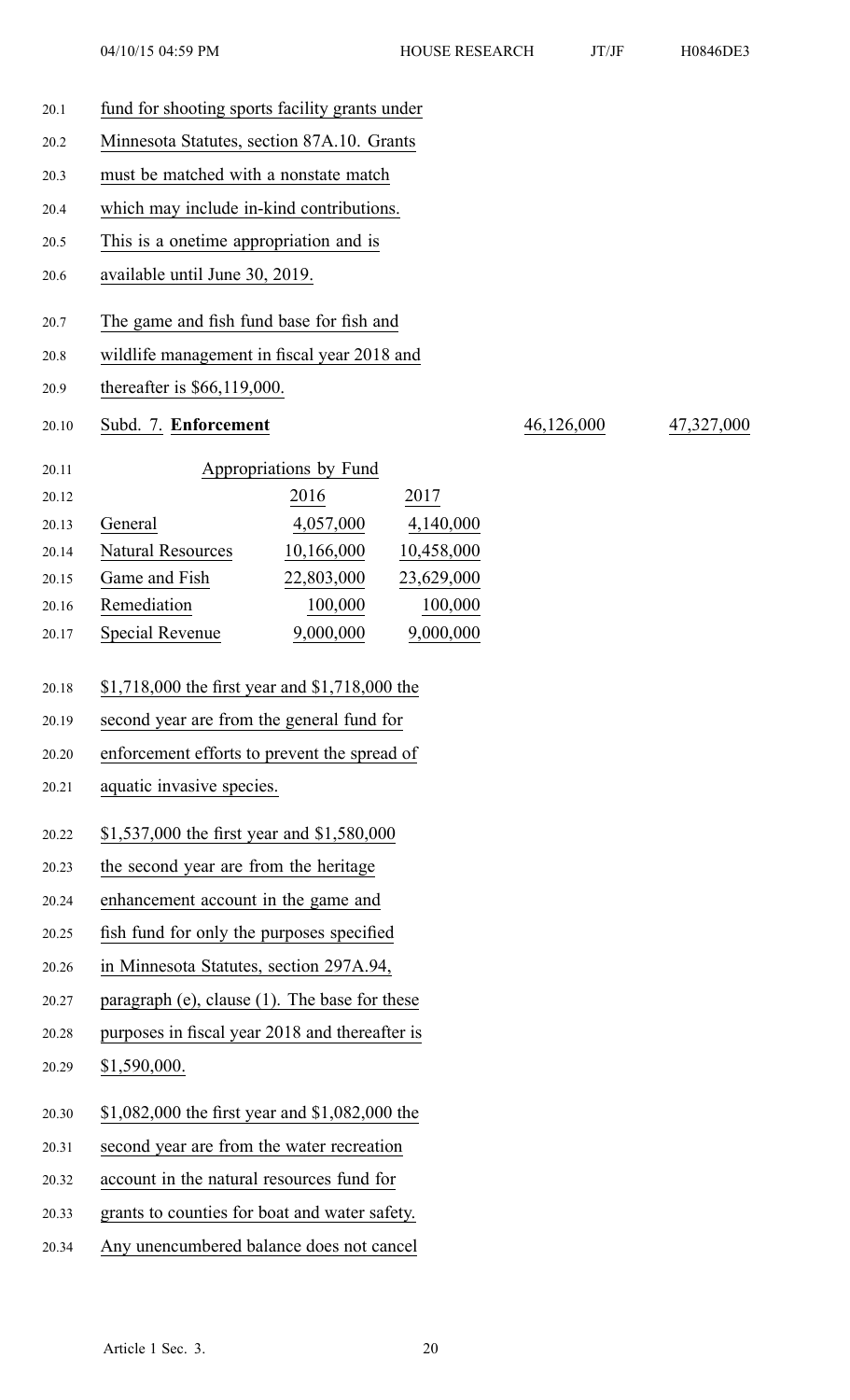| 21.1  | at the end of the first year and is available for |
|-------|---------------------------------------------------|
| 21.2  | the second year.                                  |
|       |                                                   |
| 21.3  | \$315,000 the first year and \$315,000 the        |
| 21.4  | second year are from the snowmobile               |
| 21.5  | trails and enforcement account in the             |
| 21.6  | natural resources fund for grants to local        |
| 21.7  | law enforcement agencies for snowmobile           |
| 21.8  | enforcement activities. Any unencumbered          |
| 21.9  | balance does not cancel at the end of the first   |
| 21.10 | year and is available for the second year.        |
| 21.11 | \$250,000 the first year and \$250,000 the        |
| 21.12 | second year are from the all-terrain vehicle      |
| 21.13 | account for grants to qualifying organizations    |
| 21.14 | to assist in safety and environmental             |
| 21.15 | education and monitoring trails on public         |
| 21.16 | lands under Minnesota Statutes, section           |
| 21.17 | 84.9011. Grants issued under this paragraph:      |
| 21.18 | (1) must be issued through a formal               |
| 21.19 | agreement with the organization; and              |
| 21.20 | (2) must not be used as a substitute for          |
| 21.21 | traditional spending by the organization.         |
| 21.22 | By December 15 each year, an organization         |
| 21.23 | receiving a grant under this paragraph shall      |
| 21.24 | report to the commissioner with details on        |
| 21.25 | expenditures and outcomes from the grant.         |
| 21.26 | Of this appropriation, \$25,000 each year         |
| 21.27 | is for administration of these grants. Any        |
| 21.28 | unencumbered balance does not cancel at the       |
| 21.29 | end of the first year and is available for the    |
| 21.30 | second year.                                      |
|       |                                                   |
| 21.31 | \$509,000 the first year and \$509,000            |
| 21.32 | the second year are from the natural              |
| 21.33 | resources fund for grants to county law           |
| 21.34 | enforcement agencies for off-highway              |

21.35 vehicle enforcement and public education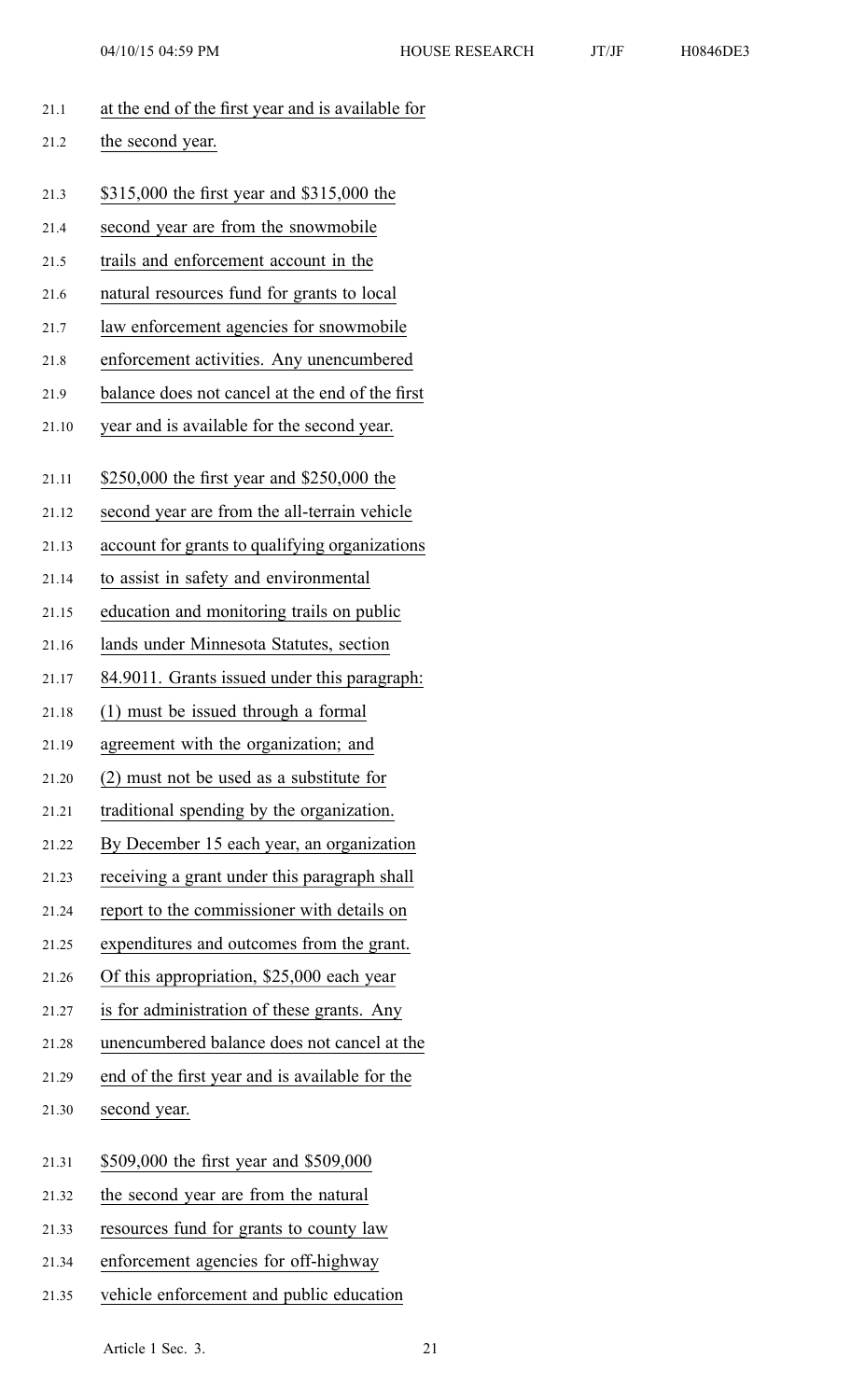| 22.1  | activities based on off-highway vehicle use     |         |         |
|-------|-------------------------------------------------|---------|---------|
| 22.2  | in the county. Of this amount, \$498,000        |         |         |
| 22.3  | each year is from the all-terrain vehicle       |         |         |
| 22.4  | account; and \$11,000 each year is from         |         |         |
| 22.5  | the off-highway motorcycle account. The         |         |         |
| 22.6  | county enforcement agencies may use             |         |         |
| 22.7  | money received under this appropriation         |         |         |
| 22.8  | to make grants to other local enforcement       |         |         |
| 22.9  | agencies within the county that have a high     |         |         |
| 22.10 | concentration of off-highway vehicle use.       |         |         |
| 22.11 | Of this appropriation, \$25,000 each year       |         |         |
| 22.12 | is for administration of these grants. Any      |         |         |
| 22.13 | unencumbered balance does not cancel at the     |         |         |
| 22.14 | end of the first year and is available for the  |         |         |
| 22.15 | second year.                                    |         |         |
| 22.16 | \$9,000,000 the first year and \$9,000,000      |         |         |
| 22.17 | the second year are from the environment        |         |         |
| 22.18 | and natural resources account in the special    |         |         |
| 22.19 | revenue fund for county aquatic invasive        |         |         |
| 22.20 | species prevention grants under Minnesota       |         |         |
| 22.21 | Statutes, section 84D.16. This is a onetime     |         |         |
| 22.22 | appropriation. The general fund base for this   |         |         |
| 22.23 | program in fiscal year 2018 and thereafter is   |         |         |
| 22.24 | \$9,000,000.                                    |         |         |
| 22.25 | The commissioner may conduct a                  |         |         |
| 22.26 | conservation officer academy in fiscal years    |         |         |
| 22.27 | 2016 and 2017 with available funds.             |         |         |
| 22.28 | The natural resources fund base for             |         |         |
| 22.29 | enforcement in fiscal year 2018 and             |         |         |
| 22.30 | thereafter is $$10,585,000$ . The game and fish |         |         |
| 22.31 | fund base for enforcement in fiscal year 2018   |         |         |
| 22.32 | and thereafter is $$23,988,000$ .               |         |         |
| 22.33 | Subd. 8. Operations Support                     | 320,000 | 320,000 |
| 22.34 | \$320,000 the first year and \$320,000 the      |         |         |
|       |                                                 |         |         |

22.35 second year are from the natural resources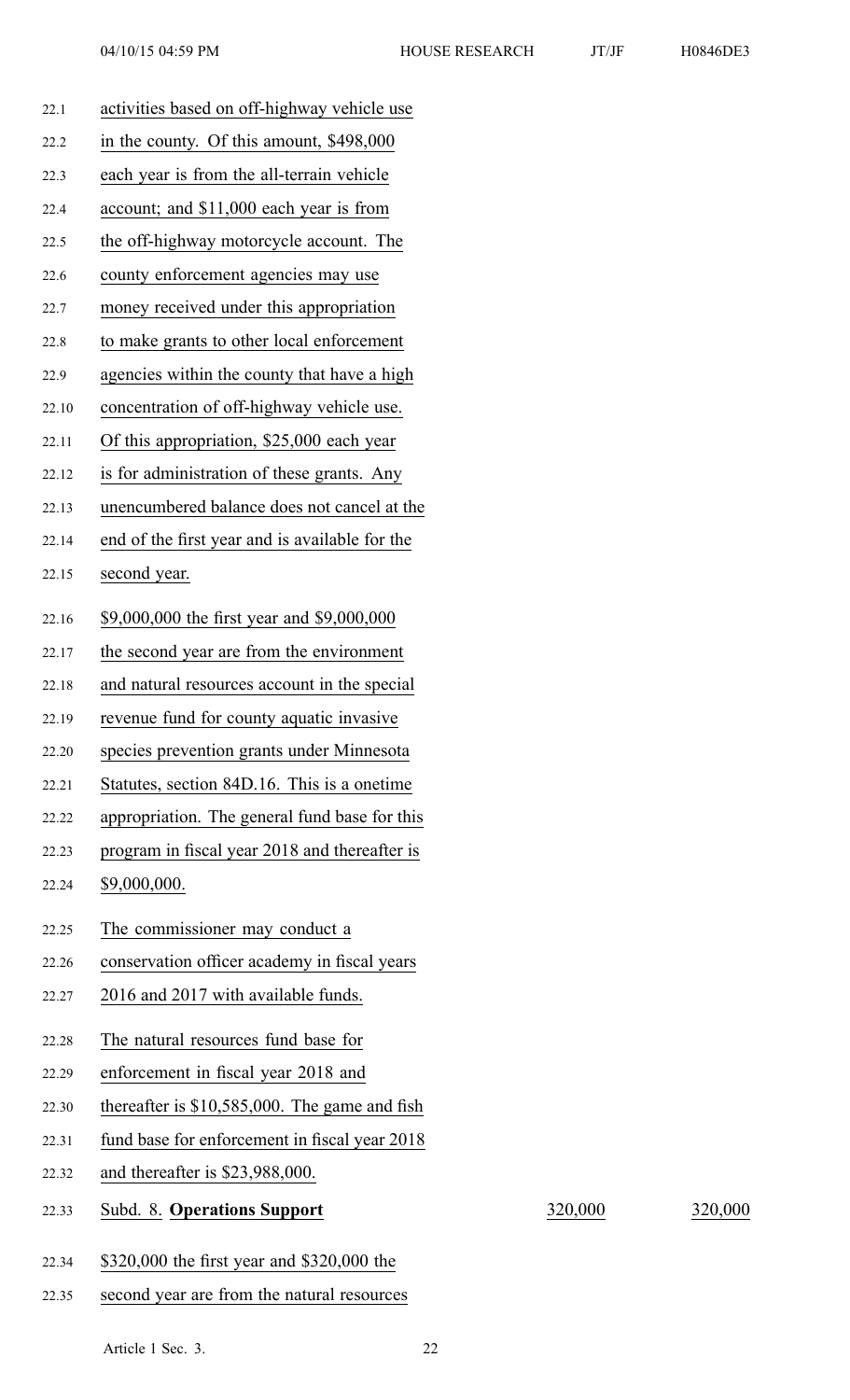- 23.1 fund for grants to be divided equally between
- 23.2 the city of St. Paul for the Como Park Zoo
- 23.3 and Conservatory and the city of Duluth
- 23.4 for the Duluth Zoo. This appropriation
- 23.5 is from the revenue deposited to the fund
- 23.6 under Minnesota Statutes, section 297A.94,
- 23.7 paragraph (e), clause (5).
- 23.8 Subd. 9. **Cancellation**
- 23.9 The general fund appropriation of \$1,000,000
- 23.10 in Laws 2014, chapter 312, article 12, section
- 23.11 6, subdivision 2, is canceled on June 30,
- 23.12 2015.

### 23.13 Sec. 4. **BOARD OF WATER AND SOIL** 23.14 **RESOURCES \$ 14,237,000 \$ 14,415,000**

- 23.15 \$4,423,000 the first year and \$4,423,000 the
- 23.16 second year are for natural resources block
- 23.17 grants to local governments. Grants must be
- 23.18 matched with <sup>a</sup> combination of local cash or
- 23.19 in-kind contributions. The base gran<sup>t</sup> portion
- 23.20 related to water planning must be matched
- 23.21 by an amount as specified by Minnesota
- 23.22 Statutes, section 103B.3369. The board may
- 23.23 reduce the amount of the natural resources
- 23.24 block gran<sup>t</sup> to <sup>a</sup> county by an amount equal to
- 23.25 any reduction in the county's general services
- 23.26 allocation to <sup>a</sup> soil and water conservation
- 23.27 district from the county's previous year
- 23.28 allocation when the board determines that
- 23.29 the reduction was disproportionate.
- 23.30 \$3,116,000 the first year and \$3,116,000 the
- 23.31 second year are for grants to soil and water
- 23.32 conservation districts for general purposes,
- 23.33 nonpoint engineering, and implementation of
- 23.34 the reinvest in Minnesota reserve program.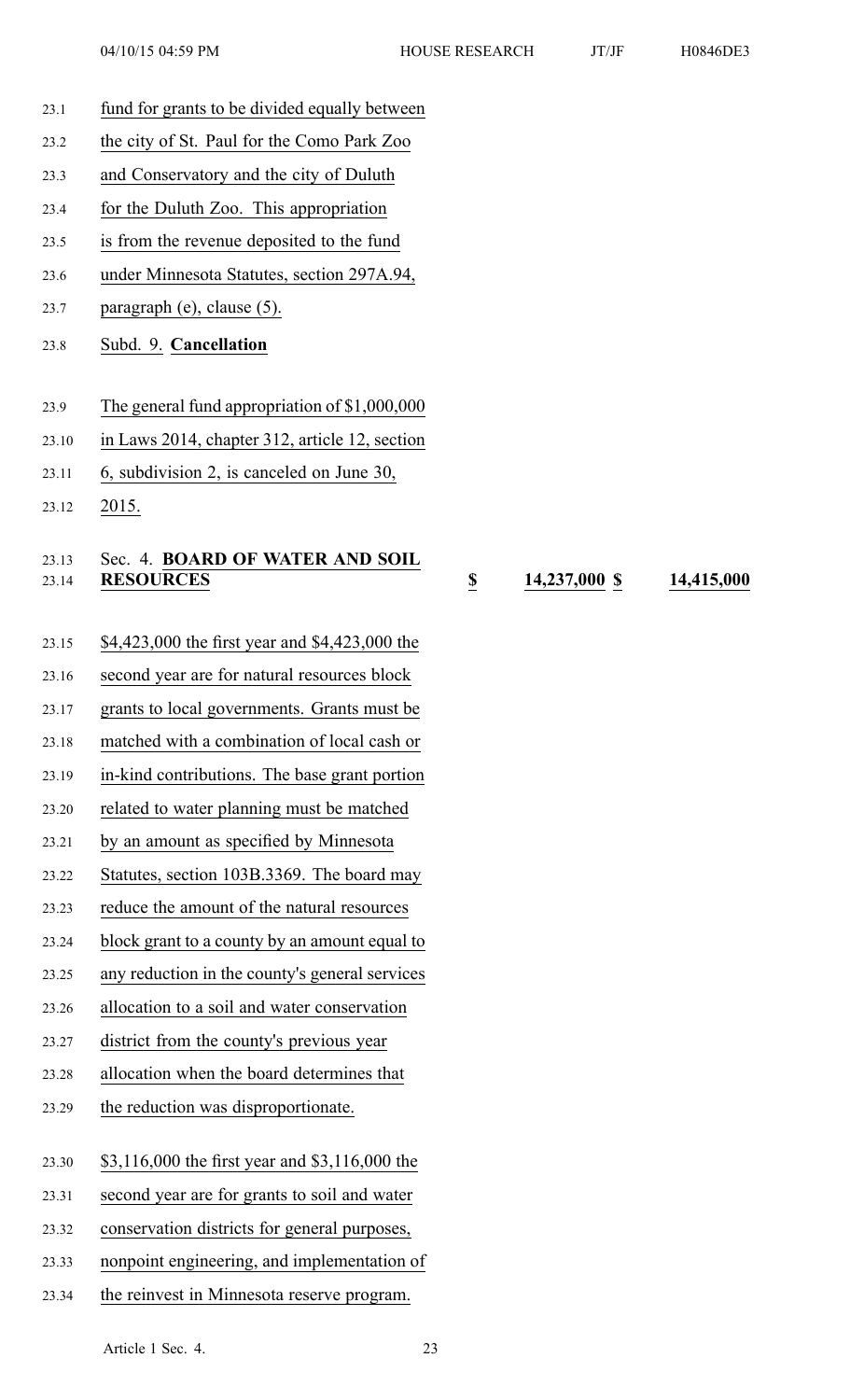| 24.1  | Expenditures may be made from these             |
|-------|-------------------------------------------------|
| 24.2  | appropriations for supplies and services        |
| 24.3  | benefiting soil and water conservation          |
| 24.4  | districts. Any district receiving a grant under |
| 24.5  | this paragraph shall maintain a Web page that   |
| 24.6  | publishes, at a minimum, its annual report,     |
| 24.7  | annual audit, annual budget, and meeting        |
| 24.8  | notices.                                        |
| 24.9  | \$1,560,000 the first year and \$1,560,000 the  |
| 24.10 | second year are for the following cost-share    |
| 24.11 | programs:                                       |
|       |                                                 |
| 24.12 | $(1)$ \$260,000 each year is for feedlot water  |
| 24.13 | quality grants for feedlots under 300 animal    |
| 24.14 | units and nutrient and manure management        |
| 24.15 | projects in watersheds where there are          |
| 24.16 | impaired waters;                                |
| 24.17 | $(2)$ \$1,200,000 each year is for soil and     |
| 24.18 | water conservation district cost-sharing        |
| 24.19 | contracts for perennially vegetated riparian    |
| 24.20 | buffers, erosion control, water retention       |
| 24.21 | and treatment, and other high-priority          |
| 24.22 | conservation practices; and                     |
| 24.23 | $(3)$ \$100,000 each year is for county         |
| 24.24 | cooperative weed management programs and        |
| 24.25 | to restore native plants in selected invasive   |
| 24.26 | species management sites.                       |
| 24.27 | \$800,000 the first year and \$750,000          |
| 24.28 | the second year are for implementation,         |
| 24.29 | enforcement, and oversight of the Wetland       |
| 24.30 | Conservation Act, including administration      |
| 24.31 | of the wetland banking program and in-lieu      |
| 24.32 | fee mechanism.                                  |
|       |                                                 |
| 24.33 | \$166,000 the first year and \$166,000          |
| 24.34 | the second year are to provide technical        |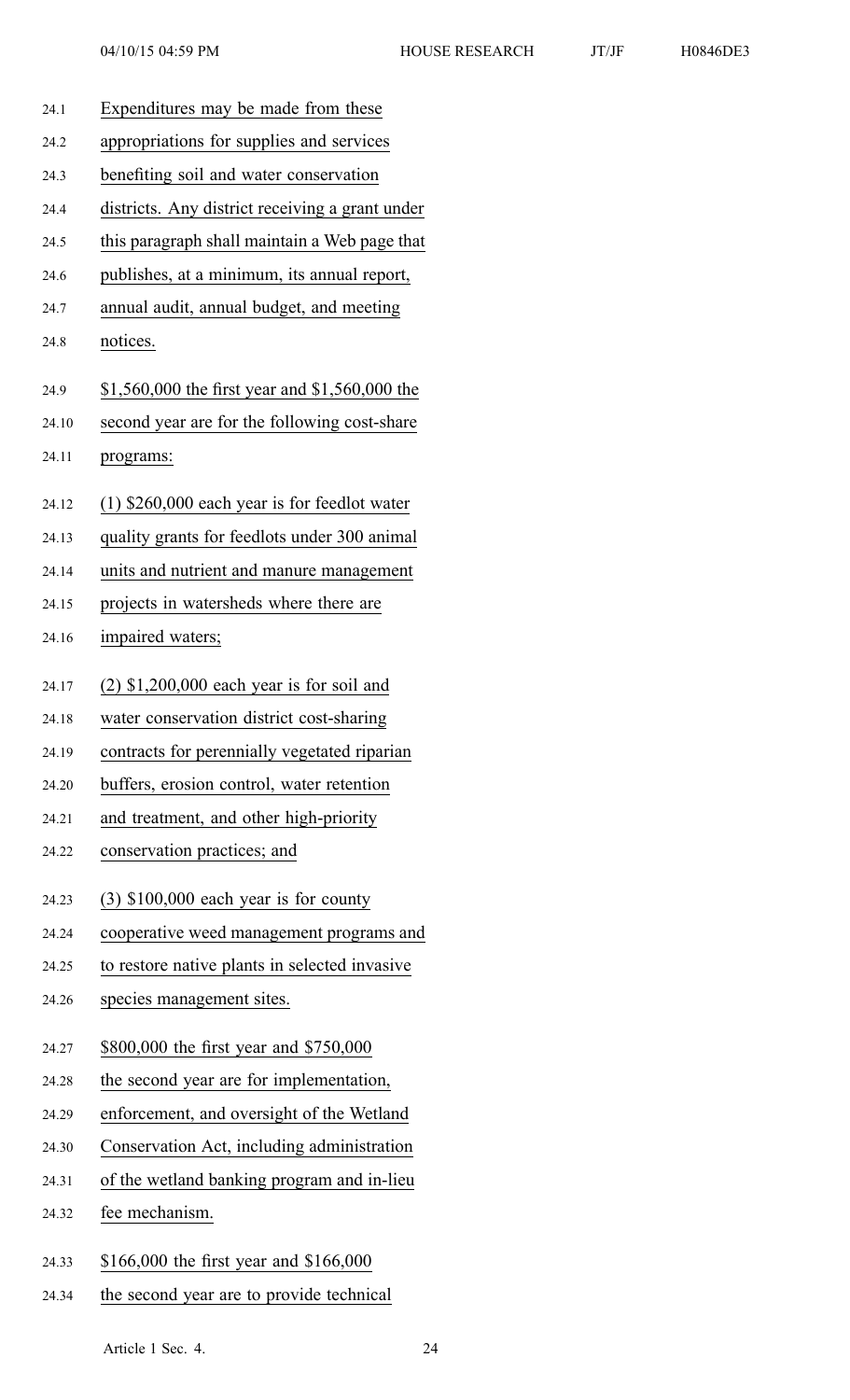| 25.1  | assistance to local drainage management       |
|-------|-----------------------------------------------|
| 25.2  | officials and for the costs of the Drainage   |
| 25.3  | Work Group.                                   |
| 25.4  | \$100,000 the first year and \$100,000        |
| 25.5  | the second year are for a grant to the        |
| 25.6  | Red River Basin Commission for water          |
| 25.7  | quality and floodplain management,            |
| 25.8  | including administration of programs. This    |
| 25.9  | appropriation must be matched by nonstate     |
| 25.10 | funds. If the appropriation in either year is |
| 25.11 | insufficient, the appropriation in the other  |
| 25.12 | year is available for it.                     |
| 25.13 | \$140,000 the first year and \$140,000        |
| 25.14 | the second year are for grants to Area        |
| 25.15 | II Minnesota River Basin Projects for         |
| 25.16 | floodplain management.                        |
| 25.17 | \$8,000 the first year and \$262,000 the      |
| 25.18 | second year are to study, in cooperation      |
| 25.19 | with the commissioner of natural resources,   |
| 25.20 | the feasibility of the state assuming         |
| 25.21 | administration of the section 404 permit      |
| 25.22 | program of the federal Clean Water Act        |
| 25.23 | as required in this act. This is a onetime    |
| 25.24 | appropriation.                                |
| 25.25 | Notwithstanding Minnesota Statutes, section   |
| 25.26 | 103C.501, the board may shift cost-share      |
| 25.27 | funds in this section and may adjust the      |
| 25.28 | technical and administrative assistance       |
| 25.29 | portion of the grant funds to leverage        |
| 25.30 | federal or other nonstate funds or to address |
| 25.31 | high-priority needs identified in local water |
| 25.32 | management plans or comprehensive water       |
| 25.33 | management plans.                             |
| 25.34 | The appropriations for grants in this         |
| 25.35 | section are available until expended. If an   |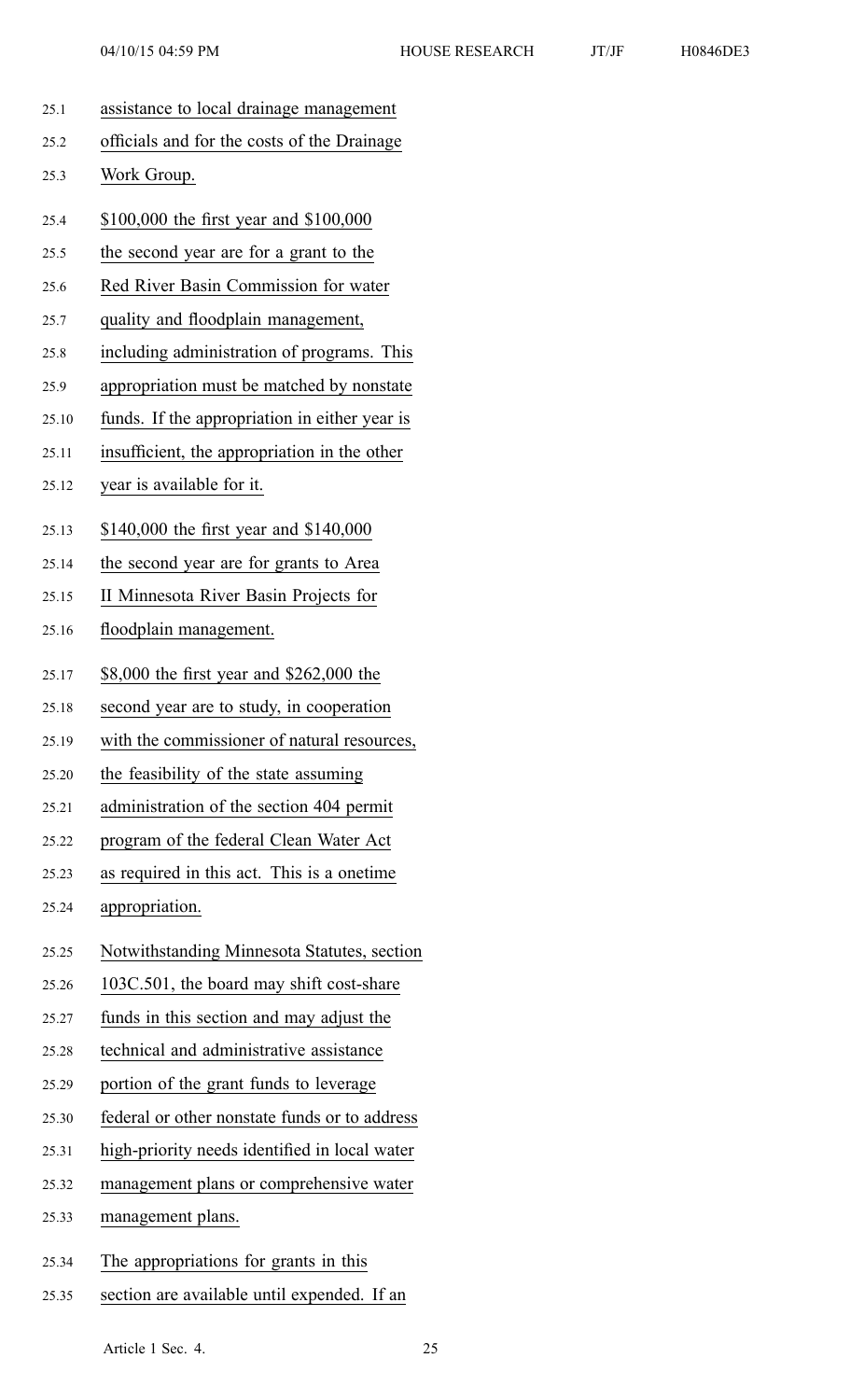- 26.1 appropriation for grants in either year is
- 26.2 insufficient, the appropriation in the other
- 26.3 year is available for it.

### 26.4 Sec. 5. **METROPOLITAN COUNCIL \$ 8,006,000 \$ 8,006,000**

| 26.5 |                          | Appropriations by Fund |           |
|------|--------------------------|------------------------|-----------|
| 26.6 |                          | 2016                   | 2017      |
| 26.7 | General                  | 2,336,000              | 2,336,000 |
| 26.8 | <b>Natural Resources</b> | 5,670,000              | 5,670,000 |

- 26.9 \$2,236,000 the first year and \$2,236,000 the
- 26.10 second year are for metropolitan area regional
- 26.11 parks operation and maintenance according
- 26.12 to Minnesota Statutes, section 473.351.
- 26.13 Notwithstanding Minnesota Statutes, section
- 26.14 473.351, none of this appropriation may
- 26.15 be distributed to the Minneapolis Park and
- 26.16 Recreation Board under section 473.351,
- 26.17 subdivision 3. For purposes of allocating
- 26.18 this appropriation, the term "implementing
- 26.19 agency," as defined in section 473.351,
- 26.20 subdivision 1, paragraph (a), does not include
- 26.21 the Minneapolis Park and Recreation Board.
- 26.22 \$5,670,000 the first year and \$5,670,000 the
- 26.23 second year are from the natural resources
- 26.24 fund for metropolitan area regional parks
- 26.25 and trails maintenance and operations. This
- 26.26 appropriation is from the revenue deposited
- 26.27 in the natural resources fund under Minnesota
- 26.28 Statutes, section 297A.94, paragraph (e),
- 26.29 clause (3).
- 26.30 \$100,000 the first year and \$100,000 the
- 26.31 second year are for the Metropolitan Area
- 26.32 Water Supply Policy Advisory Committee
- 26.33 study and the Metropolitan Area Water
- 26.34 Supply Technical Advisory Committee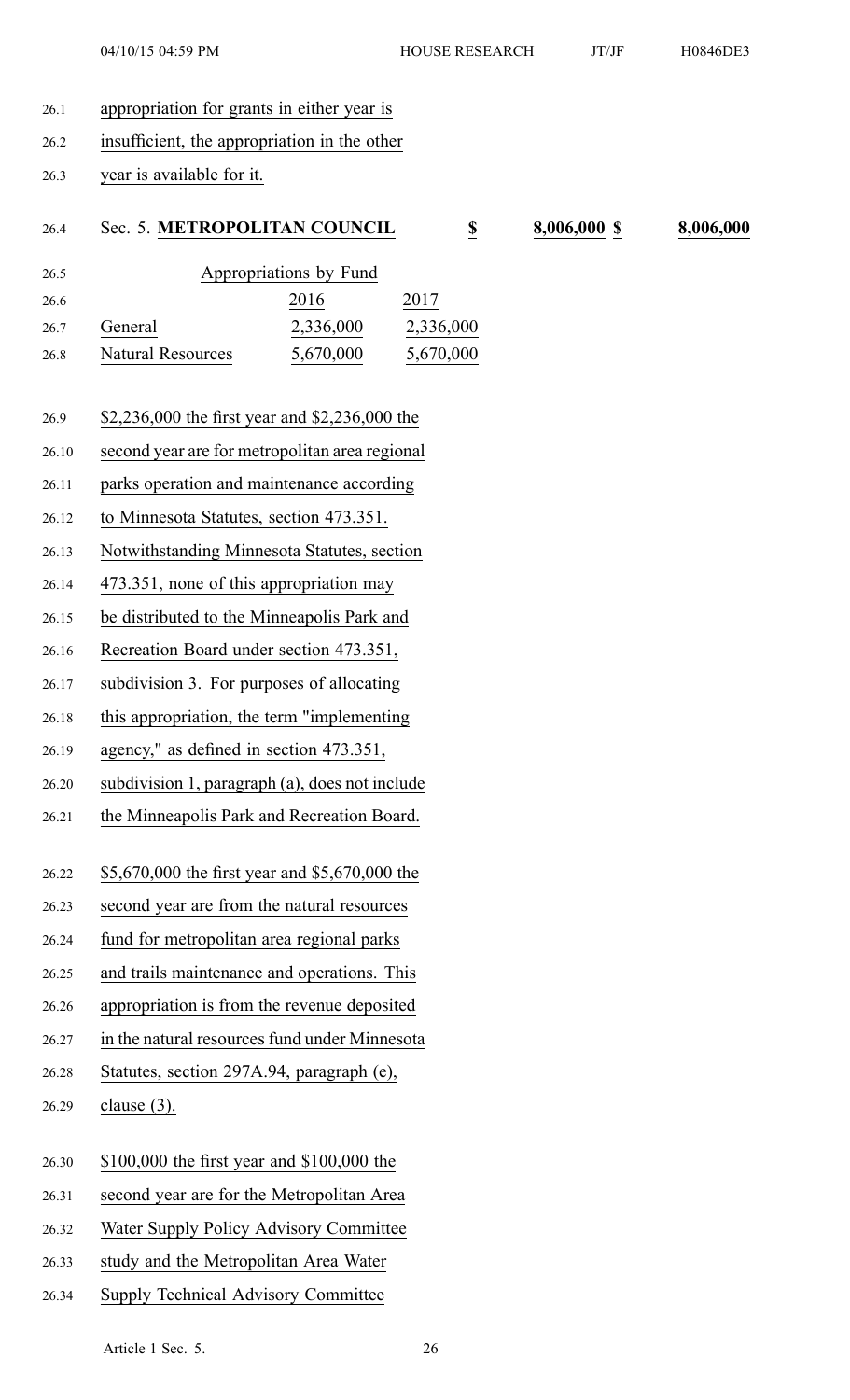## 27.1 required under Minnesota Statutes, section

27.2 473.1565. This is <sup>a</sup> onetime appropriation.

| 27.3<br>27.4   | Sec. 6. CONSERVATION CORPS<br><b>MINNESOTA</b>  |           | $\underline{\$}$             | 945,000 \$     | 945,000   |
|----------------|-------------------------------------------------|-----------|------------------------------|----------------|-----------|
| 27.5           | Appropriations by Fund                          |           |                              |                |           |
| 27.6           | 2016                                            |           | 2017                         |                |           |
| 27.7           | General                                         | 455,000   | 455,000                      |                |           |
| 27.8           | <b>Natural Resources</b>                        | 490,000   | 490,000                      |                |           |
| 27.9           | <b>Conservation Corps Minnesota may receive</b> |           |                              |                |           |
| 27.10          | money appropriated from the natural             |           |                              |                |           |
| 27.11          | resources fund under this section only          |           |                              |                |           |
| 27.12          | as provided in an agreement with the            |           |                              |                |           |
| 27.13          | commissioner of natural resources.              |           |                              |                |           |
| 27.14          | Sec. 7. ZOOLOGICAL BOARD                        |           | $\underline{\mathbb{S}}$     | 7,335,000 \$   | 7,335,000 |
| 27.15          | Appropriations by Fund                          |           |                              |                |           |
| 27.16          | 2016                                            |           | 2017                         |                |           |
| 27.17          | General                                         | 7,175,000 | 7,175,000                    |                |           |
| 27.18          | <b>Natural Resources</b>                        | 160,000   | 160,000                      |                |           |
| 27.19          | \$160,000 the first year and \$160,000 the      |           |                              |                |           |
| 27.20          | second year are from the natural resources      |           |                              |                |           |
| 27.21          | fund from the revenue deposited under           |           |                              |                |           |
| 27.22          | Minnesota Statutes, section 297A.94,            |           |                              |                |           |
| 27.23          | paragraph $(e)$ , clause $(5)$ .                |           |                              |                |           |
| 27.24<br>27.25 | Sec. 8. SCIENCE MUSEUM OF<br><b>MINNESOTA</b>   |           | $\underline{\underline{\$}}$ | $1,079,000$ \$ | 1,079,000 |
| 27.26          | Sec. 9. ADMINISTRATION                          |           | $\underline{\underline{\$}}$ | 500,000 \$     | 500,000   |
| 27.27          | \$500,000 the first year and \$500,000          |           |                              |                |           |
| 27.28          | the second year are from the state forest       |           |                              |                |           |
| 27.29          | suspense account in the permanent school        |           |                              |                |           |
| 27.30          | fund for the school trust lands director to     |           |                              |                |           |
| 27.31          | accelerate land exchanges, land sales, and      |           |                              |                |           |
| 27.32          | commercial leasing of school trust lands and    |           |                              |                |           |
| 27.33          | to identify, evaluate, and lease construction   |           |                              |                |           |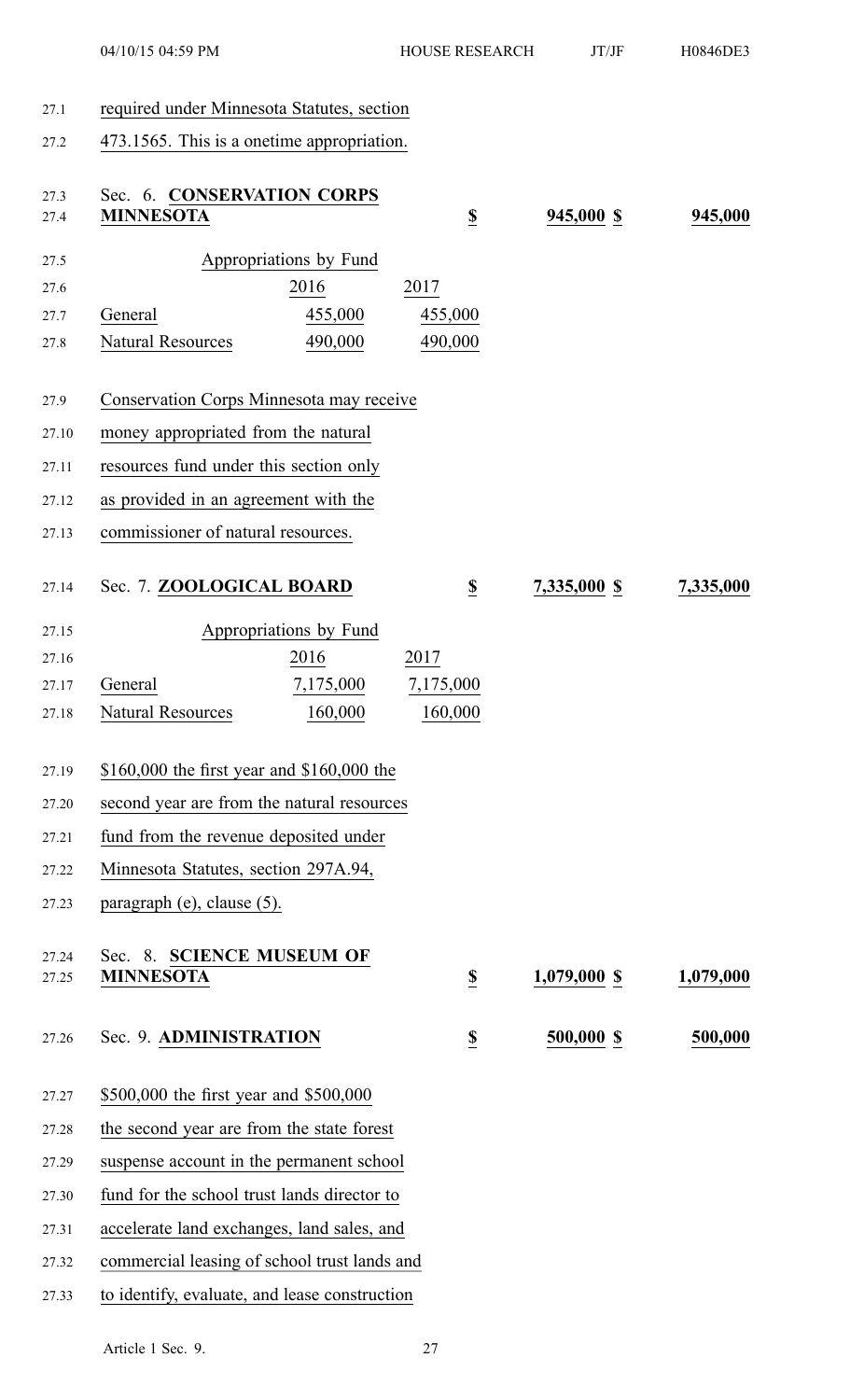04/10/15 04:59 PM HOUSE RESEARCH JT/JF H0846DE3

- 28.1 aggregate located on school trust lands. This 28.2 appropriation is to be used for securing 28.3 long-term economic return from the 28.4 school trust lands consistent with fiduciary 28.5 responsibilities and sound natural resources 28.6 conservation and managemen<sup>t</sup> principles. 28.7 Sec. 10. **MINNESOTA MANAGEMENT AND** 28.8 **BUDGET \$ 3,228,000 \$ 3,228,000** 28.9 \$3,228,000 the first year and \$3,228,000 the 28.10 second year are for cost analyses of water 28.11 quality standards as required under this act. 28.12 The general fund base for this appropriation in 28.13 fiscal year 2018 and thereafter is \$6,411,000. 28.14 Sec. 11. Laws 2014, chapter 312, article 12, section 6, subdivision 5, is amended to read: 28.15 Subd. 5. **Fish and Wildlife** 28.16 **Management** -0- 2,412,000 28.17 \$3,000 in 2015 is from the heritage 28.18 enhancement account in the game and fish 28.19 fund for <sup>a</sup> repor<sup>t</sup> on aquatic plant managemen<sup>t</sup> 28.20 permitting policies for the managemen<sup>t</sup> 28.21 of narrow-leaved and hybrid cattail in <sup>a</sup> 28.22 range of basin types across the state. The 28.23 repor<sup>t</sup> shall be submitted to the chairs and 28.24 ranking minority members of the house of 28.25 representatives and senate committees with 28.26 jurisdiction over environment and natural 28.27 resources by December 15, 2014, and include 28.28 recommendations for any necessary changes 28.29 in statutes, rules, or permitting procedures. 28.30 This is <sup>a</sup> onetime appropriation. 28.31 \$9,000 in 2015 is from the game and fish 28.32 fund for the commissioner, in consultation
- 28.33 with interested parties, agencies, and other
- 28.34 states, to develop <sup>a</sup> detailed restoration plan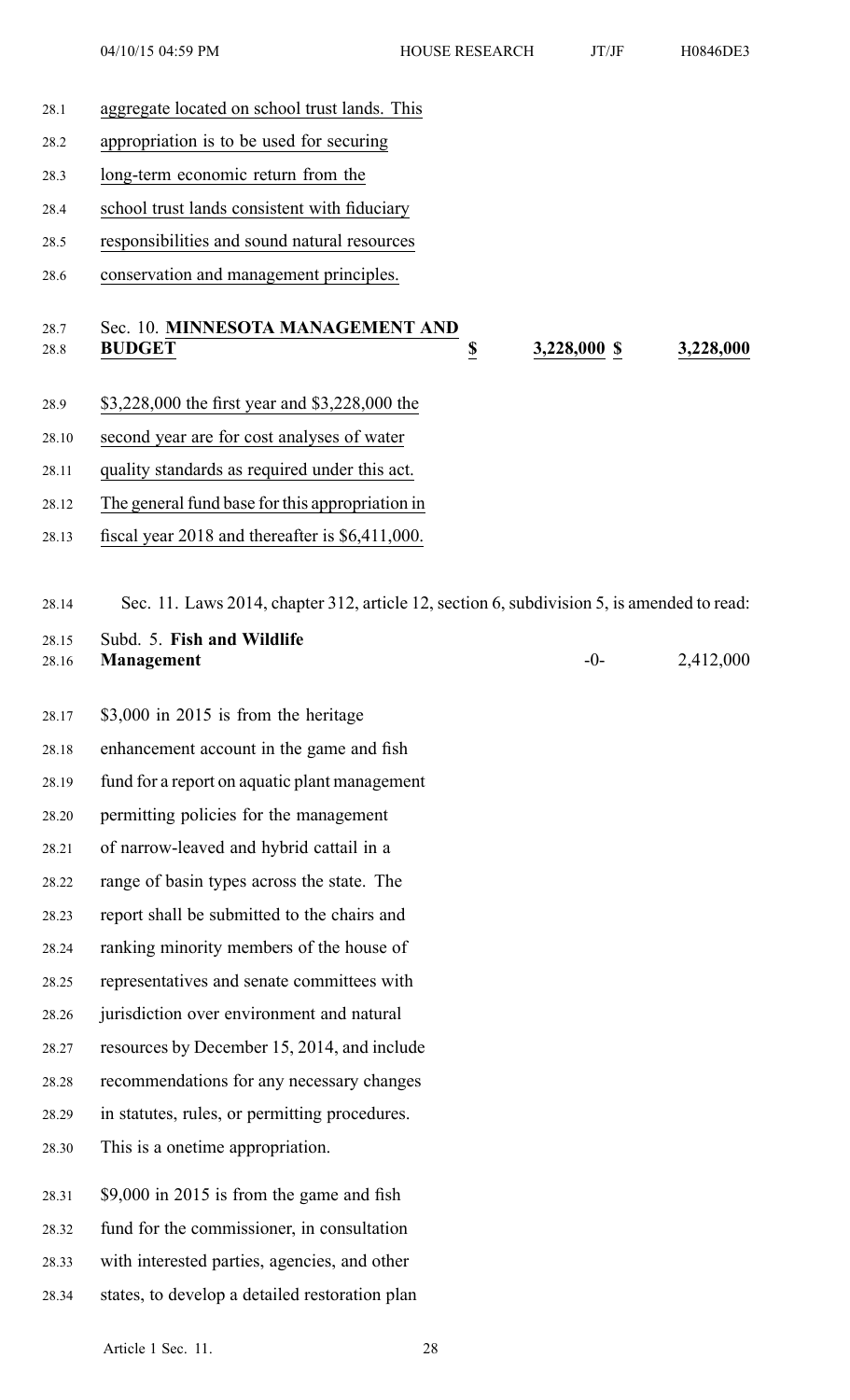| 29.1  | to recover the historical native population of   |
|-------|--------------------------------------------------|
| 29.2  | bobwhite quail in Minnesota for its ecological   |
| 29.3  | and recreational benefits to the citizens of the |
| 29.4  | state. The commissioner shall conduct public     |
| 29.5  | meetings in developing the plan. No later        |
| 29.6  | than January 15, 2015, the commissioner          |
| 29.7  | must report on the plan's progress to the        |
| 29.8  | legislative committees with jurisdiction over    |
| 29.9  | environment and natural resources policy         |
| 29.10 | and finance. This is a onetime appropriation.    |
| 29.11 | $$2,000,000$ in 2015 is from the game and        |
| 29.12 | fish fund for shooting sports facility grants    |
| 29.13 | under Minnesota Statutes, section 87A.10.        |
| 29.14 | The commissioner may spend up to \$50,000        |
| 29.15 | of this appropriation to administer the grant.   |
| 29.16 | This is a onetime appropriation and is           |
| 29.17 | available until June 30, 2017.                   |
| 29.18 | $$400,000$ in 2015 is from the heritage          |
| 29.19 | enhancement account in the game and fish         |
| 29.20 | fund for hunter and angler recruitment           |
| 29.21 | and retention activities and grants to local     |
| 29.22 | chapters of Let's Go Fishing of Minnesota        |
| 29.23 | to provide community outreach to senior          |
| 29.24 | citizens, youth, and veterans and for the costs  |
| 29.25 | associated with establishing and recruiting      |
| 29.26 | new chapters. The grants must be matched         |
| 29.27 | with cash or in-kind contributions from          |
| 29.28 | nonstate sources. Of this amount, \$25,000       |
| 29.29 | is for Asian Outdoor Heritage for youth          |
| 29.30 | fishing recruitment efforts and outreach in      |
| 29.31 | the metropolitan area. The commissioner          |
| 29.32 | shall establish a grant application process      |
| 29.33 | that includes a standard for ownership           |
| 29.34 | of equipment purchased under the grant           |
| 29.35 | program and contract requirements that           |
| 29.36 | cover the disposition of purchased equipment     |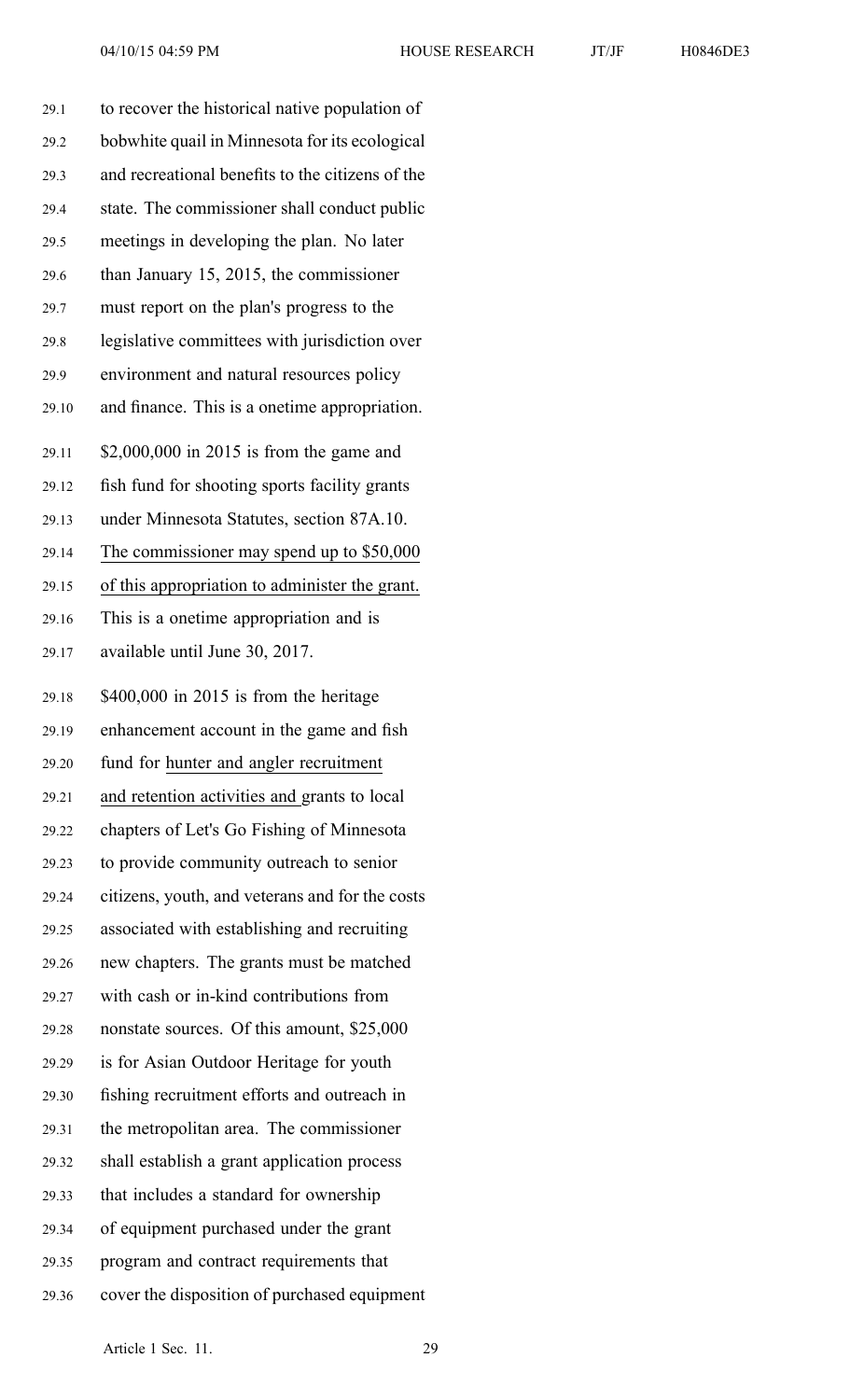04/10/15 04:59 PM HOUSE RESEARCH JT/JF H0846DE3

30.1 if the grantee no longer exists. Any 30.2 equipment purchased with state gran<sup>t</sup> money 30.3 must be specified on the gran<sup>t</sup> application 30.4 and approved by the commissioner. The 30.5 commissioner may spend up to three percen<sup>t</sup> 30.6 of the appropriation to administer the grant. 30.7 This is <sup>a</sup> onetime appropriation and is 30.8 available until June 30, 2016. 30.9 **ARTICLE 2** 30.10 **ENVIRONMENT AND NATURAL RESOURCES STATUTORY CHANGES** 30.11 Section 1. Minnesota Statutes 2014, section 16A.531, subdivision 1a, is amended to 30.12 read: 30.13 Subd. 1a. **Revenues.** The following revenues must be deposited in the 30.14 environmental fund: 30.15 (1) revenue from the motor vehicle transfer fee as provided in section 115A.908, 30.16 subdivision 2; 30.17 (2) all fees collected under section 116.07, subdivision 4d; 30.18 (3) all money collected by the Pollution Control Agency in enforcement matters 30.19 as provided in section  $115.073$ ; 30.20 (4) (3) all revenues from license fees for subsurface sewage treatment systems 30.21 under section 115.56;  $30.22$   $(5)$  (4) all loan repayments deposited under section 115A.0716; 30.23 (6) (5) all revenue from pollution prevention fees imposed under section 115D.12; 30.24  $(7)$  (6) all loan repayments deposited under section 116.994; 30.25 (8) (7) all fees collected under section 116C.834; 30.26  $(9)$  (8) revenue collected from the solid waste management tax pursuant to chapter 30.27 297H;  $30.28$  (10) (9) fees collected under section 473.844;  $30.29$   $(11)$  (10) interest accrued on the fund; and  $30.30$  (12) (11) money received in the form of gifts, grants, reimbursement, or appropriation 30.31 from any source for any of the purposes provided in subdivision 2, excep<sup>t</sup> federal grants. 30.32 Sec. 2. Minnesota Statutes 2014, section 16C.073, subdivision 2, is amended to read:

30.33 Subd. 2. **Purchases; printing.** (a) Whenever practicable, <sup>a</sup> public entity shall:

30.34 (1) purchase uncoated copy paper, office paper, and printing paper;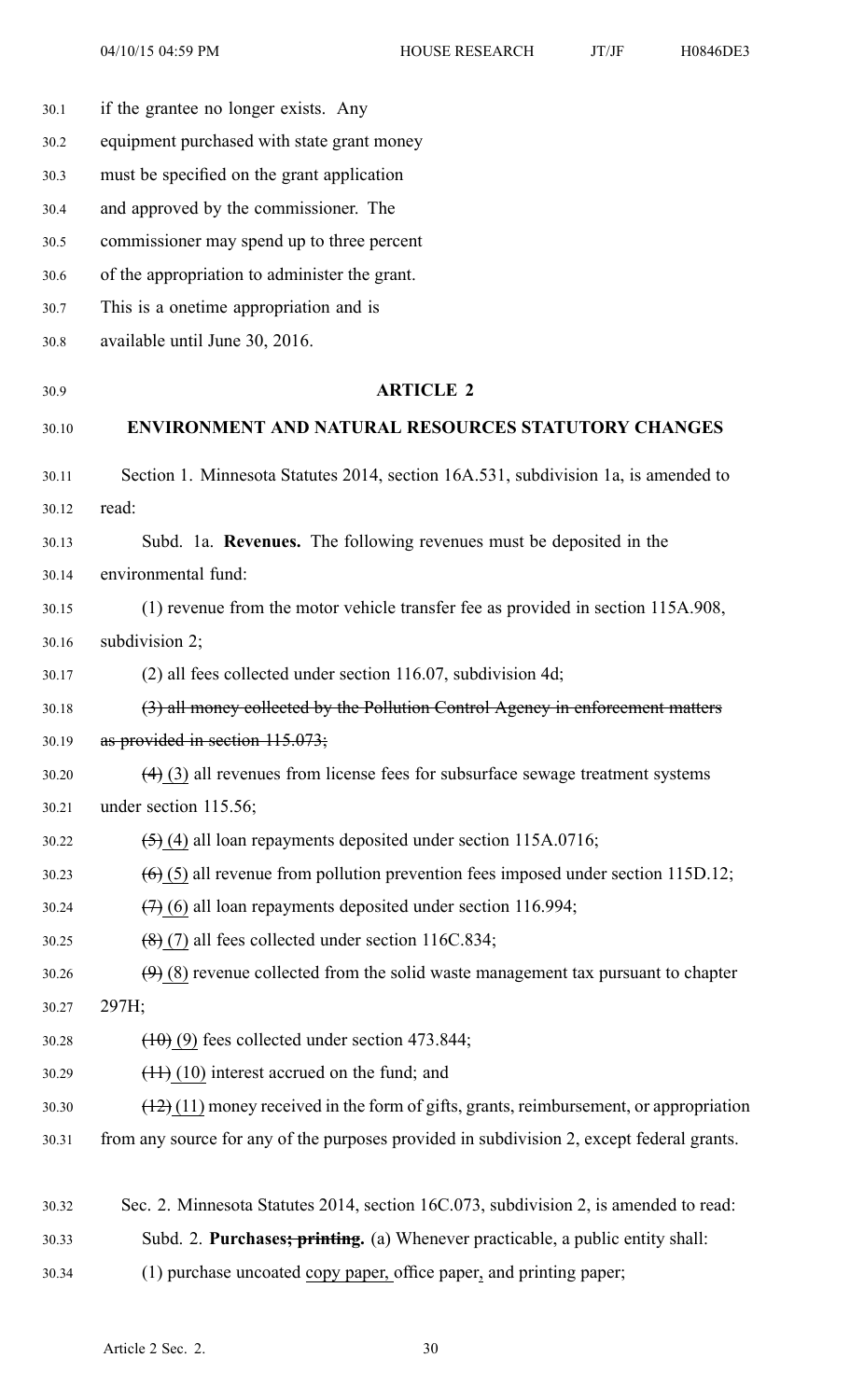- 31.1 (2) purchase recycled content copy paper with at least ten 30 percen<sup>t</sup> postconsumer 31.2 material by weight and purchase printing and office paper with at least ten percen<sup>t</sup> 31.3 postconsumer material by weight; 31.4 (3) purchase copy, office, and printing paper which has not been dyed with colors, 31.5 excluding pastel colors; 31.6 (4) purchase recycled content copy, office, and printing paper that is manufactured 31.7 using little or no chlorine bleach or chlorine derivatives; 31.8 (5) use no more than two colored inks, standard or processed, excep<sup>t</sup> in formats 31.9 where they are necessary to convey meaning; 31.10  $(6)$  (5) use reusable binding materials or staples and bind documents by methods 31.11 that do not use glue;  $31.12$   $(7)(6)$  use soy-based inks; 31.13  $(8)(7)$  produce reports, publications, and periodicals that are readily recyclable 31.14 within the state resource recovery program; and 31.15  $(9)$  (8) purchase paper which has been made on a paper machine located in Minnesota. 31.16 (b) Paragraph (a), clause (1), does not apply to coated paper that is made with at 31.17 least 50 percen<sup>t</sup> postconsumer material. 31.18 (c) A public entity shall print documents on both sides of the paper where commonly 31.19 accepted publishing practices allow. 31.20 (d) Notwithstanding paragraph (a), clause (2), and section 16C.0725, copier paper 31.21 purchased by a state agency must contain at least ten percent postconsumer material by 31.22 fiber content. 31.23 Sec. 3. Minnesota Statutes 2014, section 84.415, subdivision 7, is amended to read: 31.24 Subd. 7. **Existing road right-of-way; Fee exemption.** (a) A utility license for 31.25 crossing public lands or public waters is exemp<sup>t</sup> from all application fees specified in this 31.26 section and in rules adopted under this section when the utility crossing is on an existing 31.27 right-of-way of a public road. 31.28 (b) This subdivision applies to telephone lines and to electric power lines, cables, 31.29 or conduits under 100 kilovolts. 31.30 (c) This subdivision does not apply to electric power lines, cables, or conduits 100 31.31 kilovolts or greater, or to mains or pipelines for gas, liquids, or solids in suspension. 31.32 **EFFECTIVE DATE.** This section is effective retroactively from July 1, 2014, and
- 31.33 does not authorize the retroactive collection of fees.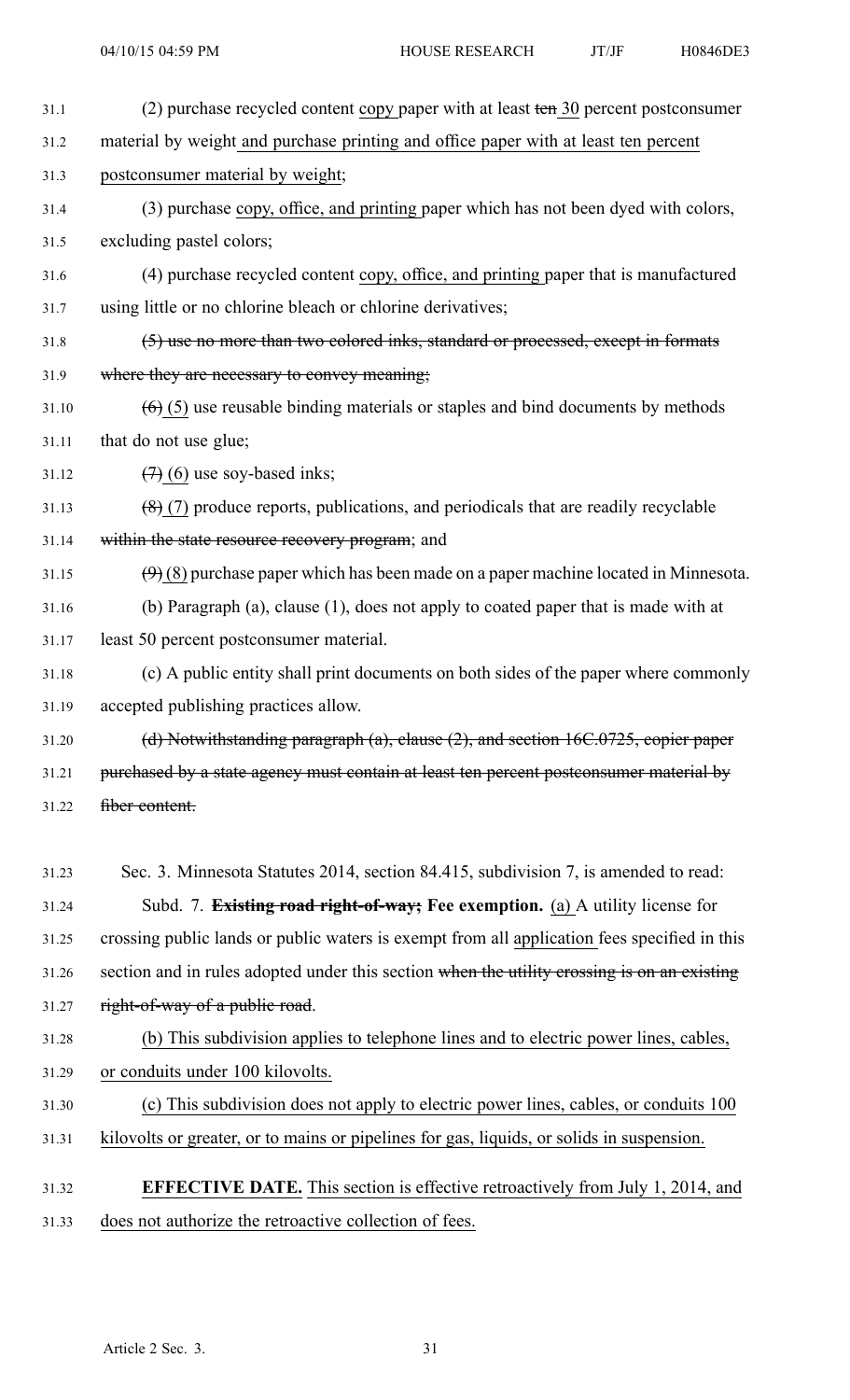| 32.1  | Sec. 4. [84.69] NATURAL RESOURCES CONSERVATION EASEMENT                                   |
|-------|-------------------------------------------------------------------------------------------|
| 32.2  | STEWARDSHIP ACCOUNT.                                                                      |
| 32.3  | Subdivision 1. Account established; sources. The natural resources conservation           |
| 32.4  | easement stewardship account is created in the special revenue fund. The account consists |
| 32.5  | of money credited to the account and interest and other earnings on money in the account. |
| 32.6  | The State Board of Investment must manage the account to maximize long-term gain. The     |
| 32.7  | following revenue must be deposited in the natural resources conservation easement        |
| 32.8  | stewardship account:                                                                      |
| 32.9  | (1) contributions to the account or specified for any purpose of the account;             |
| 32.10 | $(2)$ contributions under subdivision 3; section 84.66, subdivision 11; or other          |
| 32.11 | applicable law;                                                                           |
| 32.12 | $(3)$ money appropriated for any of the purposes described in subdivision 2;              |
| 32.13 | (4) money appropriated for monitoring and enforcement of easements and earnings           |
| 32.14 | on the money appropriated that revert to the state under section 97A.056, subdivision     |
| 32.15 | 17, or other applicable law; and                                                          |
| 32.16 | (5) gifts under section 84.085 for conservation easement stewardship.                     |
| 32.17 | Subd. 2. Appropriation; purposes of account. Five percent of the balance on               |
| 32.18 | July 1 of each year in the natural resources conservation easement stewardship account    |
| 32.19 | is annually appropriated to the commissioner of natural resources and may be spent        |
| 32.20 | only to cover the costs of managing conservation easements held by the Department         |
| 32.21 | of Natural Resources, including costs associated with monitoring, landowner contacts,     |
| 32.22 | records storage and management, processing landowner notices, requests for approval       |
| 32.23 | or amendments, enforcement, and legal services associated with conservation easement      |
| 32.24 | management activities.                                                                    |
| 32.25 | Subd. 3. Financial contributions. The commissioner shall seek a financial                 |
| 32.26 | contribution to the natural resources conservation easement stewardship account for each  |
| 32.27 | conservation easement acquired by or assigned to the Department of Natural Resources.     |
| 32.28 | Unless otherwise provided by law, the commissioner shall determine the amount of the      |
| 32.29 | contribution, which must be an amount calculated to earn sufficient money to meet         |
| 32.30 | the costs of managing the conservation easement at a level that neither significantly     |
| 32.31 | overrecovers nor underrecovers the costs. In determining the amount of the financial      |
| 32.32 | contribution, the commissioner shall consider:                                            |
| 32.33 | (1) the estimated annual staff hours needed to manage the conservation easement,          |
| 32.34 | taking into consideration factors such as easement type, size, location, and complexity;  |
| 32.35 | (2) the average hourly wages for the class or classes of employees expected to            |
| 32.36 | manage the conservation easement;                                                         |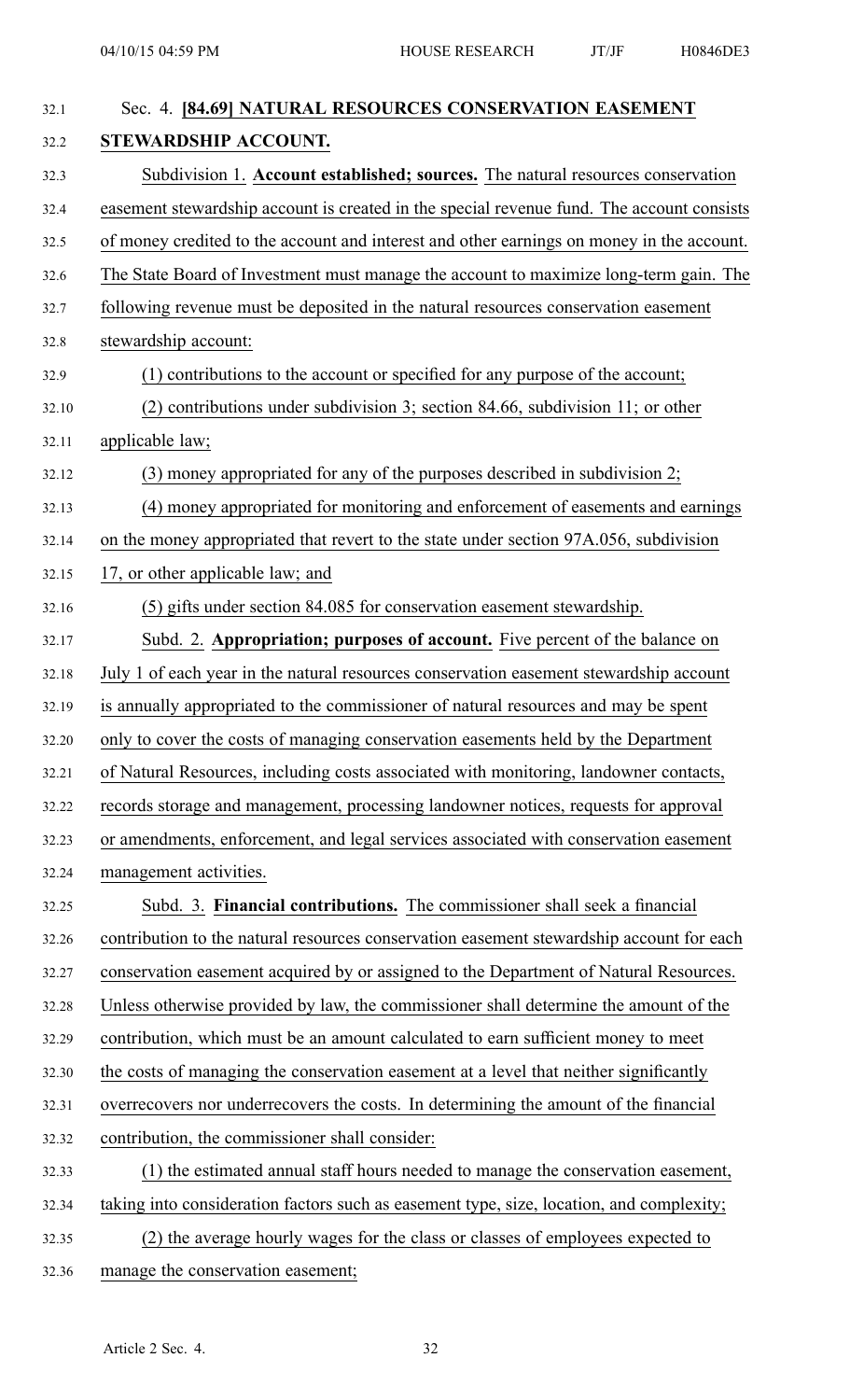| 33.1  | (3) the estimated annual travel expenses to manage the conservation easement;             |
|-------|-------------------------------------------------------------------------------------------|
| 33.2  | (4) the estimated annual miscellaneous costs to manage the conservation easement,         |
| 33.3  | including supplies and equipment, information technology support, and aerial flyovers;    |
| 33.4  | (5) the estimated annualized cost of legal services, including the cost to enforce the    |
| 33.5  | easement in the event of a violation; and                                                 |
| 33.6  | (6) the expected rate of return on investments in the account.                            |
| 33.7  | <b>EFFECTIVE DATE.</b> Subdivisions 1 and 2 of this section are effective the day         |
| 33.8  | following final enactment. Subdivision 3 of this section is effective for conservation    |
| 33.9  | easements acquired with money appropriated on or after July 1, 2015, and for acquisitions |
| 33.10 | of conservation easements by gift that are initiated on or after July 1, 2015.            |
|       |                                                                                           |
| 33.11 | Sec. 5. Minnesota Statutes 2014, section 84.788, subdivision 5, is amended to read:       |
| 33.12 | Subd. 5. Report of ownership transfers; fee. A person who sells or transfers (a)          |
| 33.13 | Application for transfer of ownership of an off-highway motorcycle registered under       |
| 33.14 | this section shall report the sale or transfer must be made to the commissioner within    |
| 33.15 | 15 days of the date of transfer.                                                          |
| 33.16 | (b) An application for transfer must be executed by the registered owner and the          |
| 33.17 | buyer on a form prescribed by the commissioner with the owner's registration certificate, |
| 33.18 | purchaser using a bill of sale, and a \$4 fee that includes the vehicle serial number.    |
| 33.19 | (c) The purchaser is subject to the penalties imposed by section 84.774 if the            |
| 33.20 | purchaser fails to apply for transfer of ownership as provided under this subdivision.    |
| 33.21 | <b>EFFECTIVE DATE.</b> This section is effective January 1, 2016.                         |
| 33.22 | Sec. 6. Minnesota Statutes 2014, section 84.788, is amended by adding a subdivision       |
| 33.23 | to read:                                                                                  |
| 33.24 | Subd. 5a. Report of registration transfers. (a) Application for transfer of               |
| 33.25 | registration under this section must be made to the commissioner within 15 days of the    |
| 33.26 | date of transfer.                                                                         |
| 33.27 | (b) An application for transfer must be executed by the registered owner and the          |
| 33.28 | purchaser using a bill of sale that includes the vehicle serial number.                   |
| 33.29 | (c) The purchaser is subject to the penalties imposed by section 84.774 if the            |
| 33.30 | purchaser fails to apply for transfer of registration as provided under this subdivision. |
| 33.31 | <b>EFFECTIVE DATE.</b> This section is effective January 1, 2016.                         |
|       |                                                                                           |

# 33.32 Sec. 7. **[84.8031] GRANT-IN-AID APPLICATIONS; REVIEW PERIOD.**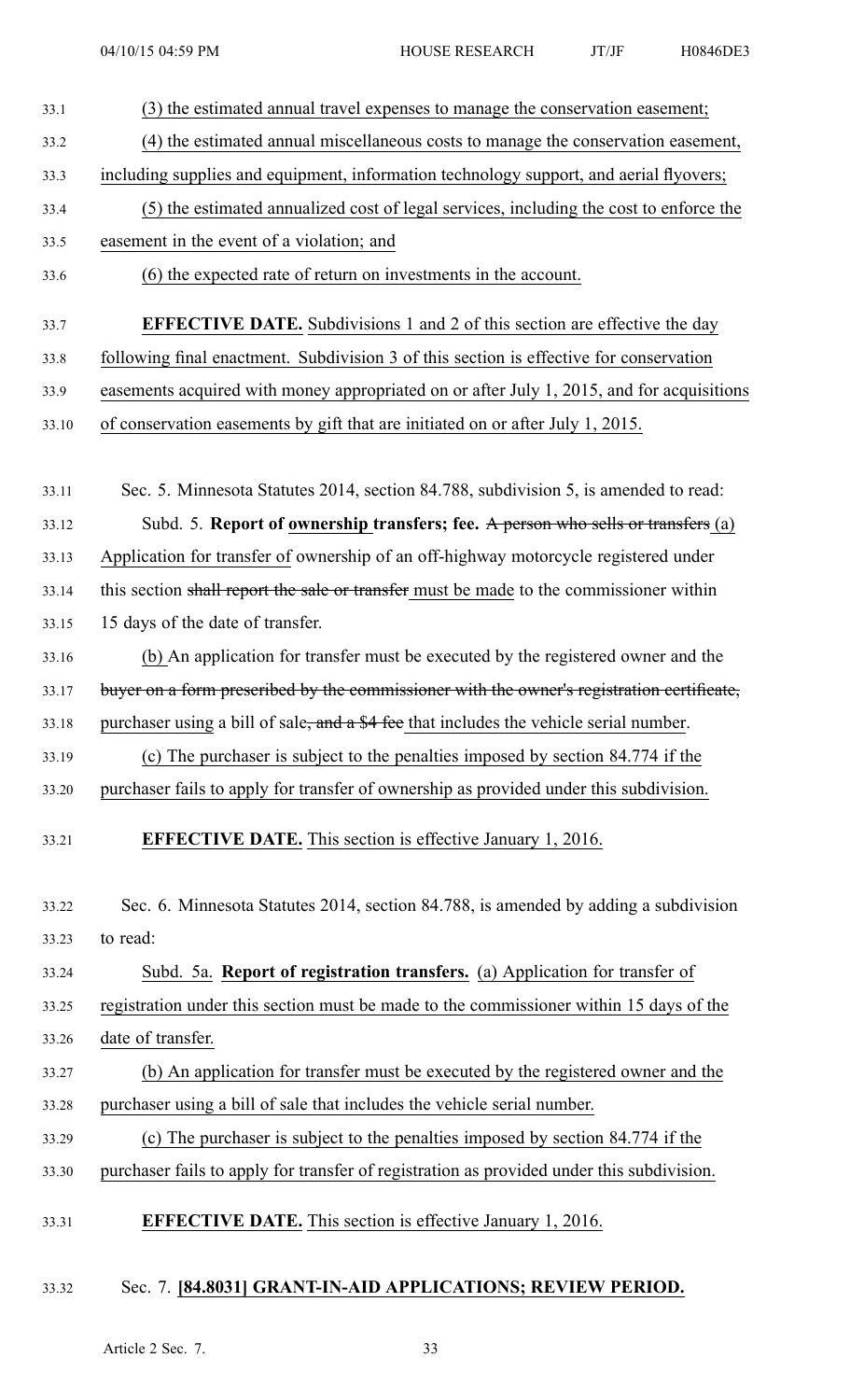34.1 The commissioner must review an off-road vehicle grant-in-aid application and, if 34.2 approved, commence public review of the application within 60 days after the application 34.3 has been locally approved and submitted to an area parks and trails office. If the 34.4 commissioner fails to approve or deny the application within 60 days after submission, 34.5 the application is deemed approved and the commissioner must provide for <sup>a</sup> 30-day 34.6 public review period.

34.7 Sec. 8. Minnesota Statutes 2014, section 84.82, subdivision 2a, is amended to read: 34.8 Subd. 2a. **Nontrail use registration.** A snowmobile may be registered for nontrail 34.9 use. A snowmobile registered under this subdivision may not be operated on <sup>a</sup> state or 34.10 grant-in-aid snowmobile trail. The fee for <sup>a</sup> nontrail use registration of <sup>a</sup> snowmobile 34.11 with an engine displacement that is 125 cubic centimeters or greater is \$45 for three 34.12 years. The fee for <sup>a</sup> nontrail use registration of <sup>a</sup> snowmobile with an engine displacement 34.13 that is less than 125 cubic centimeters is \$6 for three years. A nontrail use registration 34.14 is not transferable. In addition to other penalties prescribed by law, the penalty for 34.15 violation of this subdivision is immediate revocation of the nontrail use registration. 34.16 The commissioner shall ensure that the registration sticker provided for limited nontrail 34.17 use is of <sup>a</sup> different color and is distinguishable from other snowmobile registration and 34.18 state trail stickers provided.

34.19 Sec. 9. Minnesota Statutes 2014, section 84.84, is amended to read:

## 34.20 **84.84 TRANSFER OR TERMINATION OF SNOWMOBILE OWNERSHIP.**

34.21 (a) Within 15 days after the transfer of ownership, or any par<sup>t</sup> thereof, other than <sup>a</sup> 34.22 security interest, or the destruction or abandonment of any snowmobile, written notice 34.23 thereof of the transfer or destruction or abandonment shall be given to the commissioner 34.24 in such form as the commissioner shall prescribe.

34.25 (b) An application for transfer must be executed by the registered owner and the 34.26 purchaser using <sup>a</sup> bill of sale that includes the vehicle serial number.

34.27 (c) The purchaser is subject to the penalties imposed by section 84.88 if the purchaser 34.28 fails to apply for transfer of ownership as provided under this subdivision. Every owner 34.29 or par<sup>t</sup> owner of <sup>a</sup> snowmobile shall, upon failure to give such notice of destruction or 34.30 abandonment, be subject to the penalties imposed by Laws 1967, chapter 876 section 84.88.

### 34.31 **EFFECTIVE DATE.** This section is effective July 1, 2016.

34.32 Sec. 10. Minnesota Statutes 2014, section 84.92, subdivision 8, is amended to read: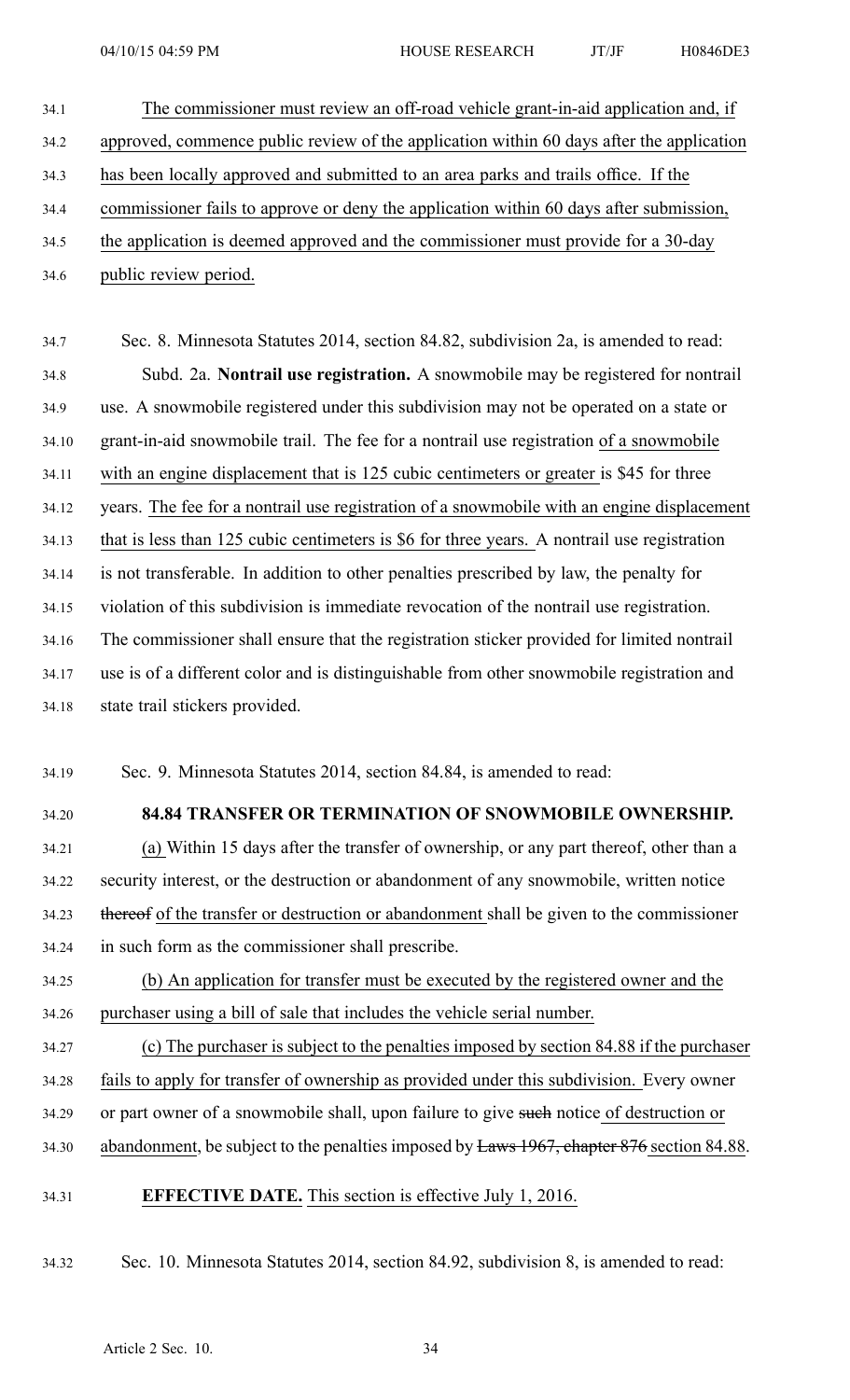| 35.1  | Subd. 8. All-terrain vehicle or vehicle. "All-terrain vehicle" or "vehicle" means                       |
|-------|---------------------------------------------------------------------------------------------------------|
| 35.2  | a motorized vehicle of with: $(1)$ not less than three, but not more than six low pressure              |
| 35.3  | or non-pneumatic tires, that is limited in engine displacement of less than 1,000 eubie                 |
| 35.4  | eentimeters and; (2) a total dry weight of 2,000 pounds or less; and (3) a total width                  |
| 35.5  | from outside of tire rim to outside of tire rim that is 65 inches or less. All-terrain vehicle          |
| 35.6  | includes a class 1 all-terrain vehicle and class 2 all-terrain vehicle. All-terrain vehicle does        |
| 35.7  | not include a golf cart, mini-truck, dune buggy, or go-cart or a vehicle designed and used              |
| 35.8  | specifically for lawn maintenance, agriculture, logging, or mining purposes.                            |
|       |                                                                                                         |
| 35.9  | Sec. 11. Minnesota Statutes 2014, section 84.92, subdivision 9, is amended to read:                     |
| 35.10 | Subd. 9. Class 1 all-terrain vehicle. "Class 1 all-terrain vehicle" means an                            |
| 35.11 | all-terrain vehicle that has a total dry weight of less than 1,200 pounds width from outside            |
| 35.12 | of tire rim to outside of tire rim that is 50 inches or less.                                           |
|       |                                                                                                         |
| 35.13 | Sec. 12. Minnesota Statutes 2014, section 84.92, subdivision 10, is amended to read:                    |
| 35.14 | Subd. 10. Class 2 all-terrain vehicle. "Class 2 all-terrain vehicle" means an                           |
| 35.15 | all-terrain vehicle that has a total $\frac{dry}{w}$ weight of 1,200 to 1,800 pounds width from outside |
| 35.16 | of tire rim to outside of tire rim that is greater than 50 inches but not more than 65 inches.          |
|       |                                                                                                         |
| 35.17 | Sec. 13. Minnesota Statutes 2014, section 84.922, subdivision 4, is amended to read:                    |
| 35.18 | Subd. 4. Report of transfers. A person who sells or transfers ownership of a                            |
| 35.19 | vehicle registered under this section shall report the sale or (a) Application for transfer of          |
| 35.20 | ownership must be made to the commissioner within 15 days of the date of transfer.                      |
| 35.21 | (b) An application for transfer must be executed by the registered owner and                            |
| 35.22 | the purchaser on a form prescribed by the commissioner with the owner's registration                    |
| 35.23 | eertificate, using a bill of sale and a \$4 fee that includes the vehicle serial number.                |
| 35.24 | (c) The purchaser is subject to the penalties imposed by section 84.774 if the                          |
| 35.25 | purchaser fails to apply for transfer of ownership as provided under this subdivision.                  |
| 35.26 | <b>EFFECTIVE DATE.</b> This section is effective January 1, 2016.                                       |
|       |                                                                                                         |
| 35.27 | Sec. 14. Minnesota Statutes 2014, section 84.925, subdivision 5, is amended to read:                    |
| 35.28 | Subd. 5. Training requirements. (a) An individual who was born after July 1,                            |
| 35.29 | 1987, and who is 16 years of age or older, must successfully complete the independent                   |
| 35.30 | study course component of all-terrain vehicle safety training before operating an all-terrain           |
| 35.31 | vehicle on public lands or waters, public road rights-of-way, or state or grant-in-aid trails.          |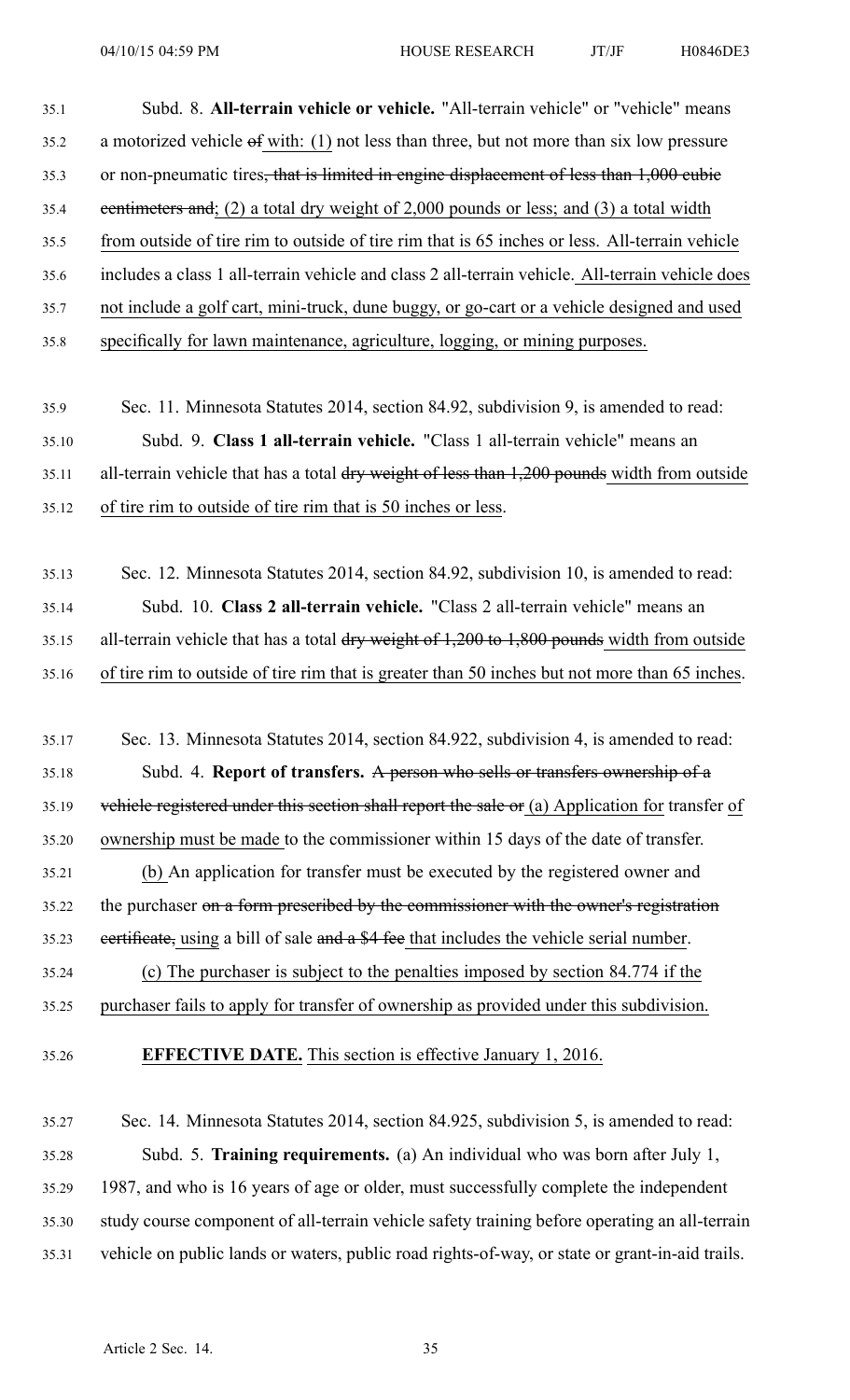36.1 (b) An individual who is convicted of violating <sup>a</sup> law related to the operation of an 36.2 all-terrain vehicle must successfully complete the independent study course componen<sup>t</sup> of 36.3 all-terrain vehicle safety training before continuing operation of an all-terrain vehicle. 36.4 (c) An individual who is convicted for <sup>a</sup> second or subsequent excess speed, trespass, 36.5 or wetland violation in an all-terrain vehicle season, or any conviction for careless or 36.6 reckless operation of an all-terrain vehicle, must successfully complete the independent 36.7 study and the testing and operating course components of all-terrain vehicle safety training 36.8 before continuing operation of an all-terrain vehicle. 36.9 (d) An individual who receives three or more citations and convictions for violating <sup>a</sup> 36.10 law related to the operation of an all-terrain vehicle in <sup>a</sup> two-year period must successfully 36.11 complete the independent study and the testing and operating course components of 36.12 all-terrain vehicle safety training before continuing operation of an all-terrain vehicle. 36.13 (e) An individual must presen<sup>t</sup> evidence of compliance with this subdivision before 36.14 an all-terrain vehicle registration is issued or renewed. A person may use the following as 36.15 evidence of meeting all-terrain vehicle safety certificate requirements: 36.16 (1) <sup>a</sup> valid all-terrain vehicle safety certificate issued by the commissioner; 36.17 (2) <sup>a</sup> driver's license that has <sup>a</sup> valid all-terrain vehicle safety certificate indicator 36.18 issued under section 171.07, subdivision 18; or 36.19 (3) an identification card that has <sup>a</sup> valid all-terrain vehicle safety certificate indicator 36.20 issued under section 171.07, subdivision 18.

36.21 **EFFECTIVE DATE.** This section is effective January 1, 2016, or the date the new 36.22 driver and vehicle services information technology system is implemented, whichever 36.23 comes later.

36.24 Sec. 15. Minnesota Statutes 2014, section 84.9256, subdivision 1, is amended to read: 36.25 Subdivision 1. **Prohibitions on youthful operators.** (a) Except for operation on 36.26 public road rights-of-way that is permitted under section 84.928 and as provided under 36.27 paragraph (j), <sup>a</sup> driver's license issued by the state or another state is required to operate an 36.28 all-terrain vehicle along or on <sup>a</sup> public road right-of-way.

- 36.29 (b) A person under 12 years of age shall not:
- 36.30 (1) make <sup>a</sup> direct crossing of <sup>a</sup> public road right-of-way;
- 36.31 (2) operate an all-terrain vehicle on <sup>a</sup> public road right-of-way in the state; or
- 36.32 (3) operate an all-terrain vehicle on public lands or waters, excep<sup>t</sup> as provided in 36.33 paragraph (f).

36.34 (c) Except for public road rights-of-way of interstate highways, <sup>a</sup> person 12 years 36.35 of age but less than 16 years may make <sup>a</sup> direct crossing of <sup>a</sup> public road right-of-way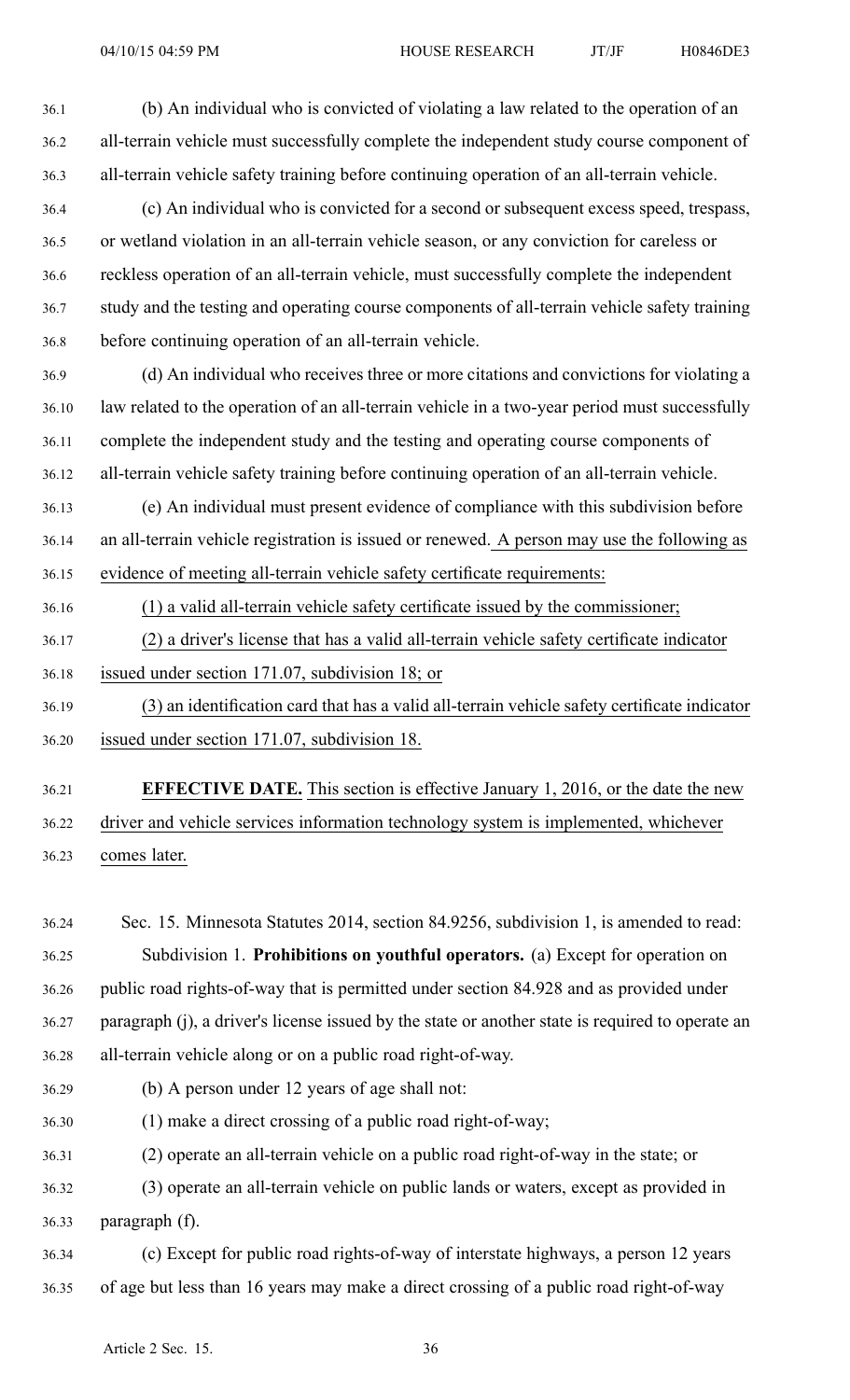37.1 of <sup>a</sup> trunk, county state-aid, or county highway or operate on public lands and waters or

- 37.2 state or grant-in-aid trails, only if that person possesses <sup>a</sup> valid all-terrain vehicle safety
- 37.3 certificate issued by the commissioner and is accompanied by <sup>a</sup> person 18 years of age or 37.4 older who holds <sup>a</sup> valid driver's license.
- 37.5 (d) To be issued an all-terrain vehicle safety certificate, <sup>a</sup> person at least 12 years 37.6 old, but less than 16 years old, must:
- 37.7 (1) successfully complete the safety education and training program under section 37.8 84.925, subdivision 1, including <sup>a</sup> riding component; and
- 37.9 (2) be able to properly reach and control the handle bars and reach the foot pegs 37.10 while sitting upright on the seat of the all-terrain vehicle.
- 37.11 (e) A person at least 11 years of age may take the safety education and training 37.12 program and may receive an all-terrain vehicle safety certificate under paragraph (d), but 37.13 the certificate is not valid until the person reaches age 12.
- 37.14 (f) A person at least ten years of age but under 12 years of age may operate an 37.15 all-terrain vehicle with an engine capacity up to 90cc on public lands or waters if 37.16 accompanied by <sup>a</sup> paren<sup>t</sup> or legal guardian.
	-

37.17 (g) A person under 15 years of age shall not operate <sup>a</sup> class 2 all-terrain vehicle.

- 37.18 (h) A person under the age of 16 may not operate an all-terrain vehicle on public 37.19 lands or waters or on state or grant-in-aid trails if the person cannot properly reach and 37.20 control the handle bars and reach the foot pegs while sitting upright on the seat of the 37.21 all-terrain vehicle.
- 37.22 (i) Notwithstanding paragraph (c), <sup>a</sup> nonresident at least 12 years old, but less than 37.23 16 years old, may make <sup>a</sup> direct crossing of <sup>a</sup> public road right-of-way of <sup>a</sup> trunk, county 37.24 state-aid, or county highway or operate an all-terrain vehicle on public lands and waters 37.25 or state or grant-in-aid trails if:
- 37.26 (1) the nonresident youth has in possession evidence of completing an all-terrain 37.27 safety course offered by the ATV Safety Institute or another state as provided in section 37.28 84.925, subdivision 3; and
- 37.29 (2) the nonresident youth is accompanied by <sup>a</sup> person 18 years of age or older who 37.30 holds <sup>a</sup> valid driver's license.
- 37.31 (j) A person 12 years of age but less than 16 years of age may operate an all-terrain 37.32 vehicle on the roadway, bank, slope, or ditch of <sup>a</sup> public road right-of-way as permitted 37.33 under section 84.928 if the person:
- 37.34 (1) possesses <sup>a</sup> valid all-terrain vehicle safety certificate issued by the commissioner; 37.35 and
- 37.36 (2) is accompanied by <sup>a</sup> paren<sup>t</sup> or legal guardian on <sup>a</sup> separate all-terrain vehicle.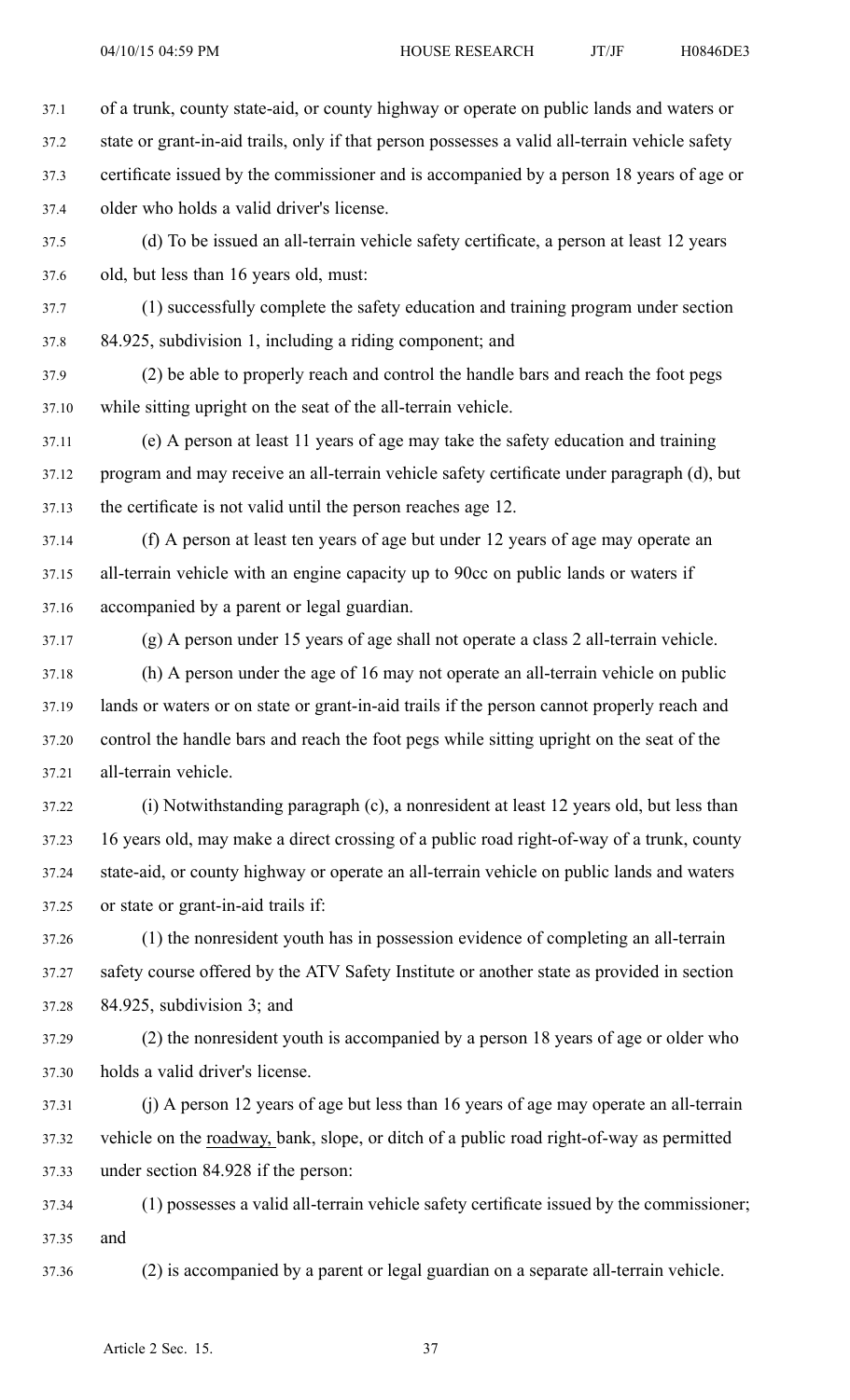38.1 Sec. 16. Minnesota Statutes 2014, section 84.928, subdivision 1, is amended to read: 38.2 Subdivision 1. **Operation on roads and rights-of-way.** (a) Unless otherwise 38.3 allowed in sections 84.92 to 84.928 or by local ordinance under paragraph (k), <sup>a</sup> person shall 38.4 not operate an all-terrain vehicle in this state along or on the roadway, shoulder, or inside 38.5 bank or slope of <sup>a</sup> public road right-of-way of <sup>a</sup> trunk, county state-aid, or county highway. 38.6 (b) A person may operate <sup>a</sup> class 1 all-terrain vehicle in the ditch or the outside 38.7 bank or slope of <sup>a</sup> trunk, county state-aid, or county highway unless prohibited under 38.8 paragraph (d) or (f). 38.9 (c) A person may operate <sup>a</sup> class 1 all-terrain vehicle designed by the manufacturer 38.10 for off-road use to be driven by <sup>a</sup> steering wheel and equipped with operator and passenger 38.11 seat belts and <sup>a</sup> roll-over protective structure or <sup>a</sup> class 2 all-terrain vehicle: 38.12 (1) within the public road right-of-way of <sup>a</sup> county state-aid or county highway on 38.13 the right shoulder or the extreme right-hand side of the road and left turns may be made 38.14 from any par<sup>t</sup> of the road if it is safe to do so under the prevailing conditions, unless 38.15 prohibited under paragraph (d) or (f); 38.16 (2) on the bank, slope, or ditch of <sup>a</sup> public road right-of-way of <sup>a</sup> trunk, county 38.17 state-aid, or county highway but only to access businesses or make trail connections, and 38.18 left turns may be made from any par<sup>t</sup> of the road if it is safe to do so under the prevailing 38.19 conditions, unless prohibited under paragraph (d) or (f); and 38.20 (3) on the bank or ditch of <sup>a</sup> public road right-of-way on <sup>a</sup> designated class 2 38.21 all-terrain vehicle trail. 38.22 (d) A road authority as defined under section 160.02, subdivision 25, may after <sup>a</sup> 38.23 public hearing restrict the use of all-terrain vehicles in the public road right-of-way under 38.24 its jurisdiction. 38.25 (e) The restrictions in paragraphs (a), (d), (h), (i), and (j) do not apply to the 38.26 operation of an all-terrain vehicle on the shoulder, inside bank or slope, ditch, or outside 38.27 bank or slope of <sup>a</sup> trunk, interstate, county state-aid, or county highway: 38.28 (1) that is par<sup>t</sup> of <sup>a</sup> funded grant-in-aid trail; or 38.29 (2) when the all-terrain vehicle is owned by or operated under contract with: 38.30 (i) <sup>a</sup> road authority as defined under section 160.02, subdivision 25; or 38.31 (ii) <sup>a</sup> publicly or privately owned utility or pipeline company and used for work 38.32 on utilities or pipelines. 38.33 (f) The commissioner may limit the use of <sup>a</sup> right-of-way for <sup>a</sup> period of time if the 38.34 commissioner determines that use of the right-of-way causes: 38.35 (1) degradation of vegetation on adjacent public property; 38.36 (2) siltation of waters of the state;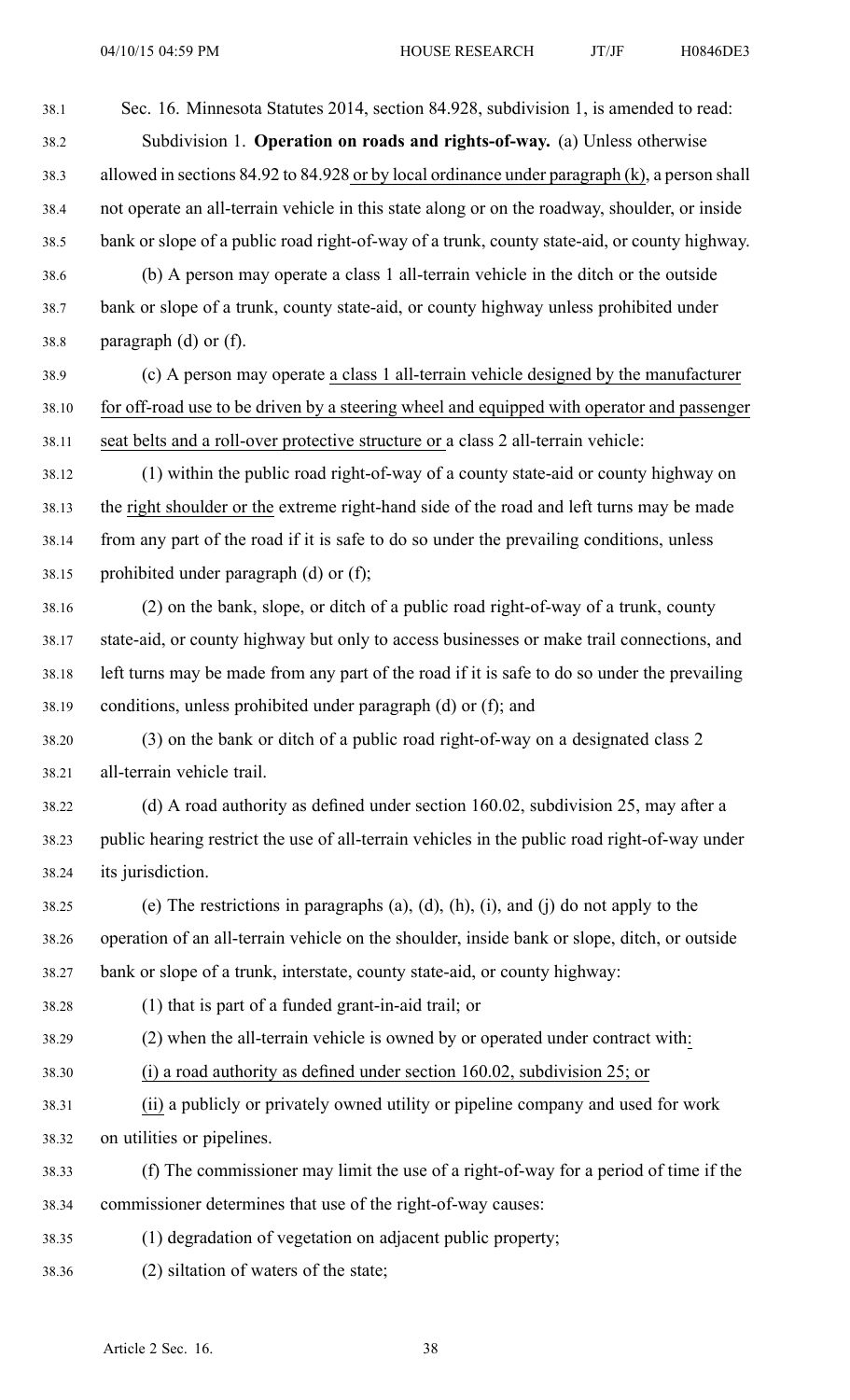39.1 (3) impairment or enhancement to the act of taking game; or

39.2 (4) <sup>a</sup> threat to safety of the right-of-way users or to individuals on adjacent public 39.3 property.

39.4 The commissioner must notify the road authority as soon as it is known that <sup>a</sup> closure 39.5 will be ordered. The notice must state the reasons and duration of the closure.

39.6 (g) A person may operate an all-terrain vehicle registered for private use and used 39.7 for agricultural purposes on <sup>a</sup> public road right-of-way of <sup>a</sup> trunk, county state-aid, or 39.8 county highway in this state if the all-terrain vehicle is operated on the extreme right-hand 39.9 side of the road, and left turns may be made from any par<sup>t</sup> of the road if it is safe to do so 39.10 under the prevailing conditions.

39.11 (h) A person shall not operate an all-terrain vehicle within the public road 39.12 right-of-way of <sup>a</sup> trunk, county state-aid, or county highway from April 1 to August 1 in 39.13 the agricultural zone unless the vehicle is being used exclusively as transportation to and 39.14 from work on agricultural lands. This paragraph does not apply to an agen<sup>t</sup> or employee 39.15 of <sup>a</sup> road authority, as defined in section 160.02, subdivision 25, or the Department of 39.16 Natural Resources when performing or exercising official duties or powers.

39.17 (i) A person shall not operate an all-terrain vehicle within the public road right-of-way 39.18 of <sup>a</sup> trunk, county state-aid, or county highway between the hours of one-half hour after 39.19 sunset to one-half hour before sunrise, excep<sup>t</sup> on the right-hand side of the right-of-way 39.20 and in the same direction as the highway traffic on the nearest lane of the adjacent roadway.

39.21 (j) A person shall not operate an all-terrain vehicle at any time within the 39.22 right-of-way of an interstate highway or freeway within this state.

39.23 (k) A county, city, or town, acting through its governing body, may by ordinance

39.24 allow <sup>a</sup> person to operate an all-terrain vehicle on <sup>a</sup> public road or street under its

39.25 jurisdiction to access businesses and residences and to make trail connections.

39.26 **EFFECTIVE DATE.** The changes in paragraph (e) are effective the day following 39.27 final enactment.

- 39.28 Sec. 17. Minnesota Statutes 2014, section 84D.01, is amended by adding <sup>a</sup> subdivision 39.29 to read:
- 

39.30 Subd. 1a. **Aquatic invasive species affirmation.** "Aquatic invasive species

39.31 affirmation" means an affirmation of the summary of the aquatic invasive species laws of

39.32 this chapter that is par<sup>t</sup> of watercraft licenses and nonresident fishing licenses, as provided 39.33 in section 84D.106.

#### 39.34 **EFFECTIVE DATE.** This section is effective January 1, 2016.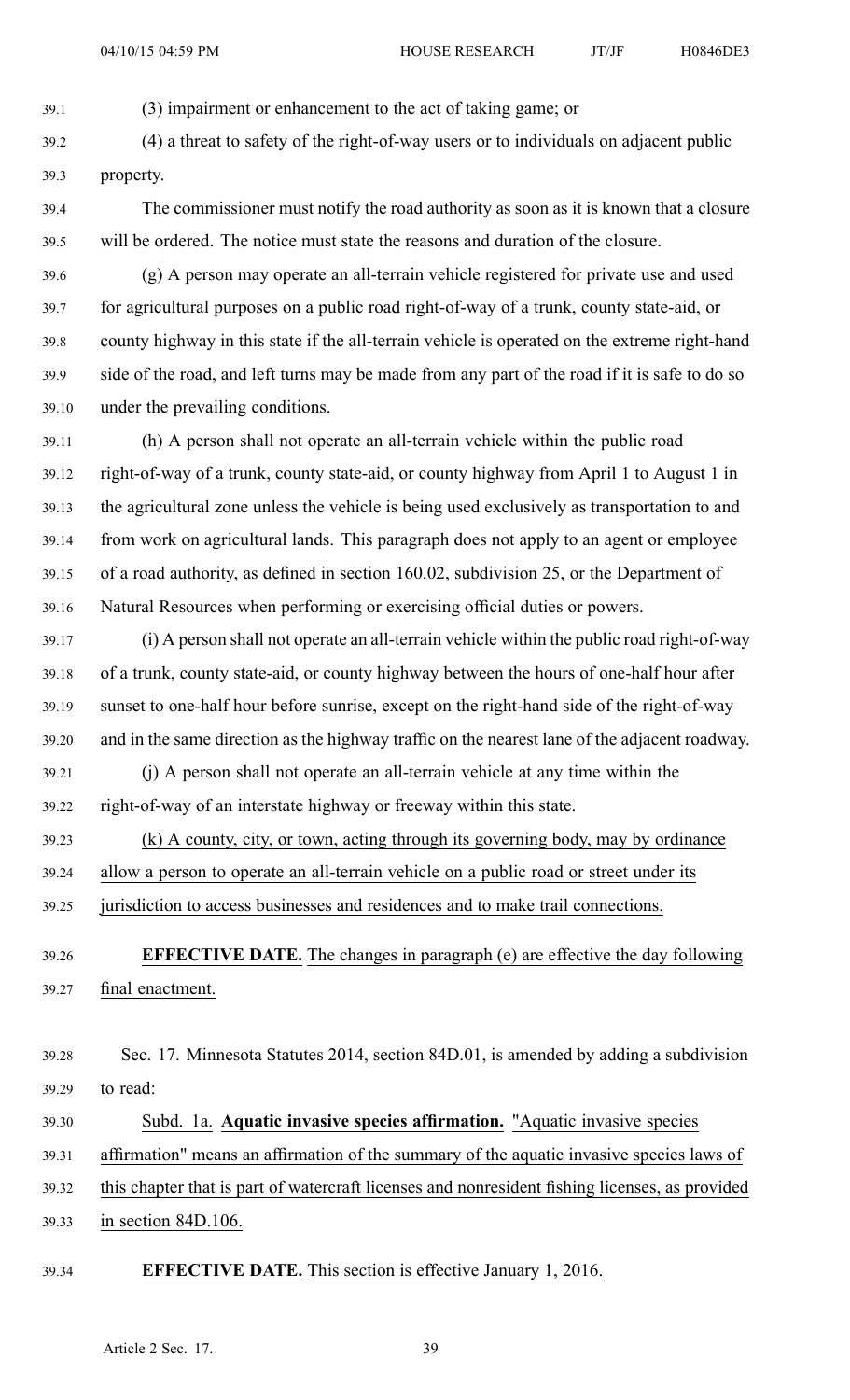- 40.1 Sec. 18. Minnesota Statutes 2014, section 84D.01, subdivision 13, is amended to read: 40.2 Subd. 13. **Prohibited invasive species.** "Prohibited invasive species" means <sup>a</sup> 40.3 nonnative species that has been listed designated as a prohibited invasive species in a rule 40.4 adopted by the commissioner under section 84D.12.
- 40.5 Sec. 19. Minnesota Statutes 2014, section 84D.01, subdivision 15, is amended to read: 40.6 Subd. 15. **Regulated invasive species.** "Regulated invasive species" means <sup>a</sup> 40.7 nonnative species that has been listed designated as a regulated invasive species in a rule 40.8 adopted by the commissioner under section 84D.12.

40.9 Sec. 20. Minnesota Statutes 2014, section 84D.01, subdivision 17, is amended to read: 40.10 Subd. 17. **Unlisted nonnative species.** "Unlisted nonnative species" means <sup>a</sup> 40.11 nonnative species that has not been listed designated as a prohibited invasive species, a 40.12 regulated invasive species, or an unregulated nonnative species in <sup>a</sup> rule adopted by the 40.13 commissioner under section 84D.12.

- 40.14 Sec. 21. Minnesota Statutes 2014, section 84D.01, subdivision 18, is amended to read: 40.15 Subd. 18. **Unregulated nonnative species.** "Unregulated nonnative species" means 40.16 a nonnative species that has been listed designated as an unregulated nonnative species in 40.17 <sup>a</sup> rule adopted by the commissioner under section 84D.12.
- 40.18 Sec. 22. Minnesota Statutes 2014, section 84D.03, subdivision 3, is amended to read: 40.19 Subd. 3. **Bait harvest from infested waters.** (a) Taking wild animals from infested 40.20 waters for bait or aquatic farm purposes is prohibited, excep<sup>t</sup> as provided in paragraph 40.21 (b) or (c) and section 97C.341.
- 40.22 (b) In waters that are listed as infested waters, except those listed because they 40.23 contain as infested with prohibited invasive species of fish or certifiable diseases of fish, as 40.24 defined under section 17.4982, subdivision 6, taking wild animals may be permitted for:
- 40.25 (1) commercial taking of wild animals for bait and aquatic farm purposes according 40.26 to <sup>a</sup> permit issued under section 84D.11, subject to rules adopted by the commissioner; and 40.27 (2) bait purposes for noncommercial personal use in waters that contain Eurasian 40.28 water milfoil, when the infested waters are listed solely because they contain Eurasian 40.29 water milfoil and if the equipment for taking is limited to cylindrical minnow traps not 40.30 exceeding 16 inches in diameter and 32 inches in length; and.
- 40.31  $(3)$  (c) In streams or rivers that are listed as infested waters, except those listed as 40.32 infested with certifiable diseases of fish, as defined under section 17.4982, subdivision 6,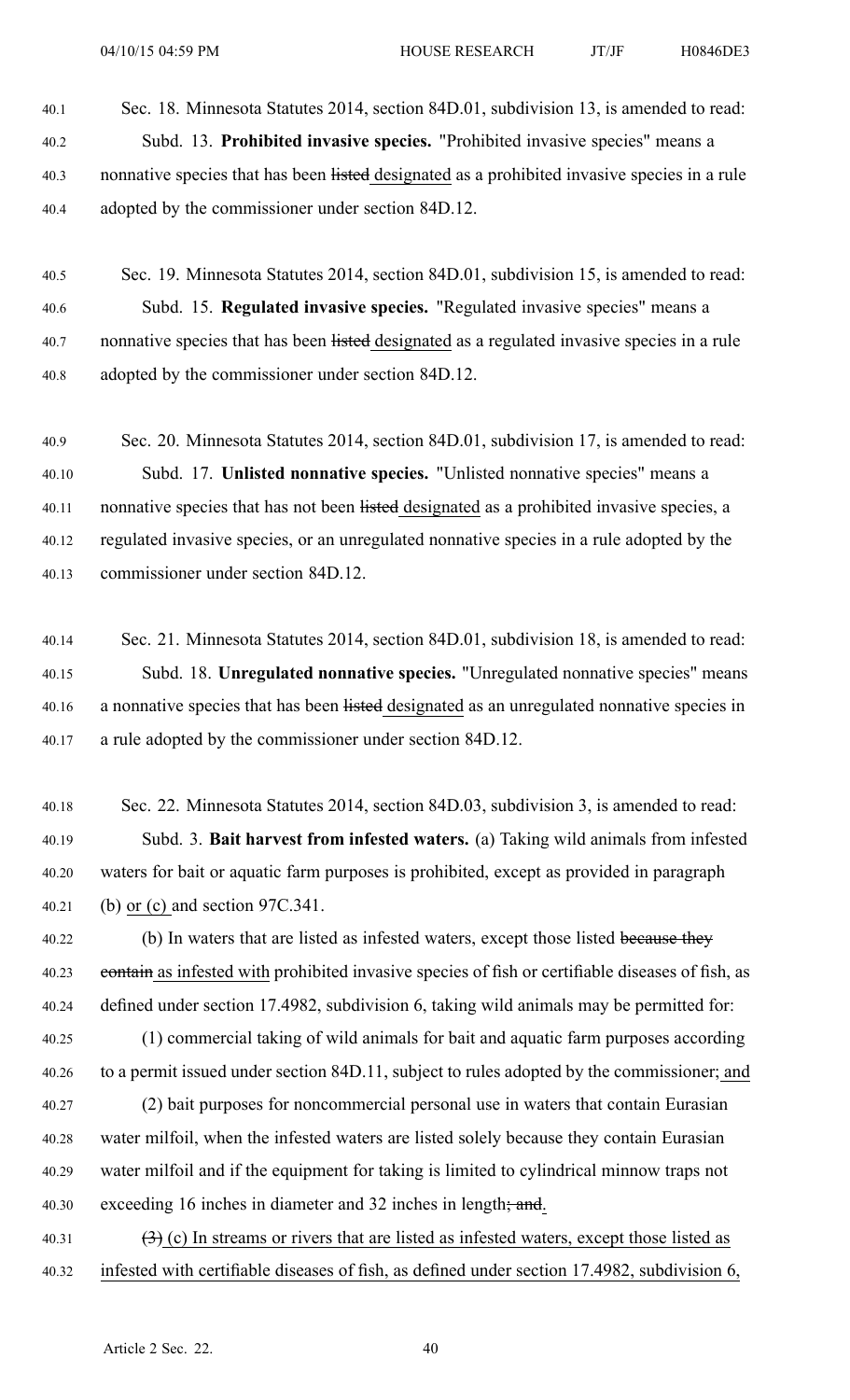| 41.1  | the harvest of bullheads, goldeyes, mooneyes, sheepshead (freshwater drum), and suckers                  |
|-------|----------------------------------------------------------------------------------------------------------|
| 41.2  | for bait from streams or rivers listed as infested waters, by hook and line for noncommercial            |
| 41.3  | personal use. Other provisions that apply to this clause are is allowed as follows:                      |
| 41.4  | $\overrightarrow{(i)}$ (1) fish taken under this elause paragraph must be used on the same body of water |
| 41.5  | where caught and while still on that water body. Where the river or stream is divided by                 |
| 41.6  | barriers such as dams, the fish must be caught and used on the same section of the river                 |
| 41.7  | or stream;                                                                                               |
| 41.8  | $\overrightarrow{H}$ (2) fish taken under this elause paragraph may not be transported live from or      |
| 41.9  | off the water body;                                                                                      |
| 41.10 | $(iii)$ (3) fish harvested under this elause paragraph may only be used in accordance                    |
| 41.11 | with this section;                                                                                       |
| 41.12 | $(iv)$ (4) any other use of wild animals used for bait from infested waters is prohibited;               |
| 41.13 | $(v)$ (5) fish taken under this elause paragraph must meet all other size restrictions                   |
| 41.14 | and requirements as established in rules; and                                                            |
| 41.15 | $(vi)$ (6) all species listed under this elause paragraph shall be included in the person's              |
| 41.16 | daily limit as established in rules, if applicable.                                                      |
| 41.17 | $(e)$ (d) Equipment authorized for minnow harvest in a listed infested water by permit                   |
| 41.18 | issued under paragraph (b) may not be transported to, or used in, any waters other than                  |
| 41.19 | waters specified in the permit.                                                                          |
|       |                                                                                                          |
| 41.20 | Sec. 23. Minnesota Statutes 2014, section 84D.06, is amended to read:                                    |
| 41.21 | 84D.06 UNLISTED NONNATIVE SPECIES.                                                                       |
| 41.22 | Subdivision 1. Process. A person may not introduce an unlisted nonnative aquatic                         |
| 41.23 | plant or wild animal species unless:                                                                     |
| 41.24 | (1) the person has notified the commissioner in a manner and form prescribed by                          |
| 41.25 | the commissioner;                                                                                        |
| 41.26 | (2) the commissioner has made the classification determination required in                               |
| 41.27 | subdivision 2 and listed designated the species as appropriate; and                                      |
| 41.28 | (3) the introduction is allowed under the applicable provisions of this chapter.                         |
| 41.29 | Subd. 2. Classification. (a) If the commissioner determines that a species for which                     |
| 41.30 | a notification is received under subdivision 1 should be classified as a prohibited invasive             |
| 41.31 | species, the commissioner shall:                                                                         |
| 41.32 | (1) adopt a rule under section 84D.12, subdivision 3, $\frac{1}{1}$ is designating the species           |
| 41.33 | as a prohibited invasive species; and                                                                    |
| 41.34 | (2) notify the person from which the notification was received that the species is                       |
| 41.35 | subject to section 84D.04.                                                                               |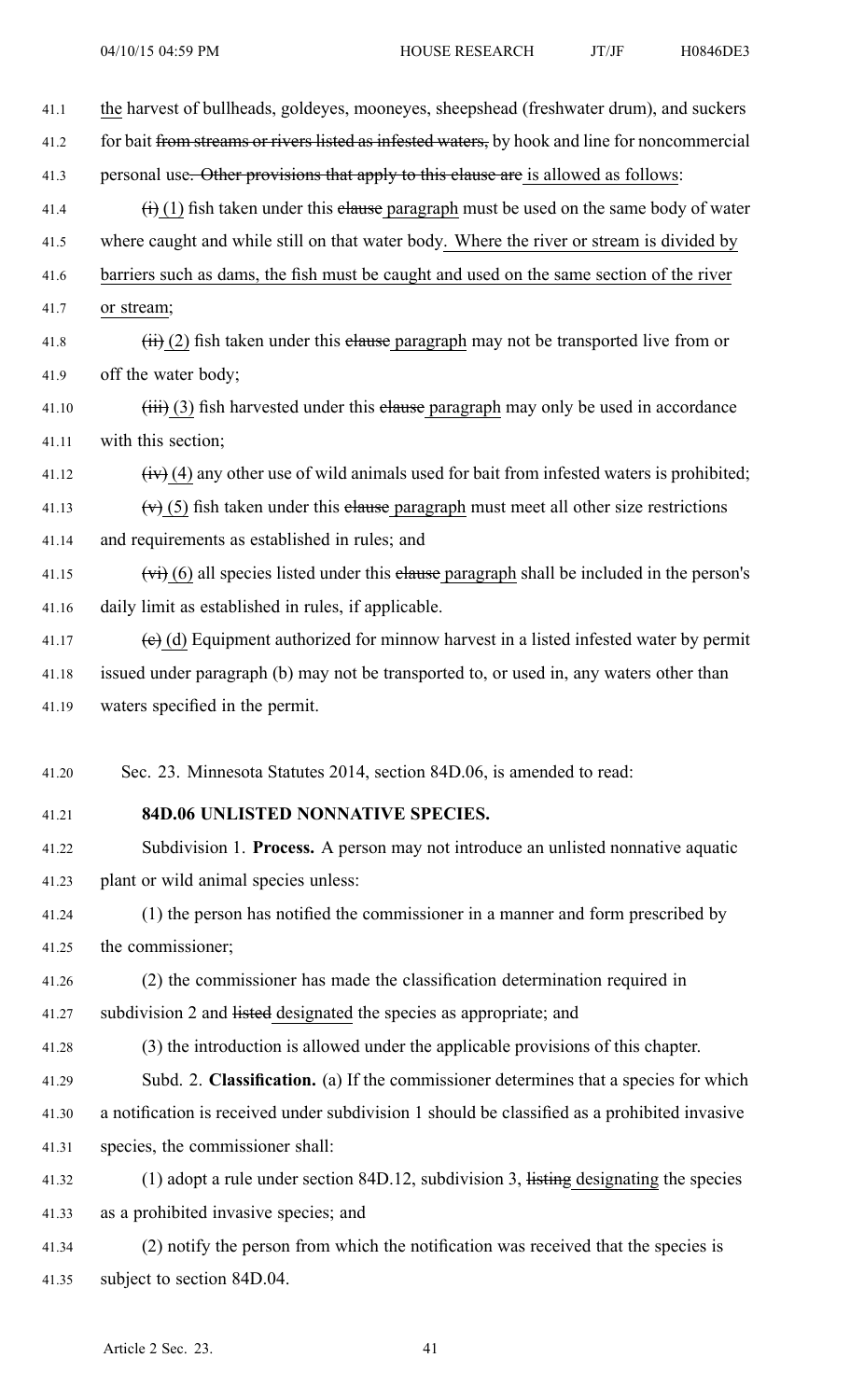42.1 (b) If the commissioner determines that <sup>a</sup> species for which <sup>a</sup> notification is

42.2 received under subdivision 1 should be classified as an unregulated nonnative species,

42.3 the commissioner shall:

- 42.4 (1) adopt a rule under section 84D.12, subdivision 3, listing designating the species 42.5 as an unregulated nonnative species; and
- 42.6 (2) notify the person from which the notification was received that the species is not 42.7 subject to regulation under this chapter.
- 42.8 (c) If the commissioner determines that <sup>a</sup> species for which <sup>a</sup> notification is received 42.9 under subdivision 1 should be classified as <sup>a</sup> regulated invasive species, the commissioner 42.10 shall notify the applicant that the species is subject to the requirements in section 84D.07.
- 42.11 Sec. 24. Minnesota Statutes 2014, section 84D.10, subdivision 3, is amended to read:
- 42.12 Subd. 3. **Removal and confinement.** (a) A conservation officer or other licensed 42.13 peace officer may order:
- 42.14 (1) the removal of aquatic macrophytes or prohibited invasive species from 42.15 water-related equipment, including decontamination using hot water or high pressure
- 42.16 equipment when available on site, before it the water-related equipment is transported or
- 42.17 before it is placed into waters of the state;
- 42.18 (2) confinement of the water-related equipment at <sup>a</sup> mooring, dock, or other location 42.19 until the water-related equipment is removed from the water;
- 42.20 (3) removal of water-related equipment from waters of the state to remove prohibited 42.21 invasive species if the water has not been listed by the commissioner as being infested 42.22 with that species; and
- 42.23 (4) <sup>a</sup> prohibition on placing water-related equipment into waters of the state when 42.24 the water-related equipment has aquatic macrophytes or prohibited invasive species 42.25 attached in violation of subdivision 1 or when water has not been drained or the drain plug 42.26 has not been removed in violation of subdivision 4-; and
- 

42.27 (5) decontamination of water-related equipment when available on site.

- 42.28 (b) An order for removal of prohibited invasive species under paragraph (a), clause
- 42.29 (1), or decontamination of water-related equipment under paragraph (a), clause (5),
- 42.30 may include tagging the water-related equipment and issuing <sup>a</sup> notice that specifies
- 42.31 <sup>a</sup> time frame for completing the removal or decontamination and reinspection of the
- 42.32 water-related equipment.
- 42.33 (b) (c) An inspector who is not a licensed peace officer may issue orders under 42.34 paragraph (a), clauses  $(1)$ ,  $(3)$ , and  $(4)$ , and  $(5)$ .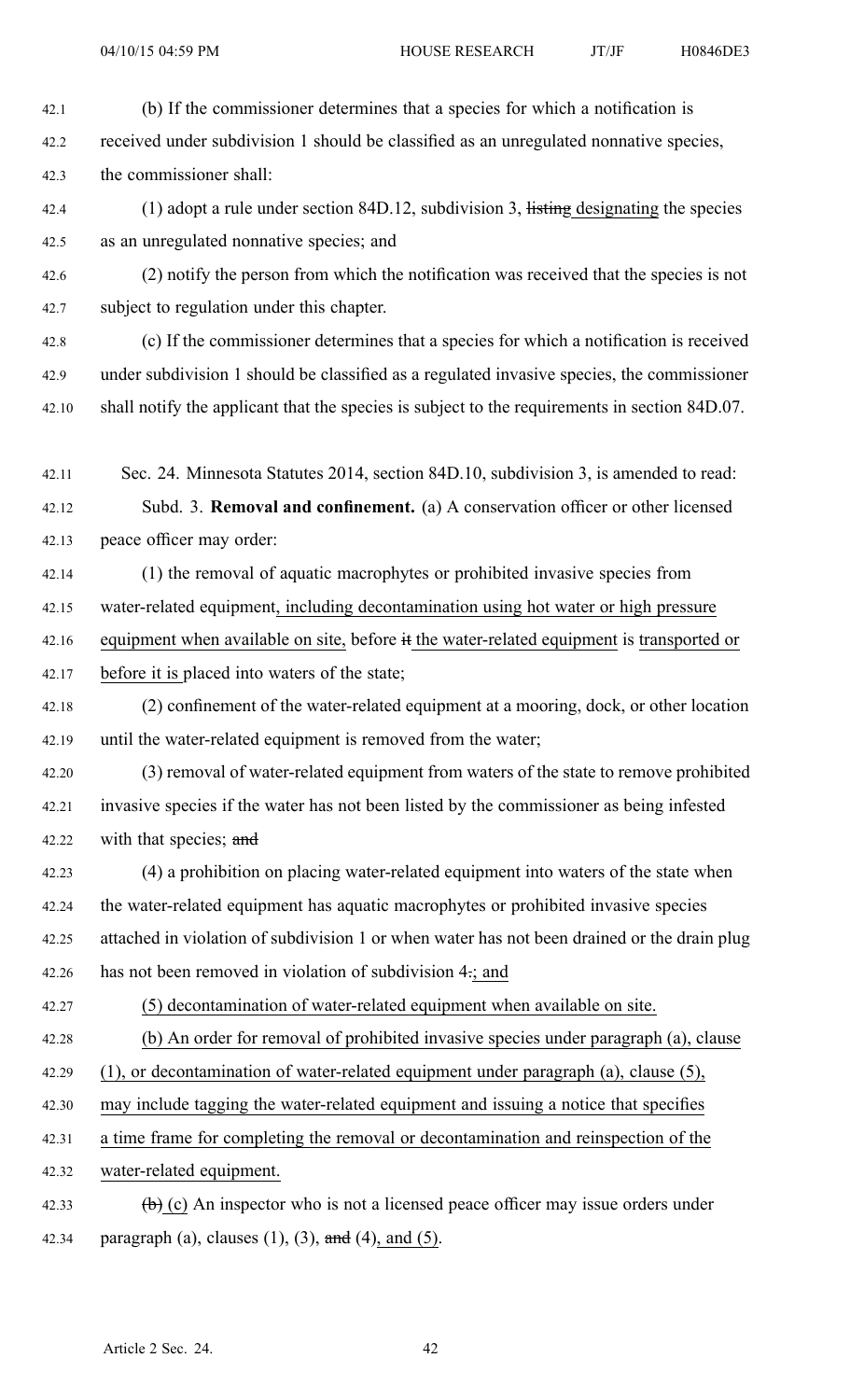| 43.1  | Sec. 25. [84D.106] AQUATIC INVASIVE SPECIES AFFIRMATION.                                      |
|-------|-----------------------------------------------------------------------------------------------|
| 43.2  | Aquatic invasive species affirmation is required for all:                                     |
| 43.3  | (1) watercraft licenses issued under section 86B.401; and                                     |
| 43.4  | (2) all nonresident fishing licenses, as provided in section 97C.301, subdivision 2a.         |
| 43.5  | <b>EFFECTIVE DATE.</b> Clause (1) is effective January 1, 2016, and clause (2) is             |
| 43.6  | effective March 1, 2016.                                                                      |
|       |                                                                                               |
| 43.7  | Sec. 26. Minnesota Statutes 2014, section 84D.11, subdivision 1, is amended to read:          |
| 43.8  | Subdivision 1. Prohibited invasive species. The commissioner may issue a permit               |
| 43.9  | for the propagation, possession, importation, purchase, or transport of a prohibited invasive |
| 43.10 | species for the purposes of disposal, decontamination, control, research, or education.       |
| 43.11 | Sec. 27. Minnesota Statutes 2014, section 84D.12, subdivision 1, is amended to read:          |
| 43.12 | Subdivision 1. Required rules. The commissioner shall adopt rules:                            |
| 43.13 | (1) listing designating prohibited invasive species, regulated invasive species, and          |
| 43.14 | unregulated nonnative species of aquatic plants and wild animals;                             |
| 43.15 | (2) governing the application for and issuance of permits under this chapter, which           |
| 43.16 | rules may include a fee schedule; and                                                         |
| 43.17 | (3) governing notification under section 84D.08.                                              |
| 43.18 | Sec. 28. Minnesota Statutes 2014, section 84D.12, subdivision 3, is amended to read:          |
| 43.19 | Subd. 3. Expedited rules. The commissioner may adopt rules under section 84.027,              |
| 43.20 | subdivision 13, that list designate:                                                          |
| 43.21 | (1) prohibited invasive species of aquatic plants and wild animals;                           |
| 43.22 | (2) regulated invasive species of aquatic plants and wild animals; and                        |
| 43.23 | (3) unregulated nonnative species of aquatic plants and wild animals.                         |
|       |                                                                                               |
| 43.24 | Sec. 29. Minnesota Statutes 2014, section 84D.13, subdivision 5, is amended to read:          |
| 43.25 | Subd. 5. Civil penalties. (a) A civil citation issued under this section must impose          |
| 43.26 | the following penalty amounts:                                                                |
| 43.27 | (1) for transporting aquatic macrophytes in violation of section 84D.09, \$100;               |
| 43.28 | (2) for placing or attempting to place into waters of the state water-related equipment       |
| 43.29 | that has aquatic macrophytes attached, \$200;                                                 |
| 43.30 | (3) for unlawfully possessing or transporting a prohibited invasive species other             |
| 43.31 | than an aquatic macrophyte, \$500;                                                            |
|       |                                                                                               |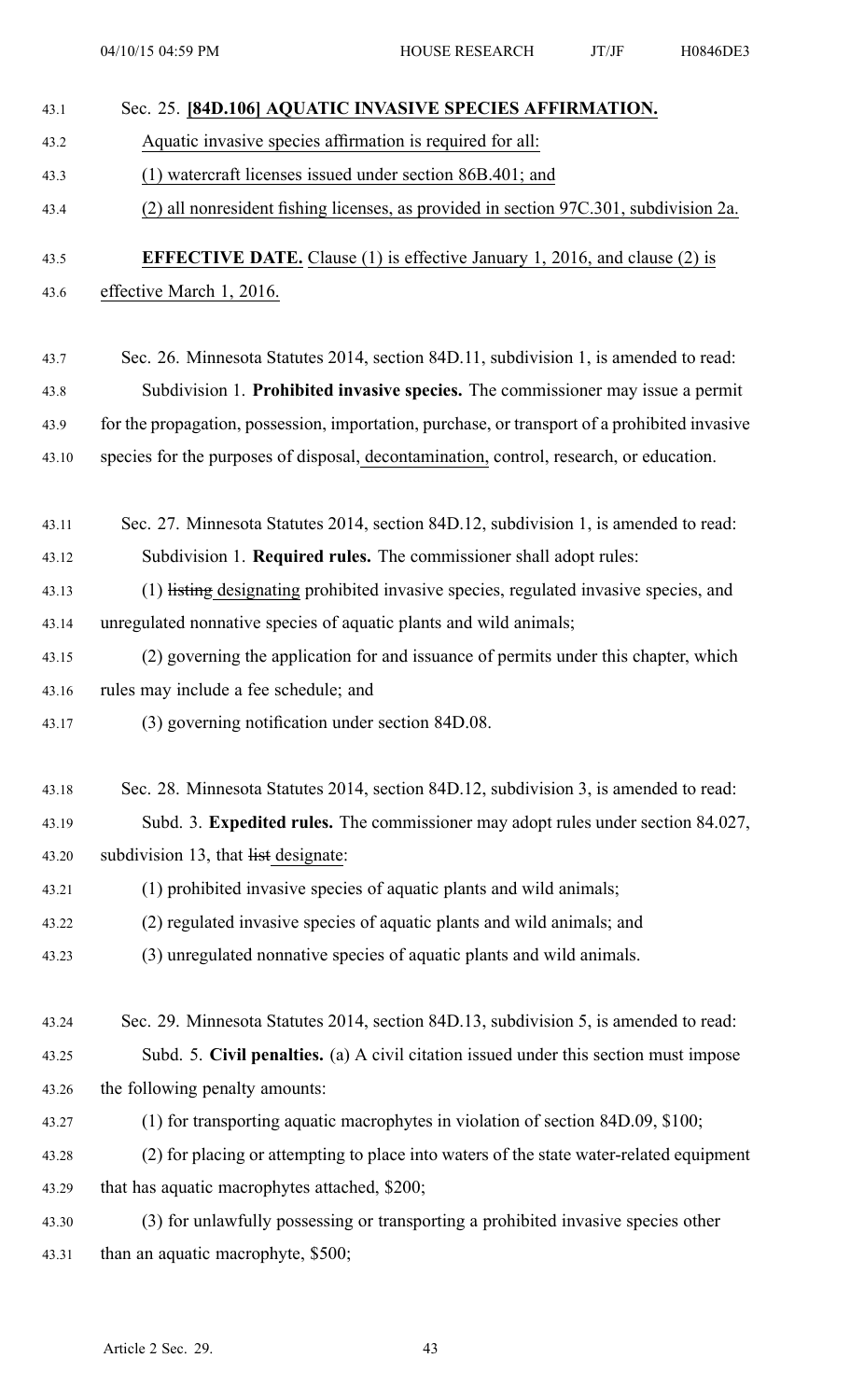| 44.1  | (4) for placing or attempting to place into waters of the state water-related equipment       |
|-------|-----------------------------------------------------------------------------------------------|
| 44.2  | that has prohibited invasive species attached when the waters are not listed by the           |
| 44.3  | commissioner as being infested with that invasive species, \$500;                             |
| 44.4  | (5) for intentionally damaging, moving, removing, or sinking a buoy marking, as               |
| 44.5  | prescribed by rule, Eurasian water milfoil, \$100;                                            |
| 44.6  | (6) for failing to have drain plugs or similar devices removed or opened while                |
| 44.7  | transporting water-related equipment or for failing to remove plugs, open valves, and         |
| 44.8  | drain water from water-related equipment, other than marine sanitary systems, before          |
| 44.9  | leaving waters of the state, \$100; and                                                       |
| 44.10 | (7) for transporting infested water off riparian property without a permit as required        |
| 44.11 | by rule, $$200$ ; and                                                                         |
| 44.12 | (8) for failing to have aquatic invasive species affirmation displayed or available for       |
| 44.13 | inspection as provided in sections 86B.401 and 97C.301, subdivision 2a, \$25.                 |
| 44.14 | (b) A civil citation that is issued to a person who has one or more prior convictions         |
| 44.15 | or final orders for violations of this chapter is subject to twice the penalty amounts listed |
| 44.16 | in paragraph (a).                                                                             |
|       |                                                                                               |

44.17 Sec. 30. Minnesota Statutes 2014, section 84D.15, subdivision 3, is amended to read: 44.18 Subd. 3. **Use of money in account.** Money credited to the invasive species account 44.19 in subdivision 2 shall be used for managemen<sup>t</sup> of invasive species and implementation of 44.20 this chapter as it pertains to invasive species, including control, public awareness, law 44.21 enforcement, assessment and monitoring, managemen<sup>t</sup> planning, habitat improvements, 44.22 and research.

# 44.23 Sec. 31. **[84D.16] COUNTY AQUATIC INVASIVE SPECIES PREVENTION** 44.24 **GRANTS.**

44.25 Subdivision 1. **Definitions.** (a) When used in this section, the following terms have 44.26 the meanings given them in this subdivision.

44.27 (b) "Aquatic invasive species" means nonnative aquatic organisms that invade water 44.28 beyond their natural and historic range.

44.29 (c) "Watercraft trailer launch" means any public water access site designed for

44.30 launching watercraft.

| 44.31 |  |  |  |  | (d) "Watercraft trailer parking space" means a parking space designated for a boat |  |
|-------|--|--|--|--|------------------------------------------------------------------------------------|--|
|       |  |  |  |  |                                                                                    |  |

44.32 trailer at any public water access site designed for launching watercraft.

44.33 Subd. 2. **Grants.** The commissioner shall award aquatic invasive species prevention 44.34 grants to all counties in the state as follows: 50 percen<sup>t</sup> based on each county's share of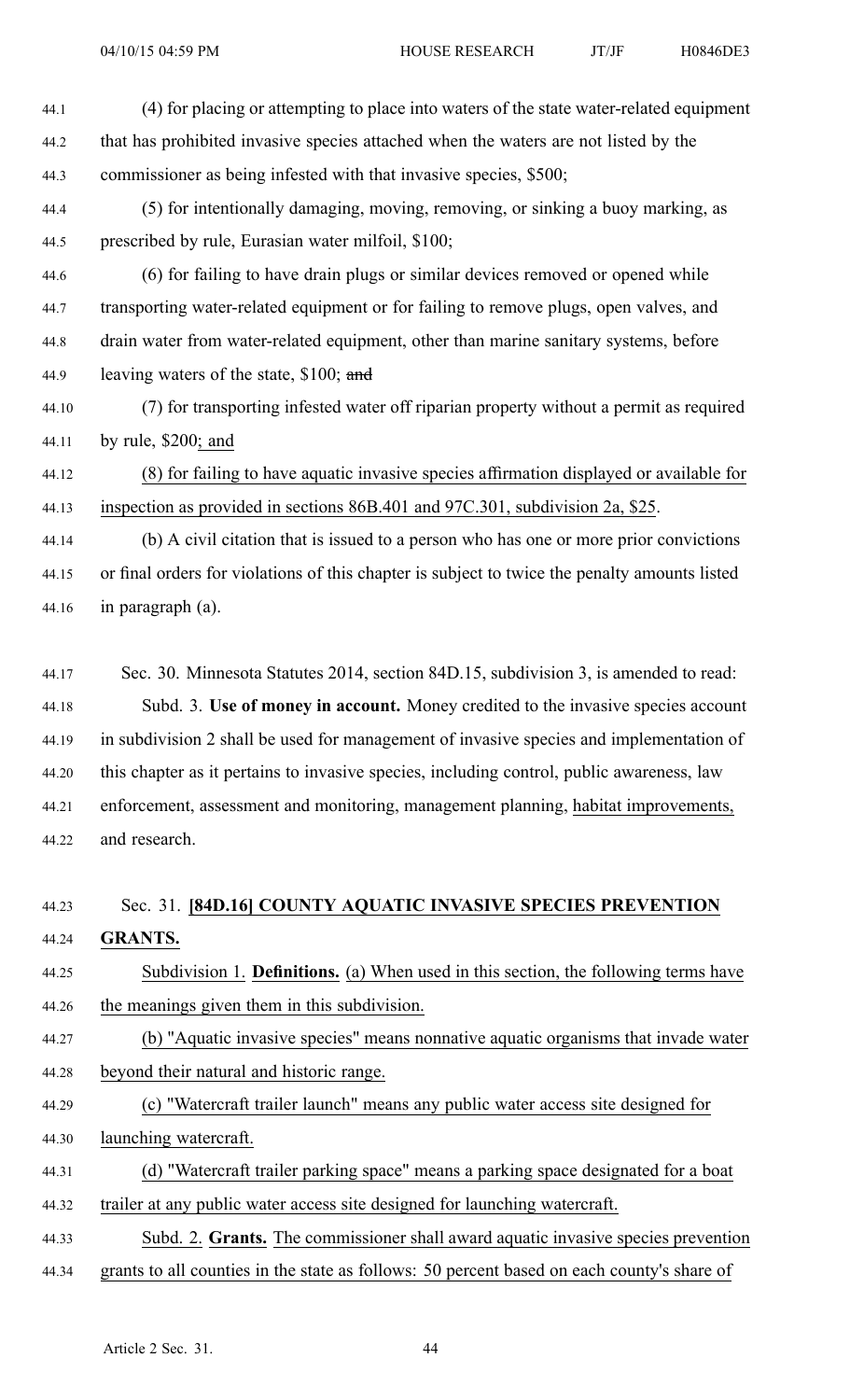| 45.1  | watercraft trailer launches and 50 percent based on each county's share of watercraft trailer   |
|-------|-------------------------------------------------------------------------------------------------|
| 45.2  | parking spaces. The commissioner must compute the amount of each county's aquatic               |
| 45.3  | invasive species prevention grant under this section based upon available funds by August       |
| 45.4  | 1, each year and notify each county of the amount of the grant. By November 1, each             |
| 45.5  | county proposed to receive a grant under this section must submit a copy of its guidelines      |
| 45.6  | for use of the grant to the commissioner or notify the commissioner of the county's intent      |
| 45.7  | to refuse the grant. Any refused funds are available in the next fiscal year for allocation     |
| 45.8  | to counties as provided in this subdivision. The commissioner shall award the grants to         |
| 45.9  | counties by March 1 of the following year.                                                      |
| 45.10 | Subd. 3. Use of proceeds. A county that receives a grant under this section must use            |
| 45.11 | the proceeds solely to prevent the introduction or limit the spread of aquatic invasive species |
| 45.12 | at all access sites within the county. The county must establish, by resolution or through      |
| 45.13 | adoption of a plan, guidelines for the use of the proceeds. The guidelines set by the county    |
| 45.14 | board may include, but are not limited to, providing for site-level management, countywide      |
| 45.15 | awareness, and other procedures that the county finds necessary to achieve compliance.          |
| 45.16 | The county may appropriate the proceeds directly, or may use any portion of the proceeds        |
| 45.17 | to provide funding for a joint powers board or cooperative agreement with another political     |
| 45.18 | subdivision, a soil and water conservation district in the county, a watershed district in the  |
| 45.19 | county, or a lake association located in the county. Any money appropriated by the county       |
| 45.20 | to a different entity or political subdivision must be used as required under this section.     |
|       |                                                                                                 |
| 45.21 | Sec. 32. Minnesota Statutes 2014, section 85.015, is amended by adding a subdivision            |
| 45.22 | to read:                                                                                        |
| 45.23 | Subd. 1e. Connection to state parks and recreation areas. Trails designated under               |
| 45.24 | this section may include connections to state parks or recreation areas that generally lie in   |
| 45.25 | between or within the vicinity of the waymarks specifically named in the designation.           |
|       |                                                                                                 |
| 45.26 | Sec. 33. Minnesota Statutes 2014, section 85.015, subdivision 28, is amended to read:           |
| 45.27 | Subd. 28. Camp Ripley/Veterans State Trail, Crow Wing, Cass, and Morrison                       |
| 45.28 | <b>Counties.</b> The trail shall originate at Crow Wing State Park in Crow Wing County at       |
| 45.29 | the southern end of the Paul Bunyan Trail and shall extend from Crow Wing State Park            |
| 45.30 | westerly to the city of Pillager, then southerly along the west side of Camp Ripley, then       |
| 45.31 | easterly along the south side of Camp Ripley across to the east side of the Mississippi         |
| 45.32 | River, and then northerly through Fort Ripley to Crow Wing State Park. A second segment         |
| 45.33 | of the trail shall be established that shall extend in a southerly direction and in close       |
| 45.34 | proximity to the Mississippi River from the southeasterly portion of the first segment of       |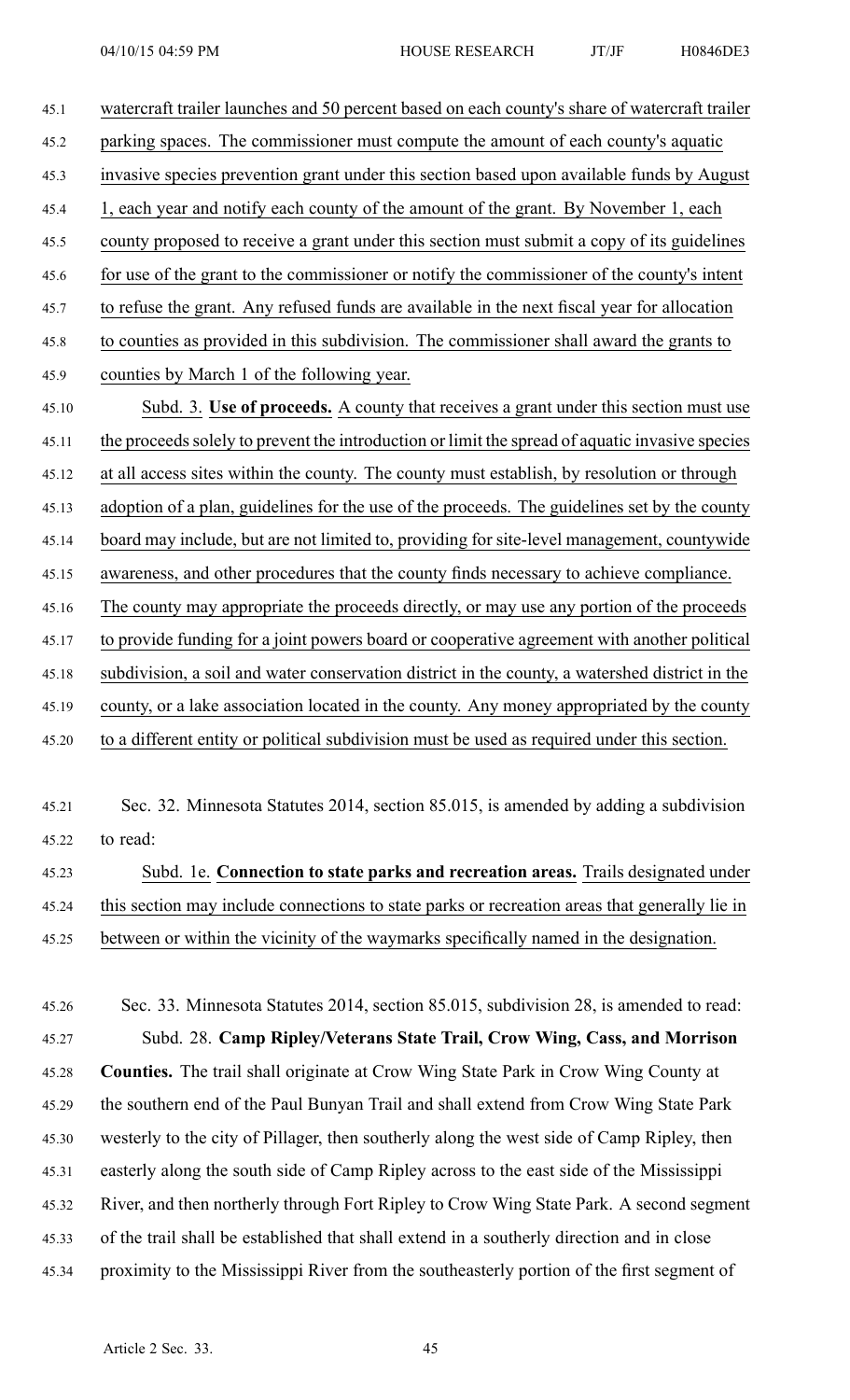46.1 the trail to the city of Little Falls, and then terminate at the Soo Line Trail in Morrison 46.2 County. Separation of motorized and nonmotorized corridors is acceptable as needed.

## 46.3 Sec. 34. **[85.0506] LAKE VERMILION-SOUDAN UNDERGROUND MINE** 46.4 **STATE PARK; HOISTS.**

46.5 The Lake Vermilion-Soudan Underground Mine State Park mine tour operation is 46.6 exemp<sup>t</sup> from sections 326B.163 to 326B.191. The federal mine code for hoists that lift 46.7 people under Code of Federal Regulations, title 30, par<sup>t</sup> 57, subpart R, applies to the 46.8 Lake Vermilion-Soudan Underground Mine State Park hoist. The commissioner shall 46.9 employ <sup>a</sup> hoist safety exper<sup>t</sup> to conduct an annual inspection of the hoist system at the 46.10 Lake Vermilion-Soudan Underground Mine State Park.

46.11 Sec. 35. Minnesota Statutes 2014, section 85.054, subdivision 12, is amended to read: 46.12 Subd. 12. **Lake Vermilion-Soudan Underground Mine State Park.** A state park 46.13 permit is not required and <sup>a</sup> fee may not be charged for motor vehicle entry or parking 46.14 at the visitor parking area of Soudan Underground Mine State Park and the Stuntz Bay 46.15 boat house area.

46.16 Sec. 36. Minnesota Statutes 2014, section 85.32, subdivision 1, is amended to read: 46.17 Subdivision 1. **Areas marked.** The commissioner of natural resources is authorized 46.18 in cooperation with local units of governmen<sup>t</sup> and private individuals and groups when 46.19 feasible to mark state water trails on the Little Fork, Big Fork, Minnesota, St. Croix, 46.20 Snake, Mississippi, Red Lake, Cannon, Straight, Des Moines, Crow Wing, St. Louis, Pine, 46.21 Rum, Kettle, Cloquet, Root, Zumbro, Pomme de Terre within Swift County, Watonwan, 46.22 Cottonwood, Whitewater, Chippewa from Benson in Swift County to Montevideo in 46.23 Chippewa County, Long Prairie, Red River of the North, Sauk, Otter Tail, Redwood, 46.24 Blue Earth, Cedar, Shell Rock, and Crow Rivers which have historic and scenic values 46.25 and to mark appropriately points of interest, portages, camp sites, and all dams, rapids, 46.26 waterfalls, whirlpools, and other serious hazards which are dangerous to canoe, kayak, 46.27 and watercraft travelers.

46.28 Sec. 37. Minnesota Statutes 2014, section 86B.401, subdivision 3, is amended to read: 46.29 Subd. 3. **Licensing.** (a) The license agen<sup>t</sup> shall register the watercraft on receiving 46.30 an application and the license fee. A license and registration sticker with <sup>a</sup> registration 46.31 number shall be issued and must be affixed to the watercraft as prescribed by the 46.32 commissioner of natural resources.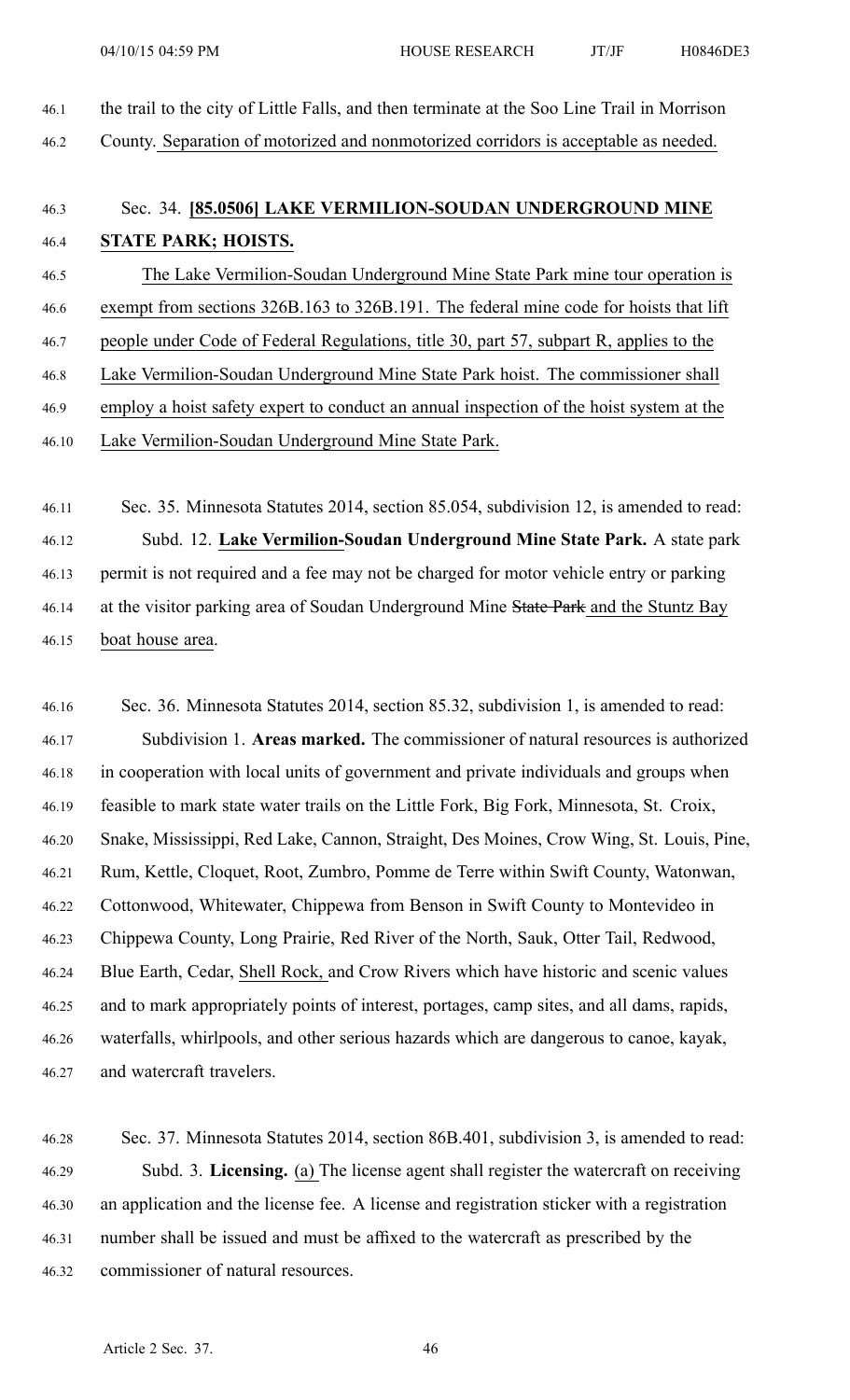- 47.1 (b) A license includes aquatic invasive species affirmation as provided in section 47.2 84D.106. The aquatic invasive species affirmation portion of the license must be displayed 47.3 with the signed license certificate. The aquatic invasive species affirmation will be
- 47.4 provided with an application for <sup>a</sup> new, transfer, duplicate, or renewal watercraft license.
- 47.5 (c) The license is not valid unless signed by at least one owner.
- 47.6 (d) Failure to complete the aquatic invasive species affirmation in this section is 47.7 subject to the penalty prescribed in section 84D.13, subdivision 5.
- 47.8 **EFFECTIVE DATE.** This section is effective January 1, 2016.
- 47.9 Sec. 38. Minnesota Statutes 2014, section 88.17, subdivision 3, is amended to read: 47.10 Subd. 3. **Special permits.** The following special permits are required at all times, 47.11 including when the ground is snow-covered:

47.12 (a) **Fire training.** A permit to start <sup>a</sup> fire for the instruction and training of 47.13 firefighters, including liquid fuels training, may be given by the commissioner or agen<sup>t</sup> of 47.14 the commissioner. Except for owners or operators conducting fire training in specialized 47.15 industrial settings pursuan<sup>t</sup> to applicable federal, state, or local standards, owners 47.16 or operators conducting open burning for the purpose of instruction and training of 47.17 firefighters with regard to structures must follow the techniques described in a document 47.18 entitled: Structural Burn Training Procedures for the Minnesota Technical College System 47.19 use only fuel materials as outlined in the current edition of National Fire Protection 47.20 Association 1403, Standard on Live Fire Training Evolutions, and obtain the applicable 47.21 live burn documents in accordance with the current edition of the Board of Firefighter 47.22 Training and Education's live burn plan established according to section 299N.02, 47.23 subdivision 3, clause (2).

47.24 (b) **Permanent tree and brush open burning sites.** A permit for the operation of 47.25 <sup>a</sup> permanen<sup>t</sup> tree and brush burning site may be given by the commissioner or agen<sup>t</sup> of 47.26 the commissioner. Applicants for <sup>a</sup> permanen<sup>t</sup> open burning site permit shall submit <sup>a</sup> 47.27 complete application on <sup>a</sup> form provided by the commissioner. Existing permanen<sup>t</sup> tree 47.28 and brush open burning sites must submit for <sup>a</sup> permit within 90 days of the passage of 47.29 this statute for <sup>a</sup> burning permit. New site applications must be submitted at least 90 47.30 days before the date of the proposed operation of the permanen<sup>t</sup> open burning site. The 47.31 application must be submitted to the commissioner and must contain:

47.32 (1) the name, address, and telephone number of all owners of the site proposed for 47.33 use as the permanen<sup>t</sup> open burning site;

47.34 (2) if the operator for the proposed permanen<sup>t</sup> open burning site is different from the 47.35 owner, the name, address, and telephone number of the operator;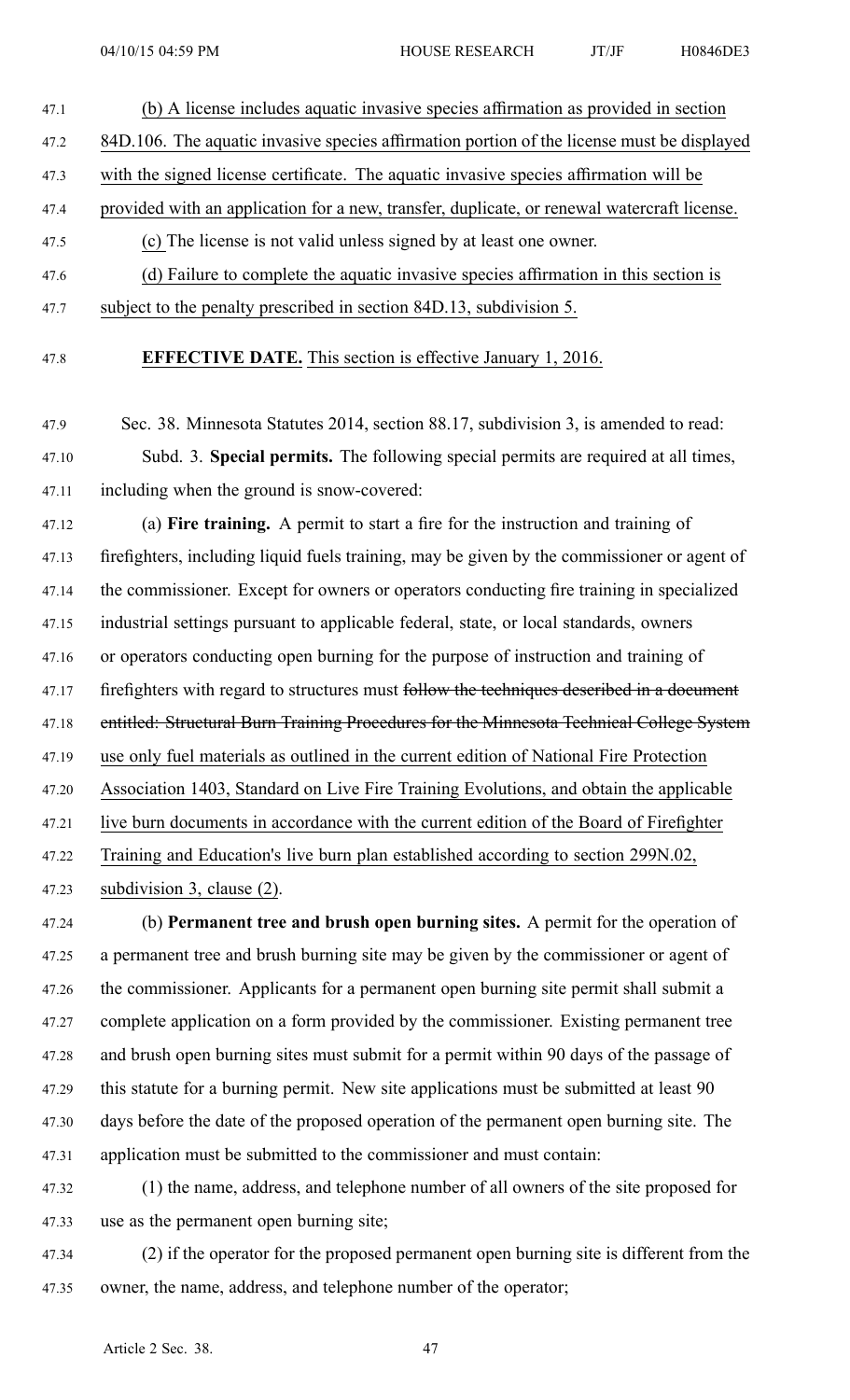48.1 (3) <sup>a</sup> general description of the materials to be burned, including the source and 48.2 estimated quantity, dimensions of the site and burn pile areas, hours and dates of operation, 48.3 and provisions for smoke management; and

48.4 (4) <sup>a</sup> topographic or similarly detailed map of the site and surrounding area within 48.5 <sup>a</sup> one-mile circumference showing all structures that might be affected by the operation 48.6 of the site.

48.7 Only trees, tree trimmings, or brush that cannot be disposed of by an alternative 48.8 method such as chipping, composting, or other method shall be permitted to be burned 48.9 at <sup>a</sup> permanen<sup>t</sup> open burning site. A permanen<sup>t</sup> tree and brush open burning site must 48.10 be located and operated so as not to create <sup>a</sup> nuisance or endanger water quality. The 48.11 commissioner shall revoke the permit or order actions to mitigate threats to public health, 48.12 safety, and the environment in the event that permit conditions are violated.

48.13 Sec. 39. Minnesota Statutes 2014, section 88.49, subdivision 3, is amended to read: 48.14 Subd. 3. **Recording Provisions of auxiliary forest contract to run with the land.** 48.15 The commissioner shall submit such contract in recordable form to the owner of the land 48.16 covered thereby. If the owner shall indicate to the commissioner an unwillingness to 48.17 execute the same, or if the owner or any of the persons having an interest therein or lien 48.18 thereon fail to execute it within 60 days from the time of its submission to the owner, all 48.19 proceedings relating to the making of this land into an auxiliary forest shall be at an end. 48.20 When the contract shall have been executed it shall forthwith be recorded in the 48.21 office of the county recorder at the expense of the owner or, if the title to the land be 48.22 registered, with the registrar of titles. At the time the contract is recorded with the county 48.23 recorder for record the owner, at the owner's expense, shall record with the county recorder 48.24 a certificate from the county attorney to the effect that no change in record title thereof has 48.25 occurred, that no liens or other encumbrances have been placed thereon, and that no taxes 48.26 have accrued thereon since the making of the previous certificate. It shall be the duty of 48.27 the county attorney to furnish this certificate without further compensation.

48.28 All the provisions of the a recorded contract shall be for an auxiliary forest are deemed 48.29 covenants running with the land from the date of the filing of the contract for record.

48.30 Sec. 40. Minnesota Statutes 2014, section 88.49, subdivision 4, is amended to read: 48.31 Subd. 4. **Effect.** Upon the filing of the contract for record, the land therein described 48.32 in the contract shall become, and, during the life of the contract, remain and be, an 48.33 auxiliary forest entitled to all the benefits and subject to all the restrictions of sections 48.34 88.47 88.49 to 88.53, all of which shall be deemed a. These sections are part of the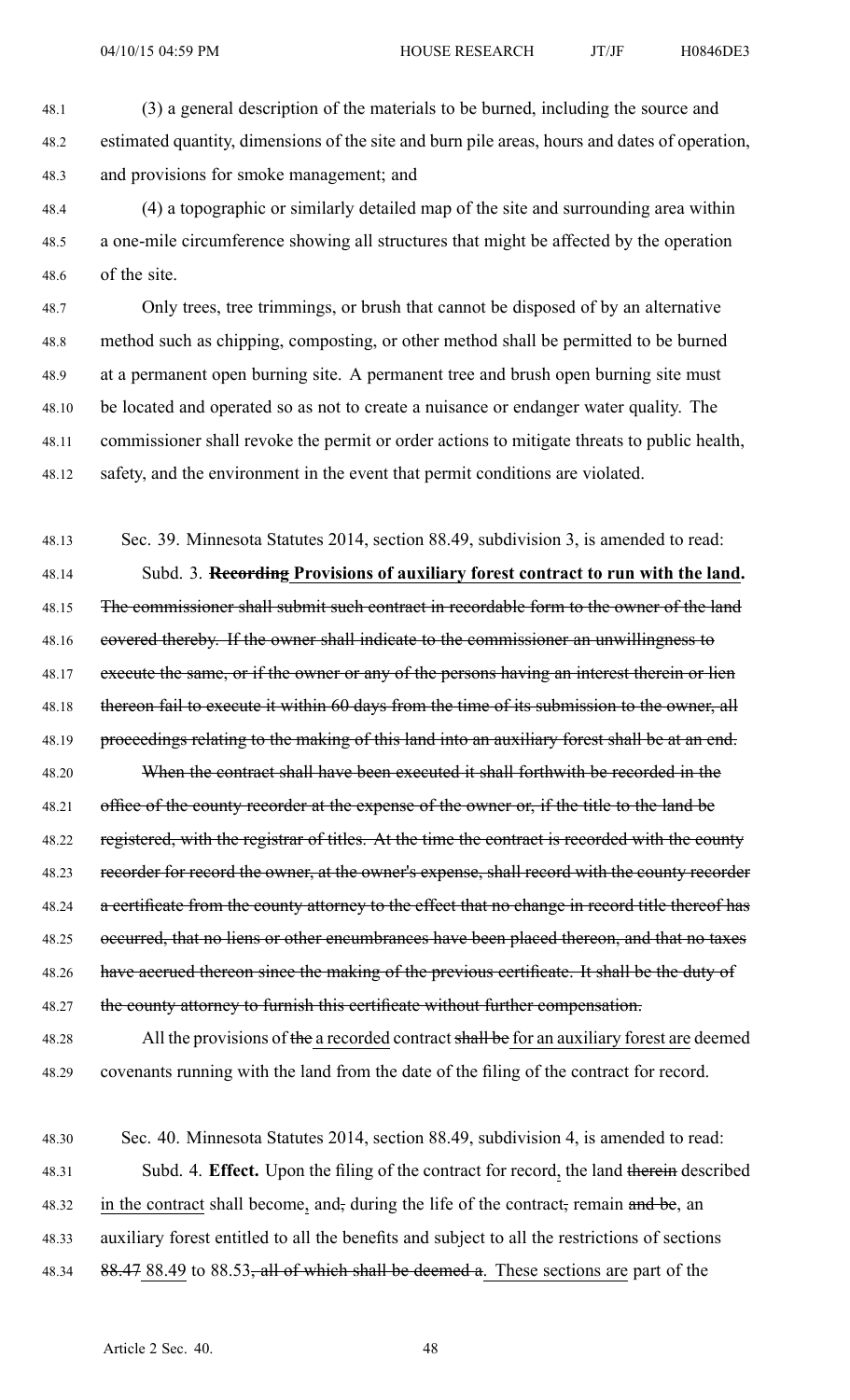49.1 obligation of the contract and shall be are inviolate, subject only to the police power of the 49.2 state, to the power of eminent domain, and to the right of the parties thereto by mutual 49.3 agreement to make applicable to the contract any laws of the state enacted subsequent to its 49.4 the execution and filing. This provision shall not be so construed as to prevent amendatory 49.5 or supplementary legislation which does of the contract. Laws enacted subsequent to 49.6 the date of execution of the contract are applicable to the contract, so long as the laws 49.7 do not impair these the contract rights of the parties thereto, or as to prevent amendatory 49.8 or supplementary legislation in respect of the culture, care, or management of the lands 49.9 included in any such contract signatories of the contract or their successors or assigns.

49.10 Sec. 41. Minnesota Statutes 2014, section 88.49, subdivision 5, is amended to read: 49.11 Subd. 5. **Cancellation.** Upon the failure of (a) If the owner fails to faithfully to 49.12 fulfill and perform such the contract  $\sigma$ , any provision thereof of the contract,  $\sigma$  any 49.13 requirement of sections 88.47 88.49 to 88.53, or any rule adopted by the commissioner 49.14 thereunder adopts under those sections, the commissioner may cancel the contract in 49.15 the manner herein provided. The commissioner shall give to the owner, in the manner 49.16 prescribed in section 88.48, subdivision 4, 60 days' notice of a hearing thereon at which 49.17 the owner may appear and show cause, if any, why the contract should not be canceled. 49.18 The commissioner shall thereupon then determine whether the contract should be canceled 49.19 and make an order to that effect. Notice of the commissioner's determination and the 49.20 making of the order shall be given to The commissioner shall give the owner in the manner 49.21 provided in section 88.48, subdivision 4 notice of the commissioner's determination and 49.22 order. On determining If the commissioner determines that the contract should be canceled 49.23 and no appeal therefrom be taken the owner does not appeal the determination as provided 49.24 in subdivision 7, the commissioner shall send notice thereof of the cancellation to the 49.25 auditor of the county and to the town clerk of the town affected and file with the recorder <sup>a</sup> 49.26 certified copy of the order, who. The recorder shall forthwith note the cancellation upon 49.27 the record thereof, and thereupon the land therein described in the contract shall cease to 49.28 be an auxiliary forest and, together with the timber thereon on the land, become liable 49.29 to for all taxes and assessments that otherwise would have been levied against it had it 49.30 never been an auxiliary forest the land from the time of the making of the contract, any 49.31 notwithstanding provisions of the statutes of limitation to the contrary notwithstanding, 49.32 less. The amount of taxes paid under the provisions of section 88.51, subdivision 1, 49.33 together with interest on such taxes and assessments at six percen<sup>t</sup> per annum, but without 49.34 penalties, must be subtracted from the tax owed by the owner.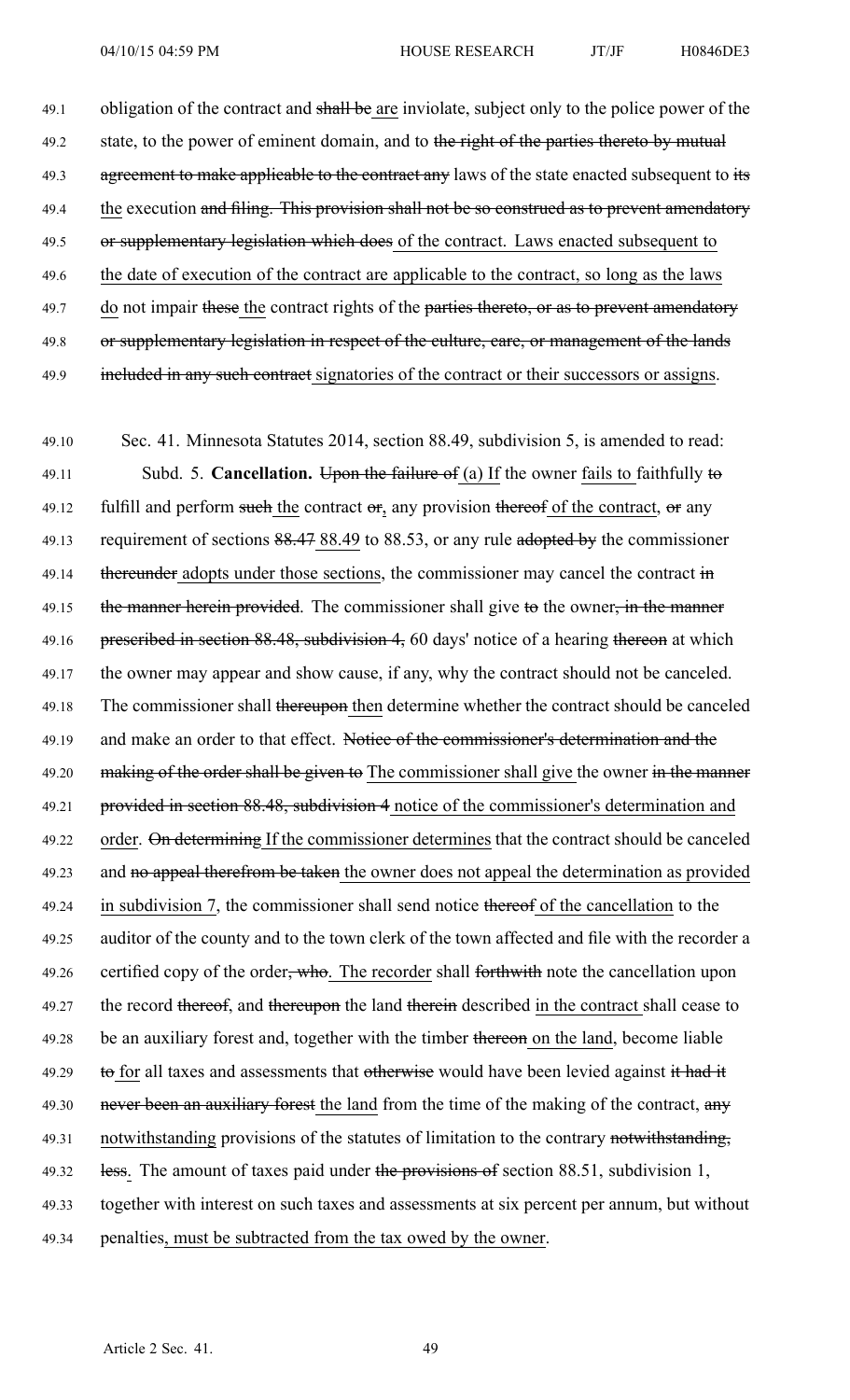50.1 (b) The commissioner may in like manner and with like effect cancel the contract 50.2 upon written application of the owner.

50.3 (c) The commissioner shall cancel any the contract if the owner has made successful 50.4 application successfully applied under sections 290C.01 to 290C.11, the Sustainable Forest 50.5 Incentive Act, sections 290C.01 to 290C.11, and has paid to the county treasurer the tax 50.6 difference between the amount which that would have been paid had the land under contract 50.7 been subject to the Minnesota Tree Growth Tax Law and the Sustainable Forest Incentive 50.8 Act from the date of the recording of the contract and the amount actually paid under 50.9 section 88.51, subdivisions subdivision 1, and Minnesota Statutes 2014, section 88.51, 50.10 subdivision 2. This tax difference must be calculated based on the years the lands would 50.11 have been taxed under the Tree Growth Tax Law and the Sustainable Forest Incentive Act. 50.12 The sustainable forest tax difference is net of the incentive paymen<sup>t</sup> of section 290C.07. 50.13 If the amount which that would have been paid, had if the land under contract had been 50.14 under the Minnesota Tree Growth Tax Law and the Sustainable Forest Incentive Act from 50.15 the date of the filing of the contract, was filed is less than the amount actually paid under 50.16 the contract, the cancellation shall be made without further paymen<sup>t</sup> by the owner.

50.17 When (d) If the execution of any the contract creating an auxiliary forest shall have 50.18 been is procured through fraud or deception practiced upon on the county board or, the 50.19 commissioner, or any other person or body representing the state, it may be canceled 50.20 cancel it upon suit brought by the attorney general at the direction of the commissioner. 50.21 This cancellation shall have has the same effect as the cancellation of <sup>a</sup> contract by the 50.22 commissioner.

50.23 Sec. 42. Minnesota Statutes 2014, section 88.49, subdivision 6, is amended to read: 50.24 Subd. 6. **Assessment after cancellation.** (a) For the purpose of levying such taxes, 50.25 the county auditor shall, immediately upon receipt of receiving notice of the cancellation 50.26 of any <sup>a</sup> contract creating an auxiliary forest, direct the local assessor to assess the lands 50.27 within the forest, excluding the value of merchantable timber and minerals and other 50.28 things of value taxed under the provisions of Minnesota Statutes 2014, section 88.51, 50.29 subdivision 2,  $\text{as }$  of for each of the years during which the lands have been were included 50.30 within the auxiliary forest. The local assessor shall forthwith make the assessment and 50.31 certify the same to the county auditor. The county auditor shall thereupon levy <sup>a</sup> tax on the 50.32 assessable value of the land as, fixed by section 273.13, for each of the years during which 50.33 the land has been was within an auxiliary forest, at the rate at which other real estate 50.34 within the taxing district was taxed in those years. The tax so assessed and levied against 50.35 any land shall be is <sup>a</sup> first and prior lien upon the land and upon all timber and forest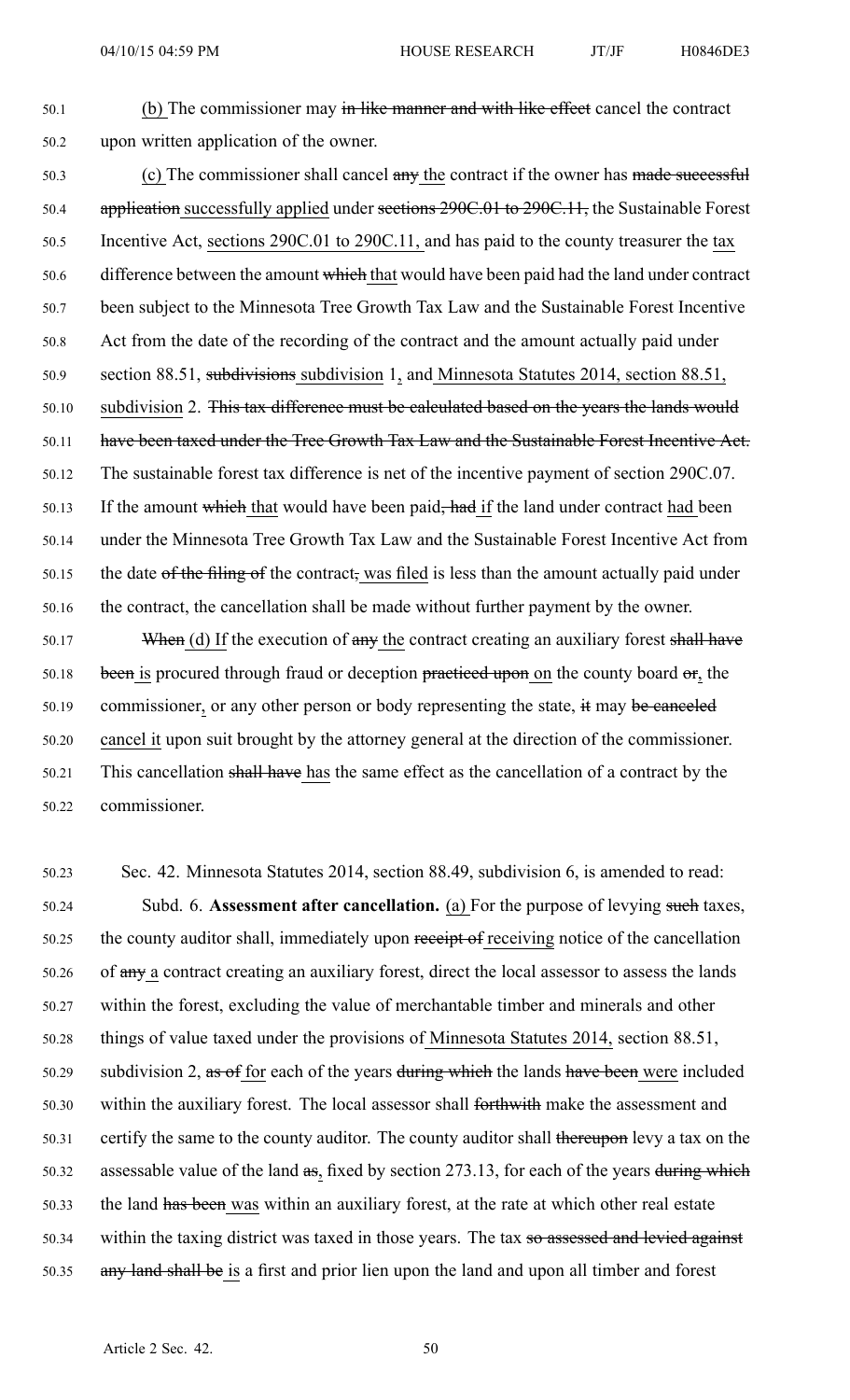51.1 products growing, grown, or cut thereon on the land and removed therefrom from the land. 51.2 These taxes shall must be enforced in the same manner as other taxes on real estate are 51.3 enforced and, in addition thereto, the lien of the tax on forest products cut or removed 51.4 from this land shall must be enforced by the seizure and sale of the forest products.

51.5 (b) No person shall, after the mailing by the commissioner, as provided in subdivision 51.6  $\frac{5}{5}$ , of notice of hearing on the cancellation of  $\alpha$  the contract making  $\alpha$ ny lands an auxiliary 51.7 forest, cut or remove from these lands any timber or forest products growing, grown, or 51.8 cut thereon until all taxes levied under this subdivision shall have been are paid, or, in the 51.9 event such if the levy shall is not have been completed, until the owner shall have has given 51.10 a bond payable to the county, with sureties approved by the county auditor, in such the 51.11 amount as the county auditor shall deem deems ample for the payment of all taxes that may 51.12 be levied thereon under this subdivision, conditioned for the payment of such the taxes. 51.13 (c) Any person who shall violate any of the provisions of violates this subdivision 51.14 **shall be** is guilty of a felony.

51.15 Sec. 43. Minnesota Statutes 2014, section 88.49, subdivision 7, is amended to read: 51.16 Subd. 7. **Appeal.** (a) The owner may appeal from any cancellation order of the 51.17 commissioner to the district court of the county wherein where the land is situate, located 51.18 by serving notice of appeal on the commissioner and filing the same with the court 51.19 administrator of the district court within 30 days after the date of mailing of notice 51.20 of such order.

51.21 (b) The appeal shall must be tried between the state of Minnesota and the owner by 51.22 the court as <sup>a</sup> suit for the rescission of <sup>a</sup> contract is tried, and the judgment of the court 51.23 shall be is substituted for the cancellation order of the commissioner, and shall be is final.

51.24 Sec. 44. Minnesota Statutes 2014, section 88.49, subdivision 8, is amended to read: 51.25 Subd. 8. **Proceedings in lieu of cancellation.** If cause for the cancellation of any <sup>a</sup> 51.26 contract shall exist exists, the commissioner may, in lieu of canceling such the contract, 51.27 perform the terms and conditions<del>, other than the payment of</del> that the owner was required 51.28 to perform, excep<sup>t</sup> that the commissioner may not pay any taxes, that the owner was 51.29 required<del>, by the contract or by law or by the rules of the commissioner, to be performed by</del> 51.30 the owner, and may for that purpose to have paid by law. The commissioner may use any 51.31 available moneys appropriated for the maintenance of the commissioner's division and 51.32 any other lawful means to perform all other terms and conditions required to maintain the 51.33 auxiliary forest status. The commissioner shall, on December 1 each year, certify to the 51.34 auditor of each county the amount of moneys thus expended on and the value of services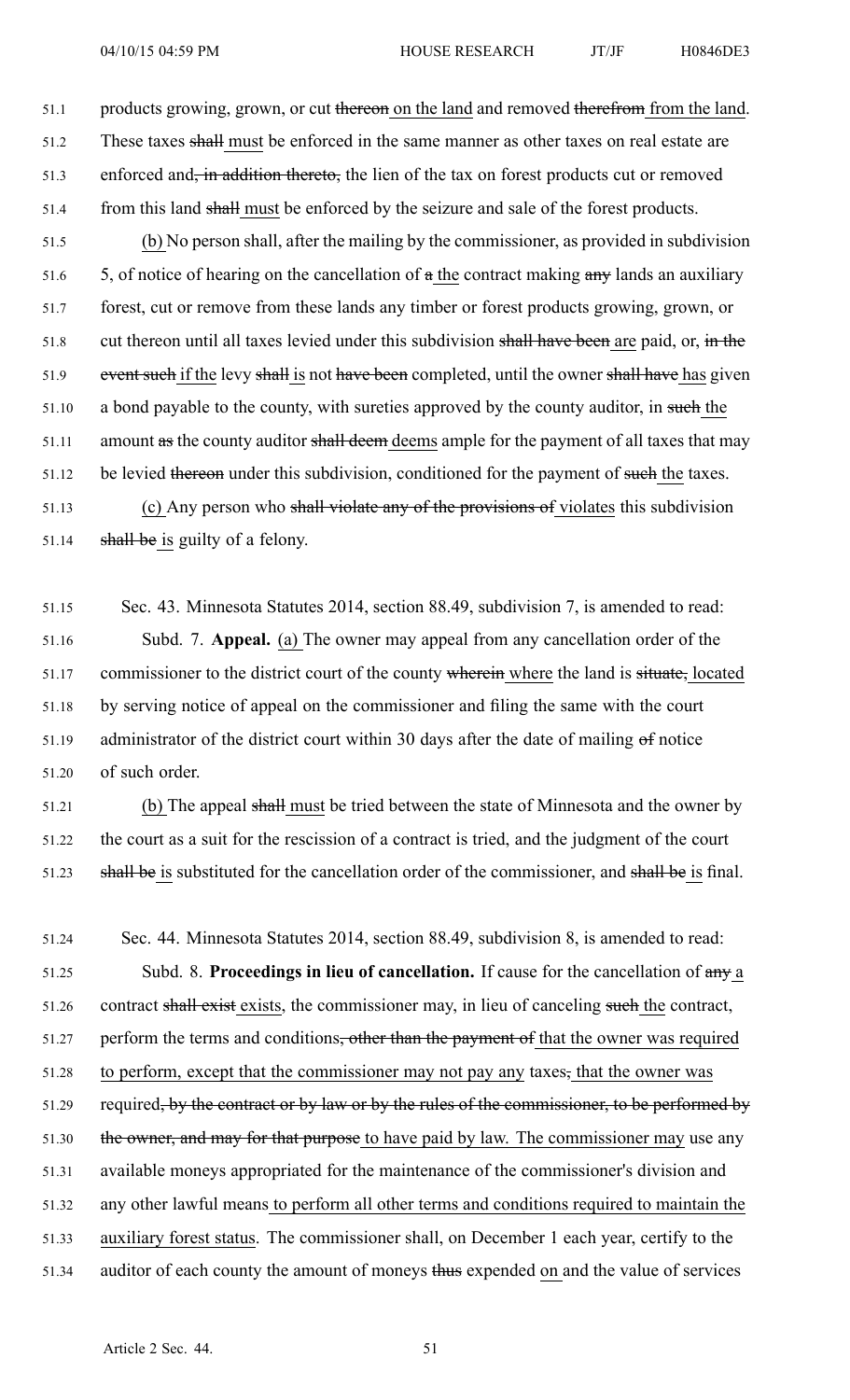52.1 thus rendered in respect of any lands therein for land in the county since December 1 of 52.2 the preceding year. The county auditor shall forthwith assess and levy the amount shown 52.3 by this certificate against the lands described therein. This amount shall bear bears interest 52.4 at the rate of six percent per annum and shall be is a lien upon the lands described therein, 52.5 and. The collection thereof of the tax must be enforced in the same manner as taxes 52.6 levied under section 88.52, subdivision  $1\frac{1}{2}$ , and, if such the tax be is not sooner paid, it 52.7 shall must be added to, and the payment thereof enforced with, the yield tax imposed

52.8 under section 88.52, subdivision 2.

52.9 Sec. 45. Minnesota Statutes 2014, section 88.49, subdivision 9, is amended to read: 52.10 Subd. 9. **Auxiliary forests; withdrawal of land from.** (a) Land needed for other 52.11 purposes may be withdrawn from an auxiliary forest as herein provided. The owner may 52.12 submit a verified application thereform in a form prescribed by the commissioner of natural 52.13 resources may be made by the owner to the county board of the county in which the land is 52.14 situated, describing the land and stating the purpose of withdrawal. Like proceedings shall 52.15 be had upon the application as upon an application for the establishment of an auxiliary 52.16 forest, except that consideration need be given only to the questions to be determined as 52.17 provided in this subdivision. The county board shall consider the application and hear any 52.18 matter offered in suppor<sup>t</sup> of or in opposition to the application. The county board shall 52.19 make proper record of its action upon the application. If the application is rejected, the 52.20 county board shall prepare <sup>a</sup> written statement stating the reasons for the rejection within 52.21 30 days of the date of rejection. If the application is rejected, the county auditor shall, 52.22 within 30 days of the rejection, endorse the rejection on the application and return it, 52.23 together with <sup>a</sup> copy of the written statement prepared by the county board stating the 52.24 reasons for rejection to the applicant. The rejected application and written statement must 52.25 be sent to the owner by certified mail at the address given in the application. 52.26 (b) If the application is disapproved as to only <sup>a</sup> par<sup>t</sup> of the lands described, the

52.27 county auditor shall notify the applicant in the same manner as if the application were 52.28 rejected. The applicant may amend the application within 60 days after the notice is 52.29 mailed. If it is not amended, the application is deemed rejected.

52.30 (c) If the county board shall determine determines that the land proposed to be 52.31 withdrawn is needed and is suitable for the purposes set forth in the application, and 52.32 that the remaining land in the auxiliary forest is suitable and sufficient for the purposes 52.33 thereof of the auxiliary forest as provided by law, the board may, in its discretion, gran<sup>t</sup> 52.34 the application, subject to the approval of the commissioner. Upon such approval  $\alpha$ 52.35 supplemental contract evidencing the withdrawal shall be executed, filed, and recorded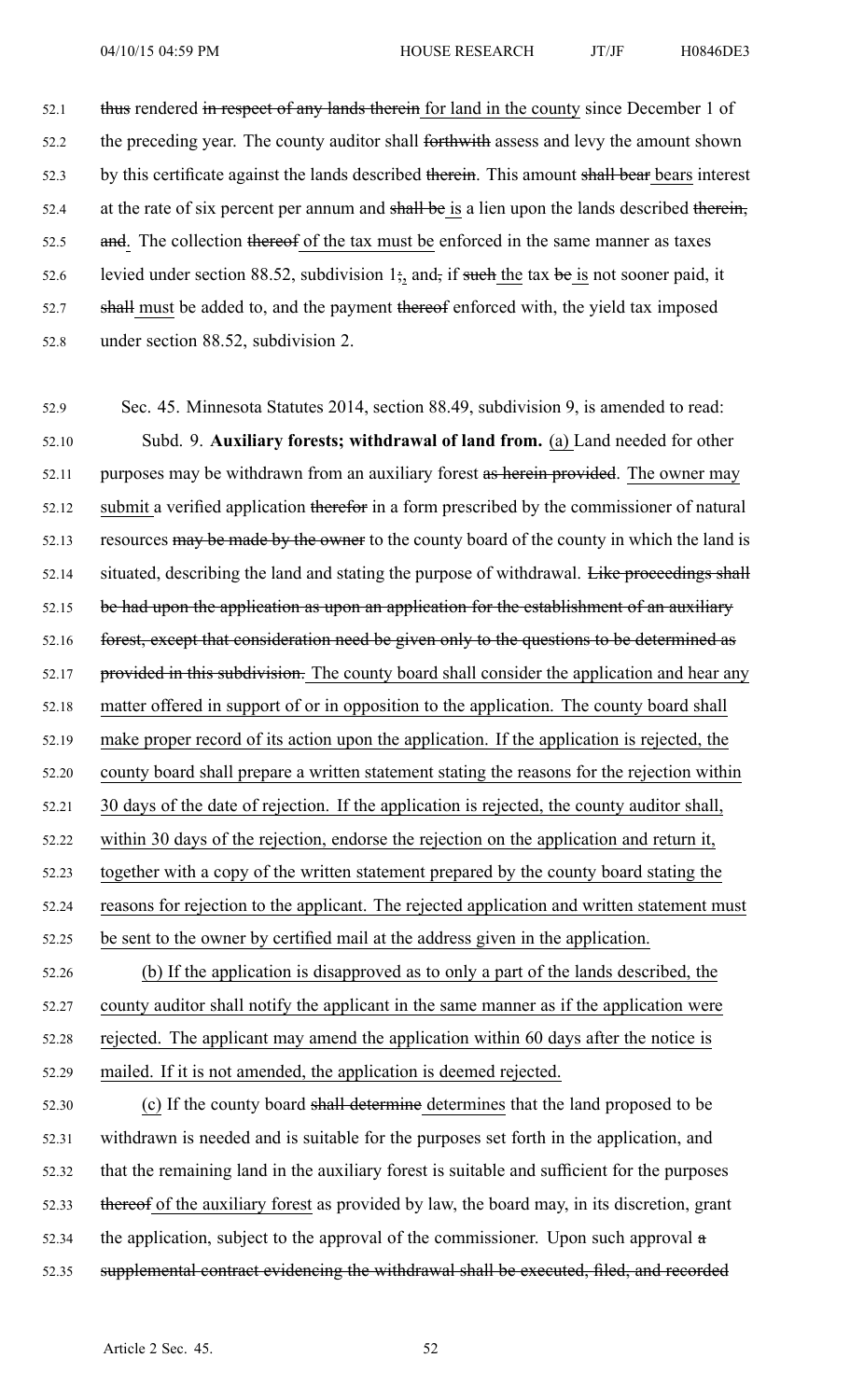53.1 or registered as the case may require, in like manner as an original auxiliary forest 53.2 contract. Thereupon by both the county board and the commissioner, the county auditor 53.3 shall notify the applicant and the commissioner. Upon notice from the county auditor, 53.4 the commissioner shall cause to be prepared <sup>a</sup> supplemental contract executed by the 53.5 commissioner on behalf of the state and by the owner of the fee title or the holder of 53.6 <sup>a</sup> state deed and by all other persons having any liens on the land and witnessed and 53.7 acknowledged as provided by law for the execution of recordable deeds of conveyance. 53.8 Notices sent by certified mail to the owner in fee at the address given in the application 53.9 is deemed notice to all persons executing the supplemental contract. The supplemental 53.10 contract must be prepared by the director of the Division of Forestry on <sup>a</sup> recordable 53.11 form approved by an attorney appointed by the commissioner. Every supplemental 53.12 contract must be approved by the Executive Council. The commissioner shall submit the 53.13 supplemental contract to the owner of the land. If the owner indicates to the commissioner 53.14 an unwillingness to execute the supplemental contract, or if the owner or any of the 53.15 persons with an interest in the land or <sup>a</sup> lien upon the land fail to execute the contract 53.16 within 60 days from the time of submission of the contract to the owner for execution, all 53.17 proceedings relating back to the withdrawal of the land from an auxiliary forest shall be at 53.18 an end. When the supplemental contract is executed, it must be recorded in the office of 53.19 the county recorder at the expense of the owner or, if the title to the land is registered, the 53.20 supplemental contract must be recorded with the registrar of titles. At the time the contract 53.21 is recorded with the county recorder, the owner, at the owner's expense, shall record with 53.22 the county recorder <sup>a</sup> certificate from the county attorney to the effect that no change in 53.23 record title to the land has occurred, that no liens or other encumbrances have been placed 53.24 on the land, and that no taxes have accrued on the land since the making of the previous 53.25 certificate. The county attorney must furnish this certificate without further compensation. 53.26 Upon execution and recording of the supplemental contract, the land described in the 53.27 supplemental contract shall cease that is to be withdrawn from the auxiliary forest ceases 53.28 to be part of the auxiliary forest, and<del>, together with the timber thereon, shall be</del> the owner 53.29 is liable to taxes and assessments of the withdrawn portion together with the timber on the 53.30 withdrawn portion in like manner as upon cancellation of an auxiliary forest contract.

53.31 Sec. 46. Minnesota Statutes 2014, section 88.49, subdivision 11, is amended to read: 53.32 Subd. 11. **Auxiliary forests; transfer of title; procedure on division.** The title to 53.33 the land in an auxiliary forest or any part thereof of an auxiliary forest is subject to transfer 53.34 in the same manner as the title to other real estate, subject to the auxiliary forest contract 53.35 therefor and to applicable provisions of law. In case If the ownership of such a an auxiliary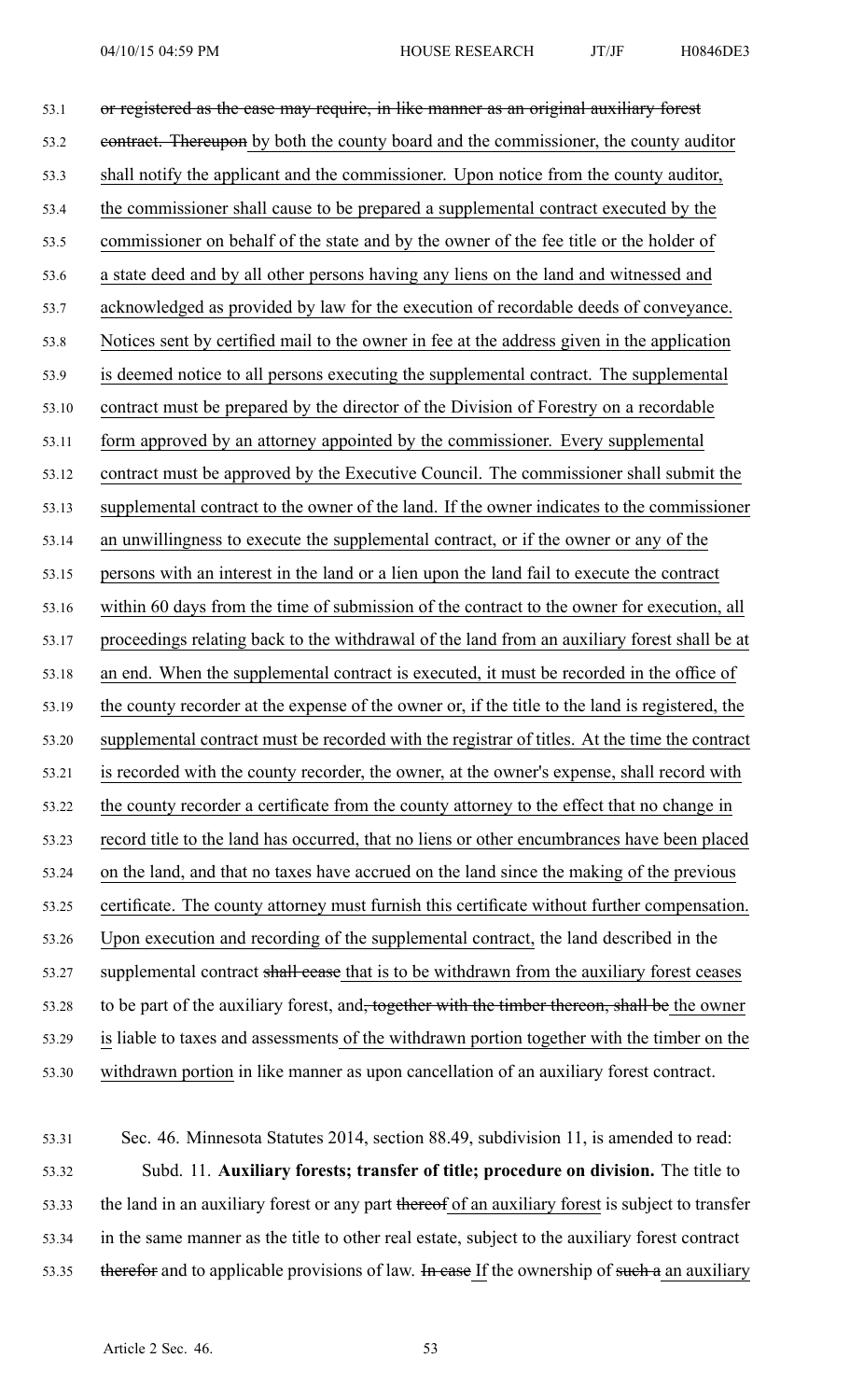54.1 forest is divided into two or more parts by any transfer or transfers of title and the owners 54.2 of all such the parts desire to have the same parts made separate auxiliary forests, they the 54.3 owners may join in <sup>a</sup> verified application therefor to the county board of the county in 54.4 which the forest is situated in <sup>a</sup> form prescribed by the commissioner of natural resources. 54.5 If the county board determines that each of the parts into which the forest has been divided 54.6 is suitable and sufficient for a separate auxiliary forest as provided by law, it may, in 54.7 its discretion, grant the application, subject to the approval of the commissioner. Upon 54.8 such approval, the commissioner shall prepare a new auxiliary forest contract for each 54.9 par<sup>t</sup> transferred, with like provisions and for the remainder of the same term as the prior 54.10 contract in force for the entire forest at the time of the transfer, and shall also prepare <sup>a</sup> 54.11 modification of such the prior contract, eliminating therefrom the part or parts of the land 54.12 transferred but otherwise leaving the remaining land subject to all the provisions of such 54.13 the contract. The new contract or contracts and modification of the prior contract shall 54.14 must be executed and otherwise dealt with in like manner as provided for an original a 54.15 supplemental auxiliary forest contract in subdivision 9, but no such instrument shall must 54.16 take effect until all of them, covering together all parts of the forest existing before the 54.17 transfer, have been executed, filed, and recorded or registered, as the case may require. 54.18 Upon the taking effect of When all such the instruments take effect, the owner of the 54.19 forest prior to the transfer shall be is divested of all rights and relieved from all liabilities 54.20 under the contract then in force with respect to the parts transferred except such those as 54.21 may have existed or accrued at the time of the taking effect of such instruments, and 54.22 thereafter the several tracts into which the forest has been divided and the respective 54.23 owners thereof shall be are subject to the new contract or contracts or the modified prior 54.24 contract relating thereto, as the case may be, as provided for an original auxiliary forest 54.25 contract. The provisions of this subdivision shall not supersede or affect the application 54.26 of any other provision of law to any auxiliary forest which is divided by transfer of title 54.27 unless the procedure herein authorized is fully consummated.

54.28 Sec. 47. Minnesota Statutes 2014, section 88.491, subdivision 2, is amended to read: 54.29 Subd. 2. **Effect of expired contract.** When auxiliary forest contracts expire, 54.30 or prior to expiration by mutual agreement between the land owner landowner and the

54.31 appropriate county office, the lands previously covered by an auxiliary forest contract 54.32 automatically qualify for inclusion under the provisions of the Sustainable Forest Incentive 54.33 Act; provided that when such lands are included in the Sustainable Forest Incentive Act 54.34 prior to expiration of the auxiliary forest contract, they will be transferred and <sup>a</sup> tax paid as 54.35 provided in section 88.49, subdivision 5, upon application and inclusion in the sustainable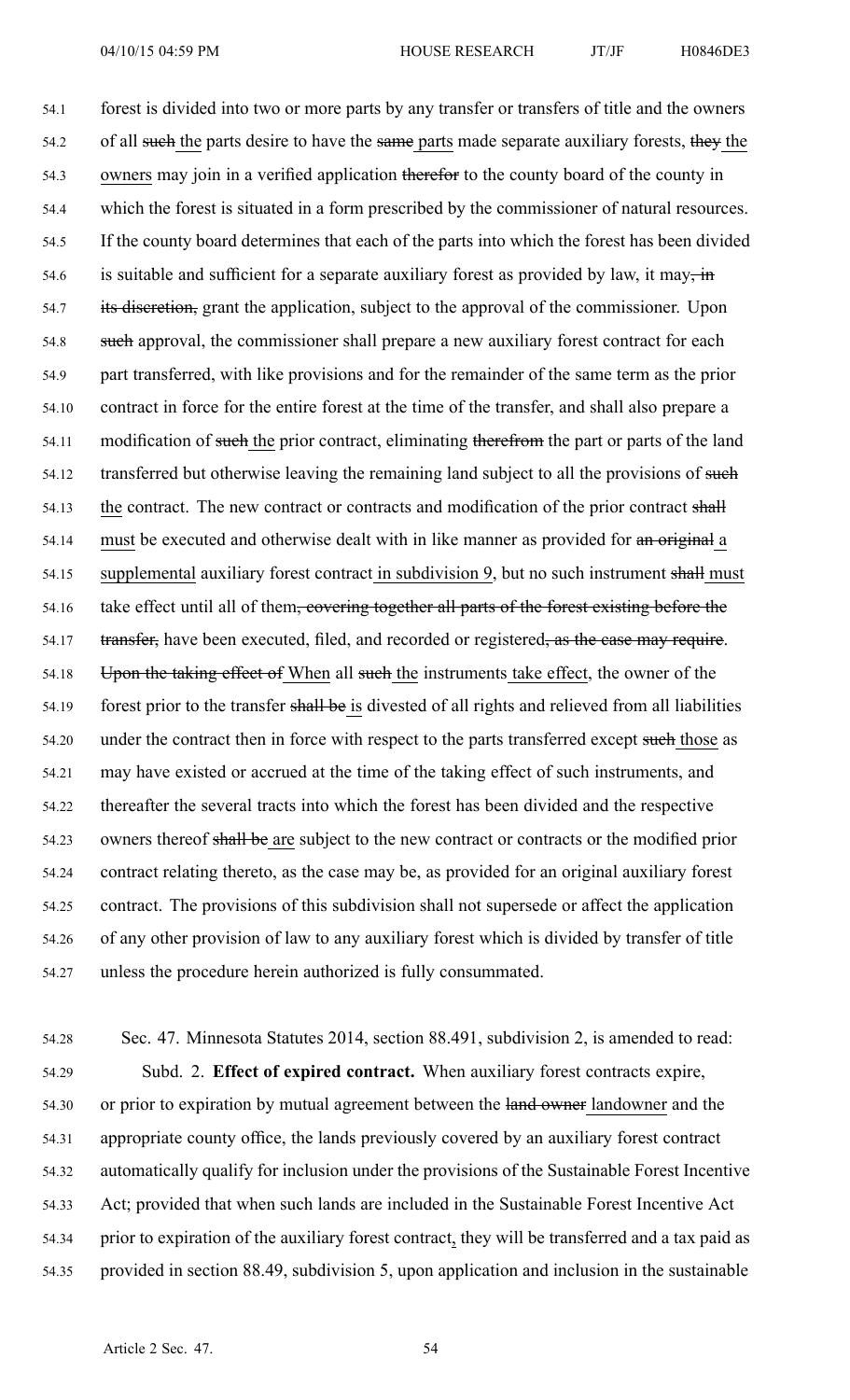- 55.1 forest incentive program. The land owner landowner shall pay taxes in an amount equal to 55.2 the difference between: 55.3 (1) the sum of: 55.4 (i) the amount which would have been paid from the date of the recording of the 55.5 contract had the land under contract been subject to the Minnesota Tree Growth Tax 55.6 Law; plus 55.7 (ii) beginning with taxes payable in 2003, the taxes that would have been paid if the 55.8 land had been enrolled in the sustainable forest incentive program; and
- 55.9 (2) the amount actually paid under section 88.51, subdivisions subdivision 1, and 55.10 Minnesota Statutes 2014, section 88.51, subdivision 2.

55.11 Sec. 48. Minnesota Statutes 2014, section 88.50, is amended to read:

55.12 **88.50 TAXATION.**

55.13 Every auxiliary forest in this state shall must be taxed in the manner and to the extent 55.14 hereinafter provided according to sections 88.49 to 88.53 and not otherwise. Except as 55.15 expressly permitted by sections 88.47 88.49 to 88.53, no auxiliary forest shall be taxed 55.16 for, or in any manner, directly or indirectly made to contribute to, or become liable for 55.17 the paymen<sup>t</sup> of, any tax or assessment, general or special, or any bond, certificate of 55.18 indebtedness, or other public obligation of any name or kind, made, issued, or created 55.19 subsequent to the filing of the contract creating the auxiliary forest, provided that 55.20 temporary buildings, structures, or other fixtures of whatsoever kind located upon land 55.21 within an auxiliary forest shall be valued and assessed as personal property and classified 55.22 as class 3 under the general system of ad valorem taxation. In any proceeding for the 55.23 making of <sup>a</sup> special improvement under the laws of this state by which any auxiliary forest 55.24 will be benefited, the owner thereof may subject the lands therein to assessment therefor in 55.25 the manner provided by law, by filing the owner's written consent in writing to the making 55.26 of the assessment in the tribunal in which the proceeding is pending, whereupon. The lands 55.27 shall for the purposes of the improvement and assessment not be treated as lands not in an 55.28 auxiliary forest; but the lien of any assessment so levied on lands in any auxiliary forest shall 55.29 be is subject to the provisions of the contract creating the auxiliary forest and subordinate 55.30 to the lien of any tax imposed under the provisions of sections 88.47 88.49 to 88.53.

55.31 Sec. 49. Minnesota Statutes 2014, section 88.51, subdivision 1, is amended to read: 55.32 Subdivision 1. **Annual tax, ten cents per acre.** (a) From and after the filing of the 55.33 contract creating any tract of land an auxiliary forest under sections 88.47 88.49 to 88.53 55.34 and hereafter upon any tract heretofore created as an auxiliary forest, the surface of the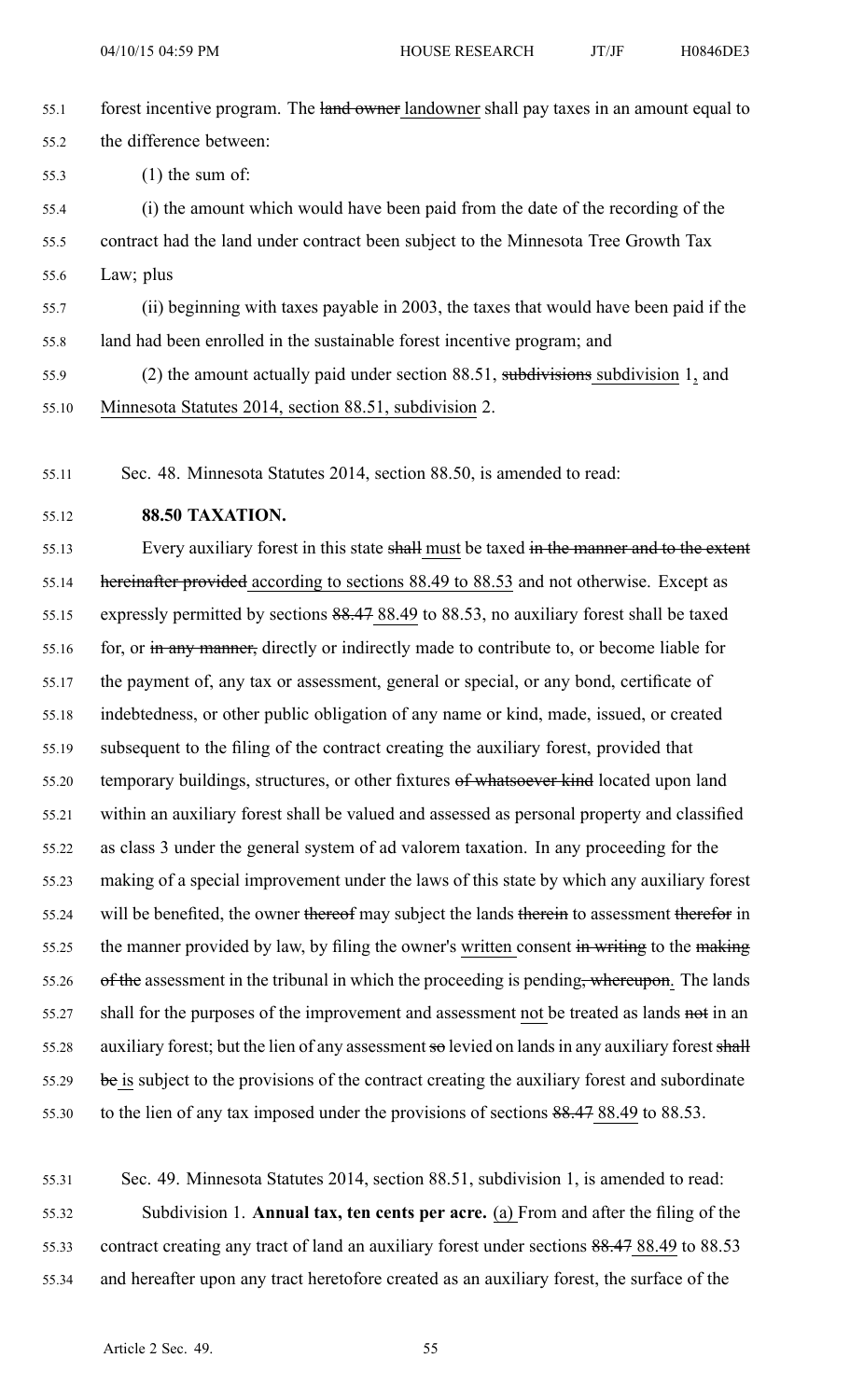56.1 land therein, exclusive of mineral or anything of value thereunder, shall must be taxed 56.2 annually at the rate of 10 cents per acre. This tax shall must be levied and collected, and 56.3 the paymen<sup>t</sup> thereof of the tax, with penalties and interest, enforced in the same manner as 56.4 other taxes on real estate, and shall must be credited to the funds of the taxing districts 56.5 affected in the proportion of their interest in the taxes on this land if it had not been so 56.6 made an auxiliary forest; provided, that such tax shall be is due in full on or before May 56.7 31, after the levy thereof. Failure to pay when due any tax so levied shall be is cause 56.8 for cancellation of the contract.

56.9 (b) The levy upon the land of the taxes provided for by section 88.49, subdivision 5, 56.10 upon the cancellation of a contract, shall discharge and annul discharges and annuls all 56.11 unpaid taxes levied or assessed thereon on the land.

56.12 Sec. 50. Minnesota Statutes 2014, section 88.51, subdivision 3, is amended to read: 56.13 Subd. 3. **Determination of estimated market value.** In determining the net tax 56.14 capacity of property within any taxing district, the value of the surface of lands within any 56.15 auxiliary forest therein in the taxing district, as determined by the county board under the 56.16 provisions of section 88.48, subdivision 3, shall, for all purposes excep<sup>t</sup> the levying of 56.17 taxes on lands within any such forest, be deemed the estimated market value thereof of 56.18 those surface lands.

56.19 Sec. 51. Minnesota Statutes 2014, section 88.52, subdivision 2, is amended to read: 56.20 Subd. 2. **Examination, report.** When any timber growing or standing in any 56.21 auxiliary forest shall have become is suitable for merchantable forest products, the 56.22 commissioner shall, at the written reques<sup>t</sup> of the owner, <sup>a</sup> copy of which shall at the time be 56.23 filed in the office of the county auditor, make an examination of the timber and designate 56.24 for the owner the kind and number of trees most suitable to be cut if in the judgment of 56.25 the commissioner there be any, and. The cutting and removal of these designated trees so 56.26 designated shall must be in accordance with the instructions of the commissioner. The 56.27 commissioner shall inspect the cutting or removal and determine whether it or the manner 56.28 of its performance constitute <sup>a</sup> violation of the terms of the contract creating the auxiliary 56.29 forest or of the laws applicable thereto laws, or of the instructions of the commissioner 56.30 relative to the cutting and removal. Any such violation shall be is ground for cancellation 56.31 of the contract by the commissioner; otherwise the contract shall continue continues in 56.32 force for the remainder of the period therein stated in the contract, regardless of the cutting 56.33 and removal. Within 90 days after the completion of any cutting or removal operation,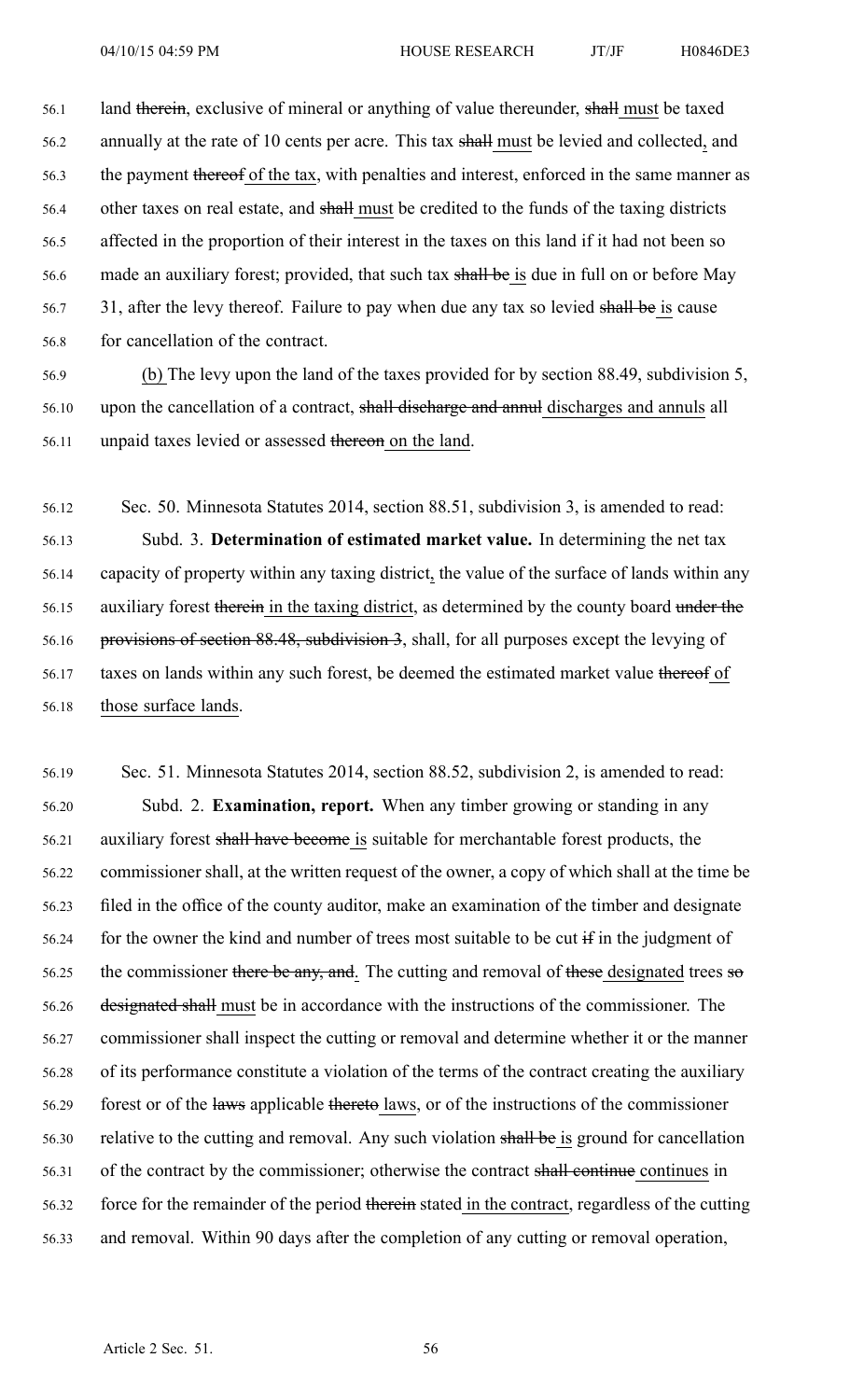57.1 the commissioner shall make a report of findings thereon and transmit copies of such the 57.2 repor<sup>t</sup> to the county auditor and the surveyor general.

57.3 Sec. 52. Minnesota Statutes 2014, section 88.52, subdivision 3, is amended to read:

57.4 Subd. 3. **Kinds, permit, scale report, assessment and paymen<sup>t</sup> of tax.** (a) Upon 57.5 the filing of the owner's written request of the owner as provided in subdivision 2, the 57.6 director of lands and forestry, with the county board or the county land commissioner, 57.7 shall determine within 30 days the kinds, quantities, and value on the stump of the timber 57.8 proposed to be cut.

57.9 Before the cutting is to begin, the director of lands and forestry shall file with the 57.10 county auditor <sup>a</sup> repor<sup>t</sup> showing the kinds, quantities, and value of the timber proposed to 57.11 be cut or removed and approved by the director of lands and forestry for cutting within 57.12 two years after the date of approval of the report by the director of lands and forestry. The 57.13 county auditor shall assess and levy the estimated yield tax thereon, make proper record 57.14 of this assessment and levy in the auditor's office, and notify the owner of the auxiliary 57.15 forest of the tax amount thereof. The owner shall, before any timber in the forest is cut or 57.16 removed, give a bond payable to the state of Minnesota, or in lieu thereof, a deposit in 57.17 cash with the county treasurer, in the amount required by the report, which shall be and not 57.18 less than 150 percen<sup>t</sup> of the amount of the levy, conditioned for the paymen<sup>t</sup> of all taxes on 57.19 the timber to be cut or removed. Upon receipt of notification from the county auditor that 57.20 the bond or cash requirement has been deposited, the director of lands and forestry will 57.21 issue <sup>a</sup> cutting permit in accordance with the report. The owner shall keep an accurate 57.22 count or scale of all timber cut. On or before the fifteenth day of April 15 following 57.23 issuance of such the cutting permit, and on or before the fifteenth day of April 15 of each 57.24 succeeding year in which any merchantable wood products were cut on auxiliary forest 57.25 lands prior to the termination of such the permit, the owner of the timber covered by the 57.26 permit shall file with the director of lands and forestry a sworn statement, submitted in 57.27 duplicate, on a form prepared by the director of lands and forestry, one copy of which 57.28 shall must be transmitted to the county auditor, specifying the quantity and value of each 57.29 variety of timber and kind of product cut during the preceding year ending on March 31, 57.30 as shown by the scale or measurement thereof made on the ground as cut, skidded, or 57.31 loaded as the case may be. If no such scale or measurement shall have been was made on 57.32 the ground, an estimate thereof shall must be made and such estimate corrected by the first 57.33 scale or measurement, made in the due course of business, and such. The correction must 57.34 at once be filed with the director of lands and forestry who shall immediately transmit it to 57.35 the county auditor. On or before the fifteenth day of May 15 following the filing of the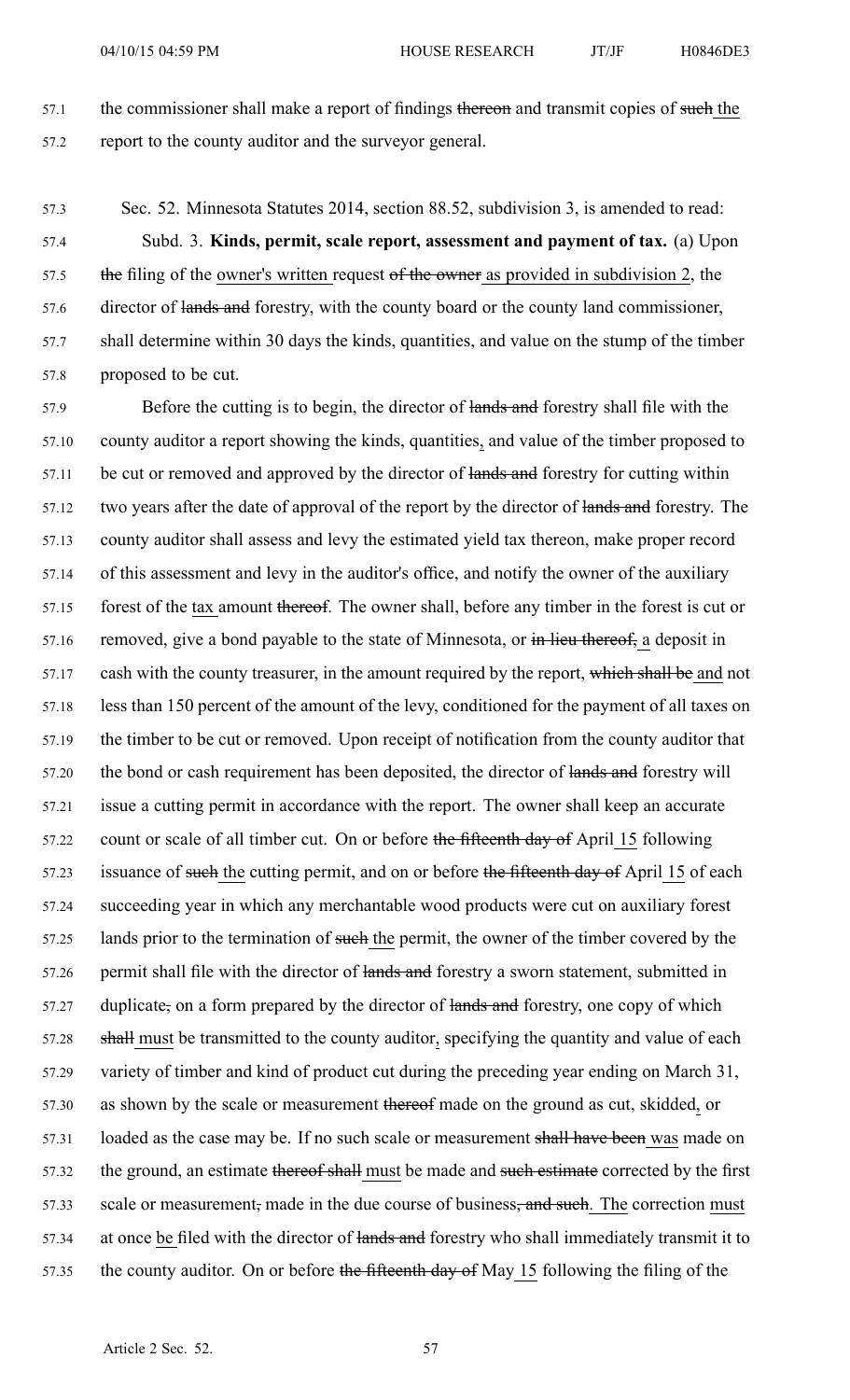58.1 sworn statement covering the quantity and value of timber cut under an authorized permit, 58.2 the auditor shall assess and levy <sup>a</sup> yield (severance) tax, according to Minnesota Statutes 58.3 2014, section 88.51, subdivision 2, of the timber cut during the year ending on the March 58.4 31st 31 preceding the date of assessing and levying this tax. This tax is payable and must 58.5 be paid to the county treasurer on or before the following May 31 next following. Copies 58.6 of the yield (severance) tax assessment and of the yield (severance) tax payment shall must 58.7 be filed with the director of lands and forestry and the county auditor. Except as otherwise 58.8 provided, all yield (severance) taxes herein provided for shall must be levied and collected, 58.9 and paymen<sup>t</sup> thereof, with penalties and interest, enforced in the same manner as taxes 58.10 imposed under the provisions of section 88.51, subdivision 1, and shall must be credited to 58.11 the funds of the taxing districts affected in the proportion of their interests in the taxes on 58.12 the land producing the yield (severance) tax. At any time On deeming it necessary, the 58.13 director of lands and forestry may order an inspection of any or all cutting areas within 58.14 an auxiliary forest and also may require the owner of the auxiliary forest to produce for 58.15 inspection by the director of lands and forestry of any or all cutting records pertaining to 58.16 timber cutting operations within an auxiliary forest for the purpose of determining the 58.17 accuracy of scale or measurement reports, and if intentional error in scale or measurement 58.18 reports is found to exist, shall levy and assess <sup>a</sup> tax triple the yield (severance) tax on the 58.19 stumpage value of the timber cut in excess of the quantity and value reported.

58.20 (b) The following alternative method of assessing and paying annually the yield tax 58.21 on an auxiliary forest is to be available to an auxiliary forest owner upon application and 58.22 upon approval of the county board of the county within which the auxiliary forest is located.

58.23 For auxiliary forests entered under this subdivision paragraph, the county auditor 58.24 shall assess and levy the yield tax by multiplying the acreage of each legal description 58.25 included within the auxiliary forest by the acre quantity of the annual growth by species, 58.26 calculated in cords, or in thousands of feet board measure Minnesota standard log scale 58.27 rule, whichever is more reasonably usable, for the major species found in each type by 58.28 the from year-to-year appraised stumpage prices for each of these species, used by the 58.29 Division of Lands and Forestry, Department of Natural Resources, in selling trust fund 58.30 timber located within the district in which the auxiliary forest is located. The assessed 58.31 value of the annual growth of the auxiliary forest, thus determined, shall be is subject to 58.32 <sup>a</sup> ten percen<sup>t</sup> of stumpage value yield tax, payable annually on or before May 31. In all 58.33 other respects the assessment, levying and collection of the yield tax, as provided for in 58.34 this subdivision shall must follow the procedures specified in elause paragraph (a).

58.35 Forest owners operating under this subdivision shall be paragraph are subject to all 58.36 other provisions of the auxiliary forest law except such the provisions of clause paragraph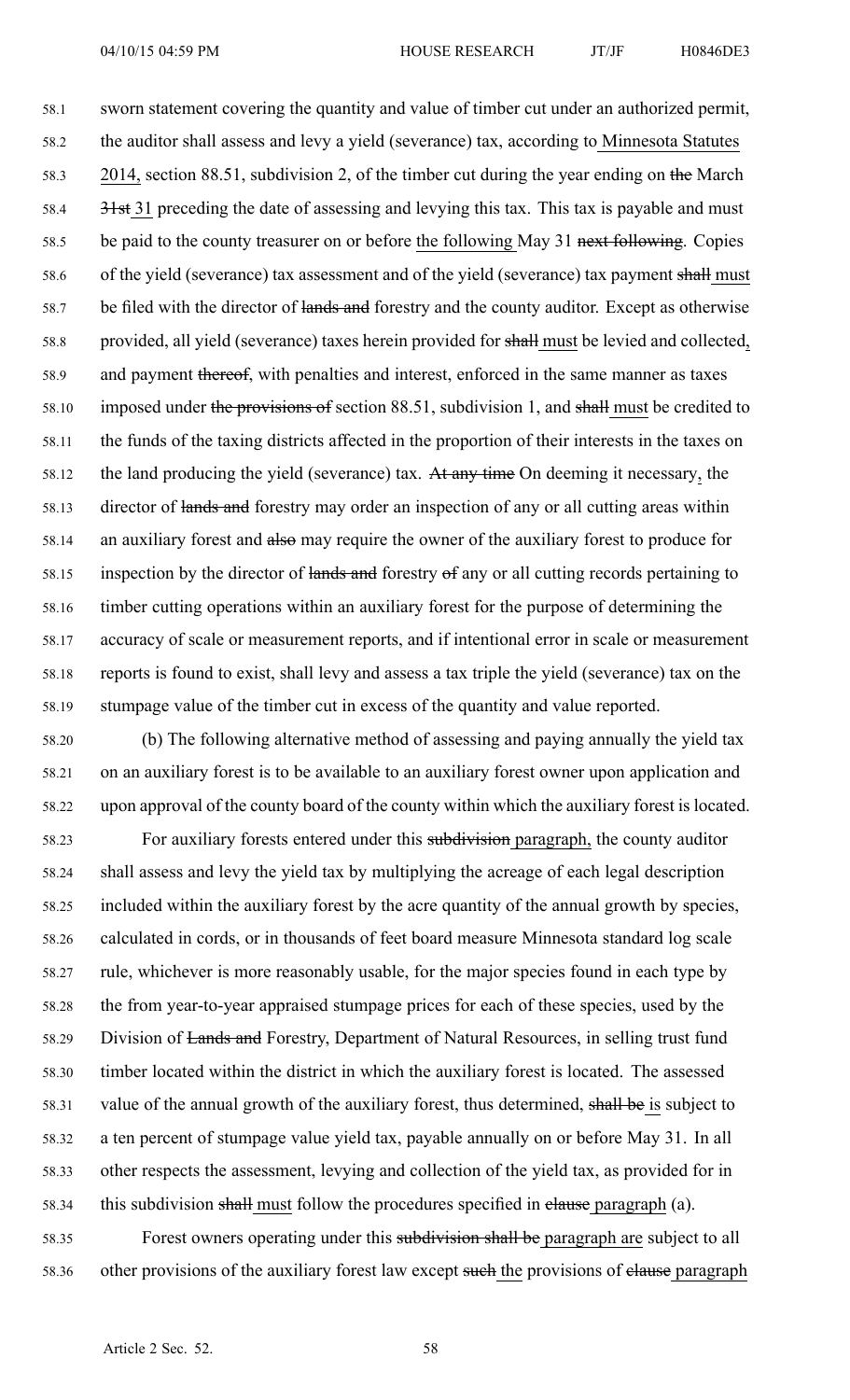59.1 (a) as that are in conflict with this subdivision paragraph. Penalties for intentional failure 59.2 by the owner to repor<sup>t</sup> properly the quantity and value of the annual growth upon an 59.3 auxiliary forest entered under this subdivision paragraph and for failure to pay the yield 59.4 tax when due shall be are the same as the penalties specified in other subdivisions of this 59.5 law for like failure to abide by its provisions.

59.6 To qualify for the assessment and levying of the yield tax by this method, the 59.7 owner of the forest requesting this method of taxation must submit <sup>a</sup> map or maps 59.8 and <sup>a</sup> tabulation in acres and in quantity of growth by legal descriptions showing the 59.9 division of the area covered by the auxiliary forest for which this method of taxation is 59.10 requested into the following forest types, namely: white and Norway red pine; jack pine; 59.11 aspen-birch; spruce-balsam fir; swamp black spruce; tamarack; cedar; upland hardwoods; 59.12 lowland hardwoods; upland brush and grass (temporarily nonproductive); lowland brush 59.13 (temporarily nonproductive); and permanently nonproductive (open bogs, stagnant 59.14 swamps, rock outcrops, flowage, etc.). Definition of these types and determination of the 59.15 average rate or rates of growth (in cords or thousand feet, board measure, Minnesota 59.16 standard log scale rule, which ever which ever is more logically applicable for each of 59.17 them) shall must be made by the director of the Division of Lands and Forestry, Minnesota 59.18 Department of Natural Resources, with the advice and assistance of the land commissioner 59.19 of the county in which the auxiliary forest is located; the director of the United States 59.20 Forest Service's North Central Forest Experiment Station; and the director of the School of 59.21 Forestry, University of Minnesota. Before the approval of the application of the owner of 59.22 an auxiliary forest to have the auxiliary or proposed auxiliary forest taxed under provisions 59.23 of this subdivision paragraph is submitted to the county board, the distribution between 59.24 types of the area as shown on the maps and in the tabulations submitted by the owner of the 59.25 auxiliary or proposed auxiliary forest shall must be examined and their accuracy determined 59.26 by the director of the Division of Lands and Forestry, Department of Natural Resources, 59.27 with the assistance of the county board of the county in which the auxiliary forest is located. 59.28 During the life of the auxiliary forest, contract timber cutting operations within the 59.29 various types shown upon the type map accepted as <sup>a</sup> par<sup>t</sup> of the approved auxiliary forest

59.30 application shall do not bring about <sup>a</sup> reclassification of the forest types shown upon that 59.31 map or those maps until after the passage of ten years following the termination of said the 59.32 timber cutting operations and then only upon proof of <sup>a</sup> change in type.

59.33 Sec. 53. Minnesota Statutes 2014, section 88.52, subdivision 4, is amended to read: 59.34 Subd. 4. **Hearing, procedure.** The owner of any land or timber upon which <sup>a</sup> yield 59.35 tax is assessed and levied as provided in this section may, within 15 days after mailing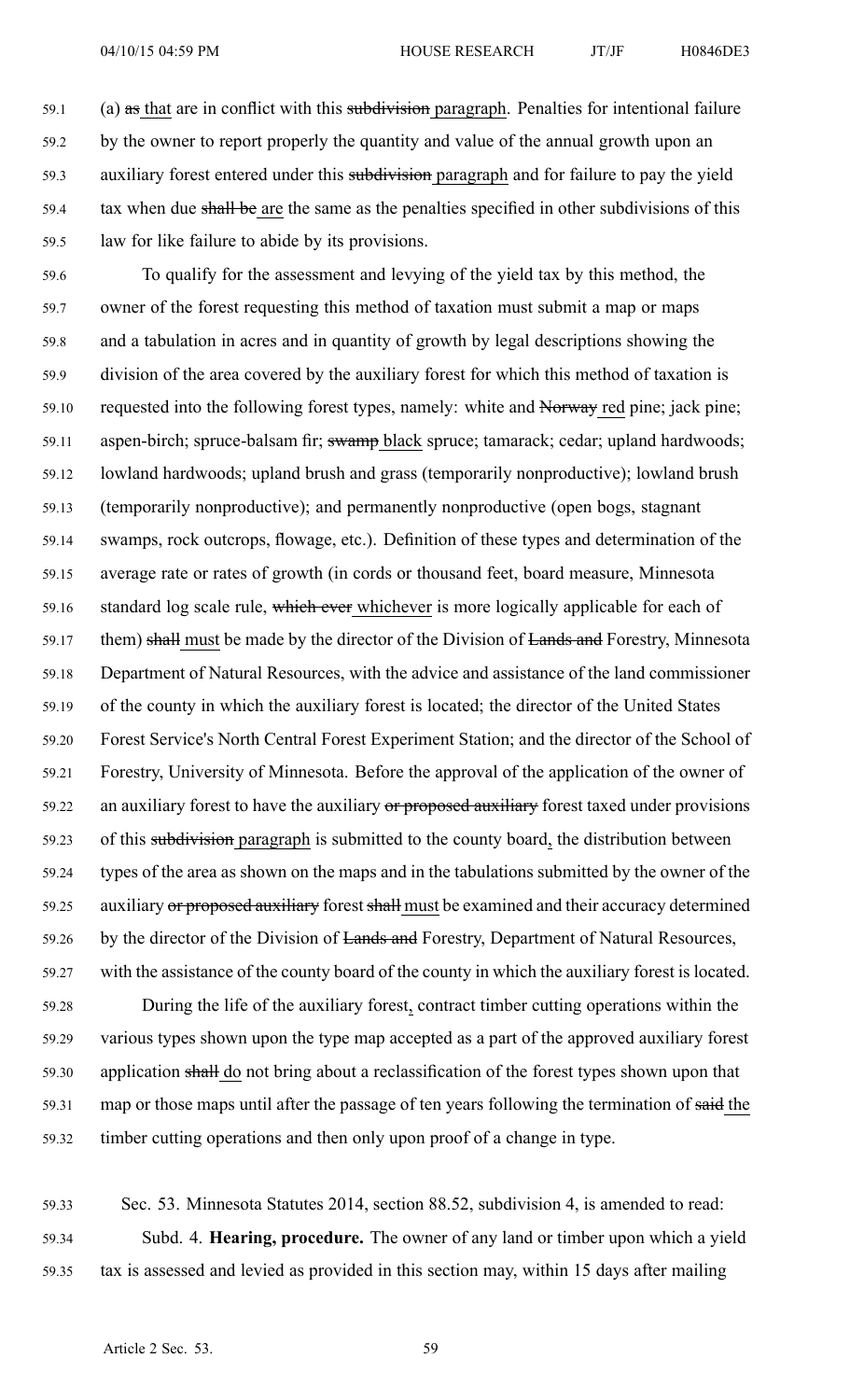60.1 of notice of the amount of the tax, file with the county auditor <sup>a</sup> demand for hearing 60.2 thereon on the tax before the county board. The county auditor shall thereupon fix <sup>a</sup> date 60.3 of hearing, which shall must be held within 30 days after the filing of the demand, and 60.4 mail to the owner notice of the time and place of the hearing. The owner may appear at 60.5 the meeting and presen<sup>t</sup> evidence and argumen<sup>t</sup> as to the amount of the tax and as to any 60.6 related matter relating thereto. The county board shall thereupon determine whether the 60.7 tax as levied is proper in amount and make its order thereon. The county auditor shall 60.8 forthwith mail to the owner <sup>a</sup> notice of the order. If the amount of the tax is increased or 60.9 reduced by the order, the county auditor shall make <sup>a</sup> supplemental assessment and levy 60.10 thereof, as in this subdivision provided.

60.11 Sec. 54. Minnesota Statutes 2014, section 88.52, subdivision 5, is amended to read: 60.12 Subd. 5. **Yield tax, <sup>a</sup> prior lien.** Throughout the life of any such auxiliary forest, 60.13 the yield tax accruing thereon shall constitute and be yield tax constitutes and is a first and 60.14 prior lien upon all the merchantable timber and forest products growing or grown thereon; 60.15 and, if not paid when due, this yield tax, together with penalties and interest thereon as 60.16 otherwise provided by law and all expenses of collecting same, shall continue continues to 60.17 be a lien upon the timber and forest products and every part and parcel thereof wherever 60.18 the same may be or however much changed in form or otherwise improved until the yield 60.19 tax is fully paid. Such The lien may be foreclosed and the property subject thereto to 60.20 the lien dealt with by action in the name of the state, brought by the county attorney at 60.21 the reques<sup>t</sup> of the county auditor.

60.22 Sec. 55. Minnesota Statutes 2014, section 88.52, subdivision 6, is amended to read: 60.23 Subd. 6. **Timber held exemp<sup>t</sup> from yield tax.** Timber cut from an auxiliary forest 60.24 by an owner and used by the owner for fuel, fencing, or building on land occupied by the 60.25 owner which is within or contiguous to the auxiliary forest where cut shall be is exempt 60.26 from the yield tax, and, as to timber so cut and used, the requirements of subdivisions 60.27 1 and 2 shall do not be applicable and in lieu thereof apply. The owner shall, prior to 60.28 cutting, file with the county auditor, on <sup>a</sup> form prepared by the commissioner, <sup>a</sup> statement 60.29 showing the quantity of each kind of forest products proposed to be cut and the purposes 60.30 for which the same the products will be used.

60.31 Sec. 56. Minnesota Statutes 2014, section 88.523, is amended to read:

# 60.32 **88.523 AUXILIARY FOREST CONTRACTS; SUPPLEMENTAL** 60.33 **AGREEMENTS.**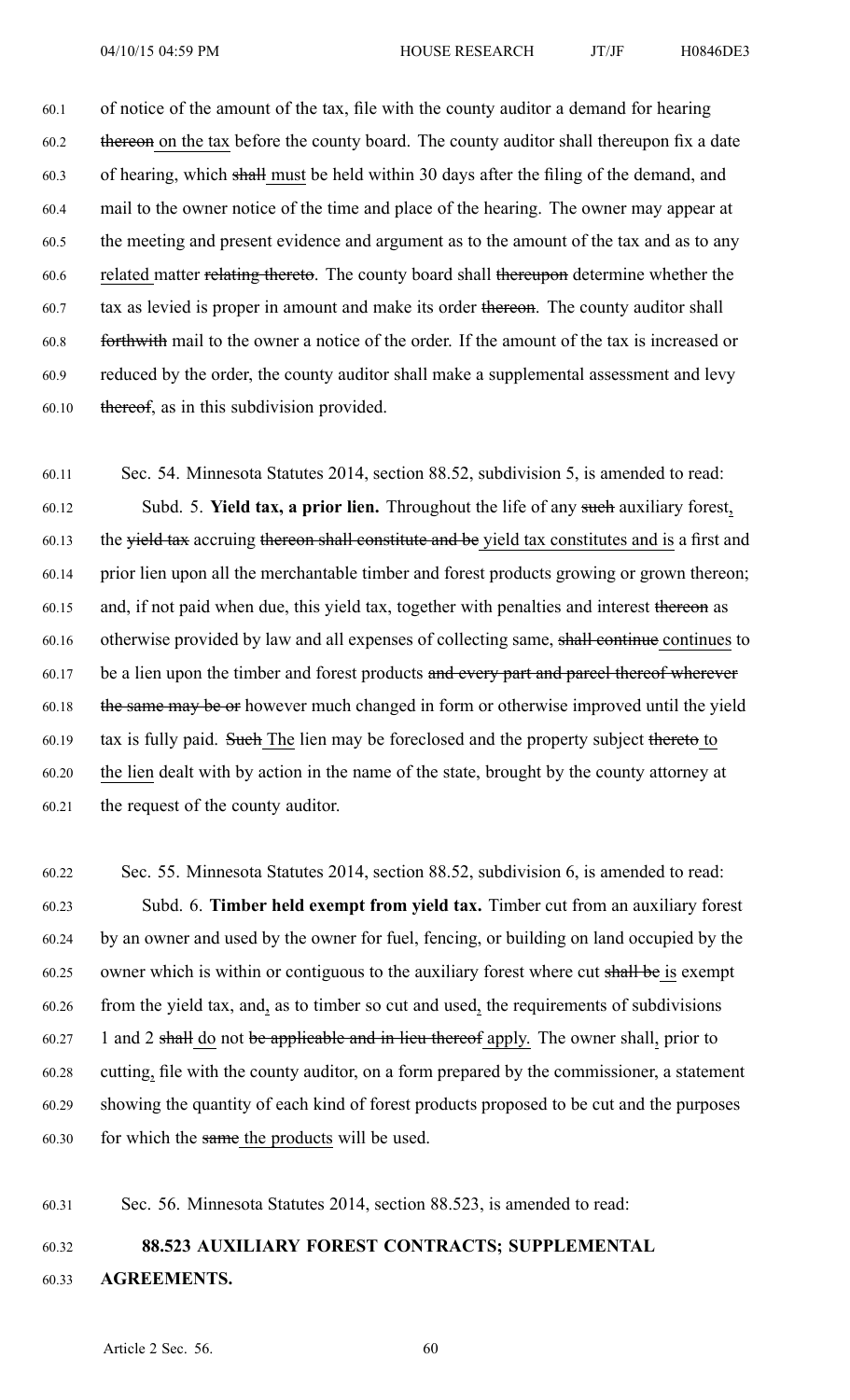61.1 Upon application of the owner, any auxiliary forest contract heretofore or hereafter 61.2 executed may be made subject to any provisions of law enacted subsequent to the execution 61.3 of the contract and in force at the time of application, so far as not already applicable, with 61.4 the approval of the county board and the commissioner of natural resources. As evidence 61.5 thereof A supplemental agreemen<sup>t</sup> in <sup>a</sup> form prescribed by the commissioner and approved 61.6 by the attorney general shall must be executed by the commissioner in behalf of the state 61.7 and by the owner. Such The supplemental agreement shall must be filed and recorded in 61.8 like manner as the original supplemental contract under section 88.49, subdivision 9, and 61.9 shall thereupon take takes effect upon filing and recording.

61.10 Sec. 57. Minnesota Statutes 2014, section 88.53, subdivision 1, is amended to read: 61.11 Subdivision 1. **Time for disposal.** Any corporation, association, or organization 61.12 may acquire and hold any amount of land without restriction and without limit as to 61.13 acreage or quantity for the purpose of including same within and holding same as an 61.14 auxiliary forest under the provisions of sections 88.47 to 88.53. When the same shall 61.15 cease land ceases to be an auxiliary forest, the owners shall have five years within which 61.16 to dispose of the land, any provisions of general law to the contrary notwithstanding.

61.17 Sec. 58. Minnesota Statutes 2014, section 88.53, subdivision 2, is amended to read: 61.18 Subd. 2. **Rules.** The director shall make rules and adopt and prescribe such forms 61.19 and procedure as shall be is necessary in carrying out the provisions of sections 88.47 61.20 88.49 to 88.53; and the director and every county board, county recorder, registrar of titles, 61.21 assessor, tax collector, and every other person in official authority having any duties to 61.22 perform under or growing out of sections 88.47 88.49 to 88.53 are hereby severally vested 61.23 with full power and authority to enforce such rules, employ help and assistance, acquire 61.24 and use equipment and supplies, or do any other act or thing reasonably necessary to the 61.25 proper performance of duties under or arising from the administration and enforcement of 61.26 sections 88.47 88.49 to 88.53. It shall be the duty of The director to must cause periodic 61.27 inspections to be made of all auxiliary forests for the purpose of determining whether 61.28 relative contract and statutory provisions relative thereto are being complied with.

61.29 Sec. 59. Minnesota Statutes 2014, section 88.6435, subdivision 4, is amended to read: 61.30 Subd. 4. **Forest bough account; disposition of fees.** (a) The forest bough account 61.31 is established in the state treasury within the natural resources fund.

61.32 (b) Fees for permits issued under this section shall must be deposited in the state 61.33 treasury and credited to the forest bough account and, excep<sup>t</sup> for the electronic licensing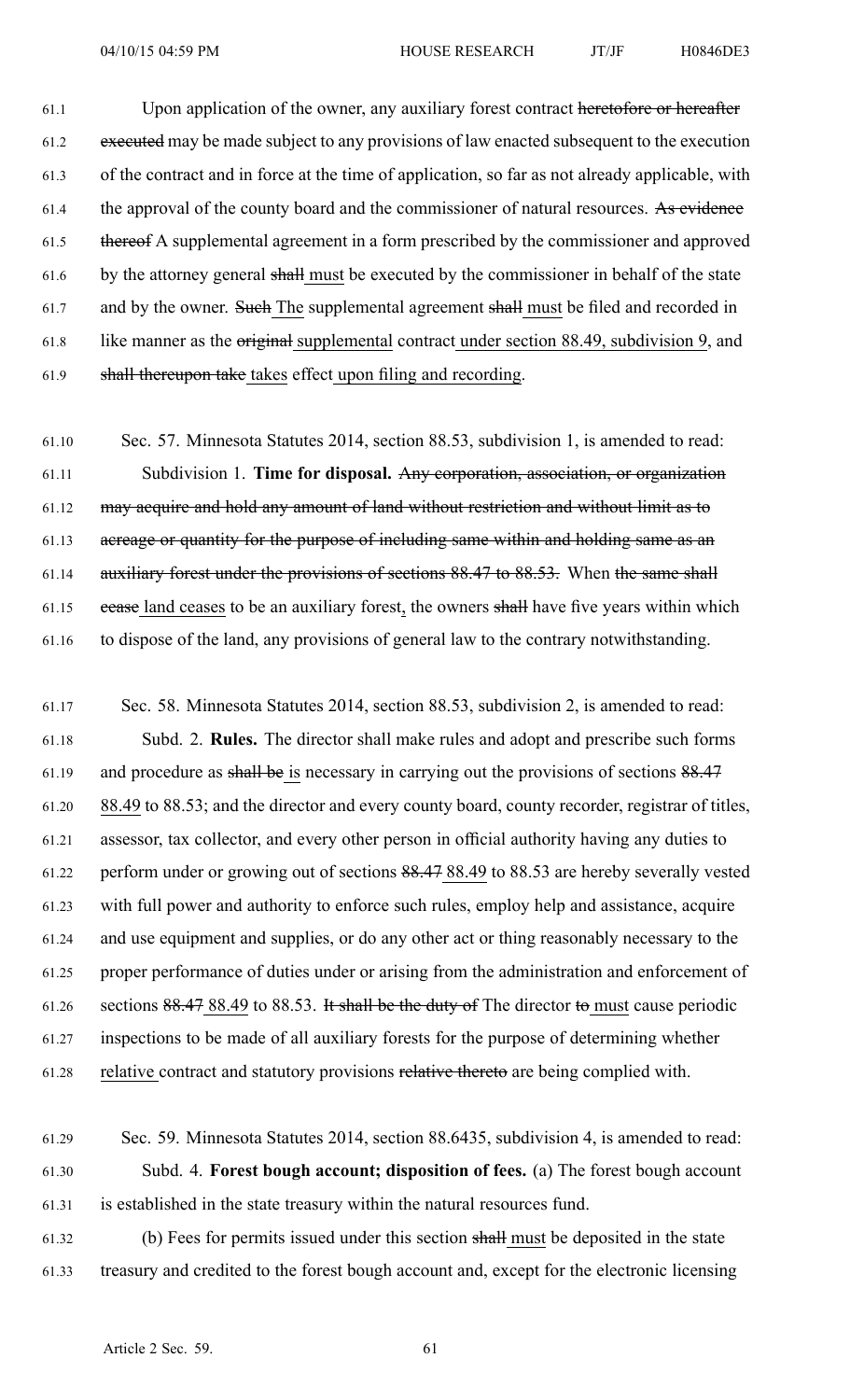62.1 system commission established by the commissioner under section 84.027, subdivision

62.2 15, are annually appropriated to the commissioner of natural resources for costs associated

62.3 with balsam bough educational special forest product information and education programs

62.4 for harvesters and buyers.

62.5 Sec. 60. Minnesota Statutes 2014, section 90.14, is amended to read:

### 62.6 **90.14 AUCTION SALE PROCEDURE.**

62.7 (a) All state timber shall be offered and sold by the same unit of measurement as it 62.8 was appraised. No tract shall be sold to any person other than the purchaser in whose name 62.9 the bid was made. The commissioner may refuse to approve any and all bids received and 62.10 cancel <sup>a</sup> sale of state timber for good and sufficient reasons.

62.11 (b) The purchaser at any sale of timber shall, immediately upon the approval of the 62.12 bid, or, if unsold at public auction, at the time of purchase at <sup>a</sup> subsequent sale under section 62.13 90.101, subdivision 1, pay to the commissioner <sup>a</sup> down paymen<sup>t</sup> of 15 percen<sup>t</sup> of the 62.14 appraised value. In case any purchaser fails to make such payment, the purchaser shall be 62.15 liable therefor to the state in <sup>a</sup> civil action, and the commissioner may reoffer the timber for 62.16 sale as though no bid or sale under section 90.101, subdivision 1, therefor had been made.

62.17 (c) In lieu of the scaling of state timber required by this chapter, <sup>a</sup> purchaser of state 62.18 timber may, at the time of paymen<sup>t</sup> by the purchaser to the commissioner of 15 percen<sup>t</sup> 62.19 of the appraised value, elect in writing on <sup>a</sup> form prescribed by the attorney general to 62.20 purchase <sup>a</sup> permit based solely on the appraiser's estimate of the volume of timber described 62.21 in the permit, provided that the commissioner has expressly designated the availability of 62.22 such option for that tract on the list of tracts available for sale as required under section 62.23 90.101. A purchaser who elects in writing on <sup>a</sup> form prescribed by the attorney general 62.24 to purchase <sup>a</sup> permit based solely on the appraiser's estimate of the volume of timber 62.25 described on the permit does not have recourse to the provisions of section 90.281.

62.26 (d) In the case of <sup>a</sup> public auction sale conducted by <sup>a</sup> sealed bid process, tracts shall 62.27 be awarded to the high bidder, who shall pay to the commissioner <sup>a</sup> down paymen<sup>t</sup> of 15 62.28 percen<sup>t</sup> of the appraised value that must be received or postmarked within 14 days of 62.29 the date of the sealed bid opening. If <sup>a</sup> purchaser fails to make the down payment, the 62.30 purchaser is liable for the down paymen<sup>t</sup> to the state and the commissioner may offer the 62.31 timber for sale to the next highest bidder as though no higher bid had been made.

62.32 (e) Except as otherwise provided by law, at the time the purchaser signs <sup>a</sup> permit 62.33 issued under section 90.151, the commissioner shall require the purchaser to make <sup>a</sup> bid 62.34 guarantee paymen<sup>t</sup> to the commissioner in an amount equal to 15 percen<sup>t</sup> of the total 62.35 purchase price of the permit less the down paymen<sup>t</sup> amount required by paragraph (b)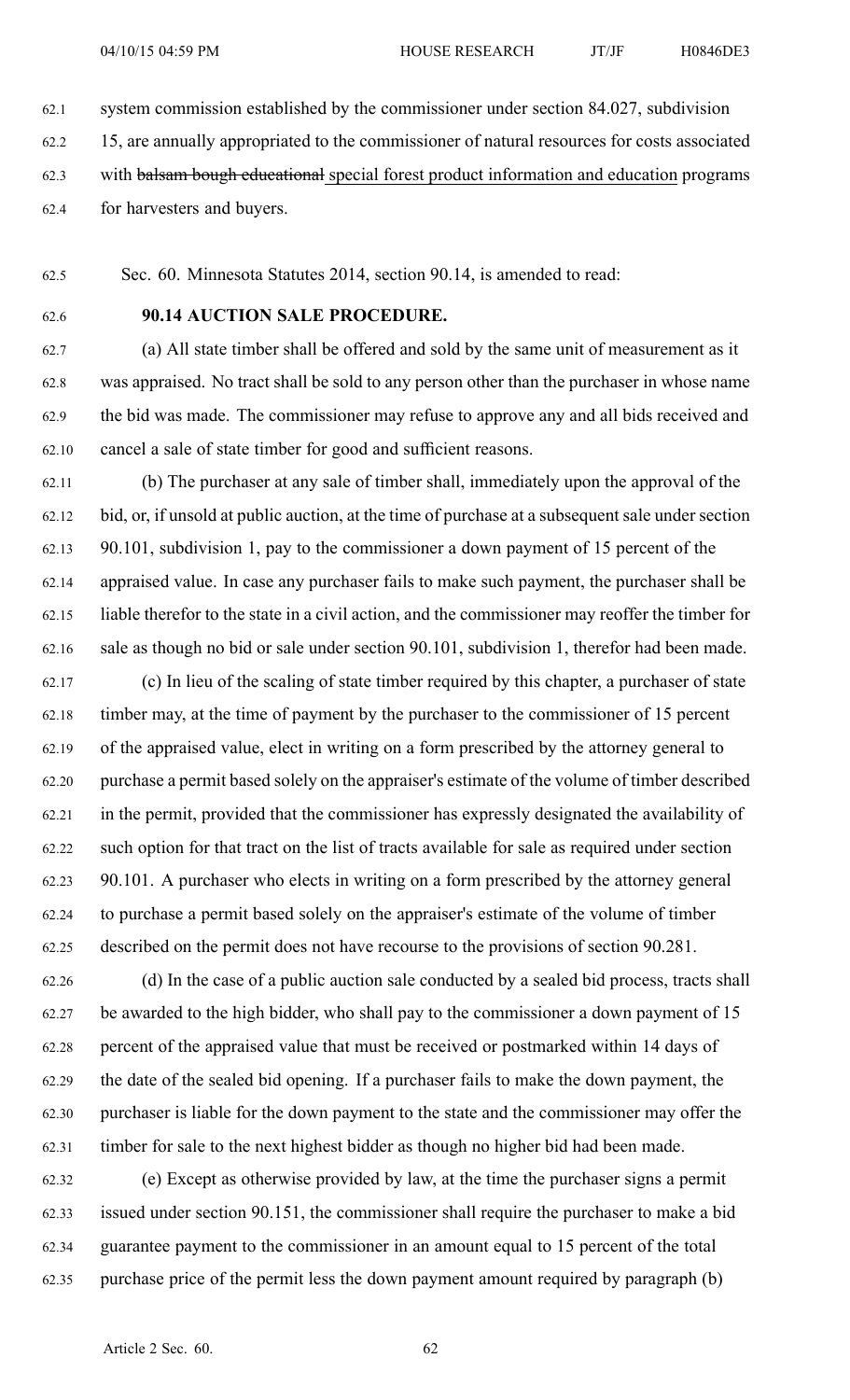63.1 for any bid increase in excess of \$5,000 \$10,000 of the appraised value. If a required bid

63.2 guarantee paymen<sup>t</sup> is not submitted with the signed permit, no harvesting may occur, the

63.3 permit cancels, and the down paymen<sup>t</sup> for timber forfeits to the state. The bid guarantee

63.4 paymen<sup>t</sup> forfeits to the state if the purchaser and successors in interest fail to execute

63.5 an effective permit.

63.6 **EFFECTIVE DATE.** This section is effective June 1, 2015, and applies to permits 63.7 sold on or after that date.

63.8 Sec. 61. Minnesota Statutes 2014, section 90.193, is amended to read:

#### 63.9 **90.193 EXTENSION OF TIMBER PERMITS.**

63.10 The commissioner may, in the case of an exceptional circumstance beyond the 63.11 control of the timber permit holder which makes it unreasonable, impractical, and not 63.12 feasible to complete cutting and removal under the permit within the time allowed, gran<sup>t</sup> 63.13 one regular extension for one year. A written reques<sup>t</sup> for the regular extension must be 63.14 received by the commissioner before the permit expires. The reques<sup>t</sup> must state the reason 63.15 the extension is necessary and be signed by the permit holder. An interest rate of eight 63.16 five percen<sup>t</sup> may be charged for the period of extension.

63.17 **EFFECTIVE DATE.** This section is effective the day following final enactment.

#### 63.18 Sec. 62. **[92.83] CONDEMNATION OF SCHOOL TRUST LAND.**

63.19 Subdivision 1. **Purpose.** The purpose of this section is to extinguish the school trust

63.20 interest in school trust lands where long-term economic return is prohibited by designation

63.21 or policy while producing economic benefits for Minnesota's public schools. For the

63.22 purposes of satisfying the Minnesota Constitution, article XI, section 8, which limits the

63.23 sale of school trust lands to <sup>a</sup> public sale, the commissioner of natural resources shall

63.24 acquire school trust lands through condemnation, as provided in subdivision 2.

63.25 Subd. 2. **Commencement of condemnation proceedings.** When the commissioner 63.26 of natural resources has determined sufficient money is available to acquire any of the 63.27 lands identified under section 84.027, subdivision 18, paragraph (c), the commissioner

63.28 shall proceed to extinguish the school trust interest by condemnation action. When

63.29 requested by the commissioner, the attorney general shall commence condemnation of

63.30 the identified school trust lands.

63.31 Subd. 3. **Payment.** The portion of the paymen<sup>t</sup> of the award and judgment that 63.32 is for the value of the land shall be deposited into the permanen<sup>t</sup> school fund. The 63.33 remainder of the award and judgment paymen<sup>t</sup> shall first be remitted for reimbursement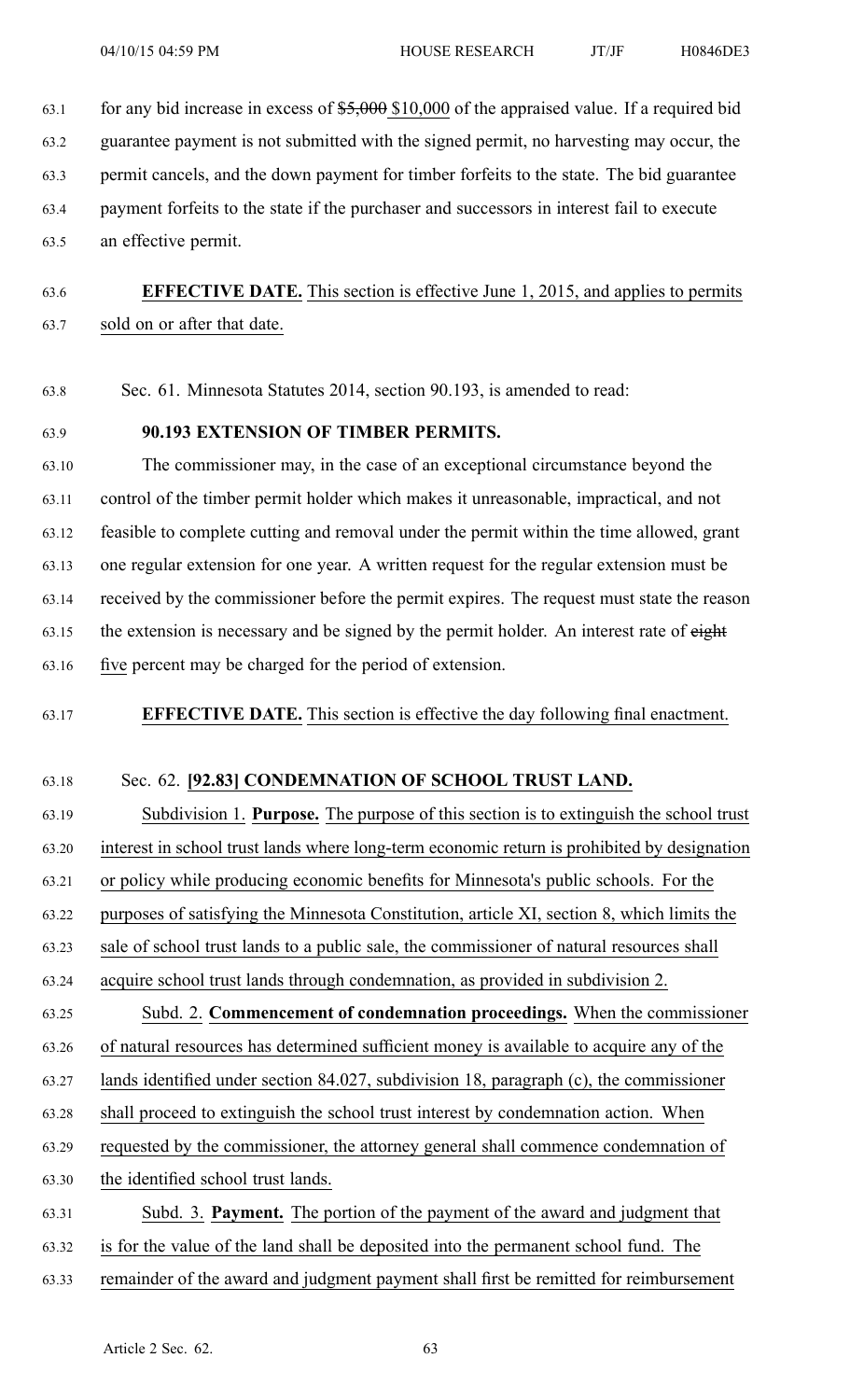| 64.1 | to the accounts from which expenses were paid, with any remainder deposited into the   |
|------|----------------------------------------------------------------------------------------|
| 64.2 | permanent school fund.                                                                 |
| 64.3 | Subd. 4. Account. The school trust lands account is created in the state treasury.     |
| 64.4 | Money credited to the account is appropriated to the commissioner of natural resources |
| 64.5 | for the purposes of this section.                                                      |
|      |                                                                                        |
| 64.6 | Sec. 63. Minnesota Statutes 2014, section 94.10, subdivision 2, is amended to read:    |
| 64.7 | Subd. 2. <b>Public sale requirements.</b> (a) After complying with subdivision 1 and   |
| 64.8 | before any public sale of surplus state-owned land is made and at least 30 days before |

64.9 the sale, the commissioner of natural resources shall publish <sup>a</sup> notice of the sale in <sup>a</sup> 64.10 newspaper of general distribution in the county in which the real property to be sold is 64.11 situated. The notice shall specify the time and place at which the sale will commence, <sup>a</sup> 64.12 general description of the lots or tracts to be offered, and <sup>a</sup> general statement of the terms 64.13 of sale. The commissioner shall also provide electronic notice of sale.

64.14 (b) The minimum bid for <sup>a</sup> parcel of land must include the estimated value or 64.15 appraised value of the land and any improvements and, if any of the land is valuable for 64.16 merchantable timber, the value of the merchantable timber. The minimum bid may include 64.17 expenses incurred by the commissioner in rendering the property salable, including 64.18 survey, appraisal, legal, advertising, and other expenses.

64.19 (c) Except as provided under paragraph (d), parcels remaining unsold after the 64.20 offering may be sold to anyone agreeing to pay at least 75 percen<sup>t</sup> of the appraised 64.21 value. The sale shall continue until all parcels are sold or until the commissioner orders <sup>a</sup> 64.22 reappraisal or withdraws the remaining parcels from sale.

64.23 (d) The commissioner may retain the services of <sup>a</sup> licensed real estate broker to find 64.24 <sup>a</sup> buyer for parcels remaining unsold after the offering. The sale price may be negotiated 64.25 by the broker, but must not be less than 90 percen<sup>t</sup> of the appraised value as determined by 64.26 the commissioner. The broker's fee must be established by prior agreemen<sup>t</sup> between the 64.27 commissioner and the broker, and must not exceed ten percen<sup>t</sup> of the sale price for sales of 64.28 \$10,000 or more. The broker's fee must be paid to the broker from the proceeds of the sale.

64.29 Sec. 64. Minnesota Statutes 2014, section 94.16, subdivision 2, is amended to read: 64.30 Subd. 2. **Payment of expenses.** A portion of the proceeds from the sale equal 64.31 in amount to the survey, appraisal, legal, advertising, real estate broker fee, and other 64.32 expenses incurred by the commissioner of natural resources in rendering the property 64.33 salable and sold shall be remitted to the account from which the expenses were paid,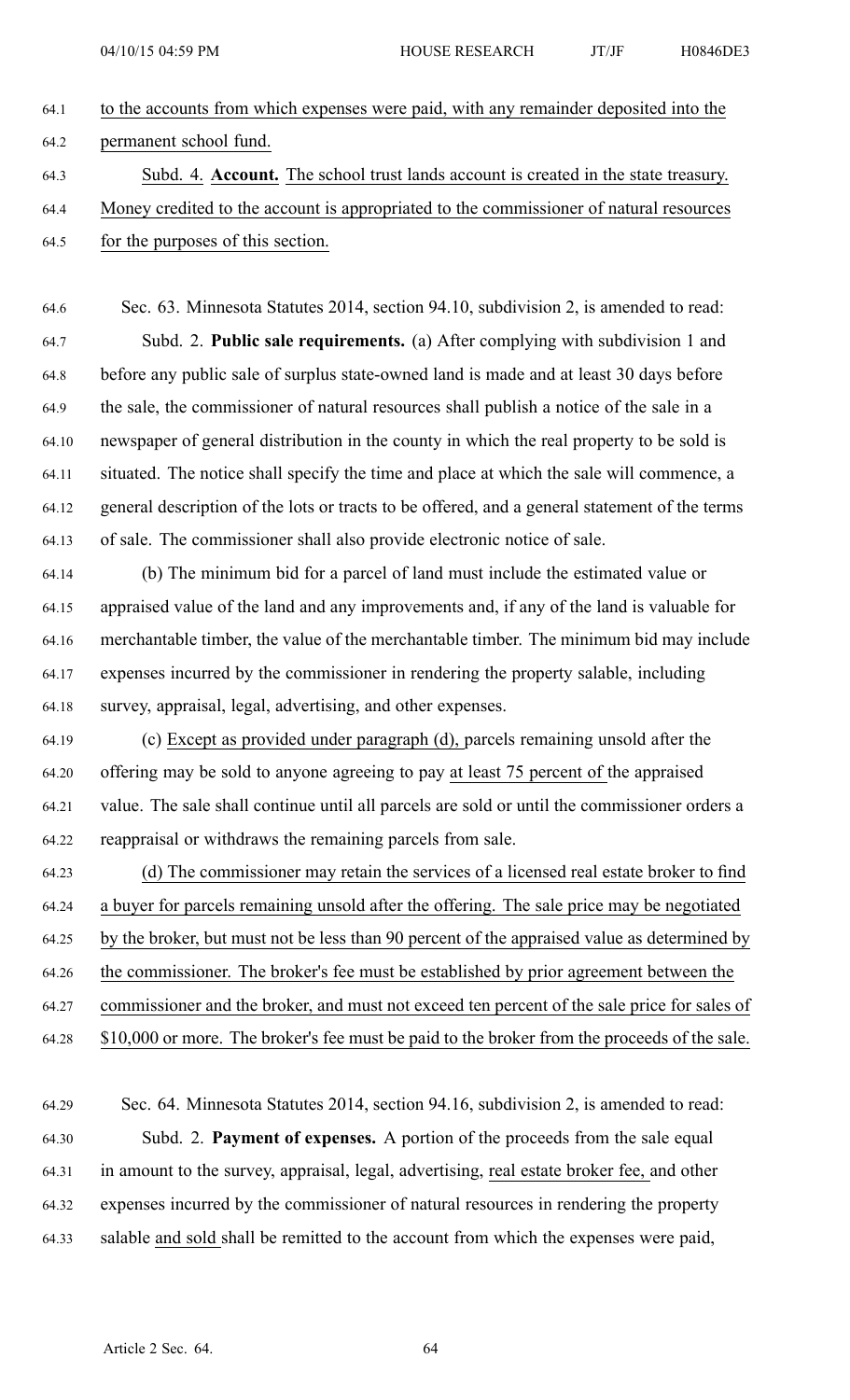65.1 and are appropriated and immediately available for expenditure in the same manner as 65.2 other money in the account.

- 65.3 Sec. 65. Minnesota Statutes 2014, section 94.16, subdivision 3, is amended to read: 65.4 Subd. 3. **Proceeds from natural resources land.** (a) Except as provided in 65.5 paragraph paragraphs (b) and (c), the remainder of the proceeds from the sale of lands 65.6 classified as <sup>a</sup> unit of the outdoor recreation system under section 86A.05, that were under 65.7 the control and supervision of the commissioner of natural resources shall be credited to 65.8 the land acquisition account in the natural resources fund.
- 65.9 (b) The remainder of the proceeds from the sale of administrative sites under the 65.10 control and supervision of the commissioner of natural resources shall be credited to the 65.11 facilities managemen<sup>t</sup> account established under section 84.0857 and used to acquire 65.12 facilities or renovate existing buildings for administrative use or to acquire land for, 65.13 design, and construct administrative buildings for the Department of Natural Resources. 65.14 (c) The remainder of the proceeds from the sale of land not within <sup>a</sup> unit of the 65.15 outdoor recreation system under section 86A.05 and not an administrative site, but under
- 65.16 the control and supervision of the commissioner of natural resources, shall be credited to 65.17 the school trust lands account established under section 92.83.
- 65.18 Sec. 66. Minnesota Statutes 2014, section 97A.465, is amended by adding <sup>a</sup> 65.19 subdivision to read:

65.20 Subd. 7. **Residents of veterans homes.** (a) A resident from <sup>a</sup> Minnesota veterans 65.21 home may obtain <sup>a</sup> firearm or muzzleloader deer license during the season and take 65.22 antlerless deer without <sup>a</sup> permit in all areas of the state open during the respective regular 65.23 firearms or muzzleloader deer seasons in any permit area. This subdivision does not 65.24 authorize the taking of an antlerless deer by another member of <sup>a</sup> party under section 65.25 97B.301, subdivision 3, in an area closed to taking antlerless deer or where the number of 65.26 antlerless deer that may be taken is limited by <sup>a</sup> quota on the number of permits. 65.27 (b) A person may assist <sup>a</sup> Minnesota veterans home resident during the firearms or 65.28 muzzleloader deer season without having <sup>a</sup> deer hunting license, but the person may 65.29 not shoot <sup>a</sup> deer.

65.30 Sec. 67. Minnesota Statutes 2014, section 97B.301, is amended by adding <sup>a</sup> 65.31 subdivision to read: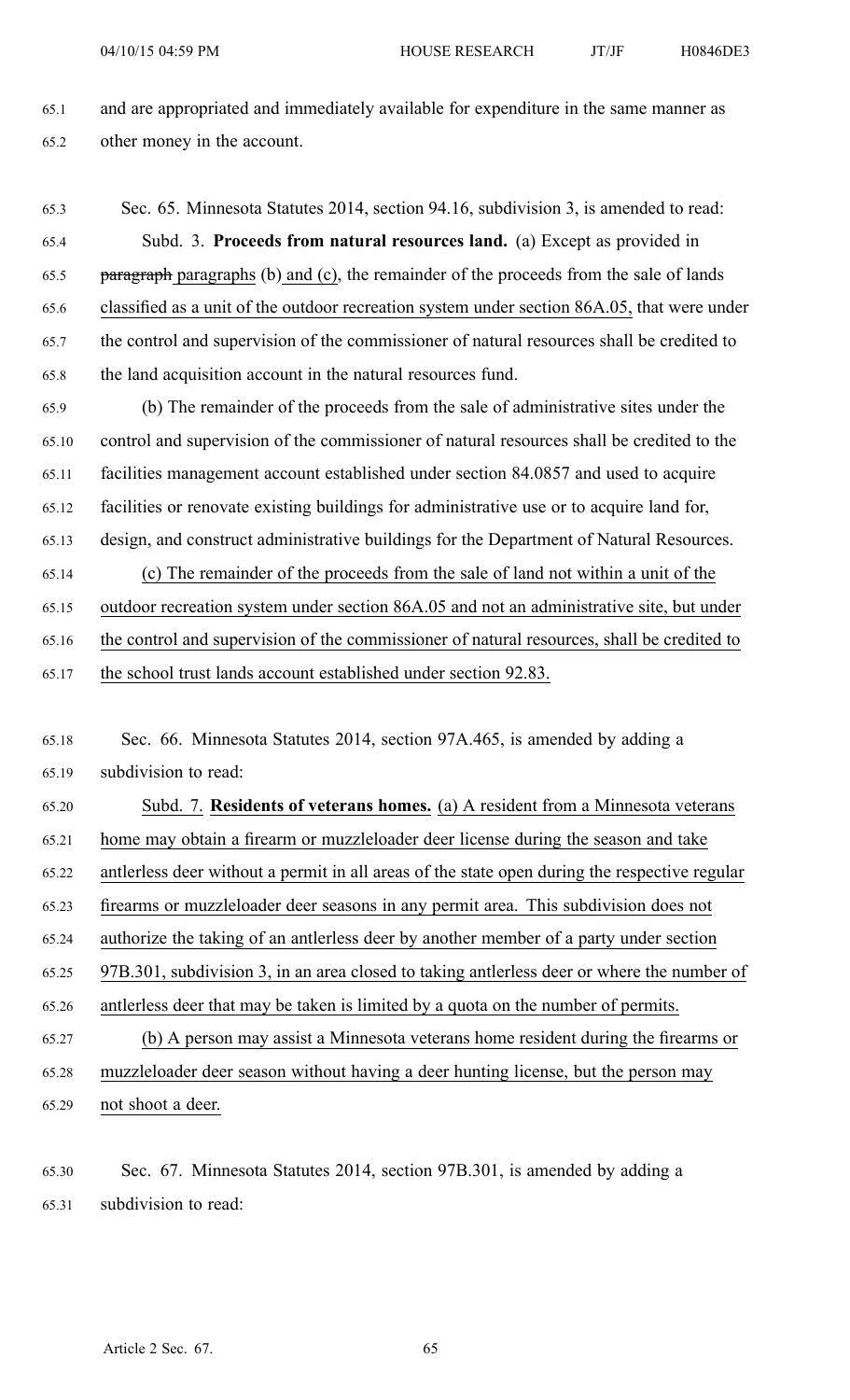66.1 Subd. 9. **Residents age 84 or over may take deer of either sex.** A resident age 84 66.2 or over may take <sup>a</sup> deer of either sex. This subdivision does not authorize the taking of an 66.3 antlerless deer by another member of <sup>a</sup> party under subdivision 3. 66.4 Sec. 68. Minnesota Statutes 2014, section 97C.005, subdivision 1, is amended to read: 66.5 Subdivision 1. **Definition; designation.** (a) Special managemen<sup>t</sup> waters are waters 66.6 that: 66.7 (1) have been subject to special regulations that have been evaluated and proven 66.8 effective under an experimental waters designation under section 97C.001; or 66.9 (2) are classified by the commissioner for primary use as trophy lakes, family fishing 66.10 lakes, designated trout lakes, designated trout streams, special species managemen<sup>t</sup> lakes, 66.11 and other designated uses. 66.12 (b) Except as provided under subdivision 4, the commissioner may designate any 66.13 waters of the state, including experimental waters, as special managemen<sup>t</sup> waters. The 66.14 commissioner shall by rule establish methods and criteria for public participation in the 66.15 evaluation and designation of waters as special managemen<sup>t</sup> waters. 66.16 (c) Designation of special managemen<sup>t</sup> waters under this section is not subject 66.17 to chapter 14. 66.18 **EFFECTIVE DATE.** This section is effective the day following final enactment. 66.19 Sec. 69. Minnesota Statutes 2014, section 97C.005, is amended by adding <sup>a</sup> 66.20 subdivision to read: 66.21 Subd. 4. **Trout streams; legislative approval.** The commissioner shall not 66.22 designate <sup>a</sup> man made stream as <sup>a</sup> trout stream. The commissioner shall not designate <sup>a</sup> 66.23 stream as <sup>a</sup> trout stream unless the legislature approves the designation. 66.24 **EFFECTIVE DATE.** This section is effective the day following final enactment 66.25 and applies to designations made on or after that date. 66.26 Sec. 70. Minnesota Statutes 2014, section 97C.301, is amended by adding <sup>a</sup> 66.27 subdivision to read: 66.28 Subd. 2a. **Aquatic invasive species affirmation.** (a) A nonresident license to 66.29 take fish issued under section 97A.475, subdivision 7, includes aquatic invasive species 66.30 affirmation as provided in section 84D.106. 66.31 (b) The aquatic invasive species affirmation portion of the license must be displayed 66.32 with the signed nonresident license to take fish issued under section 97A.475, subdivision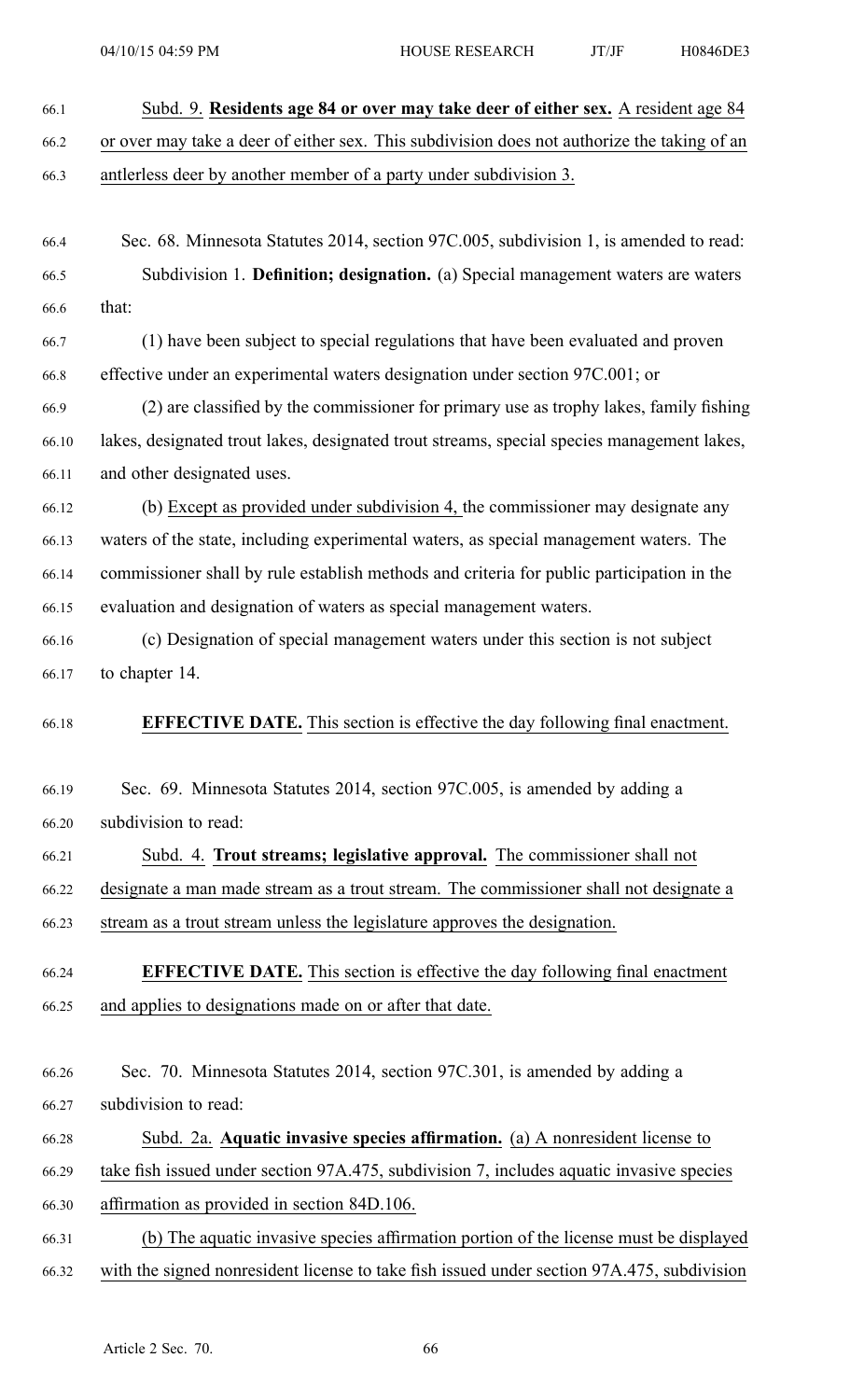67.1 7. The aquatic invasive species affirmation will be provided at the time of purchase of <sup>a</sup> 67.2 new or duplicate nonresident license. 67.3 (c) If <sup>a</sup> license is purchased online, the aquatic invasive species affirmation may be 67.4 completed electronically as par<sup>t</sup> of the online sales process, and the electronic record of 67.5 the license sale will be sufficient for documenting the affirmation. 67.6 (d) Failure to complete the aquatic invasive species affirmation in this section is 67.7 subject to the penalty prescribed in section 84D.13, subdivision 5. 67.8 **EFFECTIVE DATE.** This section is effective March 1, 2016. 67.9 Sec. 71. Minnesota Statutes 2014, section 103B.101, is amended by adding <sup>a</sup> 67.10 subdivision to read: 67.11 Subd. 16. **Wetland stakeholder coordination.** The board shall work with 67.12 wetland stakeholders to foster mutual understanding and provide recommendations for 67.13 improvements to the managemen<sup>t</sup> of wetlands and related land and water resources, 67.14 including recommendations for updating the Wetland Conservation Act, developing 67.15 an in-lieu fee program as defined in section 103G.005, subdivision 10g, and related 67.16 provisions. The board may convene informal working groups or work teams to provide 67.17 information and education and to develop recommendations. 67.18 Sec. 72. **[103B.103] EASEMENT STEWARDSHIP ACCOUNTS.** 67.19 Subdivision 1. **Accounts established; sources.** (a) The water and soil conservation 67.20 easement stewardship account and the mitigation easement stewardship account are 67.21 created in the special revenue fund. The accounts consist of money credited to the 67.22 accounts and interest and other earnings on money in the accounts. The State Board of 67.23 Investment must manage the accounts to maximize long-term gain. 67.24 (b) Revenue from contributions and money appropriated for any purposes of the 67.25 account as described in subdivision 2 must be deposited in the water and soil conservation 67.26 easement stewardship account. Revenue from contributions, wetland banking fees 67.27 designated for stewardship purposes by the board, easement stewardship payments 67.28 authorized under subdivision 3, and money appropriated for any purposes of the account 67.29 as described in subdivision 2 must be deposited in the mitigation easement stewardship 67.30 account. 67.31 Subd. 2. **Appropriation; purposes of accounts.** Five percen<sup>t</sup> of the balance on 67.32 July 1 each year in the water and soil conservation easement stewardship account and 67.33 five percen<sup>t</sup> of the balance on July 1 each year in the mitigation easement stewardship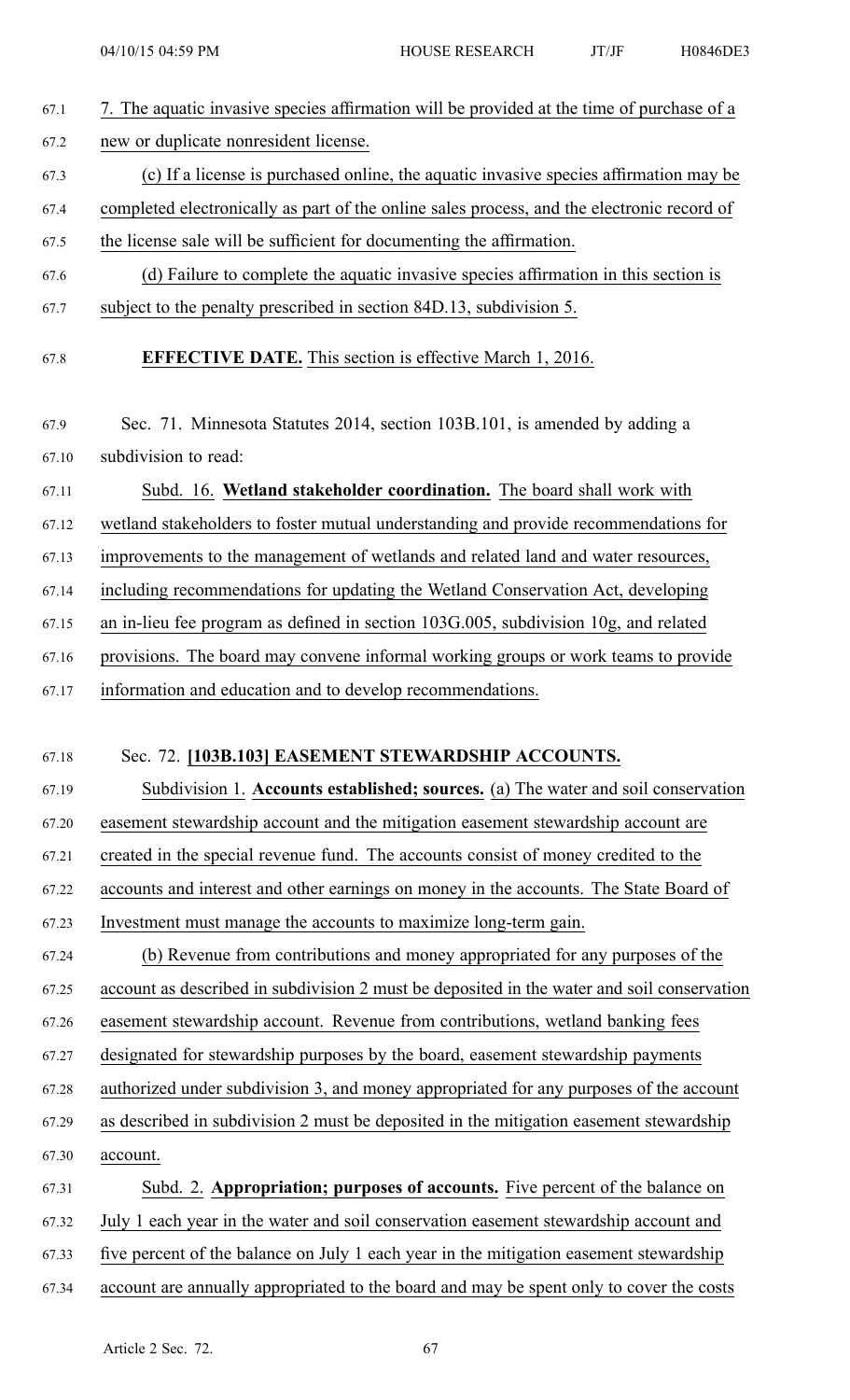| 68.1  | of managing easements held by the board, including costs associated with monitoring,        |
|-------|---------------------------------------------------------------------------------------------|
| 68.2  | landowner contacts, records storage and management, processing landowner notices,           |
| 68.3  | requests for approval or amendments, enforcement, and legal services associated with        |
| 68.4  | easement management activities.                                                             |
| 68.5  | Subd. 3. Financial contributions. The board shall seek a financial contribution             |
| 68.6  | to the water and soil conservation easement stewardship account for each conservation       |
| 68.7  | easement acquired by the board. The board shall seek a financial contribution or assess an  |
| 68.8  | easement stewardship payment to the mitigation easement stewardship account for each        |
| 68.9  | wetland banking easement acquired by the board. Unless otherwise provided by law,           |
| 68.10 | the board shall determine the amount of the contribution or payment, which must be an       |
| 68.11 | amount calculated to earn sufficient money to meet the costs of managing the easement at    |
| 68.12 | a level that neither significantly overrecovers nor underrecovers the costs. In determining |
| 68.13 | the amount of the financial contribution, the board shall consider:                         |
| 68.14 | (1) the estimated annual staff hours needed to manage the conservation easement,            |
| 68.15 | taking into consideration factors such as easement type, size, location, and complexity;    |
| 68.16 | (2) the average hourly wages for the class or classes of state and local employees          |
| 68.17 | expected to manage the easement;                                                            |
| 68.18 | (3) the estimated annual travel expenses to manage the easement;                            |
| 68.19 | (4) the estimated annual miscellaneous costs to manage the easement, including              |
| 68.20 | supplies and equipment, information technology support, and aerial flyovers;                |
| 68.21 | (5) the estimated annualized costs of legal services, including the cost to enforce the     |
| 68.22 | easement in the event of a violation; and                                                   |
| 68.23 | (6) the expected rate of return on investments in the account.                              |
|       |                                                                                             |
| 68.24 | <b>EFFECTIVE DATE.</b> Subdivisions 1 and 2 of this section are effective the day           |
| 68.25 | following final enactment. Subdivision 3 of this section is effective for conservation      |
| 68.26 | easements acquired with money appropriated on or after July 1, 2015, and for acquisitions   |
| 68.27 | of conservation easements by gift or as a condition of approval for wetland mitigation as   |
| 68.28 | provided in Minnesota Rules, chapter 8420, that are initiated on or after July 1, 2015.     |
|       |                                                                                             |
| 68.29 | Sec. 73. Minnesota Statutes 2014, section 103B.3355, is amended to read:                    |
| 68.30 | <b>103B.3355 WETLAND FUNCTIONS FOR DETERMINING PUBLIC</b>                                   |
| 68.31 | <b>VALUES.</b>                                                                              |

68.32 (a) The public values of wetlands must be determined based upon the functions of 68.33 wetlands for: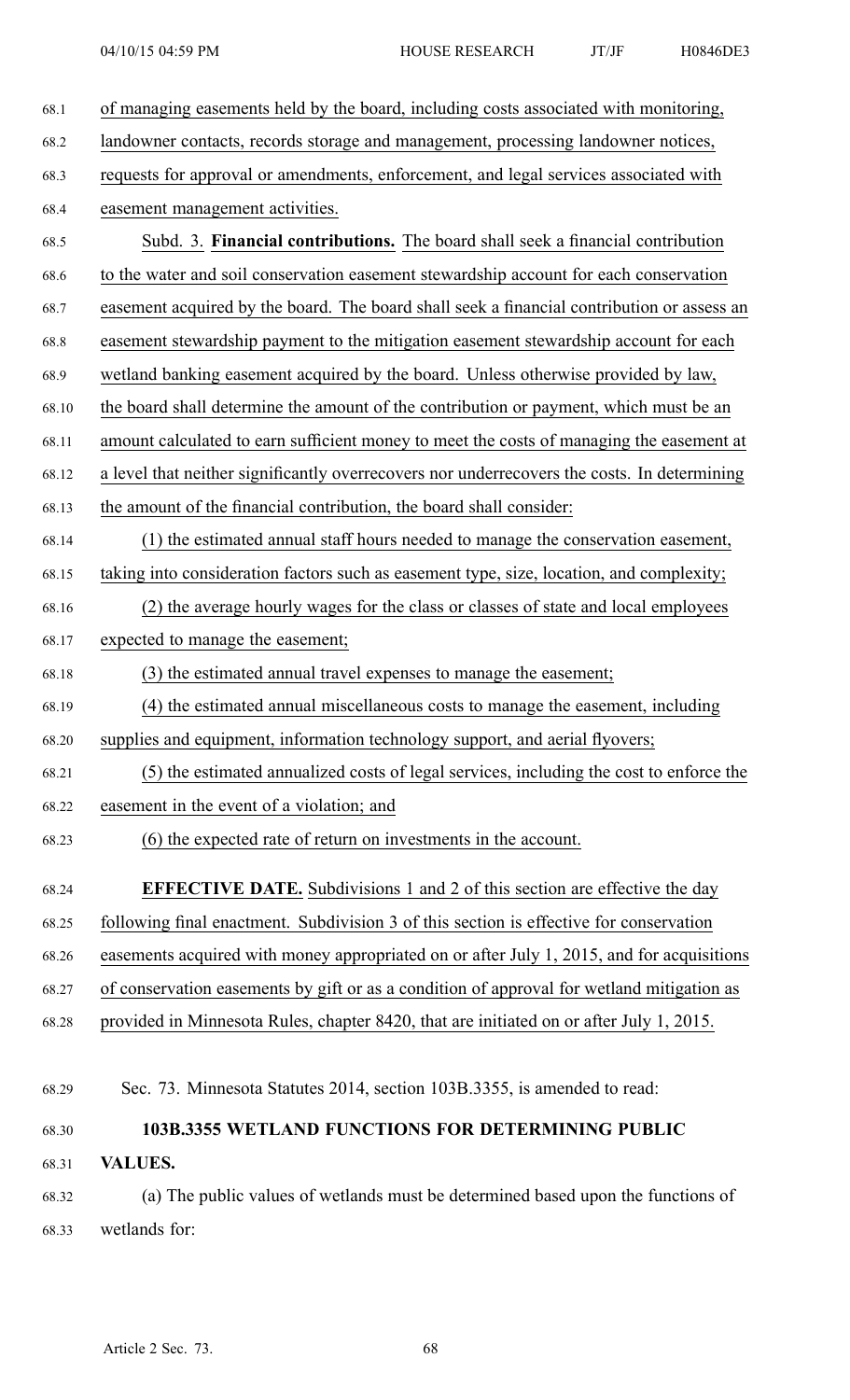| 69.1  | (1) water quality, including filtering of pollutants to surface and groundwater,              |
|-------|-----------------------------------------------------------------------------------------------|
| 69.2  | utilization of nutrients that would otherwise pollute public waters, trapping of sediments,   |
| 69.3  | shoreline protection, and utilization of the wetland as a recharge area for groundwater;      |
| 69.4  | (2) floodwater and storm water retention, including the potential for flooding in             |
| 69.5  | the watershed, the value of property subject to flooding, and the reduction in potential      |
| 69.6  | flooding by the wetland;                                                                      |
| 69.7  | (3) public recreation and education, including hunting and fishing areas, wildlife            |
| 69.8  | viewing areas, and nature areas;                                                              |
| 69.9  | (4) commercial uses, including wild rice and cranberry growing and harvesting                 |
| 69.10 | and aquaculture;                                                                              |
| 69.11 | (5) fish, wildlife, native plant habitats;                                                    |
| 69.12 | (6) low-flow augmentation;                                                                    |
| 69.13 | (7) carbon sequestration; and                                                                 |
| 69.14 | (8) other public uses.                                                                        |
| 69.15 | (b) The Board of Water and Soil Resources, in consultation with the commissioners of          |
| 69.16 | natural resources and agriculture and local government units, shall adopt rules establishing: |
| 69.17 | (1) scientific methodologies for determining the functions of wetlands; and                   |
| 69.18 | (2) criteria for determining the resulting public values of wetlands.                         |
| 69.19 | (c) The methodologies and criteria established under this section or other                    |
| 69.20 | methodologies and criteria that include the functions in paragraph (a) and are approved       |
| 69.21 | by the board, in consultation with the commissioners of natural resources and agriculture     |
| 69.22 | and local government units, must be used to determine the functions and resulting public      |
| 69.23 | values of wetlands in the state. The functions listed in paragraph (a) are not listed in      |
| 69.24 | order of priority.                                                                            |
| 69.25 | (d) Public value criteria established or approved by the board under this section do          |
| 69.26 | not apply in areas subject to local comprehensive wetland protection and management           |
| 69.27 | plans established under section 103G.2243.                                                    |
| 69.28 | (e) The Board of Water and Soil Resources, in consultation with the commissioners             |
| 69.29 | of natural resources and agriculture and local government units, may must identify regions    |
| 69.30 | areas of the state where preservation, enhancement, restoration, and establishment            |
| 69.31 | of wetlands would have high public value. The board, in consultation with the                 |
| 69.32 | commissioners, may must identify high priority wetland regions areas for wetland              |
| 69.33 | replacement using available information relating to the factors listed in paragraph           |
| 69.34 | (a), the historic loss and abundance of wetlands, current applicable state and local          |
| 69.35 | government water management and natural resource plans, and studies using a watershed         |

69.36 approach to identify current and future watershed needs. The board shall notify local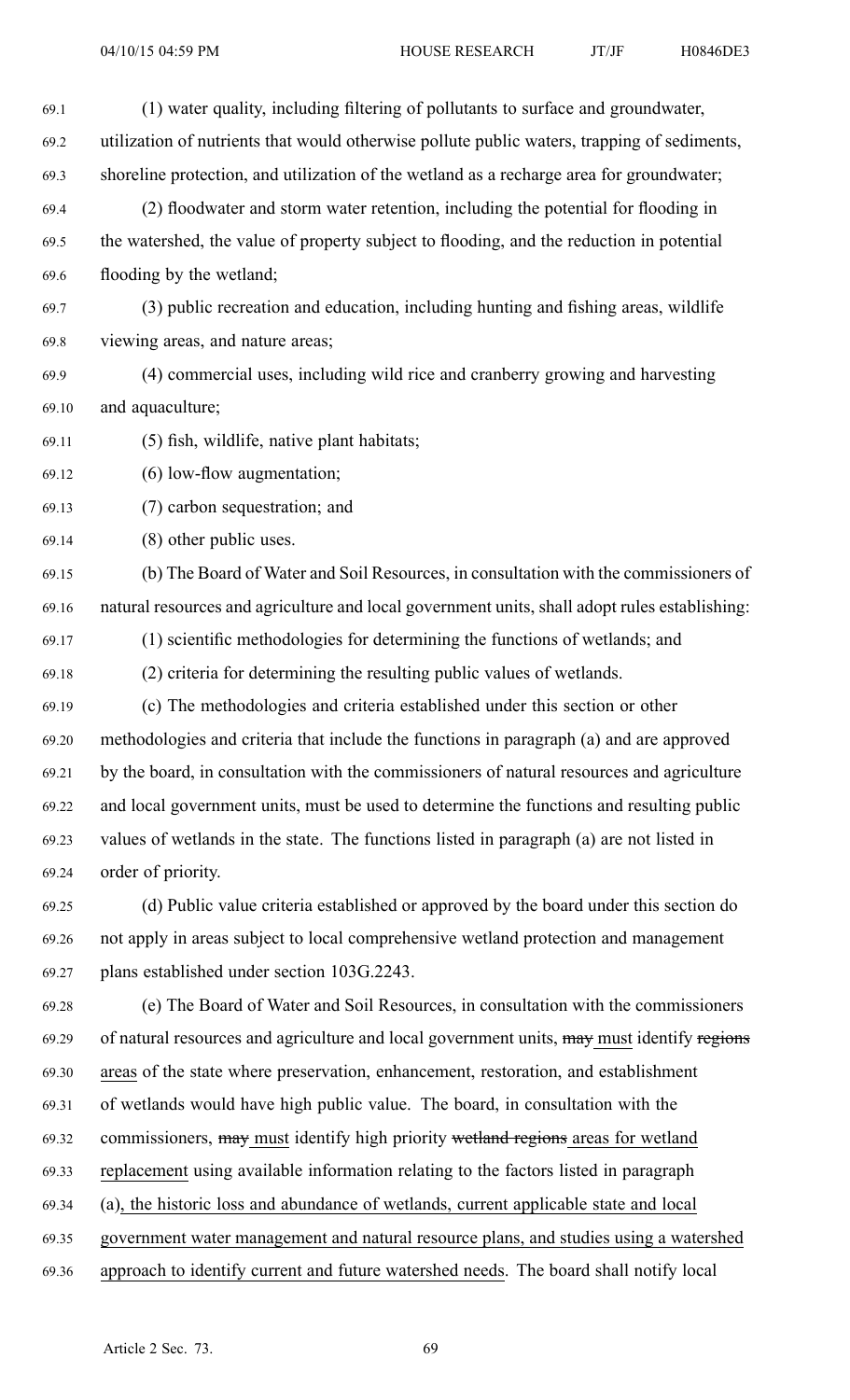- 70.1 units of government with water planning authority of these high priority regions areas. 70.2 Designation of high priority areas is exemp<sup>t</sup> from the rulemaking requirements of chapter 70.3 14, and section 14.386 does not apply. Designation of high priority areas is not effective 70.4 until 30 days after publication in the State Register. 70.5 (f) Local units of government, as par<sup>t</sup> of <sup>a</sup> state-approved comprehensive local 70.6 water managemen<sup>t</sup> plan as defined in section 103B.3363, subdivision 3, <sup>a</sup> state-approved 70.7 comprehensive watershed managemen<sup>t</sup> plan as defined in section 103B.3363, subdivision 70.8 3a, or <sup>a</sup> state-approved local comprehensive wetland protection and managemen<sup>t</sup> plan
- 70.9 under section 103G.2243, may identify priority areas for wetland replacement and provide
- 70.10 them for consideration under paragraph (e).

70.11 Sec. 74. Minnesota Statutes 2014, section 103F.612, subdivision 2, is amended to read: 70.12 Subd. 2. **Application.** (a) A wetland owner may apply to the county where <sup>a</sup> 70.13 wetland is located for designation of <sup>a</sup> wetland preservation area in <sup>a</sup> high priority wetland 70.14 area identified in <sup>a</sup> comprehensive local water plan, as defined in section 103B.3363, 70.15 subdivision 3, and located within <sup>a</sup> high priority wetland region designated by the Board 70.16 of Water and Soil Resources, if the county chooses to accep<sup>t</sup> wetland preservation area 70.17 applications. The application must be made on forms provided by the board. If <sup>a</sup> wetland 70.18 is located in more than one county, the application must be submitted to the county where 70.19 the majority of the wetland is located.

70.20 (b) The application shall be executed and acknowledged in the manner required 70.21 by law to execute and acknowledge <sup>a</sup> deed and must contain at least the following 70.22 information and other information the Board of Water and Soil Resources requires:

70.23 (1) legal description of the area to be approved, which must include an upland strip 70.24 at least 16-1/2 feet in width around the perimeter of wetlands within the area and may 70.25 include total upland area of up to four acres for each acre of wetland;

- 70.26 (2) parcel identification numbers where designated by the county auditor;
- 70.27 (3) name and address of the owner;

70.28 (4) <sup>a</sup> statement by the owner covenanting that the land will be preserved as <sup>a</sup> wetland 70.29 and will only be used in accordance with conditions prescribed by the Board of Water and 70.30 Soil Resources and providing that the restrictive covenant will be binding on the owner 70.31 and the owner's successors or assigns, and will run with the land.

70.32 (c) The upland strip required in paragraph (b), clause (1), must be planted with 70.33 permanen<sup>t</sup> vegetation other than <sup>a</sup> noxious weed.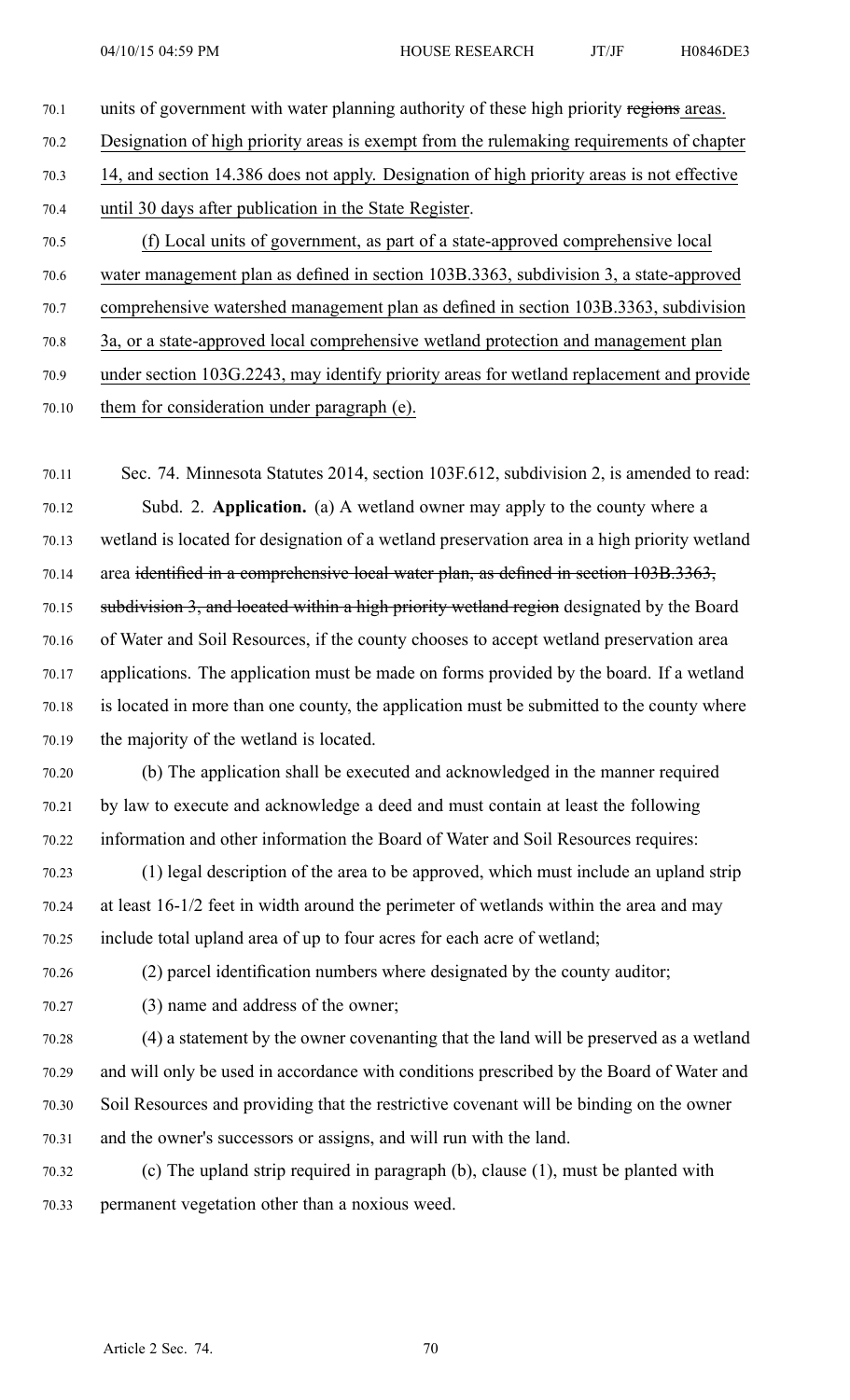- 71.1 Sec. 75. Minnesota Statutes 2014, section 103G.005, is amended by adding <sup>a</sup> 71.2 subdivision to read: 71.3 Subd. 10g. **In-lieu fee program.** "In-lieu fee program" means <sup>a</sup> program in which
- 71.4 wetland replacement requirements of section 103G.222 are satisfied through paymen<sup>t</sup> of
- 71.5 money to the board or <sup>a</sup> board-approved sponsor to develop replacement credits according
- 71.6 to section 103G.2242, subdivision 12.

71.7 Sec. 76. Minnesota Statutes 2014, section 103G.222, subdivision 1, is amended to read: 71.8 Subdivision 1. **Requirements.** (a) Wetlands must not be drained or filled, wholly or 71.9 partially, unless replaced by restoring or creating wetland areas of actions that provide 71.10 at least equal public value under <sup>a</sup> replacement plan approved as provided in section 71.11 103G.2242, <sup>a</sup> replacement plan under <sup>a</sup> local governmental unit's comprehensive wetland 71.12 protection and managemen<sup>t</sup> plan approved by the board under section 103G.2243, or, if <sup>a</sup> 71.13 permit to mine is required under section 93.481, under <sup>a</sup> mining reclamation plan approved 71.14 by the commissioner under the permit to mine. For project-specific wetland replacement 71.15 completed prior to wetland impacts authorized or conducted under <sup>a</sup> permit to mine within 71.16 the Great Lakes and Rainy River watershed basins, those basins shall be considered <sup>a</sup> single 71.17 watershed for purposes of determining wetland replacement ratios. Mining reclamation 71.18 plans shall apply the same principles and standards for replacing wetlands by restoration 71.19 or creation of wetland areas that are applicable to mitigation plans approved as provided 71.20 in section 103G.2242. Public value must be determined in accordance with section 71.21 103B.3355 or <sup>a</sup> comprehensive wetland protection and managemen<sup>t</sup> plan established 71.22 under section 103G.2243. Sections 103G.221 to 103G.2372 also apply to excavation in 71.23 permanently and semipermanently flooded areas of types 3, 4, and 5 wetlands.

71.24 (b) Replacement must be guided by the following principles in descending order 71.25 of priority:

71.26 (1) avoiding the direct or indirect impact of the activity that may destroy or diminish 71.27 the wetland;

71.28 (2) minimizing the impact by limiting the degree or magnitude of the wetland 71.29 activity and its implementation;

71.30 (3) rectifying the impact by repairing, rehabilitating, or restoring the affected 71.31 wetland environment;

71.32 (4) reducing or eliminating the impact over time by preservation and maintenance 71.33 operations during the life of the activity;

71.34 (5) compensating for the impact by restoring <sup>a</sup> wetland; and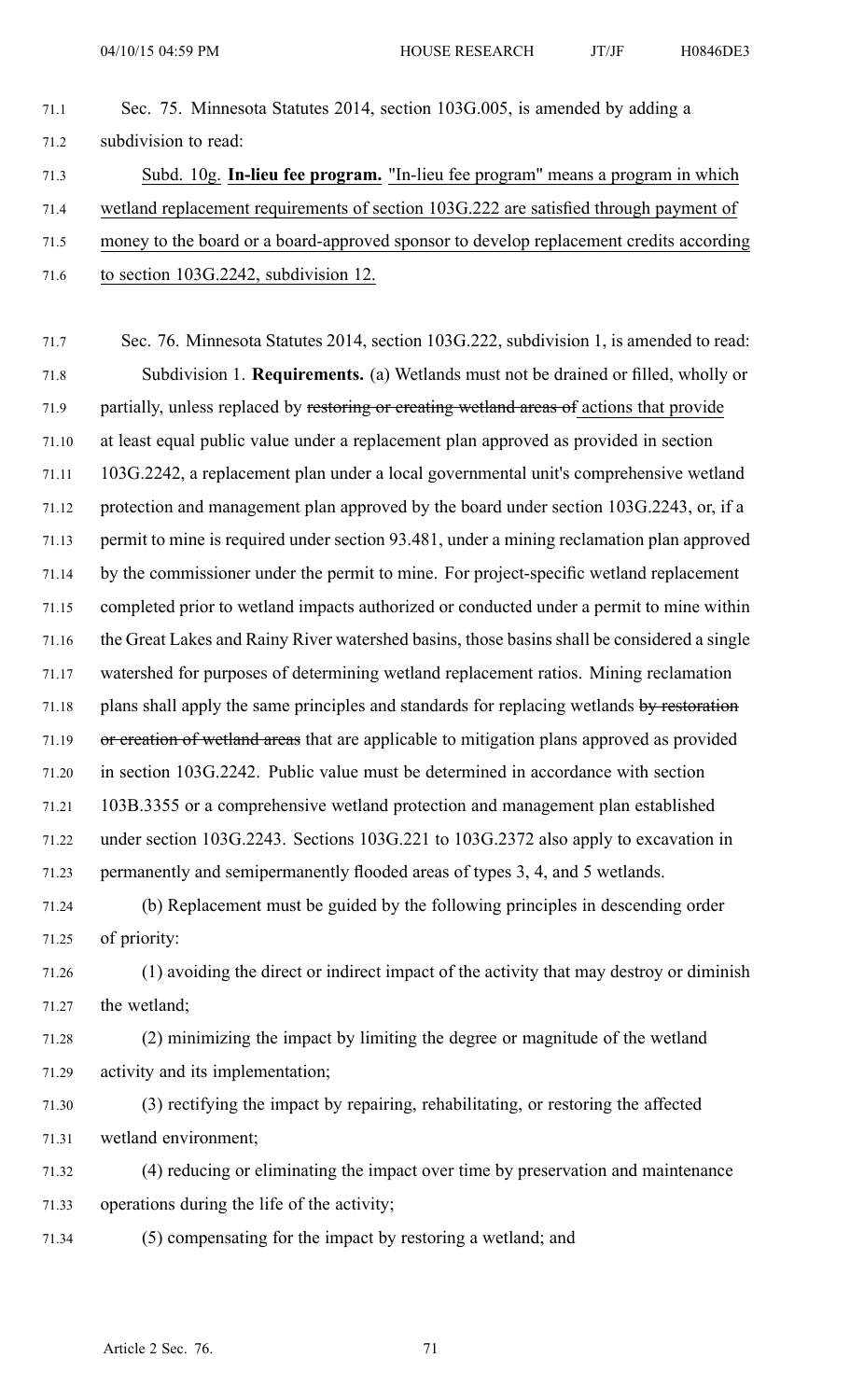- 72.1 (6) compensating for the impact by replacing or providing substitute wetland 72.2 resources or environments.
- 72.3 For <sup>a</sup> project involving the draining or filling of wetlands in an amount not exceeding 72.4 10,000 square feet more than the applicable amount in section 103G.2241, subdivision 9, 72.5 paragraph (a), the local governmen<sup>t</sup> unit may make an on-site sequencing determination 72.6 without <sup>a</sup> written alternatives analysis from the applicant.
- 72.7 (c) If <sup>a</sup> wetland islocated in <sup>a</sup> cultivated field, then replacement must be accomplished 72.8 through restoration only without regard to the priority order in paragraph (b), provided 72.9 that the altered wetland is not converted to <sup>a</sup> nonagricultural use for at least ten years.
- 72.10 (d) If <sup>a</sup> wetland is replaced under paragraph (c), or drained under section 103G.2241, 72.11 subdivision 2, paragraph (b) or (e), the local governmen<sup>t</sup> unit may require <sup>a</sup> deed 72.12 restriction that prohibits nonagricultural use for at least ten years. The local governmen<sup>t</sup> 72.13 unit may require the deed restriction if it determines the wetland area drained is at risk of 72.14 conversion to <sup>a</sup> nonagricultural use within ten years based on the zoning classification, 72.15 proximity to <sup>a</sup> municipality or full service road, or other criteria as determined by the 72.16 local governmen<sup>t</sup> unit.
- 72.17 (e) Restoration and replacement of wetlands must be accomplished in accordance 72.18 with the ecology of the landscape area affected and ponds that are created primarily to 72.19 fulfill storm water management, and water quality treatment requirements may not be 72.20 used to satisfy replacement requirements under this chapter unless the design includes 72.21 pretreatment of runoff and the pond is functioning as <sup>a</sup> wetland.
- 72.22 (f) Except as provided in paragraph (g), for <sup>a</sup> wetland or public waters wetland 72.23 located on nonagricultural land, replacement must be in the ratio of two acres of replaced 72.24 wetland for each acre of drained or filled wetland.
- 72.25 (g) For <sup>a</sup> wetland or public waters wetland located on agricultural land or in <sup>a</sup> greater 72.26 than 80 percen<sup>t</sup> area, replacement must be in the ratio of one acre of replaced wetland 72.27 for each acre of drained or filled wetland.
- 72.28 (h) Wetlands that are restored or created as <sup>a</sup> result of an approved replacement plan 72.29 are subject to the provisions of this section for any subsequent drainage or filling.
- 72.30 (i) Except in <sup>a</sup> greater than 80 percen<sup>t</sup> area, only wetlands that have been 72.31 restored from previously drained or filled wetlands, wetlands created by excavation in 72.32 nonwetlands, wetlands created by dikes or dams along public or private drainage ditches, 72.33 or wetlands created by dikes or dams associated with the restoration of previously 72.34 drained or filled wetlands may be used in a statewide banking program established in for 72.35 wetland replacement according to rules adopted under section 103G.2242, subdivision 1.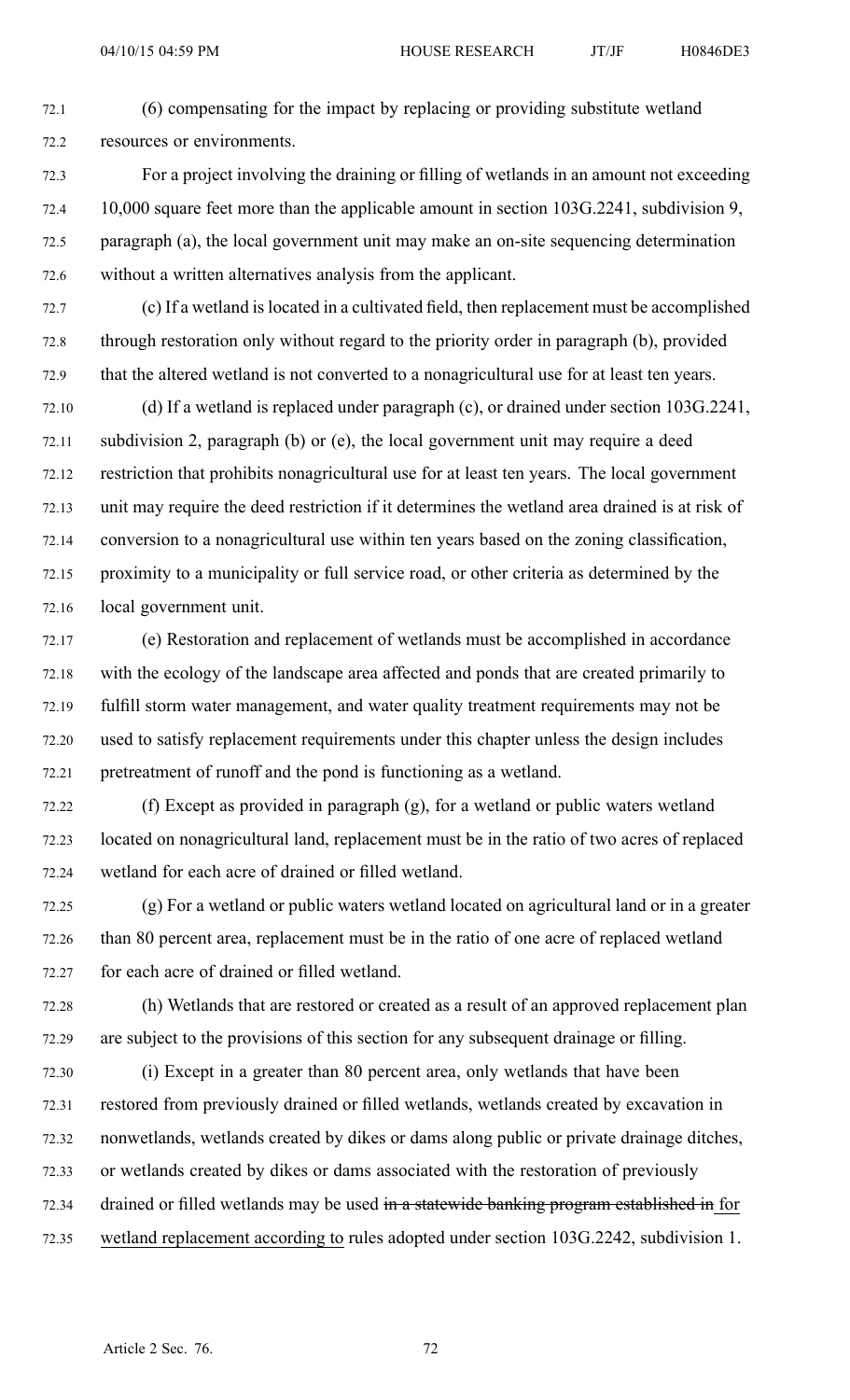73.1 Modification or conversion of nondegraded naturally occurring wetlands from one type to 73.2 another are not eligible for enrollment in <sup>a</sup> statewide wetlands bank wetland replacement.

- 73.3 (j) The Technical Evaluation Panel established under section 103G.2242, subdivision 73.4 2, shall ensure that sufficient time has occurred for the wetland to develop wetland 73.5 characteristics of soils, vegetation, and hydrology before recommending that the wetland 73.6 be deposited in the statewide wetland bank. If the Technical Evaluation Panel has reason 73.7 to believe that the wetland characteristics may change substantially, the panel shall 73.8 postpone its recommendation until the wetland has stabilized.
- 73.9 (k) This section and sections 103G.223 to 103G.2242, 103G.2364, and 103G.2365 73.10 apply to the state and its departments and agencies.
- 73.11 (l) For projects involving draining or filling of wetlands associated with <sup>a</sup> new public 73.12 transportation project, and for projects expanded solely for additional traffic capacity, 73.13 public transportation authorities may purchase credits from the board at the cost to the 73.14 board to establish credits. Proceeds from the sale of credits provided under this paragraph 73.15 are appropriated to the board for the purposes of this paragraph. For the purposes of this 73.16 paragraph, "transportation project" does not include an airport project.
- 73.17 (m) A replacement plan for wetlands is not required for individual projects that 73.18 result in the filling or draining of wetlands for the repair, rehabilitation, reconstruction, 73.19 or replacement of <sup>a</sup> currently serviceable existing state, city, county, or town public road 73.20 necessary, as determined by the public transportation authority, to meet state or federal 73.21 design or safety standards or requirements, excluding new roads or roads expanded solely 73.22 for additional traffic capacity lanes. This paragraph only applies to authorities for public 73.23 transportation projects that:
- 73.24 (1) minimize the amount of wetland filling or draining associated with the project 73.25 and consider mitigating important site-specific wetland functions on site;
- 73.26 (2) excep<sup>t</sup> as provided in clause (3), submit project-specific reports to the board, the 73.27 Technical Evaluation Panel, the commissioner of natural resources, and members of the 73.28 public requesting <sup>a</sup> copy at least 30 days prior to construction that indicate the location, 73.29 amount, and type of wetlands to be filled or drained by the project or, alternatively, 73.30 convene an annual meeting of the parties required to receive notice to review projects to 73.31 be commenced during the upcoming year; and
- 73.32 (3) for minor and emergency maintenance work impacting less than 10,000 square 73.33 feet, submit project-specific reports, within 30 days of commencing the activity, to the board 73.34 that indicate the location, amount, and type of wetlands that have been filled or drained.
- 73.35 Those required to receive notice of public transportation projects may appeal 73.36 minimization, delineation, and on-site mitigation decisions made by the public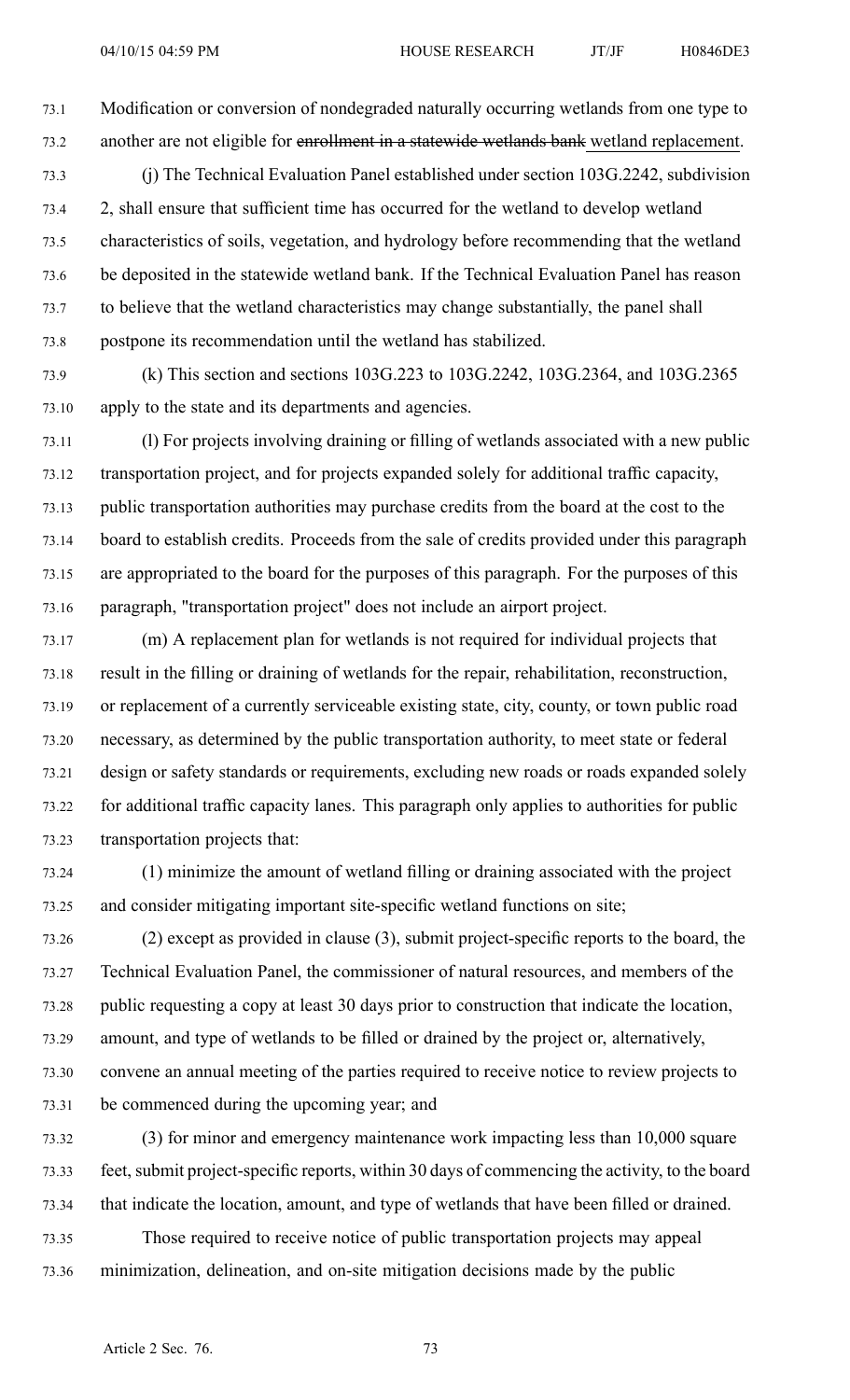74.1 transportation authority to the board according to the provisions of section 103G.2242,

74.2 subdivision 9. The Technical Evaluation Panel shall review minimization and delineation

74.3 decisions made by the public transportation authority and provide recommendations

74.4 regarding on-site mitigation if requested to do so by the local governmen<sup>t</sup> unit, <sup>a</sup>

74.5 contiguous landowner, or <sup>a</sup> member of the Technical Evaluation Panel.

74.6 Except for state public transportation projects, for which the state Department of 74.7 Transportation is responsible, the board must replace the wetlands, and wetland areas of 74.8 public waters if authorized by the commissioner or <sup>a</sup> delegated authority, drained or filled 74.9 by public transportation projects on existing roads.

74.10 Public transportation authorities at their discretion may deviate from federal and 74.11 state design standards on existing road projects when practical and reasonable to avoid 74.12 wetland filling or draining, provided that public safety is not unreasonably compromised. 74.13 The local road authority and its officers and employees are exemp<sup>t</sup> from liability for 74.14 any tort claim for injury to persons or property arising from travel on the highway and 74.15 related to the deviation from the design standards for construction or reconstruction under 74.16 this paragraph. This paragraph does not preclude an action for damages arising from 74.17 negligence in construction or maintenance on <sup>a</sup> highway.

74.18 (n) If <sup>a</sup> landowner seeks approval of <sup>a</sup> replacement plan after the proposed project 74.19 has already affected the wetland, the local governmen<sup>t</sup> unit may require the landowner to 74.20 replace the affected wetland at <sup>a</sup> ratio not to exceed twice the replacement ratio otherwise 74.21 required.

74.22 (o) A local governmen<sup>t</sup> unit may reques<sup>t</sup> the board to reclassify <sup>a</sup> county or 74.23 watershed on the basis of its percentage of presettlement wetlands remaining. After 74.24 receipt of satisfactory documentation from the local government, the board shall change 74.25 the classification of <sup>a</sup> county or watershed. If requested by the local governmen<sup>t</sup> unit, 74.26 the board must assist in developing the documentation. Within 30 days of its action to 74.27 approve <sup>a</sup> change of wetland classifications, the board shall publish <sup>a</sup> notice of the change 74.28 in the Environmental Quality Board Monitor.

74.29 (p) One hundred citizens who reside within the jurisdiction of the local governmen<sup>t</sup> 74.30 unit may reques<sup>t</sup> the local governmen<sup>t</sup> unit to reclassify <sup>a</sup> county or watershed on the basis 74.31 of its percentage of presettlement wetlands remaining. In suppor<sup>t</sup> of their petition, the 74.32 citizens shall provide satisfactory documentation to the local governmen<sup>t</sup> unit. The local 74.33 governmen<sup>t</sup> unit shall consider the petition and forward the reques<sup>t</sup> to the board under 74.34 paragraph (o) or provide <sup>a</sup> reason why the petition is denied.

74.35 Sec. 77. Minnesota Statutes 2014, section 103G.222, subdivision 3, is amended to read: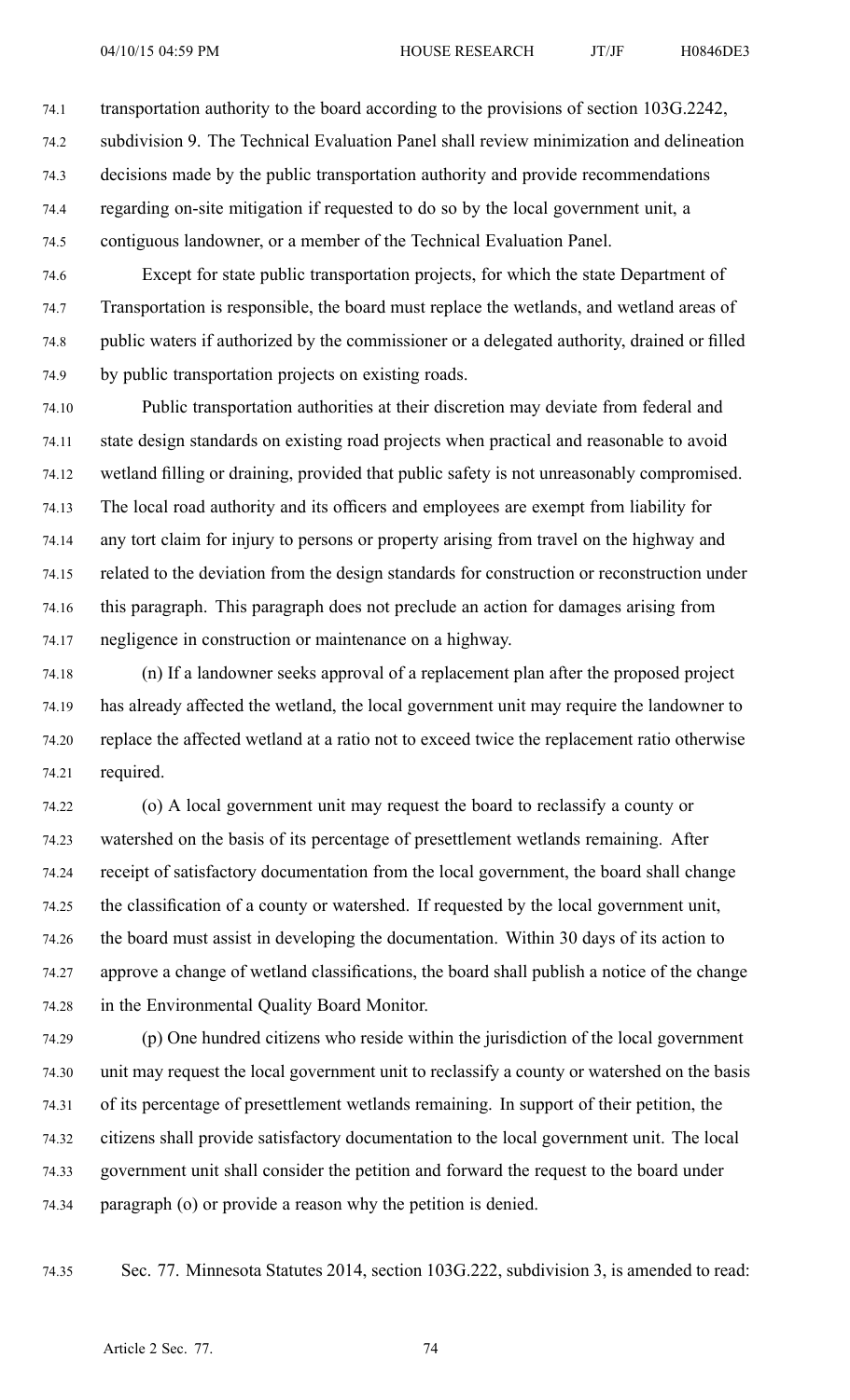| 75.1  | Subd. 3. Wetland replacement siting. (a) Impacted wetlands in a 50 to 80 percent                      |
|-------|-------------------------------------------------------------------------------------------------------|
| 75.2  | area must be replaced in a 50 to 80 percent area or in a less than 50 percent area. Impacted          |
| 75.3  | wetlands in a less than 50 percent area must be replaced in a less than 50 percent area.              |
| 75.4  | All wetland replacement must follow this priority order:                                              |
| 75.5  | (1) on site or in the same minor watershed as the impacted wetland;                                   |
| 75.6  | (2) in the same watershed as the impacted wetland;                                                    |
| 75.7  | (3) in the same county or wetland bank service area as the impacted wetland; and                      |
| 75.8  | $(4)$ in another wetland bank service area; and.                                                      |
| 75.9  | (5) statewide for public transportation projects, except that wetlands impacted in                    |
| 75.10 | less than 50 percent areas must be replaced in less than 50 percent areas, and wetlands               |
| 75.11 | impacted in the seven-county metropolitan area must be replaced at a ratio of two to one in:          |
| 75.12 | $(i)$ the affected county or, $(ii)$ in another of the seven metropolitan counties, or $(iii)$ in one |
| 75.13 | of the major watersheds that are wholly or partially within the seven-county metropolitan             |
| 75.14 | area, but at least one to one must be replaced within the seven-county metropolitan area.             |
| 75.15 | (b) The exception in paragraph $(a)$ , clause $(5)$ , does not apply to replacement                   |
| 75.16 | completed using wetland banking eredits established by a person who submitted a                       |
| 75.17 | complete wetland banking application to a local government unit by April 1, 1996.                     |
| 75.18 | (b) Notwithstanding paragraph (a), wetland banking credits approved according to                      |
| 75.19 | a complete wetland banking application submitted to a local government unit by April                  |
| 75.20 | 1, 1996, may be used to replace wetland impacts resulting from public transportation                  |
| 75.21 | projects statewide.                                                                                   |
| 75.22 | (c) Notwithstanding paragraph (a), clauses $(1)$ and $(2)$ , the priority order for                   |
| 75.23 | replacement by wetland banking begins at paragraph (a), clause (3), according to rules                |
| 75.24 | adopted under section 103G.2242, subdivision 1.                                                       |
| 75.25 | $(e)$ (d) When reasonable, practicable, and environmentally beneficial replacement                    |
| 75.26 | opportunities are not available in siting priorities listed in paragraph (a), the applicant           |
| 75.27 | may seek opportunities at the next level.                                                             |
| 75.28 | $(d)$ (e) For the purposes of this section, "reasonable, practicable, and environmentally             |
| 75.29 | beneficial replacement opportunities" are defined as opportunities that:                              |
| 75.30 | (1) take advantage of naturally occurring hydrogeomorphological conditions and                        |
| 75.31 | require minimal landscape alteration;                                                                 |
| 75.32 | (2) have a high likelihood of becoming a functional wetland that will continue                        |
| 75.33 | in perpetuity;                                                                                        |
| 75.34 | (3) do not adversely affect other habitat types or ecological communities that are                    |
| 75.35 | important in maintaining the overall biological diversity of the area; and                            |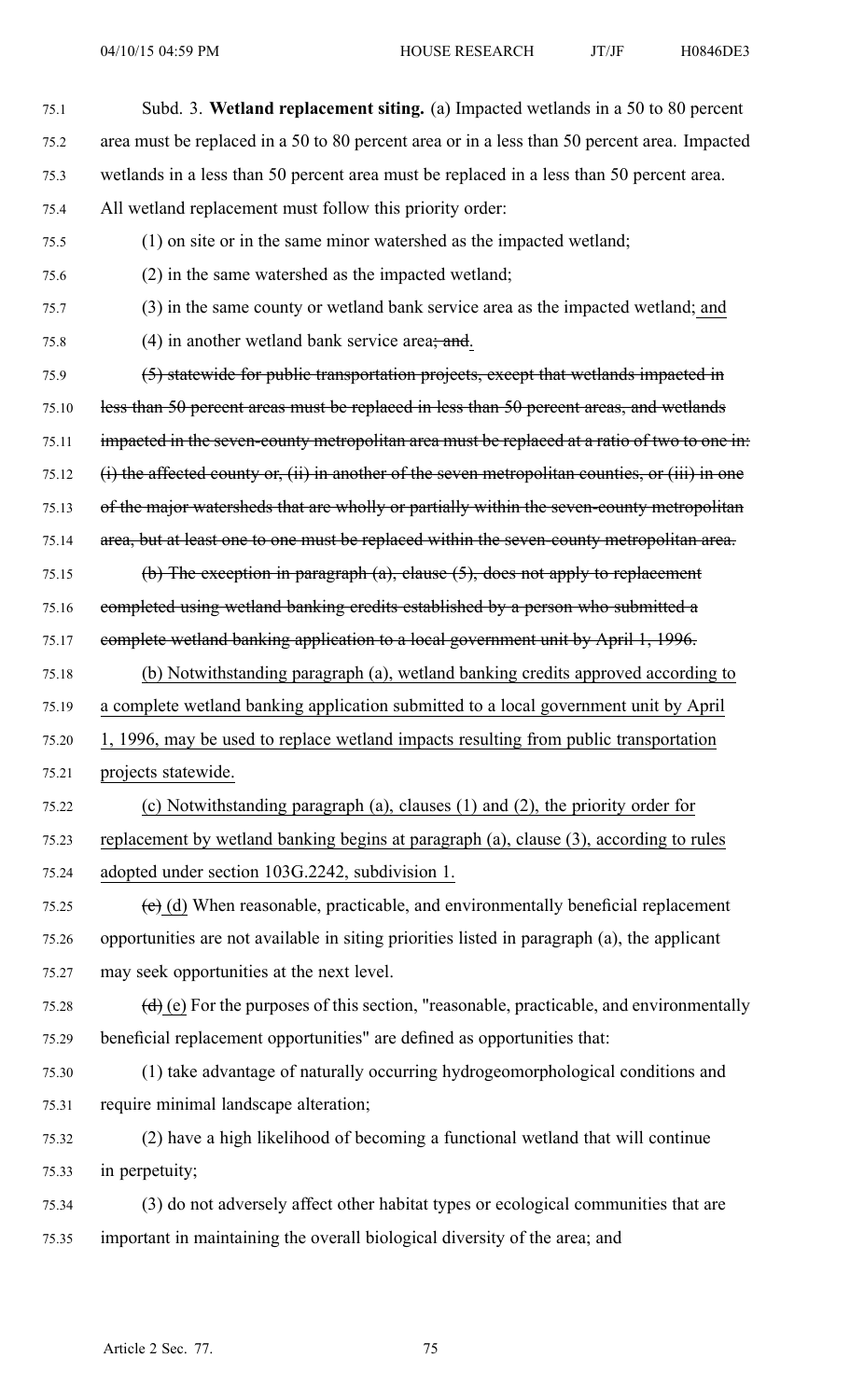| 76.1  | (4) are available and capable of being done after taking into consideration cost,             |
|-------|-----------------------------------------------------------------------------------------------|
| 76.2  | existing technology, and logistics consistent with overall project purposes.                  |
| 76.3  | (e) Applicants and local government units shall rely on board-approved                        |
| 76.4  | comprehensive inventories of replacement opportunities and watershed conditions,              |
| 76.5  | including the Northeast Minnesota Wetland Mitigation Inventory and Assessment (January        |
| 76.6  | 2010), in determining whether reasonable, practicable, and environmentally beneficial         |
| 76.7  | replacement opportunities are available.                                                      |
| 76.8  | (f) Regulatory agencies, local government units, and other entities involved in               |
| 76.9  | wetland restoration shall collaborate to identify potential replacement opportunities within  |
| 76.10 | their jurisdictional areas.                                                                   |
| 76.11 | (g) The board must establish wetland replacement ratios and wetland bank service              |
| 76.12 | area priorities to implement the siting and targeting of wetland replacement and encourage    |
| 76.13 | the use of high priority areas for wetland replacement.                                       |
|       |                                                                                               |
| 76.14 | Sec. 78. Minnesota Statutes 2014, section 103G.2242, subdivision 1, is amended to             |
| 76.15 | read:                                                                                         |
| 76.16 | Subdivision 1. <b>Rules.</b> (a) The board, in consultation with the commissioner, shall      |
| 76.17 | adopt rules governing the approval of wetland value replacement plans under this section      |
| 76.18 | and public waters work permits affecting public waters wetlands under section 103G.245.       |
| 76.19 | These rules must address the criteria, procedure, timing, and location of acceptable          |
| 76.20 | replacement of wetland values; and may address the state establishment and administration     |
| 76.21 | of a wetland banking program for public and private projects, which may include including     |
| 76.22 | provisions allowing monetary payment to the wetland banking program for alteration of         |
| 76.23 | wetlands on agricultural land for an in-lieu fee program; the administrative, monitoring, and |
| 76.24 | enforcement procedures to be used; and a procedure for the review and appeal of decisions     |
| 76.25 | under this section. In the case of peatlands, the replacement plan rules must consider the    |
| 76.26 | impact on carbon balance described in the report required by Laws 1990, chapter 587, and      |
| 76.27 | include the planting of trees or shrubs. Any in-lieu fee program established by the board     |
| 76.28 | must conform with Code of Federal Regulations, title 33, section 332.8, as amended.           |
| 76.29 | (b) After the adoption of the rules, a replacement plan must be approved by a                 |
| 76.30 | resolution of the governing body of the local government unit, consistent with the            |
| 76.31 | provisions of the rules or a comprehensive wetland protection and management plan             |
| 76.32 | approved under section 103G.2243.                                                             |

76.33 (c) If the local governmen<sup>t</sup> unit fails to apply the rules, or fails to implement <sup>a</sup> 76.34 local comprehensive wetland protection and managemen<sup>t</sup> plan established under section 76.35 103G.2243, the governmen<sup>t</sup> unit is subject to penalty as determined by the board.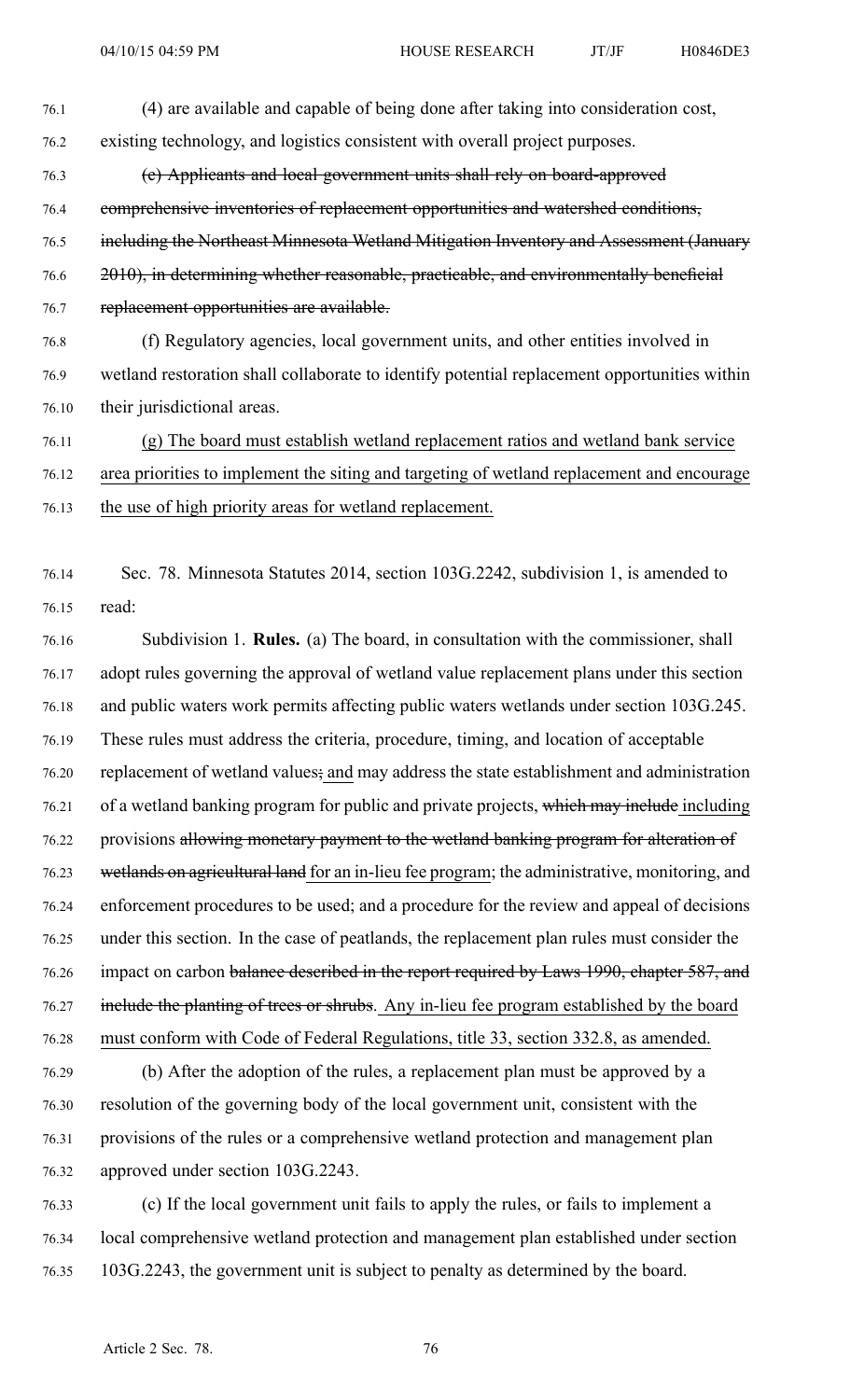77.1 Sec. 79. Minnesota Statutes 2014, section 103G.2242, subdivision 2, is amended to 77.2 read:

77.3 Subd. 2. **Evaluation.** (a) Questions concerning the public value, location, size, 77.4 or type of <sup>a</sup> wetland shall be submitted to and determined by <sup>a</sup> Technical Evaluation 77.5 Panel after an on-site inspection. The Technical Evaluation Panel shall be composed of 77.6 <sup>a</sup> technical professional employee of the board, <sup>a</sup> technical professional employee of 77.7 the local soil and water conservation district or districts, <sup>a</sup> technical professional with 77.8 expertise in water resources managemen<sup>t</sup> appointed by the local governmen<sup>t</sup> unit, and 77.9 <sup>a</sup> technical professional employee of the Department of Natural Resources for projects 77.10 affecting public waters or wetlands adjacent to public waters. The panel shall use the 77.11 "United States Army Corps of Engineers Wetland Delineation Manual" (January 1987), 77.12 including updates, supplementary guidance, and replacements, if any, "Wetlands of 77.13 the United States" (United States Fish and Wildlife Service Circular 39, 1971 edition), 77.14 and "Classification of Wetlands and Deepwater Habitats of the United States" (1979 77.15 edition). The panel shall provide the wetland determination and recommendations on 77.16 other technical matters to the local governmen<sup>t</sup> unit that must approve <sup>a</sup> replacement 77.17 plan, wetland banking plan, exemption determination, no-loss determination, or wetland 77.18 boundary or type determination and may recommend approval or denial of the plan. The 77.19 authority must consider and include the decision of the Technical Evaluation Panel in their 77.20 approval or denial of <sup>a</sup> plan or determination.

77.21 (b) Persons conducting wetland or public waters boundary delineations or type 77.22 determinations are exemp<sup>t</sup> from the requirements of chapter 326. The board may develop 77.23 <sup>a</sup> professional wetland delineator certification program.

77.24 (c) The board must establish an interagency team to assist in identifying and

77.25 evaluating potential wetland replacement sites. The team must consist of members

77.26 of the Technical Evaluation Panel and representatives from the Department of Natural

77.27 Resources; the Pollution Control Agency; the United States Army Corps of Engineers, St.

77.28 Paul district; and other organizations as determined by the board.

77.29 Sec. 80. Minnesota Statutes 2014, section 103G.2242, subdivision 3, is amended to 77.30 read:

77.31 Subd. 3. **Replacement completion.** (a) Replacement of wetland values must be 77.32 completed prior to or concurrent with the actual draining or filling of <sup>a</sup> wetland, unless:

77.33 (1) an irrevocable bank letter of credit or other security financial assurance

77.34 acceptable to the local governmen<sup>t</sup> unit or the board is given to the local governmen<sup>t</sup> unit 77.35 or the board to guarantee the successful completion of the replacement.; or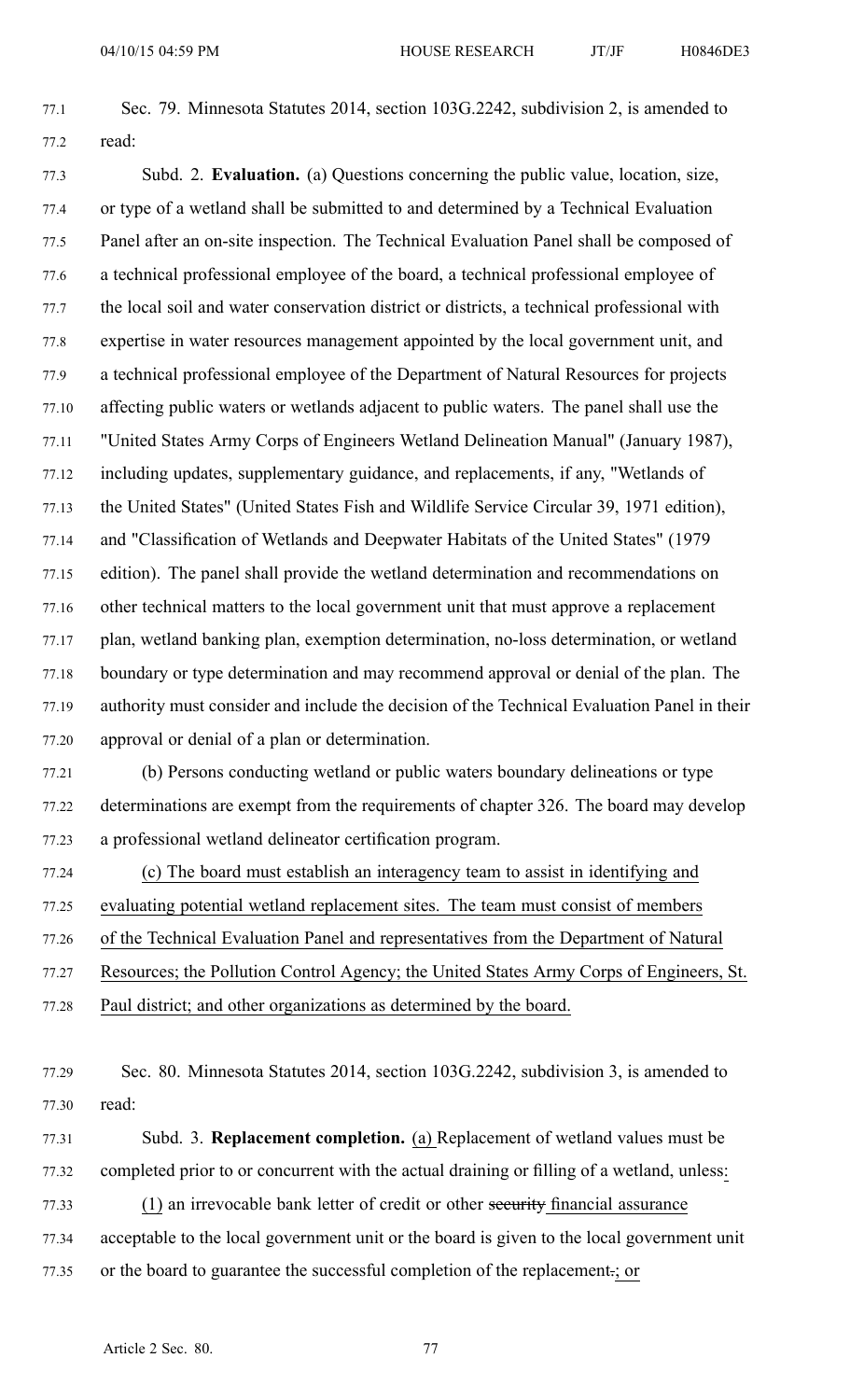78.1 (2) the replacement is approved under an in-lieu fee program according to rules 78.2 adopted under subdivision 1. In the case of an in-lieu fee program established by <sup>a</sup> 78.3 board-approved sponsor, the board may require that <sup>a</sup> financial assurance in an amount 78.4 and method acceptable to the board be given to the board to ensure the approved sponsor 78.5 fulfills the sponsor's obligation to complete the required wetland replacement. 78.6 The board may establish, sponsor, or administer <sup>a</sup> wetland banking program, which 78.7 may include provisions allowing monetary paymen<sup>t</sup> to the wetland bank for impacts to 78.8 wetlands on agricultural land, for impacts that occur in greater than 80 percen<sup>t</sup> areas, and 78.9 for public road projects. (b) The board may acquire land in fee title, purchase or accep<sup>t</sup> 78.10 easements, enter into agreements, and purchase existing wetland replacement credits to 78.11 facilitate the wetland banking program. The board may establish in-lieu fee paymen<sup>t</sup> 78.12 amounts and hold money in an account in the special revenue fund, which is appropriated 78.13 to the board to be used solely for establishing replacement wetlands and administering the 78.14 wetland banking program. 78.15 (c) The board shall coordinate the establishment and operation of <sup>a</sup> wetland bank 78.16 with the United States Army Corps of Engineers, the Natural Resources Conservation 78.17 Service of the United States Department of Agriculture, and the commissioners of natural 78.18 resources, agriculture, and the Pollution Control Agency. 78.19 Sec. 81. Minnesota Statutes 2014, section 103G.2242, subdivision 4, is amended to 78.20 read: 78.21 Subd. 4. **Decision.** Upon receiving and considering all required data, the local 78.22 government unit reviewing replacement plan applications, banking plan sequencing 78.23 applications, and exemption or no-loss determination requests must act on all replacement 78.24 plan applications, banking plan sequencing applications, and exemption or no-loss 78.25 determination requests in compliance with section 15.99. 78.26 Sec. 82. Minnesota Statutes 2014, section 103G.2242, subdivision 12, is amended to 78.27 read: 78.28 Subd. 12. **Replacement credits.** (a) No public or private wetland restoration, 78.29 enhancement, or construction may be allowed for replacement unless specifically 78.30 designated for replacement and paid for by the individual or organization performing the 78.31 wetland restoration, enhancement, or construction<del>, and is completed prior to any draining</del>

78.32 or filling of the wetland.

78.33 (b) Paragraph (a) does not apply to <sup>a</sup> wetland whose owner has paid back with 78.34 interest the individual or organization restoring, enhancing, or constructing the wetland.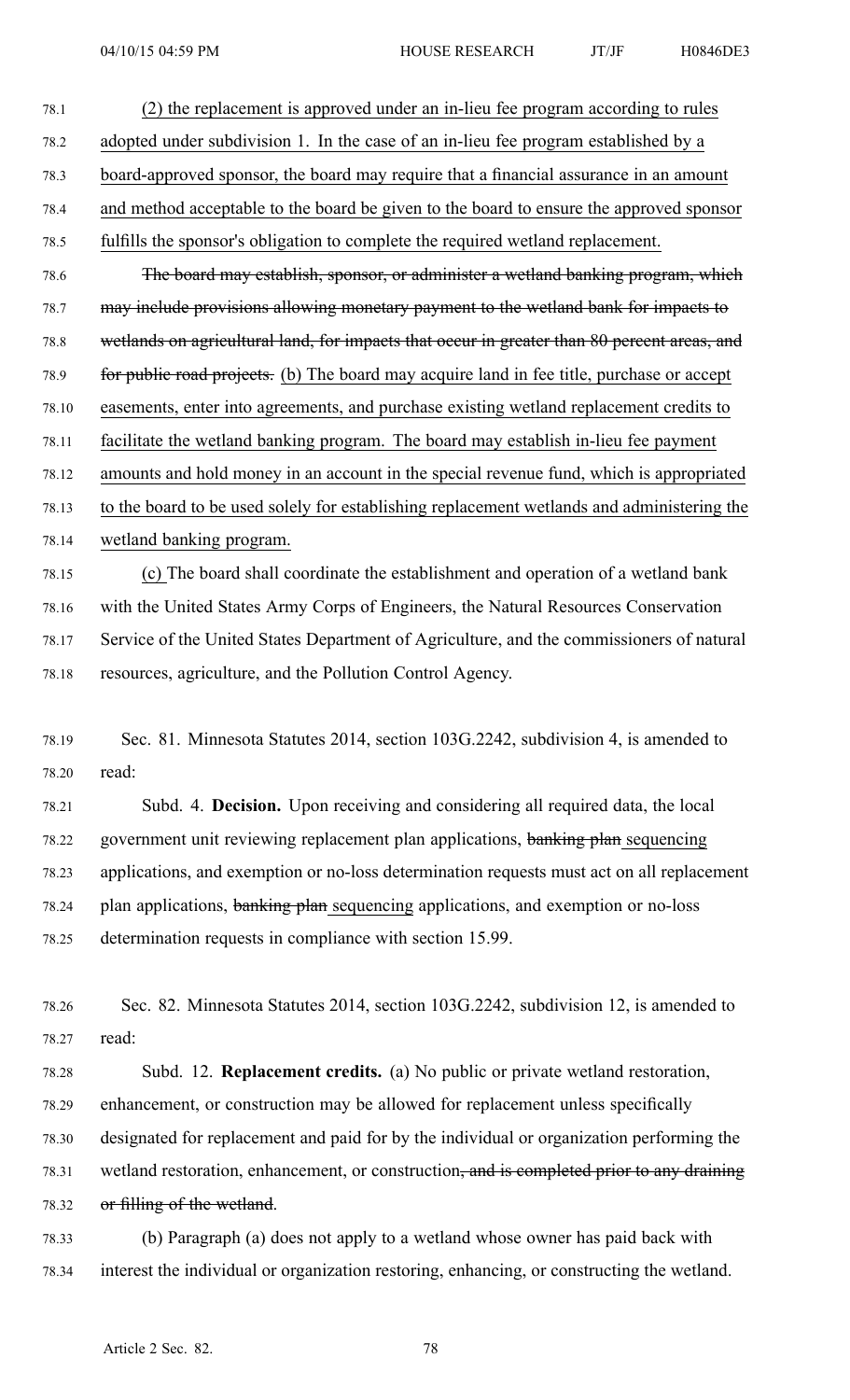79.1 (c) Notwithstanding section 103G.222, subdivision 1, paragraph (i), the following 79.2 actions, and others established in rule, that are consistent with criteria in rules adopted by 79.3 the board in conjunction with the commissioners of natural resources and agriculture, are 79.4 eligible for replacement credit as determined by the local governmen<sup>t</sup> unit or the board, 79.5 including enrollment in <sup>a</sup> statewide wetlands bank:

79.6 (1) reestablishment of permanen<sup>t</sup> native, noninvasive vegetative cover on <sup>a</sup> wetland 79.7 on agricultural land that was planted with annually seeded crops, was in <sup>a</sup> crop rotation 79.8 seeding of pasture grasses or legumes, or was in <sup>a</sup> land retirement program during the 79.9 past ten years;

79.10 (2) buffer areas of permanen<sup>t</sup> native, noninvasive vegetative cover established or 79.11 preserved on upland adjacent to replacement wetlands;

79.12 (3) wetlands restored for conservation purposes under terminated easements or 79.13 contracts; and

79.14 (4) water quality treatment ponds constructed to pretreat storm water runoff prior 79.15 to discharge to wetlands, public waters, or other water bodies, provided that the water 79.16 quality treatment ponds must be associated with an ongoing or proposed project that 79.17 will impact <sup>a</sup> wetland and replacement credit for the treatment ponds is based on the 79.18 replacement of wetland functions and on an approved storm water managemen<sup>t</sup> plan for 79.19 the local government.; and

79.20 (5) in <sup>a</sup> greater than 80 percen<sup>t</sup> area, restoration and protection of streams and 79.21 riparian buffers that are important to the functions and sustainability of aquatic resources. 79.22 (d) Notwithstanding section 103G.222, subdivision 1, paragraphs (f) and (g), the

79.23 board may establish by rule different replacement ratios for restoration projects with 79.24 exceptional natural resource value.

79.25 Sec. 83. Minnesota Statutes 2014, section 103G.2242, subdivision 14, is amended to 79.26 read:

79.27 Subd. 14. **Fees established.** (a) Fees must be assessed for managing wetland bank 79.28 accounts and transactions as follows:

79.29 (1) account maintenance annual fee: one percen<sup>t</sup> of the value of credits not to 79.30 exceed \$500;

79.31 (2) account establishment, deposit, or transfer: 6.5 percen<sup>t</sup> of the value of credits not 79.32 to exceed \$1,000 per establishment, deposit, or transfer; and

79.33 (3) withdrawal fee: 6.5 percen<sup>t</sup> of the value of credits withdrawn.

79.34 (b) The board may establish fees at or below the amounts in paragraph (a) for 79.35 single-user or other dedicated wetland banking accounts.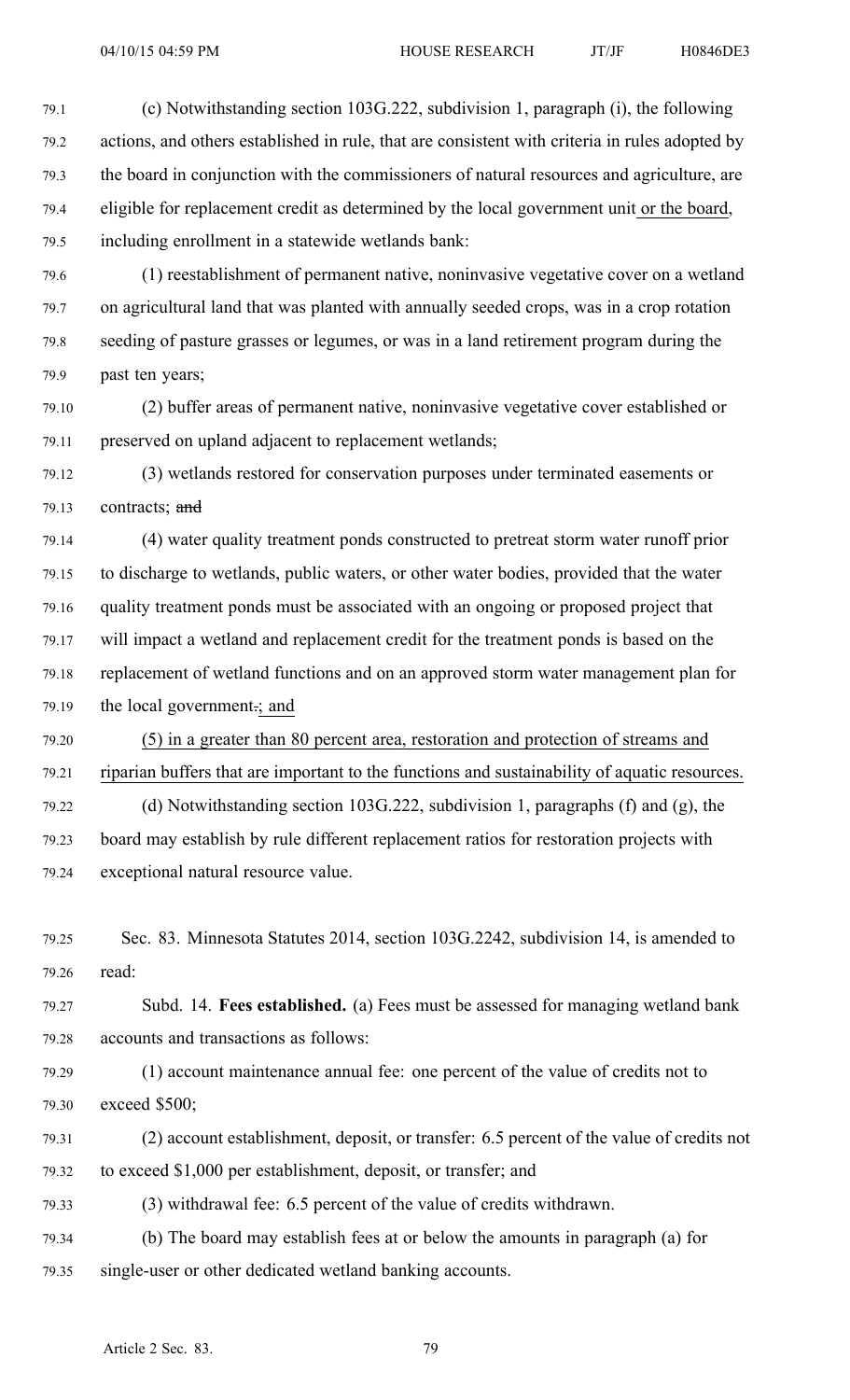- 80.1 (c) Fees for single-user or other dedicated wetland banking accounts established 80.2 pursuan<sup>t</sup> to section 103G.005, subdivision 10e, clause (4), are limited to establishment 80.3 of <sup>a</sup> wetland banking account and are assessed at the rate of 6.5 percen<sup>t</sup> of the value of 80.4 the credits not to exceed \$1,000.
- 80.5 (d) The board may assess <sup>a</sup> fee to pay the costs associated with establishing 80.6 conservation easements, or other long-term protection mechanisms prescribed in the rules
- 80.7 adopted under subdivision 1, on property used for wetland replacement.
- 80.8 Sec. 84. Minnesota Statutes 2014, section 103G.2251, is amended to read:

## 80.9 **103G.2251 STATE CONSERVATION EASEMENTS; WETLAND BANK** 80.10 **CREDIT.**

80.11 In greater than 80 percen<sup>t</sup> areas, preservation of wetlands, riparian buffers, and 80.12 watershed areas essential to maintaining important functions and sustainability of aquatic 80.13 resources in the watershed that are protected by <sup>a</sup> permanen<sup>t</sup> conservation easement 80.14 as defined under section 84C.01 and held by the board may be eligible for wetland 80.15 replacement or mitigation credits, according to rules adopted by the board. To be eligible 80.16 for credit under this section, a conservation easement must be established after May 24, 80.17 2008, and approved by the board. Wetland areas on private lands preserved under this 80.18 section are not eligible for replacement or mitigation credit if the area has been protected 80.19 using public conservation funds.

80.20 Sec. 85. Minnesota Statutes 2014, section 103G.245, subdivision 2, is amended to read: 80.21 Subd. 2. **Exceptions.** A public waters work permit is not required for:

80.22 (1) work in altered natural watercourses that are par<sup>t</sup> of drainage systems established 80.23 under chapter 103D or 103E if the work in the waters is undertaken according to chapter 80.24 103D or 103E;  $\theta$ 

80.25 (2) <sup>a</sup> drainage project for <sup>a</sup> drainage system established under chapter 103E that does 80.26 not substantially affect public waters.; or

- 80.27 (3) culvert restoration or replacement.
- 80.28 Sec. 86. Minnesota Statutes 2014, section 103G.271, subdivision 5, is amended to read: 80.29 Subd. 5. **Prohibition on once-through water use permits.** (a) Except as provided 80.30 in paragraph (c), the commissioner may not issue <sup>a</sup> water use permit to increase the 80.31 volume of appropriation from <sup>a</sup> groundwater source for <sup>a</sup> once-through cooling system. 80.32 (b) Except as provided in paragraph (c), once-through system water use permits 80.33 using in excess of 5,000,000 gallons annually must be terminated by the commissioner,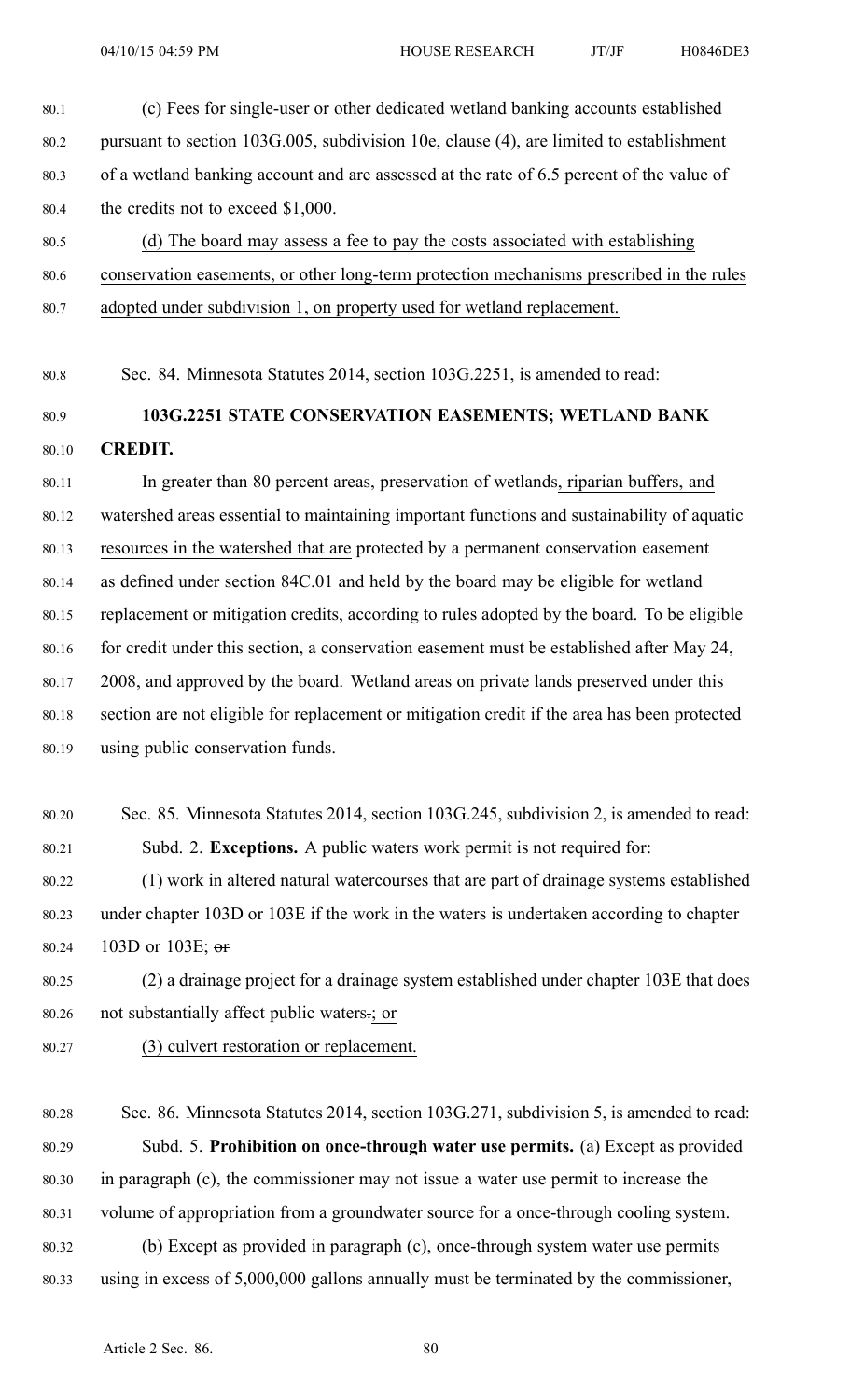- 81.1 unless the discharge is into <sup>a</sup> public water basin within <sup>a</sup> nature preserve approved by the 81.2 commissioner and established prior to January 1, 2001. The commissioner may issue <sup>a</sup> 81.3 permit for <sup>a</sup> system in existence prior to January 1, 2015, for up to 5,000,000 gallons 81.4 annually. Existing once-through systems must not be expanded and are required to convert 81.5 to water efficient alternatives within the design life of existing equipment. 81.6 (c) Notwithstanding paragraphs (a) and (b), the commissioner, with the approval of 81.7 the commissioners of health and the Pollution Control Agency, may issue once-through 81.8 system water use permits on an annual basis for groundwater thermal exchange devices 81.9 or aquifer storage and recovery systems that return all once-through system water to the 81.10 source aquifer. Water use permit processing fees in subdivision 6, paragraph (a), apply 81.11 to all water withdrawals under this paragraph, including any reuse of water returned to
- 81.12 the source aquifer.

81.13 Sec. 87. Minnesota Statutes 2014, section 103G.271, subdivision 6a, is amended to read: 81.14 Subd. 6a. **Payment of fees for pas<sup>t</sup> unpermitted appropriations.** An entity that 81.15 appropriates water without <sup>a</sup> required permit under subdivision 1 must pay the applicable 81.16 water use permit processing fee specified in subdivision 6 for the period during which the 81.17 unpermitted appropriation occurred. The fees for unpermitted appropriations are required 81.18 for the previous seven calendar years after being notified of the need for a permit. This 81.19 fee is in addition to any other fee or penalty assessed. The commissioner may waive 81.20 paymen<sup>t</sup> of fees for pas<sup>t</sup> unpermitted appropriations for <sup>a</sup> residential system permitted 81.21 under subdivision 5, paragraph (b).

81.22 Sec. 88. Minnesota Statutes 2014, section 103G.287, subdivision 2, is amended to read: 81.23 Subd. 2. **Relationship to surface water resources.** Groundwater appropriations 81.24 that will have substantial negative impacts to surface waters as determined by the 81.25 commissioner are subject to applicable provisions in section 103G.285. For the purposes 81.26 of this subdivision when applicable to streams, "substantial negative impacts" means <sup>a</sup> 20 81.27 percen<sup>t</sup> harmful effect in normal levels.

81.28 Sec. 89. Minnesota Statutes 2014, section 103G.291, subdivision 3, is amended to read: 81.29 Subd. 3. **Water supply plans; demand reduction.** (a) Every public water supplier 81.30 serving more than 1,000 people must submit <sup>a</sup> water supply plan to the commissioner 81.31 for approval by January 1, 1996. In accordance with guidelines developed by the 81.32 commissioner, the plan must address projected demands, adequacy of the water supply 81.33 system and planned improvements, existing and future water sources, natural resource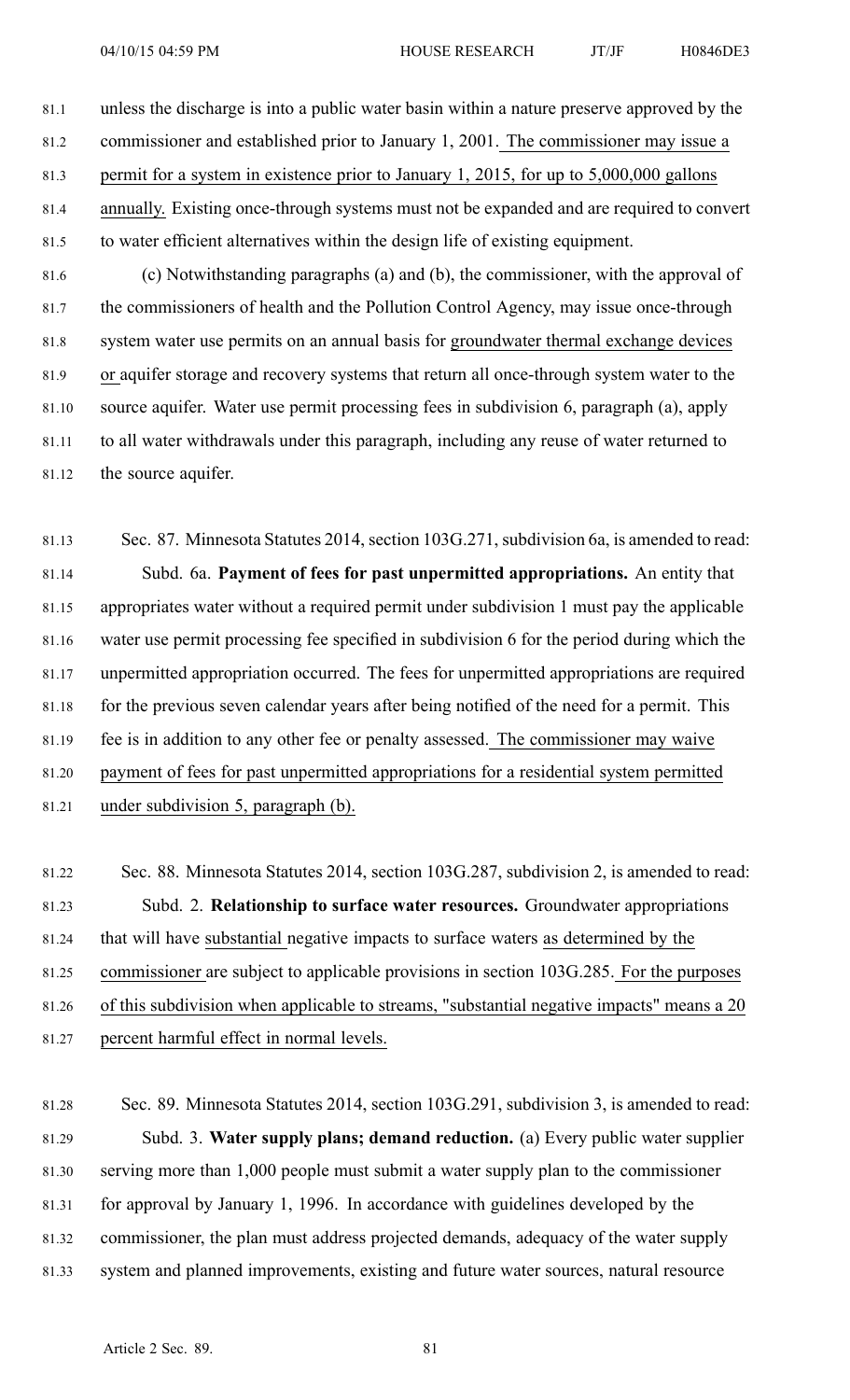82.1 impacts or limitations, emergency preparedness, water conservation, supply and demand 82.2 reduction measures, and allocation priorities that are consistent with section 103G.261. 82.3 Public water suppliers must update their plan and, upon notification, submit it to the 82.4 commissioner for approval every ten years.

82.5 (b) The water supply plan in paragraph (a) is required for all communities in the 82.6 metropolitan area, as defined in section 473.121, with <sup>a</sup> municipal water supply system 82.7 and is <sup>a</sup> required element of the local comprehensive plan required under section 473.859. 82.8 Water supply plans or updates submitted after December 31, 2008, must be consistent 82.9 with the metropolitan area master water supply plan required under section 473.1565, 82.10 subdivision 1, paragraph  $(a)$ , clause  $(2)$ .

82.11 (c) Public water suppliers serving more than 1,000 people must encourage 82.12 water conservation by employing water use demand reduction measures, as defined in 82.13 subdivision 4, paragraph (a), before requesting approval from the commissioner of health 82.14 under section 144.383, paragraph (a), to construct <sup>a</sup> public water supply well or requesting 82.15 an increase in the authorized volume of appropriation. The commissioner of natural 82.16 resources and the water supplier shall use <sup>a</sup> collaborative process to achieve demand 82.17 reduction measures as <sup>a</sup> par<sup>t</sup> of <sup>a</sup> water supply plan review process.

82.18 (d) Public water suppliers serving more than 1,000 people must submit records 82.19 that indicate the number of connections and amount of use by customer category and 82.20 volume of water unaccounted for with the annual repor<sup>t</sup> of water use required under 82.21 section 103G.281, subdivision 3.

82.22 (e) For the purposes of this section, "public water supplier" means an entity that owns, 82.23 manages, or operates <sup>a</sup> public water supply, as defined in section 144.382, subdivision 4.

#### 82.24 **EFFECTIVE DATE.** This section is effective the day following final enactment.

82.25 Sec. 90. Minnesota Statutes 2014, section 115.03, is amended by adding <sup>a</sup> subdivision 82.26 to read:

82.27 Subd. 12. **Legislative approval.** (a) The commissioner of the Pollution Control

82.28 Agency must submit <sup>a</sup> water quality standard or other water quality rule change developed

82.29 under this chapter or chapter 116 to the legislature for approval if the standard or rule

- 82.30 change is estimated to have <sup>a</sup> financial impact to:
- 82.31 (1) affected permittees of \$50,000,000 or more, in total, within the first five years of 82.32 implementation; or
- 82.33 (2) <sup>a</sup> single affected permittee of \$5,000,000 or more within the first five years 82.34 of implementation.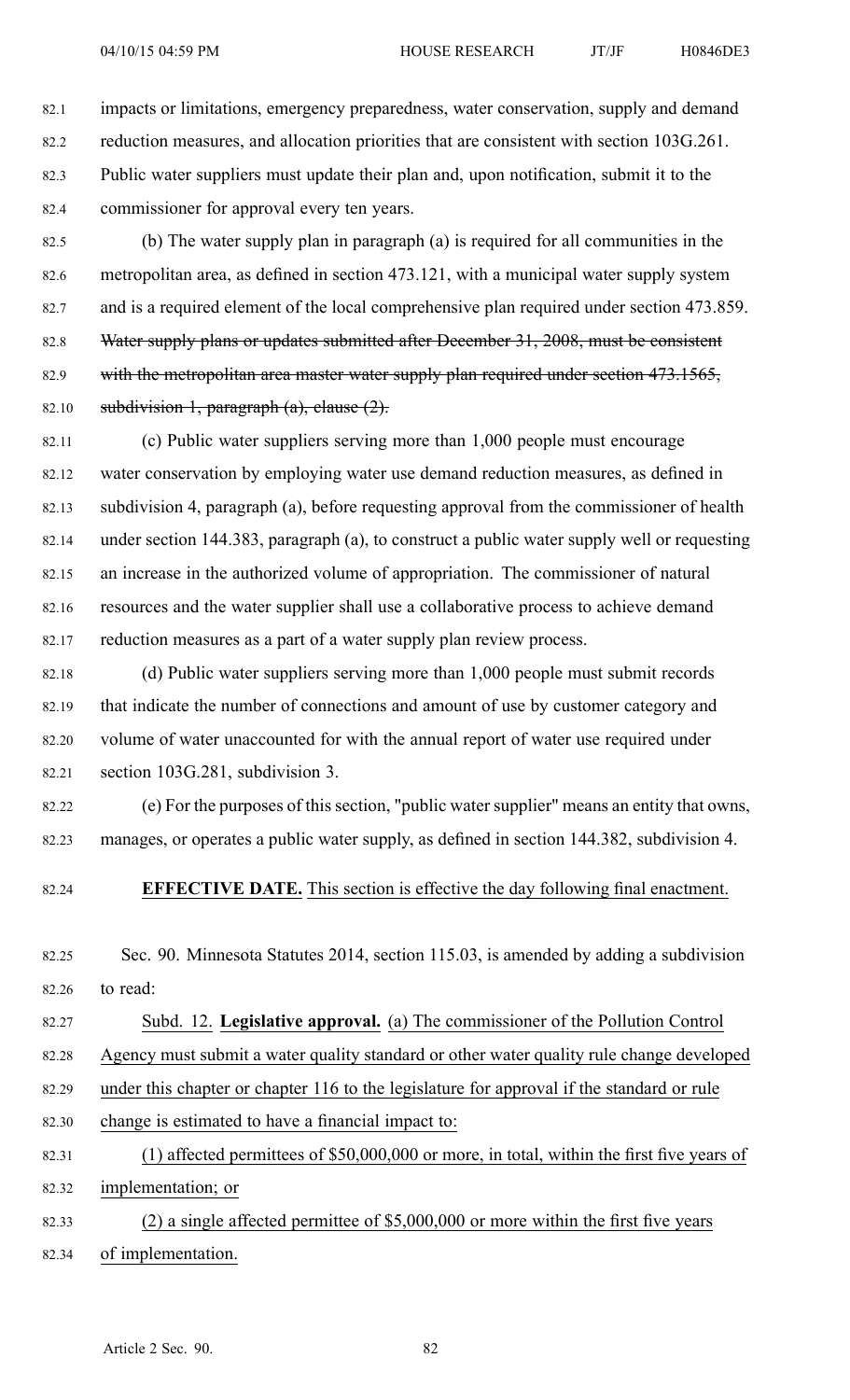| 83.1  | (b) The standard or rule change must be approved by the legislature prior to                 |
|-------|----------------------------------------------------------------------------------------------|
| 83.2  | implementation.                                                                              |
| 83.3  | <b>EFFECTIVE DATE.</b> This section is effective the day following final enactment.          |
| 83.4  | Sec. 91. [115.035] INDEPENDENT PEER REVIEW OF WATER QUALITY                                  |
| 83.5  | STUDIES AND STANDARDS; LEGISLATIVE APPROVAL.                                                 |
| 83.6  | (a) For the purposes of this section:                                                        |
| 83.7  | (1) "independent peer review" means a peer review conducted by an expert in an               |
| 83.8  | area related to the work being reviewed who was not directly or indirectly involved with     |
| 83.9  | the work conducted or contracted by the agency and who is not currently employed by          |
| 83.10 | the agency;                                                                                  |
| 83.11 | (2) "proposal" means a proposal to change water quality standards or other regulatory        |
| 83.12 | guidance, including reinterpretations of water quality standards and other changes that will |
| 83.13 | impact national pollutant discharge elimination system permits or storm water permits; and   |
| 83.14 | (3) "study" means a study, an analysis, or other technical or scientific work that was       |
| 83.15 | conducted, contracted, or otherwise relied upon by the agency and that is or will be used    |
| 83.16 | to support or otherwise inform a regulatory decision-making process.                         |
| 83.17 | The commissioner of the Pollution Control Agency shall ensure that a water                   |
| 83.18 | quality study or proposal is subject to an independent peer review if the study or proposal: |
| 83.19 | (1) supports or proposes a change with an estimated financial impact to affected             |
| 83.20 | permittees of \$50,000,000 or more, in total, within the first five years of implementation; |
| 83.21 | (2) supports or proposes a significant new precedent, model, or methodology;                 |
| 83.22 | (3) addresses a significant controversial issue;                                             |
| 83.23 | (4) supports or proposes a change that would significantly impact another state              |
| 83.24 | agency; or                                                                                   |
| 83.25 | (5) has the potential to significantly impact the agency's resources.                        |
| 83.26 | (c) The commissioner shall notify the chairs and ranking minority members of the             |
| 83.27 | house of representatives and senate committees and divisions with jurisdiction over the      |
| 83.28 | environment and natural resources when an independent peer review is required under this     |
| 83.29 | section and the factors listed in paragraph (b) that require the independent peer review.    |
| 83.30 | (d) The commissioner shall ensure that a study or proposal subject to an independent         |
| 83.31 | peer review under this section is peer reviewed in accordance with the guidance contained    |
| 83.32 | in the United States Environmental Protection Agency's Peer Review Handbook. As part         |
| 83.33 | of the independent peer review process, the commissioner shall allow for public comment,     |
| 83.34 | including written and oral public comments, on the study or proposal.                        |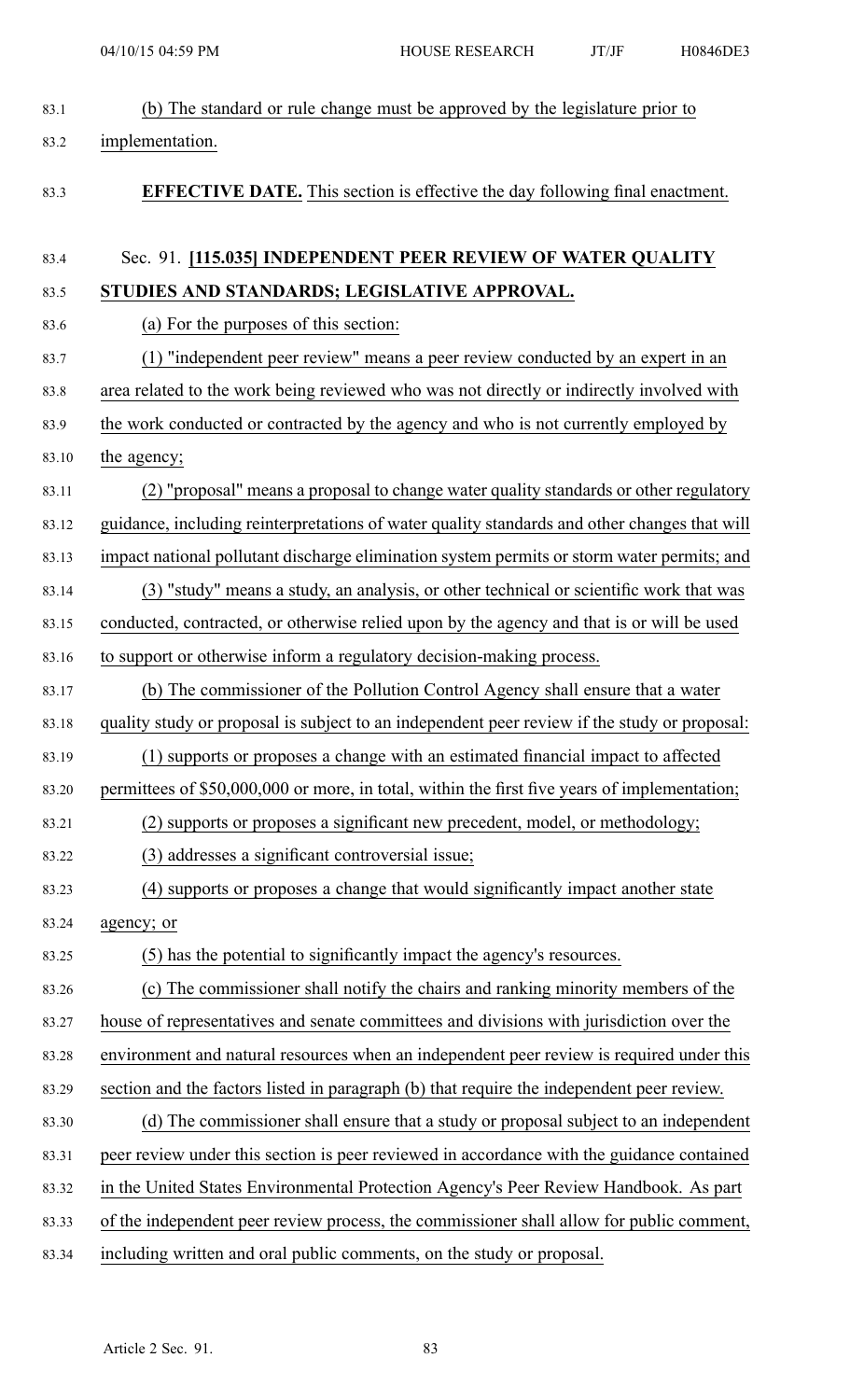- 84.1 (e) A proposal to change <sup>a</sup> water quality standard or other water quality rule 84.2 that is required to be peer reviewed under paragraph (b), clause (1), or that has an 84.3 estimated impact to <sup>a</sup> single permittee of \$5,000,000 or more within the first five years of 84.4 implementation must be approved by the legislature prior to implementation. 84.5 (f) This section applies to proposals and studies developed under the authority and 84.6 duties prescribed under this chapter and, with respec<sup>t</sup> to the pollution of waters of the 84.7 state, chapter 116.
- 84.8 Sec. 92. Minnesota Statutes 2014, section 115.073, is amended to read:

#### 84.9 **115.073 ENFORCEMENT FUNDING.**

84.10 Except as provided in section 115C.05, All money recovered by the state under this 84.11 chapter and chapters 115A and 116, including civil penalties and money paid under an 84.12 agreement, stipulation, or settlement, excluding money paid for pas<sup>t</sup> due fees or taxes, 84.13 must be deposited in the state treasury and credited to the environmental general fund.

- 84.14 Sec. 93. Minnesota Statutes 2014, section 115.55, subdivision 1, is amended to read: 84.15 Subdivision 1. **Definitions.** (a) The definitions in this subdivision apply to sections 84.16 115.55 to 115.56.
- 84.17 (b) "Advisory committee" means the Advisory Committee on Subsurface Sewage 84.18 Treatment Systems established under the subsurface sewage treatment system rules. The 84.19 advisory committee must be appointed to ensure geographic representation of the state 84.20 and include elected public officials.
- 

84.21 (c) "Applicable requirements" means:

- 84.22 (1) local ordinances that comply with the subsurface sewage treatment system rules, 84.23 as required in subdivision 2; or
- 84.24 (2) in areas without compliant ordinances described in clause (1), the subsurface 84.25 sewage treatment system rules.
- 84.26 (d) "Building sewer connected to <sup>a</sup> subsurface sewage treatment system" means the
- 84.27 pipe that connects <sup>a</sup> structure to <sup>a</sup> subsurface sewage treatment system. Building sewers
- 84.28 connected to subsurface sewage treatment systems are codefined as both plumbing and
- 84.29 subsurface sewage treatment system components.
- 84.30 **(d) (e)** "City" means a statutory or home rule charter city.
- 84.31 (e) (f) "Commissioner" means the commissioner of the Pollution Control Agency.
- 84.32  $(f)$  (g) "Dwelling" means a building or place used or intended to be used by human 84.33 occupants as <sup>a</sup> single-family or two-family unit.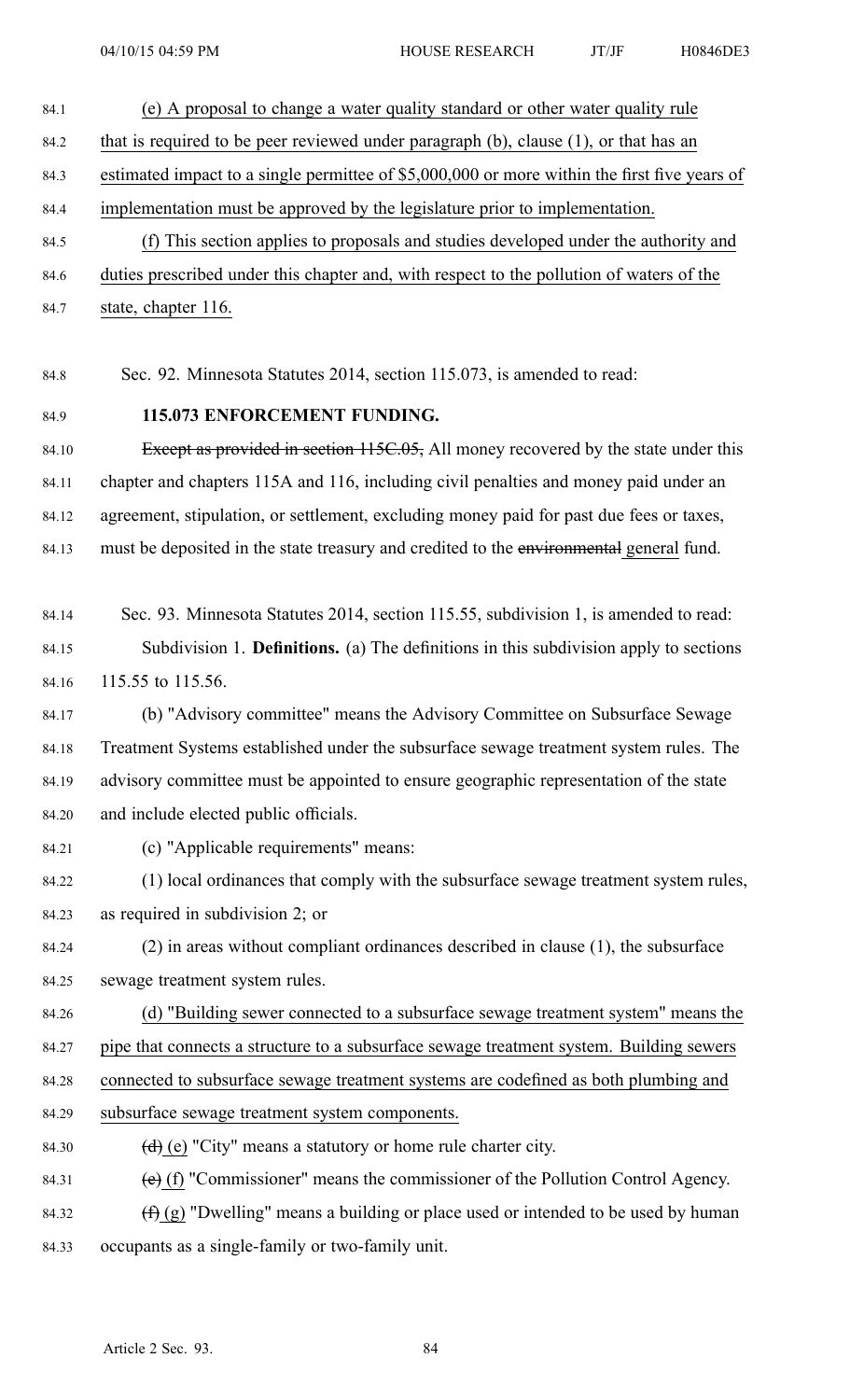- 85.1  $(g)$  (h) "Subsurface sewage treatment system" or "system" means a sewage treatment 85.2 system, or par<sup>t</sup> thereof, that uses subsurface soil treatment and disposal, or <sup>a</sup> holding tank, 85.3 serving <sup>a</sup> dwelling, other establishment, or <sup>a</sup> group thereof, and that does not require <sup>a</sup> 85.4 state permit. Subsurface sewage treatment system includes <sup>a</sup> building sewer connected 85.5 to <sup>a</sup> subsurface sewage treatment system. 85.6 (h) (i) "Subsurface sewage treatment system professional" means an inspector, 85.7 installer, designer, service provider, or maintainer. 85.8 (i) (j) "Subsurface sewage treatment system rules" means rules adopted by the 85.9 agency that establish minimum standards and criteria for the design, location, installation, 85.10 use, maintenance, and closure of subsurface sewage treatment systems. 85.11  $\qquad$  (i) (k) "Inspector" means a person who inspects subsurface sewage treatment 85.12 systems for compliance with the applicable requirements. 85.13  $(k)$  (l) "Installer" means a person who constructs or repairs subsurface sewage 85.14 treatment systems. 85.15  $\text{(H)}$  (m) "Local unit of government" means a township, city, or county. 85.16  $(m)$  (n) "Performance-based system" means a system that is designed specifically 85.17 for environmental conditions on <sup>a</sup> site and is designed to adequately protect the public 85.18 health and the environment and provide consistent, reliable, long-term performance. At <sup>a</sup> 85.19 minimum, <sup>a</sup> performance based system must ensure that applicable water quality standards 85.20 are met in both ground and surface water that ultimately receive the treated sewage. 85.21  $(n)$  (o) "Maintainer " means a person who removes solids and liquids from and 85.22 maintains and repairs components of subsurface sewage treatment systems including, but 85.23 not limited to, sewage, aerobic, and holding tanks. 85.24 (o) (p) "Seasonal dwelling" means a dwelling that is occupied or used for less than 85.25 180 days per year and less than 120 consecutive days. 85.26  $\left(\mathbf{p}\right)$  (q) "Septic system tank" means any covered receptacle designed, constructed, 85.27 and installed as par<sup>t</sup> of <sup>a</sup> subsurface sewage treatment system. 85.28  $\left(\frac{d}{d}\right)$  (r) "Designer" means a person who: 85.29 (1) investigates soils and site characteristics to determine suitability, limitations, and 85.30 sizing requirements; and
	- 85.31 (2) designs subsurface sewage treatment systems.
- 85.32  $(r)(s)$  "Straight-pipe system" means a sewage disposal system that transports raw or 85.33 partially treated sewage directly to <sup>a</sup> lake, <sup>a</sup> stream, <sup>a</sup> drainage system, or ground surface.
- 85.34 Sec. 94. Minnesota Statutes 2014, section 115.55, subdivision 3, is amended to read: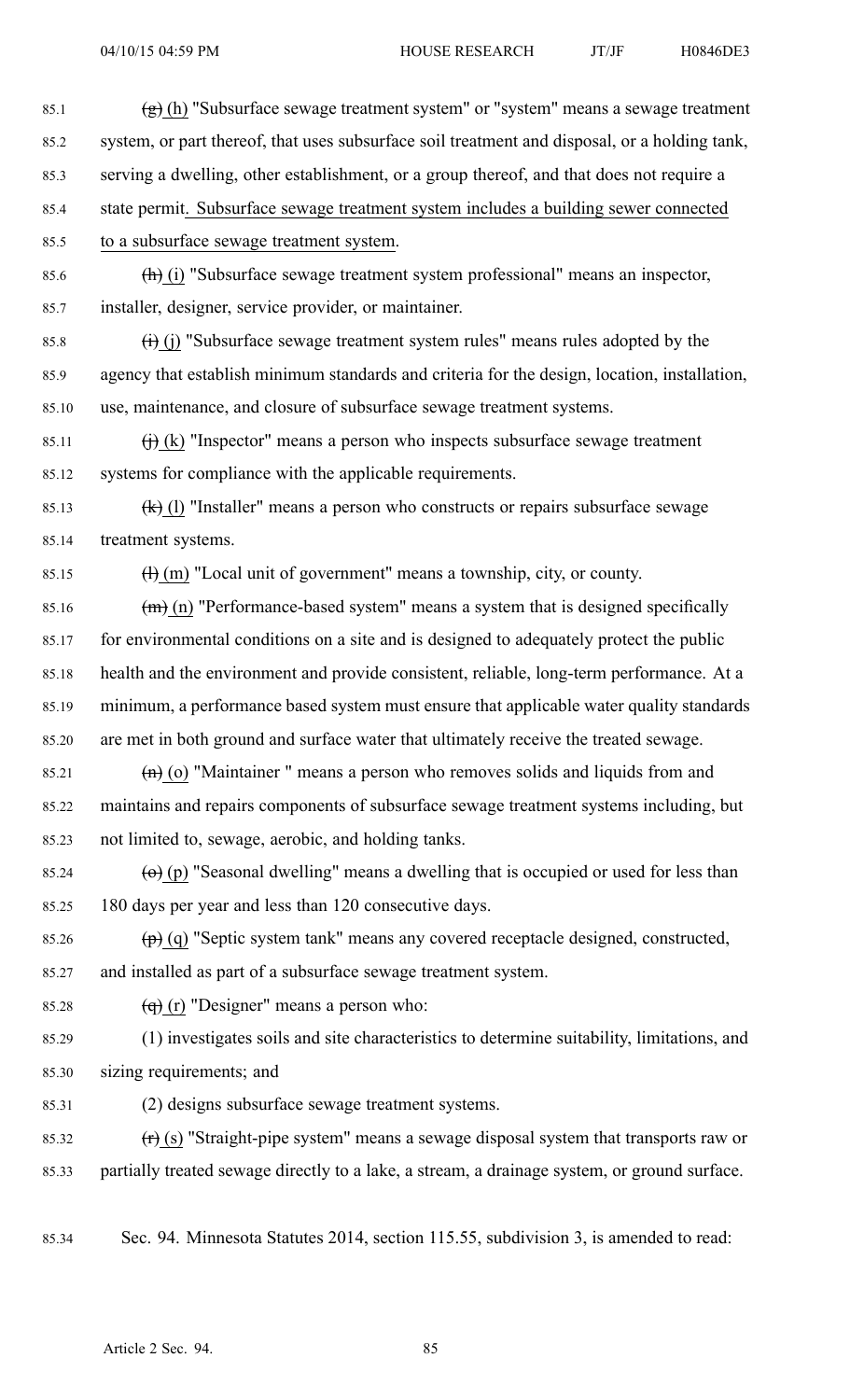| 86.1  | Subd. 3. Rules. (a) The agency shall adopt rules containing minimum standards and            |
|-------|----------------------------------------------------------------------------------------------|
| 86.2  | criteria for the design, location, installation, use, maintenance, and closure of subsurface |
| 86.3  | sewage treatment systems. The rules must include:                                            |
| 86.4  | $(1)$ how the agency will ensure compliance under subdivision 2;                             |
| 86.5  | (2) how local units of government shall enforce ordinances under subdivision 2,              |
| 86.6  | including requirements for permits and inspection programs;                                  |
| 86.7  | (3) how the advisory committee will participate in review and implementation of              |
| 86.8  | the rules;                                                                                   |
| 86.9  | (4) provisions for nonstandard systems and performance-based systems;                        |
| 86.10 | (5) provisions for handling and disposal of effluent;                                        |
| 86.11 | (6) provisions for system abandonment; and                                                   |
| 86.12 | (7) procedures for variances, including the consideration of variances based on cost         |
| 86.13 | and variances that take into account proximity of a system to other systems.                 |
| 86.14 | (b) The agency shall consult with the advisory committee before adopting rules               |
| 86.15 | under this subdivision.                                                                      |
| 86.16 | (c) The rules required in paragraph (a) must also address the following:                     |
| 86.17 | (1) a definition of redoximorphic features and other criteria that can be used by            |
| 86.18 | system designers and inspectors;                                                             |
| 86.19 | (2) direction on the interpretation of observed soil features that may be                    |
| 86.20 | redoximorphic and their relation to zones of periodic saturation; and                        |
| 86.21 | (3) procedures on how to resolve professional disagreements on periodically                  |
| 86.22 | saturated soils.                                                                             |
| 86.23 | (d) A state disposal system permit is not required for an existing subsurface sewage         |
| 86.24 | treatment facility at a seasonal campground that is open for 180 days or less each year,     |
| 86.25 | unless the average maximum seven-day measured flow for the subsurface sewage                 |
| 86.26 | treatment facility at the campground is greater than 10,000 gallons per day.                 |
|       |                                                                                              |
| 86.27 | Sec. 95. Minnesota Statutes 2014, section 115.56, subdivision 2, is amended to read:         |
| 86.28 | Subd. 2. License required. (a) Except as provided in paragraph (b), a person may             |

86.29 not design, install, maintain, pump, inspect, or provide service to <sup>a</sup> subsurface sewage 86.30 treatment system without <sup>a</sup> license issued by the commissioner. Licenses issued under this 86.31 section allow work on subsurface sewage treatment systems that do not require <sup>a</sup> state 86.32 permit using prescriptive designs and design guidances provided by the agency. Licensees 86.33 who design systems using these prescriptive designs and design guidances are not subject 86.34 to the additional licensing requirements of section 326.03.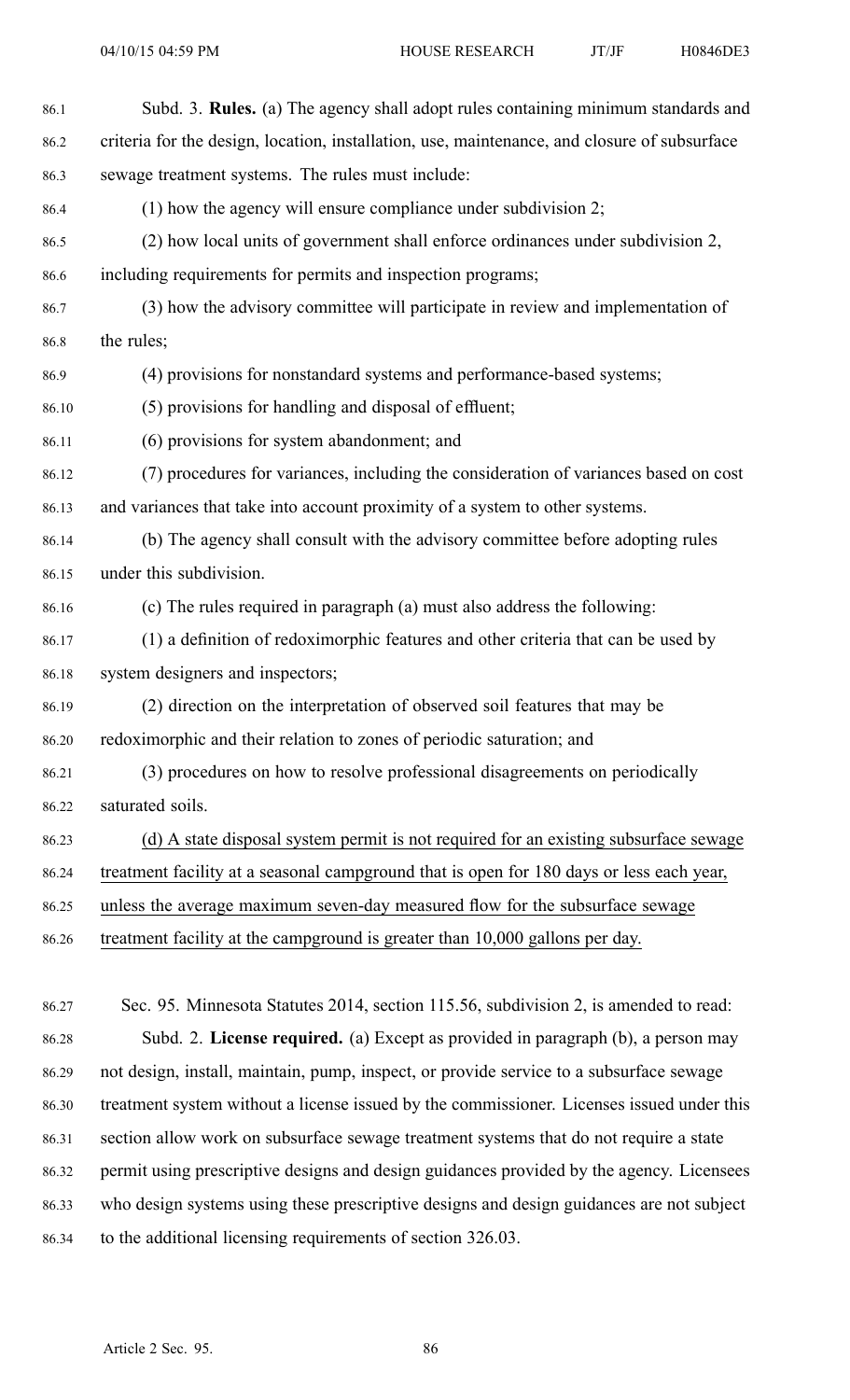87.1 (b) A license is not required for <sup>a</sup> person who complies with the applicable 87.2 requirements if the person is:

87.3 (1) <sup>a</sup> qualified employee of state or local governmen<sup>t</sup> who is <sup>a</sup> certified professional; 87.4 (2) an individual who constructs <sup>a</sup> subsurface sewage treatment system on land that 87.5 is owned or leased by the individual and functions solely as the individual's dwelling or 87.6 seasonal dwelling, unless specifically disallowed in local ordinance. A person constructing 87.7 <sup>a</sup> subsurface sewage treatment system under this clause must comply with all local 87.8 administrative and technical requirements. In addition, the system must be inspected 87.9 before being covered and <sup>a</sup> compliance repor<sup>t</sup> must be provided to the local unit of 87.10 governmen<sup>t</sup> after the inspection;

87.11 (3) <sup>a</sup> farmer who pumps and disposes of sewage waste from subsurface sewage 87.12 treatment systems, holding tanks, and privies on land that is owned or leased by the 87.13 farmer; or

87.14 (4) an individual who performs labor or services for <sup>a</sup> licensed business under this 87.15 section in connection with the design, installation, operation, pumping, or inspection of <sup>a</sup> 87.16 subsurface sewage treatment system at the direction and under the personal supervision of 87.17 <sup>a</sup> person certified under this section.

87.18 (c) The commissioner, in conjunction with the University of Minnesota Extension 87.19 Service or another higher education institution, shall ensure adequate training and design 87.20 guidance exists for subsurface sewage treatment system certified professionals.

87.21 (d) The commissioner shall conduct examinations to test the knowledge of applicants 87.22 for certification and shall issue documentation of certification.

87.23 (e) Licenses may be issued only upon submission of general liability insurance, <sup>a</sup> 87.24 corporate surety bond in the amount of at least \$10,000 \$25,000, and the name of the 87.25 individual who will be the designated certified individual for that business. The bond may 87.26 be for both plumbing work and subsurface sewage treatment work if the bond complies 87.27 with the requirements of this section and satisfies the requirements and references 87.28 identified in section 326B.46, subdivision 2.

87.29 (f) Local units of governmen<sup>t</sup> may not require additional local licenses for 87.30 subsurface sewage treatment system businesses.

87.31 (g) No other professional license under section 326.03 is required to design, install, 87.32 maintain, inspect, or provide service for <sup>a</sup> subsurface sewage treatment system that does 87.33 not require <sup>a</sup> state permit using prescriptive designs and design guidances provided by 87.34 the agency if the system designer, installer, maintainer, inspector, or service provider 87.35 is licensed under this subdivision and the local unit of governmen<sup>t</sup> has not adopted 87.36 additional requirements.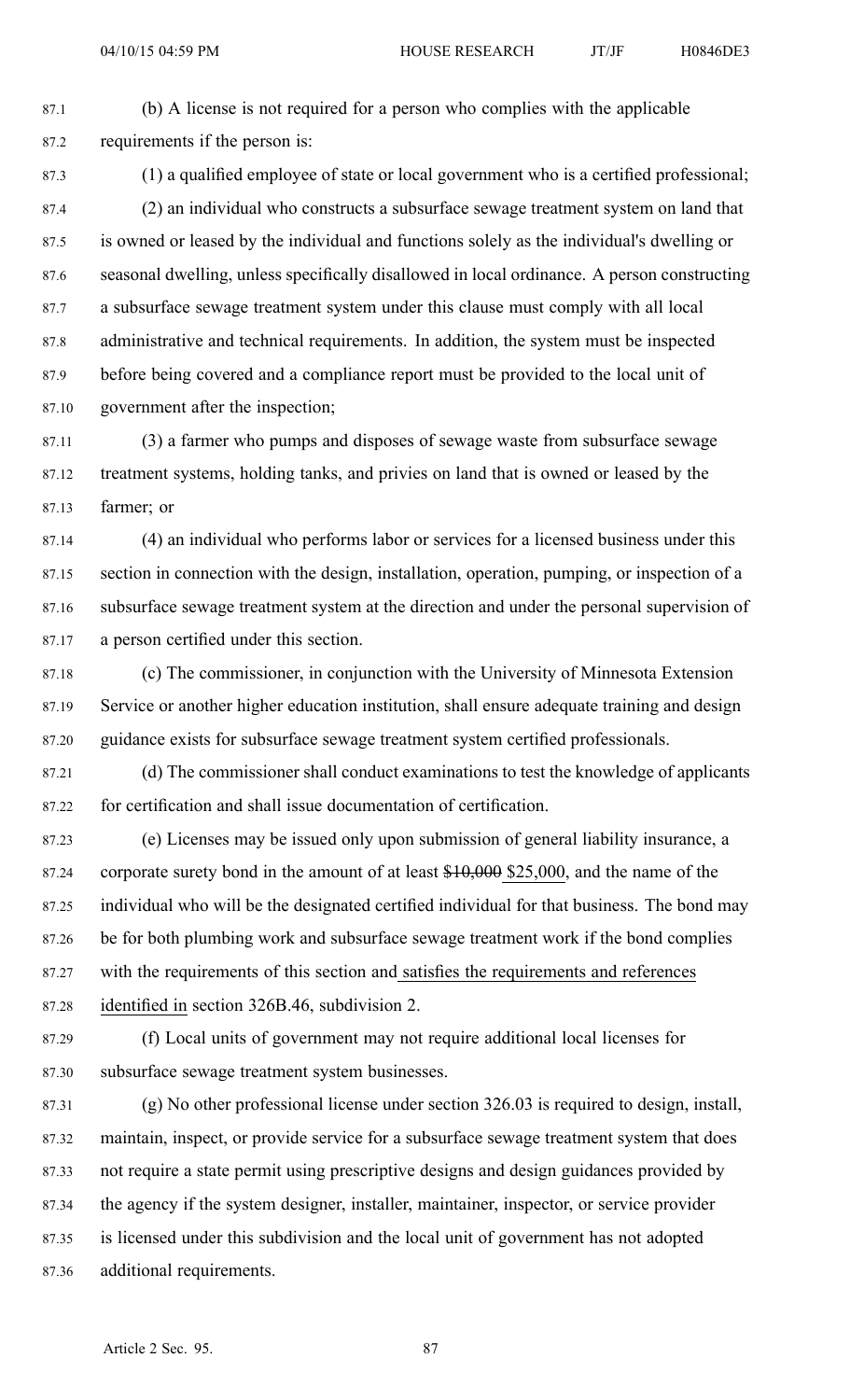| 88.1  | Sec. 96. Minnesota Statutes 2014, section 115A.557, subdivision 2, is amended to read:         |
|-------|------------------------------------------------------------------------------------------------|
| 88.2  | Subd. 2. Purposes for which money may be spent. (a) A county receiving money                   |
| 88.3  | distributed by the commissioner under this section may use the money only for the              |
| 88.4  | development and implementation of programs to:                                                 |
| 88.5  | (1) reduce the amount of solid waste generated;                                                |
| 88.6  | (2) recycle the maximum amount of solid waste technically feasible;                            |
| 88.7  | (3) create and support markets for recycled products;                                          |
| 88.8  | (4) remove problem materials from the solid waste stream and develop proper                    |
| 88.9  | disposal options for them;                                                                     |
| 88.10 | (5) inform and educate all sectors of the public about proper solid waste management           |
| 88.11 | procedures;                                                                                    |
| 88.12 | (6) provide technical assistance to public and private entities to ensure proper solid         |
| 88.13 | waste management;                                                                              |
| 88.14 | (7) provide educational, technical, and financial assistance for litter prevention;            |
| 88.15 | (8) process mixed municipal solid waste generated in the county at a resource                  |
| 88.16 | recovery facility located in Minnesota; and                                                    |
| 88.17 | (9) compost source-separated compostable materials, including the provision of                 |
| 88.18 | receptacles for residential composting.;                                                       |
| 88.19 | (10) prevent food waste or collect and transport food donated to humans or to be               |
| 88.20 | fed to animals; and                                                                            |
| 88.21 | (11) process source-separated compostable materials that are to be used to produce             |
| 88.22 | Class I or Class II compost, as defined in Minnesota Rules, part 7035.2836, after being        |
| 88.23 | processed in an anaerobic digester, but not to construct any buildings or acquire any          |
| 88.24 | equipment.                                                                                     |
| 88.25 | (b) Beginning in fiscal year 2015 and continuing thereafter, of any money distributed          |
| 88.26 | by the commissioner under this section to a metropolitan county, as defined in section         |
| 88.27 | 473.121, subdivision 4, that exceeds the amount the county was eligible to receive under       |
| 88.28 | this section in fiscal year 2014: (1) at least 50 percent must be expended on activities in    |
| 88.29 | paragraph (a), elause clauses (9) to (11); and (2) the remainder must be expended on           |
| 88.30 | activities in paragraph (a), clauses (1) to (7) and (9) to (11) that advance the county toward |
| 88.31 | achieving its recycling goal under section 115A.551.                                           |
| 88.32 | <b>EFFECTIVE DATE.</b> This section is effective the day following final enactment.            |
| 88.33 | Sec. 97. [115A.565] RECYCLING COMPETITIVE GRANT PROGRAM.                                       |

88.34 Subdivision 1. **Grant program established.** The commissioner shall make

88.35 competitive grants to political subdivisions to establish curbside recycling or composting,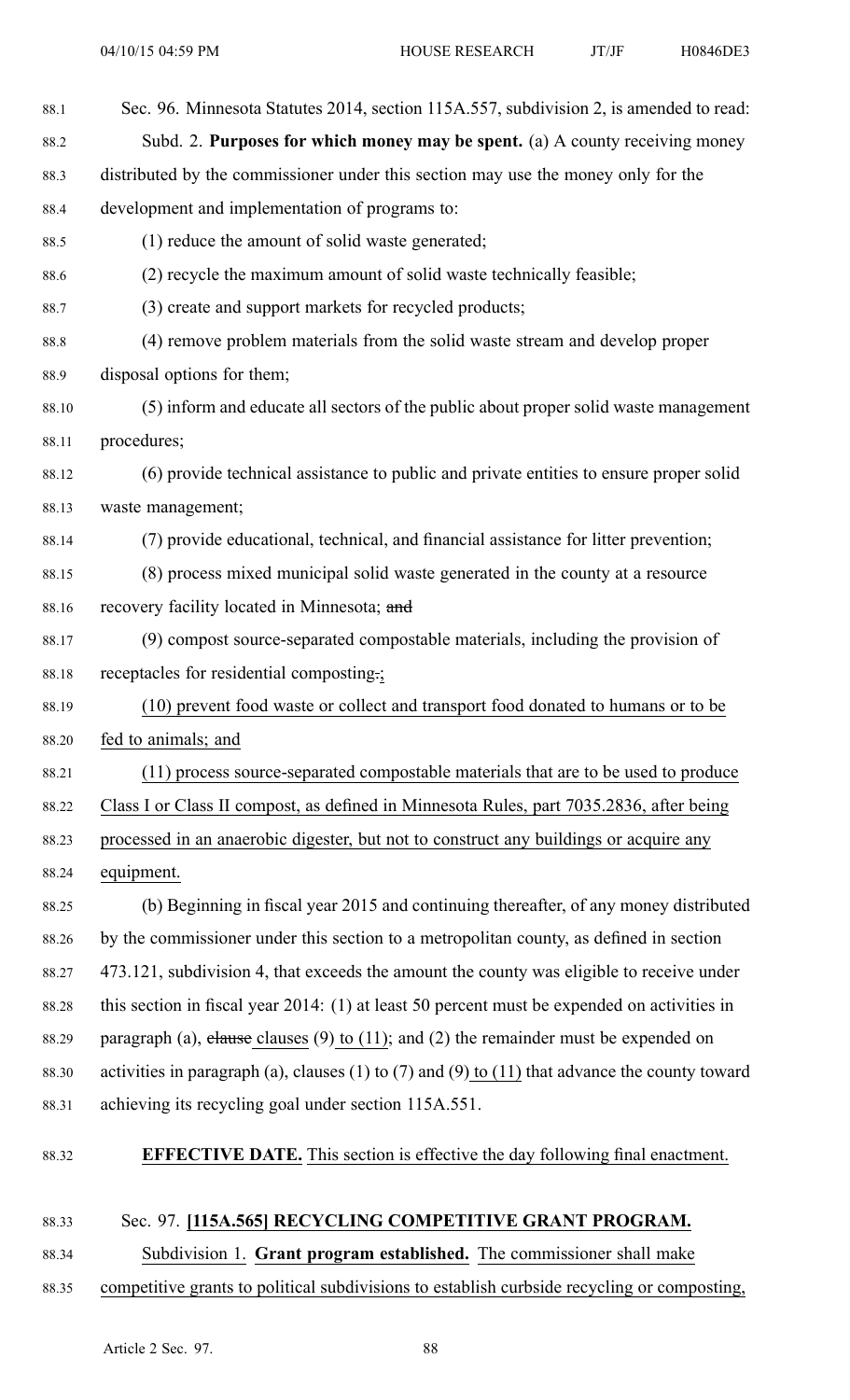| 89.1  | increase recycling or composting, reduce the amount of recyclable materials entering           |
|-------|------------------------------------------------------------------------------------------------|
| 89.2  | disposal facilities, or reduce the costs associated with hauling waste by locating collection  |
| 89.3  | sites as close as possible to the site where the waste is generated. To be eligible for grants |
| 89.4  | under this section, a political subdivision must be located outside the seven-county           |
| 89.5  | metropolitan area and a city must have a population of less than 45,000.                       |
| 89.6  | Subd. 2. Application. (a) The commissioner must develop forms and procedures                   |
| 89.7  | for soliciting and reviewing applications for grants under this section.                       |
| 89.8  | (b) The determination of whether to make a grant under this section is within the              |
| 89.9  | discretion of the commissioner, subject to subdivision 4. The commissioner's decisions         |
| 89.10 | are not subject to judicial review, except for abuse of discretion.                            |
| 89.11 | Subd. 3. Priorities; eligible projects. (a) If applications for grants exceed the              |
| 89.12 | available appropriations, grants must be made for projects that, in the commissioner's         |
| 89.13 | judgment, provide the highest return in public benefits.                                       |
| 89.14 | (b) To be eligible to receive a grant, a project must:                                         |
| 89.15 | $(1)$ be locally administered;                                                                 |
| 89.16 | (2) have an educational component and measurable outcomes;                                     |
| 89.17 | $(3)$ request \$250,000 or less;                                                               |
| 89.18 | (4) demonstrate local direct and indirect matching support of at least a quarter               |
| 89.19 | amount of the grant request; and                                                               |
| 89.20 | (5) include at least one of the following elements:                                            |
| 89.21 | (i) transition to residential recycling through curbside or centrally located collection       |
| 89.22 | sites; or                                                                                      |
| 89.23 | (ii) development of local recycling systems to support curbside recycling.                     |
| 89.24 | Subd. 4. Cancellation of grant. If a grant is awarded under this section and                   |
| 89.25 | funds are not encumbered for the grant within four years after the award date, the grant       |
| 89.26 | must be canceled.                                                                              |
|       |                                                                                                |
| 89.27 | Sec. 98. Minnesota Statutes 2014, section 115A.93, subdivision 1, is amended to read:          |
| 89.28 | Subdivision 1. License and registration required; reporting. (a) A person may                  |
| 89.29 | not collect mixed municipal solid waste for hire without a license from the jurisdiction       |
| 89.30 | where the mixed municipal solid waste is collected. The local licensing entity shall submit    |
| 89.31 | a list of licensed collectors to the agency.                                                   |
| 89.32 | (b) A person may not collect recyclable materials for hire unless registered with the          |
| 89.33 | agency. If a person is licensed under paragraph (a), the person need not register with         |
| 89.34 | the agency under this paragraph.                                                               |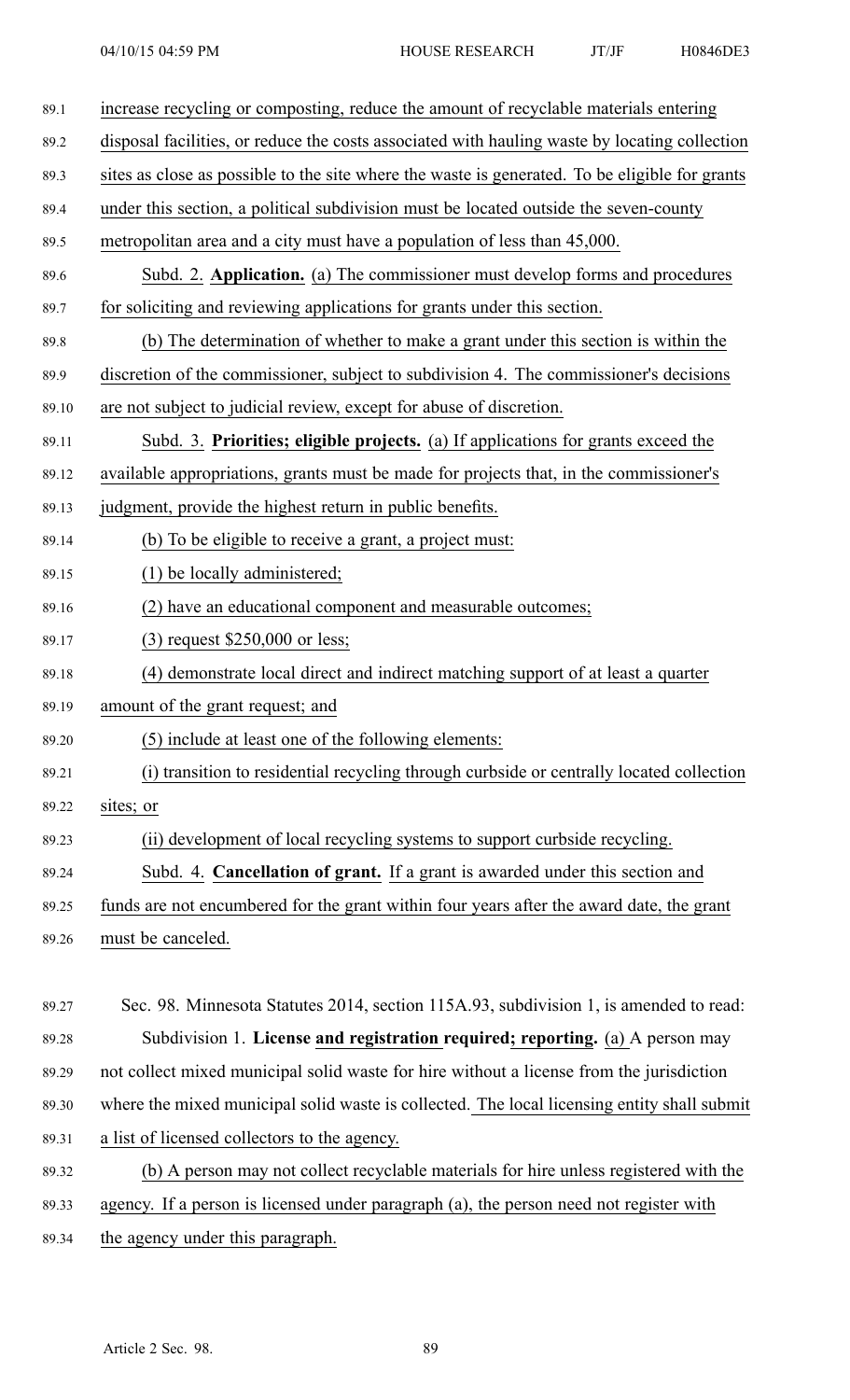- 90.1 (c) The agency, in consultation with the Solid Waste Management Coordinating 90.2 Board, the Association of Minnesota Counties, the Minnesota Solid Waste Administrators 90.3 Association, and representatives from the waste industry shall, by July 1, 2016, develop 90.4 uniform short and long reporting forms that will reduce duplicative reporting to 90.5 governmental units by collectors of solid waste and recyclable materials. 90.6 (d) A collector of mixed municipal solid waste or recyclable materials shall separately 90.7 repor<sup>t</sup> to the agency on an annual basis information including, but not limited to, the 90.8 quantity of mixed municipal solid waste and the quantity of recyclable materials collected: 90.9 (1) from commercial customers;
- 90.10 (2) from residential customers;
- 90.11 (3) by county of origin; and
- 90.12 (4) by destination of the material.

90.13 Sec. 99. Minnesota Statutes 2014, section 115B.34, subdivision 2, is amended to read: 90.14 Subd. 2. **Property damage losses.** (a) Losses compensable by the fund for property 90.15 damage are limited to the following losses caused by damage to the principal residence of 90.16 the claimant:

- 90.17 (1) the reasonable cost of replacing or decontaminating the primary source of 90.18 drinking water for the property not to exceed the amount actually expended by the 90.19 claimant or assessed by <sup>a</sup> local taxing authority, if the Department of Health has confirmed 90.20 that the remedy provides safe drinking water and advised that the water not be used for 90.21 drinking or determined that the replacement or decontamination of the source of drinking 90.22 water was necessary, up to <sup>a</sup> maximum of \$25,000;
- 90.23 (2) the reasonable cost to install <sup>a</sup> mitigation system for the claimant's principal 90.24 residence, not to exceed the amount actually expended by the claimant, if the agency has 90.25 recommended such installation to protect human health due to soil vapor intrusion into 90.26 the residence from releases of harmful substances. Reimbursement of eligible claims 90.27 shall not exceed \$25,000;
- 90.28  $(2)$  (3) losses incurred as a result of a bona fide sale of the property at less than 90.29 the appraised market value under circumstances that constitute <sup>a</sup> hardship to the owner, 90.30 limited to 75 percen<sup>t</sup> of the difference between the appraised market value and the selling 90.31 price, but not to exceed \$25,000; and
- 90.32  $(3)(4)$  losses incurred as a result of the inability of an owner in hardship circumstances 90.33 to sell the property due to the presence of harmful substances, limited to the increase in 90.34 costs associated with the need to maintain two residences, but not to exceed \$25,000.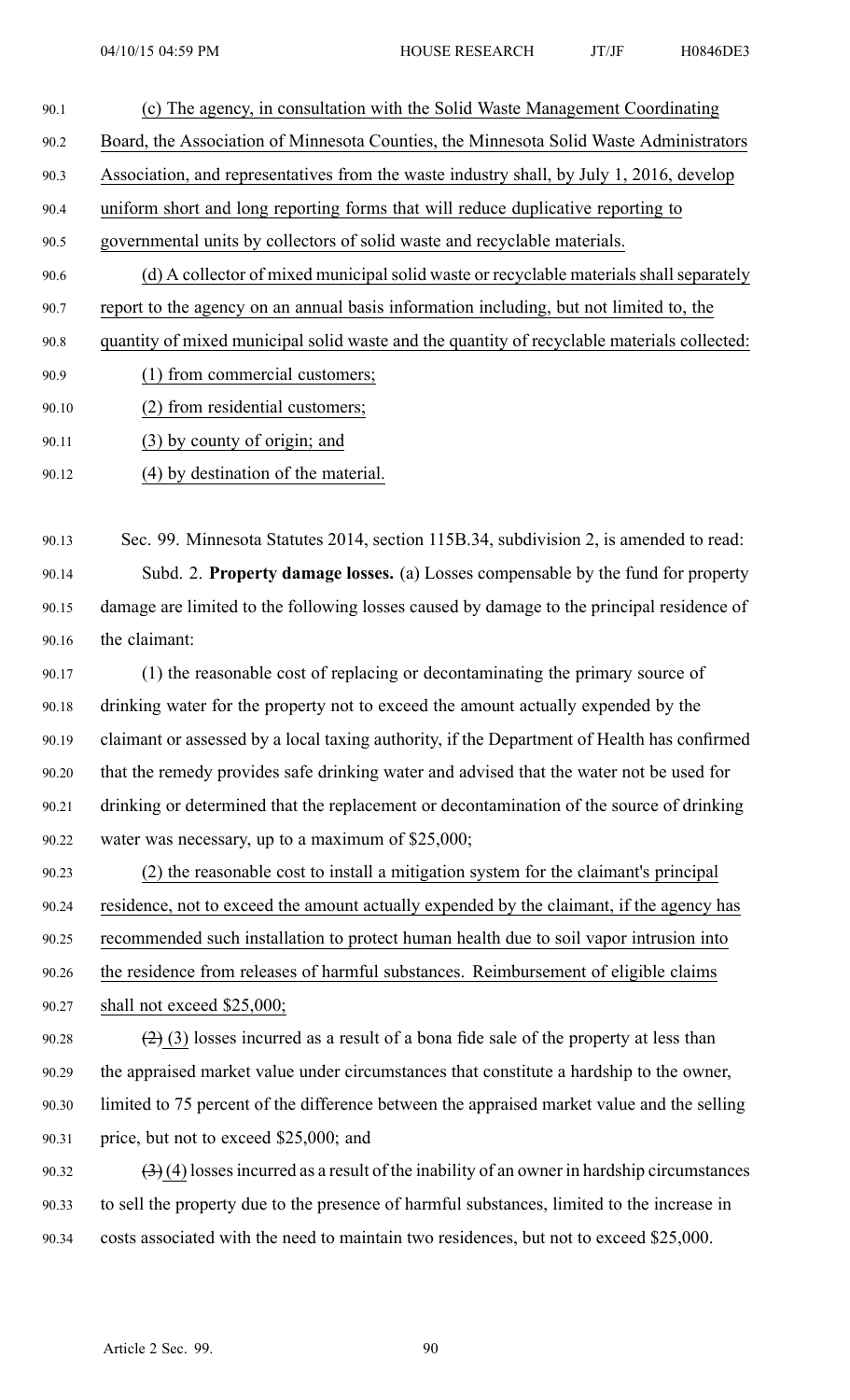91.1 (b) In computation of the loss under paragraph (a), clause  $(3)$  (4), the agency shall 91.2 offset the loss by the amount of any income received by the claimant from the rental 91.3 of the property.

91.4 (c) For purposes of paragraph (a), the following definitions apply:

91.5 (1) "appraised market value" means an appraisal of the market value of the property 91.6 disregarding any decrease in value caused by the presence of <sup>a</sup> harmful substance in 91.7 or on the property; and

91.8 (2) "hardship" means an urgen<sup>t</sup> need to sell the property based on <sup>a</sup> special 91.9 circumstance of the owner including catastrophic medical expenses, inability of the owner 91.10 to physically maintain the property due to <sup>a</sup> physical or mental condition, and change of 91.11 employment of the owner or other member of the owner's household requiring the owner 91.12 to move to <sup>a</sup> different location.

91.13 (d) Appraisals are subject to agency approval. The agency may adopt rules 91.14 governing approval of appraisals, criteria for establishing <sup>a</sup> hardship, and other matters 91.15 necessary to administer this subdivision.

- 91.16 Sec. 100. Minnesota Statutes 2014, section 115C.05, is amended to read:
- 91.17 **115C.05 CIVIL PENALTY.**

91.18 The agency may enforce section 115C.03 using the actions and remedies authorized 91.19 under sections 115.071, subdivision 3, and 116.072. The civil penalties recovered by the 91.20 state must be credited to the fund.

91.21 Sec. 101. Minnesota Statutes 2014, section 116.02, is amended to read:

### 91.22 **116.02 POLLUTION CONTROL AGENCY, CREATION AND POWERS.**

91.23 Subdivision 1. **Creation.** A pollution control agency, designated as the Minnesota 91.24 Pollution Control Agency, is and the Minnesota Pollution Control Agency Citizens' Board 91.25 are hereby created. The agency Minnesota Pollution Control Agency Citizens' Board shall 91.26 consist of the commissioner and eight members appointed by the governor, by and with the 91.27 advice and consent of the senate. One of such members shall be a person knowledgeable 91.28 in the field of agriculture and one shall be representative of organized labor.

91.29 Subd. 2. **Terms, compensation, removal, vacancies.** The membership terms, 91.30 compensation, removal of members, and filling of vacancies on the agency Minnesota

91.31 Pollution Control Agency Citizens' Board shall be as provided in section 15.0575.

- 91.32 Subd. 3. **Membership.** The membership of the Minnesota Pollution Control Agency
- 91.33 Citizens' Board shall be broadly representative of the skills and experience necessary to
- 91.34 effectuate the policy of sections 116.01 to 116.075, excep<sup>t</sup> that no member other than the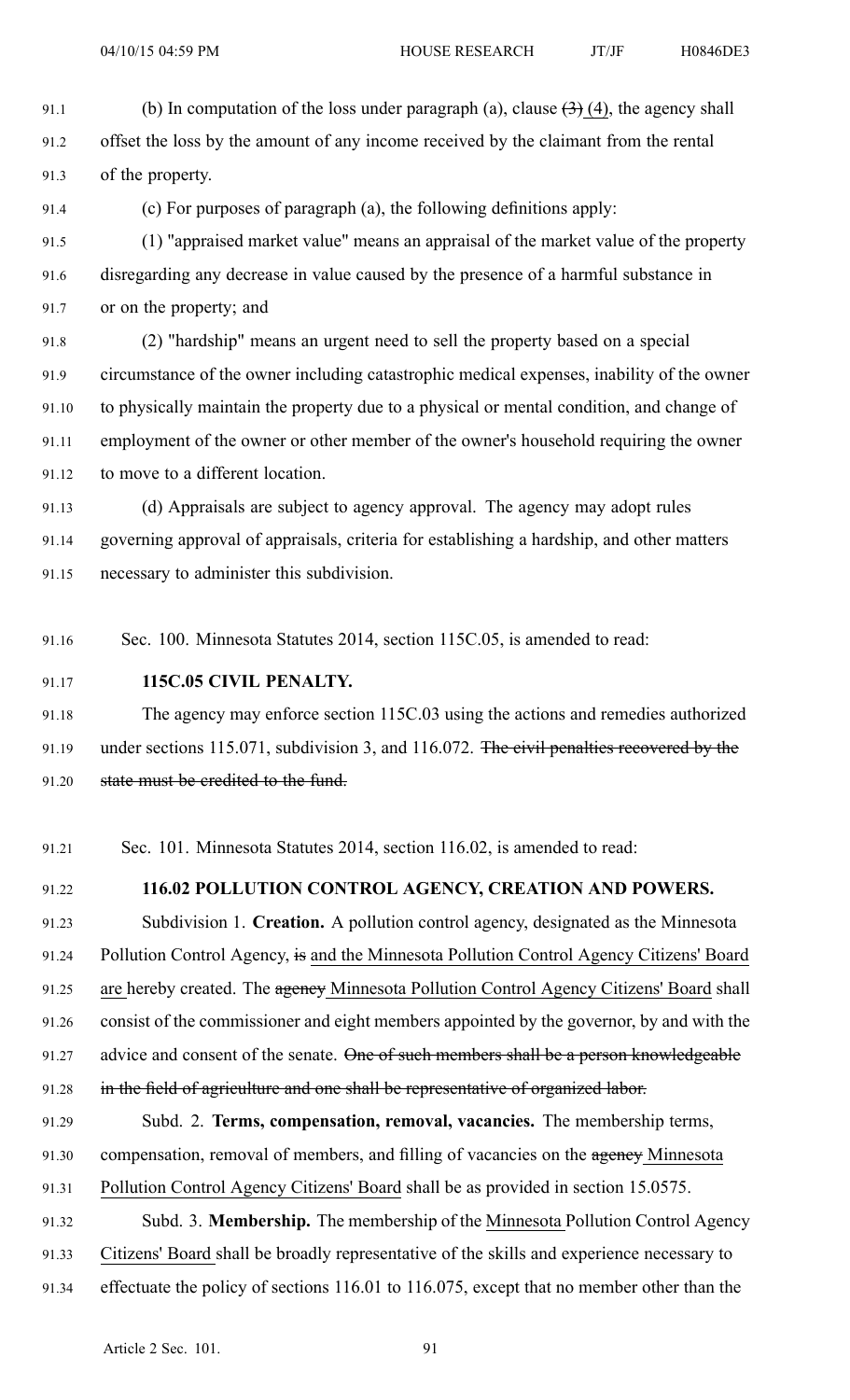92.1 commissioner shall be an officer or employee of the state or federal government. Only two 92.2 members at one time may be officials or employees of <sup>a</sup> municipality or any governmental 92.3 subdivision, but neither may be <sup>a</sup> member ex officio or otherwise on the managemen<sup>t</sup> 92.4 board of <sup>a</sup> municipal sanitary sewage disposal system. One of the members shall have 92.5 expertise in agriculture, one of the members shall have expertise in forestry, one of the 92.6 members shall have expertise in mining, and one of the members shall be <sup>a</sup> representative 92.7 of organized labor. No more than one-half of the Minnesota Pollution Control Agency 92.8 Citizens' Board membership may reside in the metropolitan area, as defined in section 92.9 473.121, subdivision 2. 92.10 Subd. 4. **Chair.** The commissioner shall serve as chair of the agency Minnesota

92.11 Pollution Control Agency Citizens' Board. The agency Minnesota Pollution Control 92.12 Agency Citizens' Board shall elect such other officers as it deems necessary.

92.13 Subd. 5. **Agency is successor to commission.** The Pollution Control Agency is 92.14 the successor of the Water Pollution Control Commission, and all powers and duties 92.15 now vested in or imposed upon said commission by chapter 115, or any act amendatory 92.16 thereof or supplementary thereto, are hereby transferred to, imposed upon, and vested 92.17 in the Minnesota Pollution Control Agency, excep<sup>t</sup> as to those matters pending before 92.18 the commission in which hearings have been held and evidence has been adduced. The 92.19 Water Pollution Commission shall complete its action in such pending matters not later 92.20 than six months from May 26, 1967. The Water Pollution Control Commission, as 92.21 heretofore constituted, is hereby abolished, (a) effective upon completion of its action in 92.22 the pending cases, as hereinbefore provided for; or (b) six months from May 26, 1967, 92.23 whichever is the earlier.

92.24 Subd. 6. **Required decisions Duties of the board.** The agency Minnesota Pollution 92.25 Control Agency Citizens' Board shall make final decisions on the following matters:

92.26 (1) a petition for the preparation of an environmental assessment worksheet, if the 92.27 project proposer or a person commenting on the proposal requests that the decision be 92.28 made by the agency and the agency requests that it make the decision under subdivision  $8$ ; 92.29  $(2)$  the need for an environmental impact statement following preparation of an

92.30 environmental assessment worksheet under applicable rules, if:

92.31 (i) the agency has received a request for an environmental impact statement;

92.32 (ii) the project proposer or a person commenting on the proposal requests that the 92.33 declaration be made by the agency and the agency requests that it make the decision 92.34 under subdivision 8; or

92.35 (iii) the commissioner is recommending preparation of an environmental impact 92.36 statement;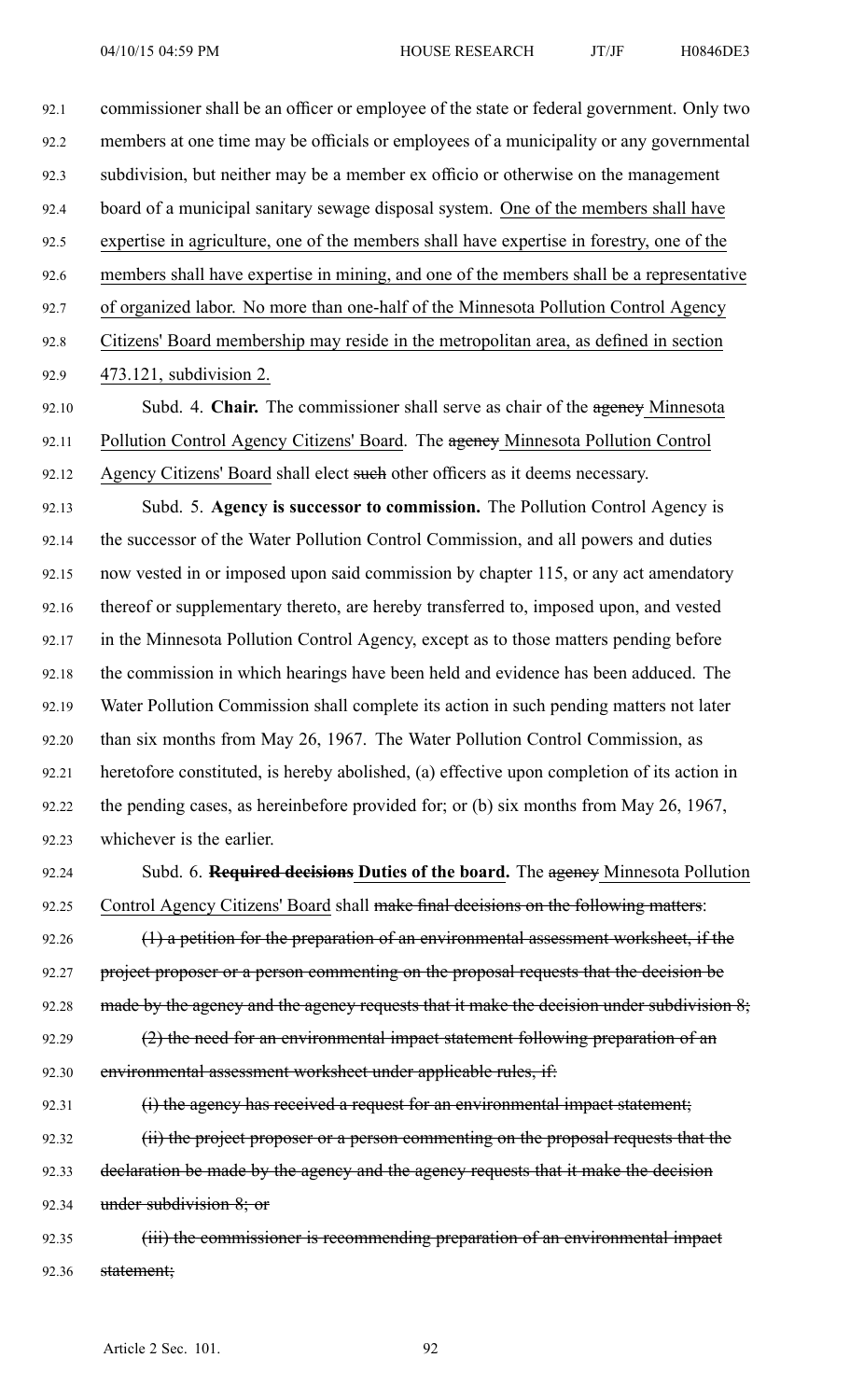| 93.1  | (3) the scope and adequacy of environmental impact statements;                             |
|-------|--------------------------------------------------------------------------------------------|
| 93.2  | (4) issuance, reissuance, modification, or revocation of a permit if:                      |
| 93.3  | (i) a variance is sought in the permit application or a contested case hearing request     |
| 93.4  | is pending; or                                                                             |
| 93.5  | (ii) the permit applicant, the permittee, or a person commenting on the permit action      |
| 93.6  | requests that the decision be made by the agency and the agency requests that it make      |
| 93.7  | the decision under subdivision 8;                                                          |
| 93.8  | $(5)$ (1) make final decisions on adoption or amendment of agency rules for which a        |
| 93.9  | public hearing is required under section 14.25 or for which the commissioner decides to    |
| 93.10 | proceed directly to a public hearing under section 14.14, subdivision 1;                   |
| 93.11 | $(6)$ approval or denial of an application for a variance from an agency rule if:          |
| 93.12 | (i) granting the variance request would change an air, soil, or water quality standard;    |
| 93.13 | (ii) the commissioner has determined that granting the variance would have a               |
| 93.14 | significant environmental impact; or                                                       |
| 93.15 | (iii) the applicant or a person commenting on the variance request requests that the       |
| 93.16 | decision be made by the agency and the agency requests that it make the decision under     |
| 93.17 | subdivision $8(2)$ provide advice to the commissioner upon request of the commissioner;    |
| 93.18 | and                                                                                        |
| 93.19 | $(7)$ whether to reopen, rescind, or reverse a decision of the agency $(3)$ conduct public |
| 93.20 | meetings and prepare comments as provided under subdivision 11.                            |
| 93.21 | Subd. 7. Additional decisions. The commissioner may request that the agency                |
| 93.22 | make additional decisions or provide advice to the commissioner.                           |
| 93.23 | Subd. 8. Other actions. Any other action not specifically within the authority of the      |
| 93.24 | commissioner shall be made by the agency if:                                               |
| 93.25 | (1) prior to the commissioner's final decision on the action, one or more members          |
| 93.26 | of the agency notify the commissioner of their request that the decision be made by the    |
| 93.27 | agency; or                                                                                 |
| 93.28 | (2) any person submits a petition to the commissioner requesting that the decision be      |
| 93.29 | made by the agency and the commissioner grants the petition.                               |
| 93.30 | If the commissioner denies a petition submitted under clause $(2)$ , the commissioner      |
| 93.31 | shall advise the agency and the petitioner of the reasons for the denial.                  |
| 93.32 | Subd. 9. Informing public. The commissioner shall inform interested persons as             |
| 93.33 | appropriate in public notices and other public documents of their right to request the     |
| 93.34 | agency Minnesota Pollution Control Agency Citizens' Board to make decisions in hold        |
| 93.35 | public information hearings on specific matters as provided in subdivision $6$ and the     |
| 93.36 | right of agency members to request that decisions be made by the agency as provided in     |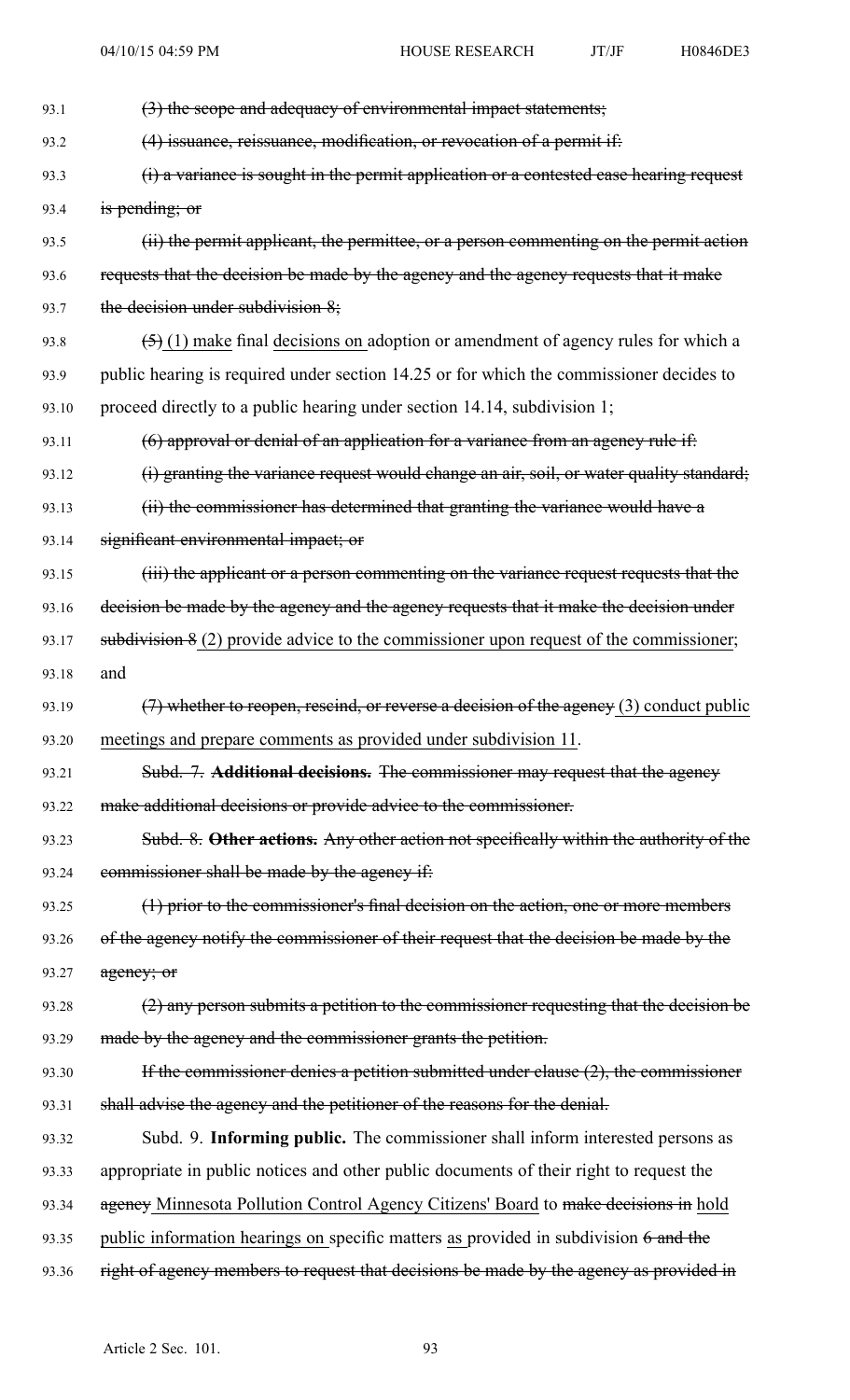| 94.1  | subdivision 8 11. The commissioner shall also regularly inform the agency Minnesota         |
|-------|---------------------------------------------------------------------------------------------|
| 94.2  | Pollution Control Agency Citizens' Board of activities that have broad policy implications  |
| 94.3  | or potential environmental significance and of activities in which the public has exhibited |
| 94.4  | substantial interest.                                                                       |
| 94.5  | Subd. 10. Changing decisions. (a) The agency must not reopen, rescind, or reverse           |
| 94.6  | a decision of the agency except upon:                                                       |
| 94.7  | $(1)$ the affirmative vote of two-thirds of the agency; or                                  |
| 94.8  | $(2)$ a finding that there was an irregularity in a hearing related to the decision, an     |
| 94.9  | error of law, or a newly discovered material issue of fact.                                 |
| 94.10 | (b) The requirements in paragraph (a) are minimum requirements and do not limit             |
| 94.11 | the agency's authority under sections 14.06 and 116.07, subdivision 3, to adopt rules:      |
| 94.12 | (1) applying the requirement in paragraph (a), clause $(1)$ or $(2)$ , to certain decisions |
| 94.13 | of the agency; or                                                                           |
| 94.14 | (2) establishing additional or more stringent requirements for reopening, rescinding,       |
| 94.15 | or reversing decisions of the agency.                                                       |
| 94.16 | Subd. 11. Petition for public hearing. (a) A person may request that the Minnesota          |
| 94.17 | Pollution Control Agency Citizens' Board hold a public hearing by filing a petition that    |
| 94.18 | contains the signatures and mailing addresses of at least 25 individuals who reside or own  |
| 94.19 | property in the state on the following agency matters:                                      |
| 94.20 | (1) a petition for the preparation of an environmental assessment worksheet;                |
| 94.21 | (2) the need for an environmental impact statement following completion of an               |
| 94.22 | environmental assessment worksheet;                                                         |
| 94.23 | (3) the scope and adequacy of an environmental impact statement;                            |
| 94.24 | (4) issuance, reissuance, modification, or revocation of a permit if a variance is          |
| 94.25 | sought in the permit application or a contested case hearing request is pending; and        |
| 94.26 | (5) approval or denial of an application for a variance from an agency rule if:             |
| 94.27 | (i) granting the variance request would change an air, soil, or water quality standard;     |
| 94.28 | or                                                                                          |
| 94.29 | (ii) the commissioner has determined that granting the variance would have a                |
| 94.30 | significant environmental impact.                                                           |
| 94.31 | (b) A petition filed under this subdivision must be submitted to the Minnesota              |
| 94.32 | Pollution Control Agency Citizens' Board within 30 days of the agency providing public      |
| 94.33 | notice of the matter.                                                                       |
| 94.34 | (c) The Minnesota Pollution Control Agency Citizens' Board shall hold a public              |
| 94.35 | hearing within 30 days of receiving a petition under this subdivision. The board may        |
| 94.36 | address more than one petition at a public hearing. The commissioner shall prepare a        |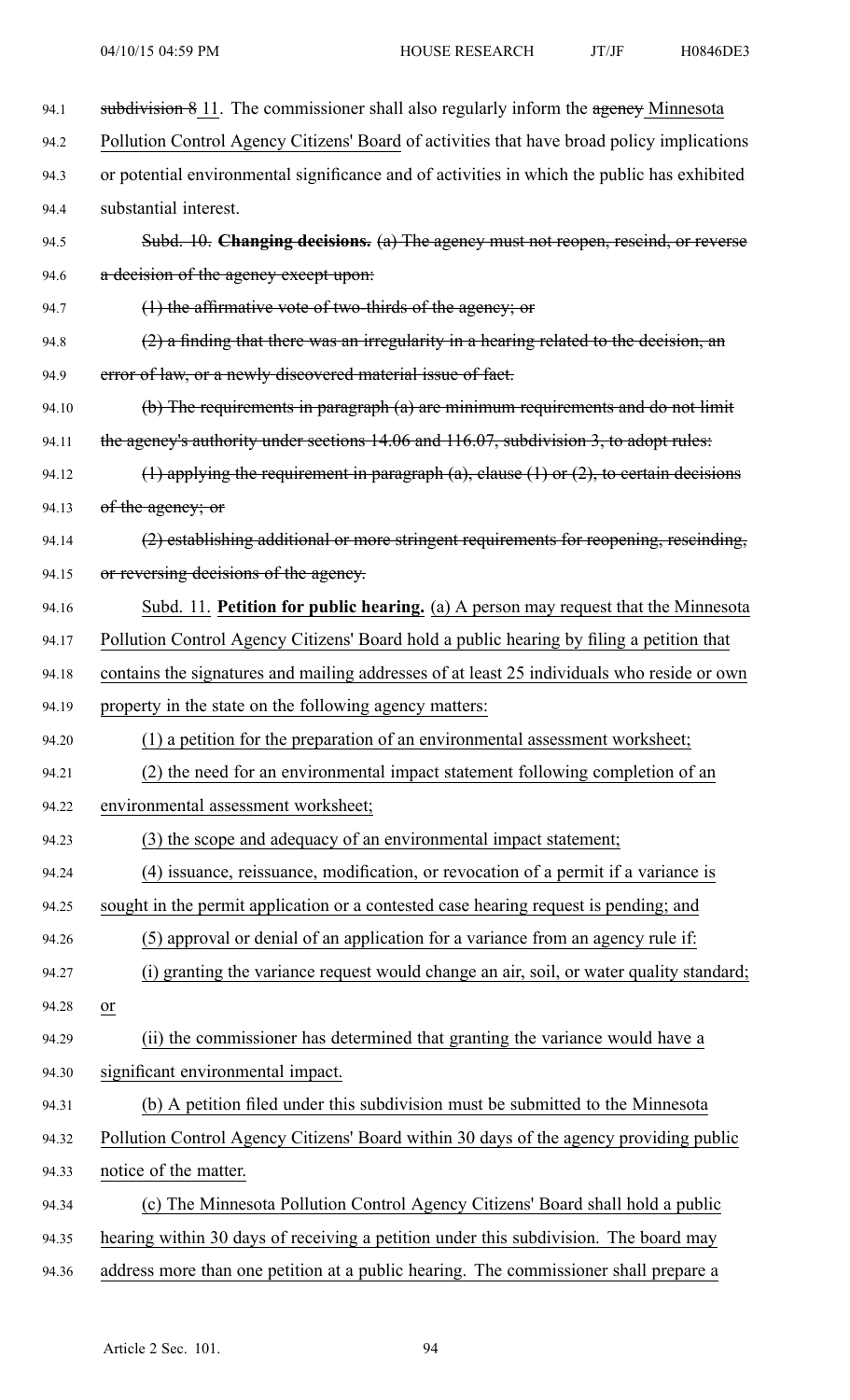95.1 notice of the public hearing and publish the notice in <sup>a</sup> newspaper of general circulation in

95.2 the geographical area or areas affected and notify local governments and other interested

95.3 parties as determined by the commissioner. Following the hearing, the board shall compile

- 95.4 and submit comments received during the hearing to the commissioner for review.
- 95.5 Sec. 102. Minnesota Statutes 2014, section 116.03, subdivision 1, is amended to read: 95.6 Subdivision 1. **Office.** (a) The Office of Commissioner of the Pollution Control 95.7 Agency is created and is under the supervision and control of the commissioner, who is 95.8 appointed by the governor under the provisions of section 15.06.
- 95.9 (b) The commissioner may appoint <sup>a</sup> deputy commissioner and assistant 95.10 commissioners who shall be in the unclassified service.
- 95.11 (c) The commissioner shall make all decisions on behalf of the agency that are
- 95.12 not required to be made by the agency except for rulemaking decisions made by the
- 95.13 Minnesota Pollution Control Agency Citizens' Board under section 116.02.

95.14 Sec. 103. Minnesota Statutes 2014, section 116.07, subdivision 4d, is amended to read: 95.15 Subd. 4d. **Permit fees.** (a) The agency may collect permit fees in amounts not greater 95.16 than those necessary to cover the reasonable costs of developing, reviewing, and acting 95.17 upon applications for agency permits and implementing and enforcing the conditions of 95.18 the permits pursuan<sup>t</sup> to agency rules. Permit fees shall not include the costs of litigation. 95.19 The fee schedule must reflect reasonable and routine direct and indirect costs associated 95.20 with permitting, implementation, and enforcement. The agency may impose an additional 95.21 enforcement fee to be collected for <sup>a</sup> period of up to two years to cover the reasonable costs 95.22 of implementing and enforcing the conditions of <sup>a</sup> permit under the rules of the agency. 95.23 Any money collected under this paragraph shall be deposited in the environmental fund.

95.24 (b) Notwithstanding paragraph (a), the agency shall collect an annual fee from 95.25 the owner or operator of all stationary sources, emission facilities, emissions units, air 95.26 contaminant treatment facilities, treatment facilities, potential air contaminant storage 95.27 facilities, or storage facilities subject to the requirement to obtain a permit a notification, 95.28 permit, or license requirement under subchapter this chapter, subchapters I and V of 95.29 the federal Clean Air Act, United States Code, title 42, section 7401 et seq., or section 95.30 116.081 or rules adopted thereunder. The annual fee shall be used to pay for all direct 95.31 and indirect reasonable costs, including attorney general legal costs, required to develop 95.32 and administer the notification, permit, or license program requirements of subchapter 95.33 this chapter, subchapters I and V of the federal Clean Air Act, United States Code, title 95.34 42, section 7401 et seq., and sections of this chapter and the or rules adopted under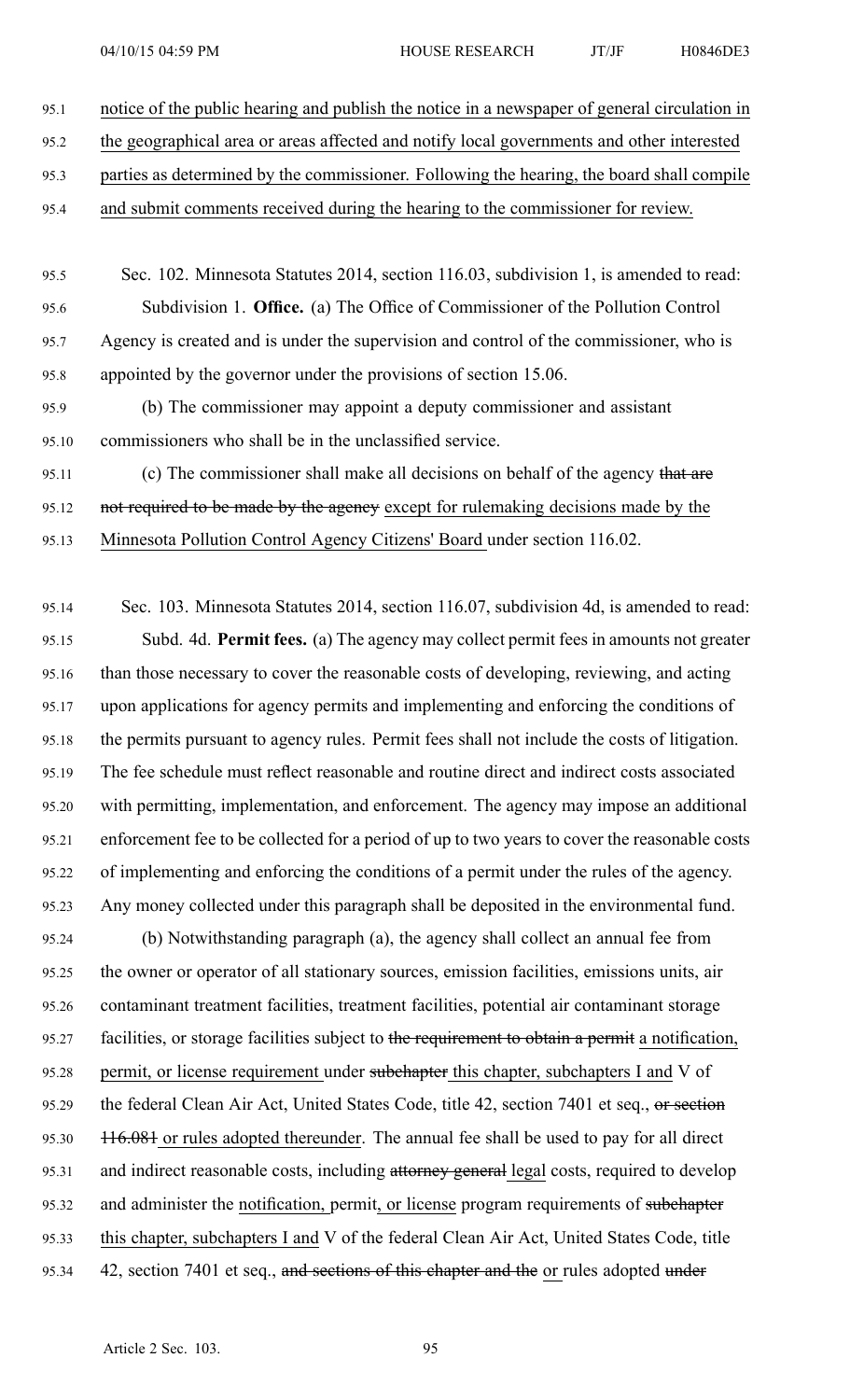96.1 this chapter related to air contamination and noise thereunder. Those costs include the 96.2 reasonable costs of reviewing and acting upon an application for <sup>a</sup> permit; implementing 96.3 and enforcing statutes, rules, and the terms and conditions of <sup>a</sup> permit; emissions, ambient, 96.4 and deposition monitoring; preparing generally applicable regulations; responding to 96.5 federal guidance; modeling, analyses, and demonstrations; preparing inventories and 96.6 tracking emissions; and providing information to the public about these activities.

96.7 (c) The agency shall set fees that:

96.8 (1) will result in the collection, in the aggregate, from the sources listed in paragraph 96.9 (b), of an amount not less than \$25 per ton of each volatile organic compound; pollutant 96.10 regulated under United States Code, title 42, section 7411 or 7412 (section 111 or 112 96.11 of the federal Clean Air Act); and each pollutant, excep<sup>t</sup> carbon monoxide, for which <sup>a</sup> 96.12 national primary ambient air quality standard has been promulgated;

96.13 (2) may result in the collection, in the aggregate, from the sources listed in paragraph 96.14 (b), of an amount not less than \$25 per ton of each pollutant not listed in clause (1) that is 96.15 regulated under this chapter or air quality rules adopted under this chapter; and

96.16 (3) shall collect, in the aggregate, from the sources listed in paragraph (b), the 96.17 amount needed to match gran<sup>t</sup> funds received by the state under United States Code, title 96.18 42, section 7405 (section 105 of the federal Clean Air Act).

96.19 The agency must not include in the calculation of the aggregate amount to be collected 96.20 under clauses (1) and (2) any amount in excess of 4,000 tons per year of each air pollutant 96.21 from <sup>a</sup> source. The increase in air permit fees to match federal gran<sup>t</sup> funds shall be <sup>a</sup> 96.22 surcharge on existing fees. The commissioner may not collect the surcharge after the gran<sup>t</sup> 96.23 funds become unavailable. In addition, the commissioner shall use nonfee funds to the 96.24 extent practical to match the gran<sup>t</sup> funds so that the fee surcharge is minimized.

96.25 (d) To cover the reasonable costs described in paragraph (b), the agency shall provide 96.26 in the rules promulgated under paragraph (c) for an increase in the fee collected in each year 96.27 by the percentage, if any, by which the Consumer Price Index for the most recent calendar 96.28 year ending before the beginning of the year the fee is collected exceeds the Consumer Price 96.29 Index for the calendar year 1989. For purposes of this paragraph the Consumer Price Index 96.30 for any calendar year is the average of the Consumer Price Index for all-urban consumers 96.31 published by the United States Department of Labor, as of the close of the 12-month period 96.32 ending on August 31 of each calendar year. The revision of the Consumer Price Index that 96.33 is most consistent with the Consumer Price Index for calendar year 1989 shall be used. 96.34 (e) Any money collected under paragraphs (b) to (d) must be deposited in the

96.35 environmental fund and must be used solely for the activities listed in paragraph (b).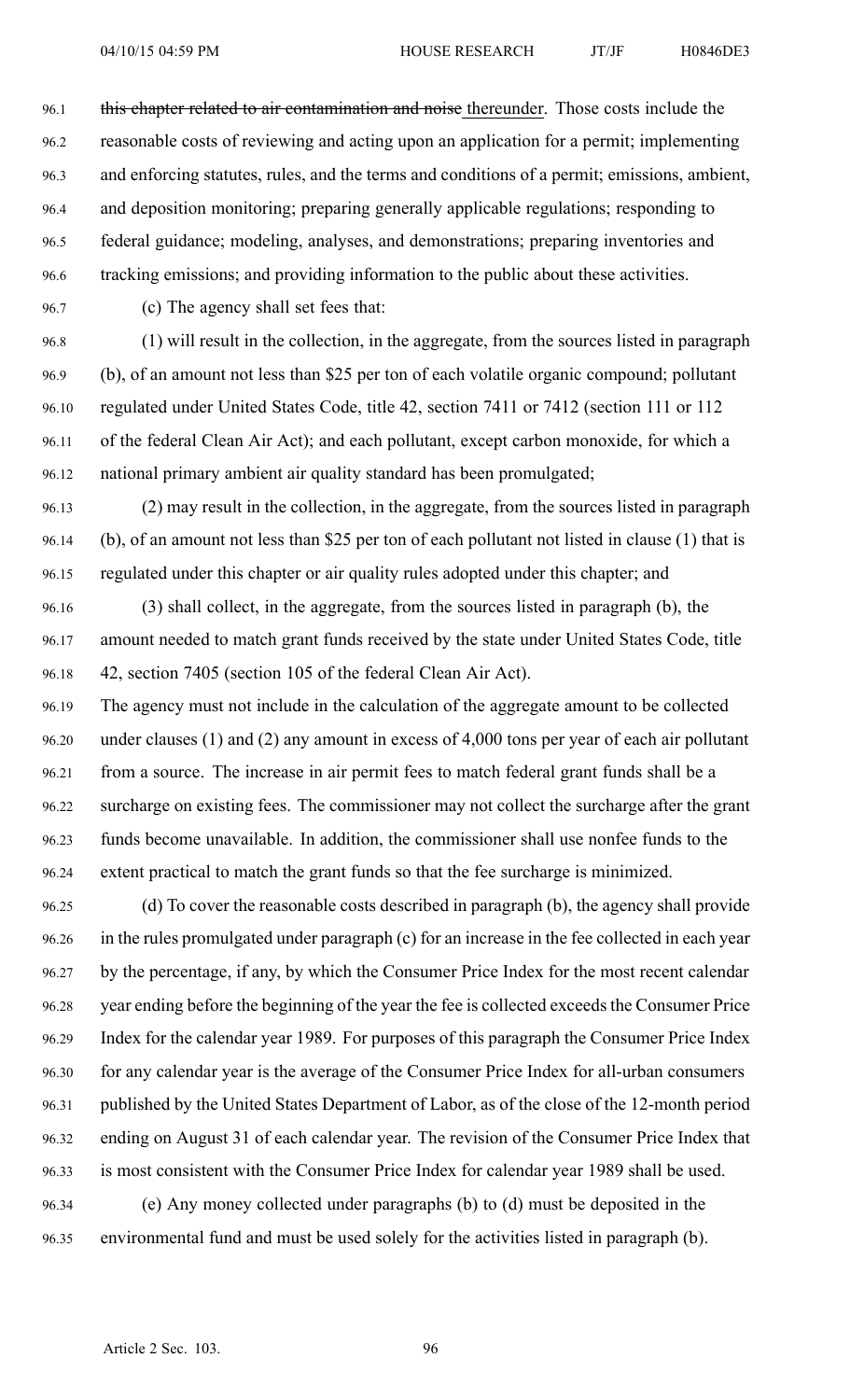97.1 (f) Permit applicants who wish to construct, reconstruct, or modify <sup>a</sup> facility may 97.2 offer to reimburse the agency for the costs of staff time or consultant services needed to 97.3 expedite the permit development process, including the analysis of environmental review 97.4 documents. The reimbursement shall be in addition to permit application fees imposed by 97.5 law. When the agency determines that it needs additional resources to develop the permit 97.6 application in an expedited manner, and that expediting the development is consistent with 97.7 permitting program priorities, the agency may accep<sup>t</sup> the reimbursement. Reimbursements 97.8 accepted by the agency are appropriated to the agency for the purpose of developing 97.9 the permit or analyzing environmental review documents. Reimbursement by <sup>a</sup> permit 97.10 applicant shall precede and not be contingent upon issuance of <sup>a</sup> permit; shall not affect 97.11 the agency's decision on whether to issue or deny <sup>a</sup> permit, what conditions are included 97.12 in <sup>a</sup> permit, or the application of state and federal statutes and rules governing permit 97.13 determinations; and shall not affect final decisions regarding environmental review. 97.14 (g) The fees under this subdivision are exemp<sup>t</sup> from section 16A.1285.

97.15 Sec. 104. Minnesota Statutes 2014, section 116.07, subdivision 4j, is amended to read: 97.16 Subd. 4j. **Permits; solid waste facilities.** (a) The agency may not issue <sup>a</sup> permit 97.17 for new or additional capacity for <sup>a</sup> mixed municipal solid waste resource recovery or 97.18 disposal facility as defined in section 115A.03 unless each county using or projected in 97.19 the permit to use the facility has in place <sup>a</sup> solid waste managemen<sup>t</sup> plan approved under 97.20 section 115A.46 or 473.803 and amended as required by section 115A.96, subdivision 6. 97.21 The agency shall issue the permit only if the capacity of the facility is consistent with the 97.22 needs for resource recovery or disposal capacity identified in the approved plan or plans. 97.23 Consistency must be determined by the Pollution Control Agency. Plans approved before 97.24 January 1, 1990, need not be revised if the capacity sought in the permit is consistent 97.25 with the approved plan or plans.

97.26 (b) The agency shall require as par<sup>t</sup> of the permit application for <sup>a</sup> waste incineration 97.27 facility identification of preliminary plans for ash managemen<sup>t</sup> and ash leachate treatment 97.28 or ash utilization. The permit issued by the agency must include requirements for ash 97.29 managemen<sup>t</sup> and ash leachate treatment.

97.30 (c) Within 180 days of receipt of <sup>a</sup> completed application, the agency shall approve, 97.31 disapprove, or delay decision on the application, with reasons for the delay, in writing.

- 97.32 (d) The agency may not issue <sup>a</sup> permit for <sup>a</sup> new disposal facility, as defined in
- 97.33 section 115A.03, subdivision 10, or <sup>a</sup> permit to expand an existing disposal facility unless:
- 97.34 (1) all local units of governmen<sup>t</sup> in which the facility is to be sited and exercising
- 97.35 their respective land use and zoning authority pursuan<sup>t</sup> to Minnesota Statutes, chapters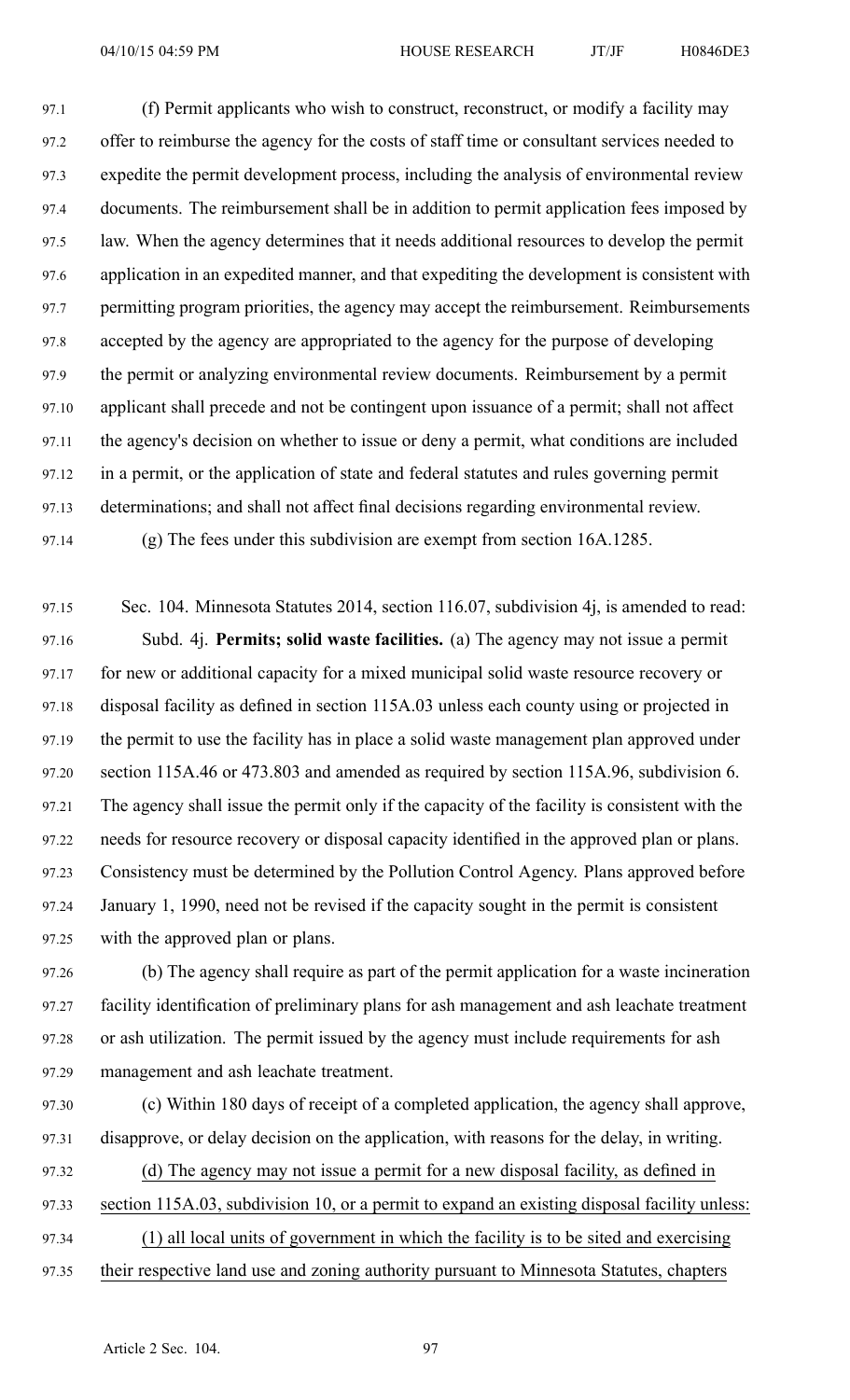- 98.1 366, 494, or 462 have granted approval for the new or expanded facility prior to the 98.2 issuance of the permit; 98.3 (2) all local units of governmen<sup>t</sup> in which the facility is to be sited and exercising
- 98.4 their respective land use and zoning authority pursuan<sup>t</sup> to Minnesota Statutes, chapters
- 98.5 366, 494, or 462 have authorized the permit to be issued prior to or concurrent with the
- 98.6 required approval by the local unit of government; or
- 98.7 (3) the new or expanded facility is par<sup>t</sup> of and will be sited on land already identified 98.8 in an approved solid waste managemen<sup>t</sup> plan as described in paragraph (a)
- 

98.9 **EFFECTIVE DATE.** This section is effective the day following final enactment.

- 98.10 Sec. 105. Minnesota Statutes 2014, section 116.07, subdivision 7, is amended to read: 98.11 Subd. 7. **Counties; processing of applications for animal lot permits.** Any 98.12 Minnesota county board may, by resolution, with approval of the Pollution Control 98.13 Agency, assume responsibility for processing applications for permits required by the 98.14 Pollution Control Agency under this section for livestock feedlots, poultry lots or other 98.15 animal lots. The responsibility for permit application processing, if assumed by <sup>a</sup> county, 98.16 may be delegated by the county board to any appropriate county officer or employee.
- 98.17 (a) For the purposes of this subdivision, the term "processing" includes:
- 98.18 (1) the distribution to applicants of forms provided by the Pollution Control Agency; 98.19 (2) the receipt and examination of completed application forms, and the certification, 98.20 in writing, to the Pollution Control Agency either that the animal lot facility for which <sup>a</sup> 98.21 permit is sought by an applicant will comply with applicable rules and standards, or, if 98.22 the facility will not comply, the respects in which <sup>a</sup> variance would be required for the 98.23 issuance of <sup>a</sup> permit; and
- 98.24 (3) rendering to applicants, upon request, assistance necessary for the proper 98.25 completion of an application.
- 98.26 (b) For the purposes of this subdivision, the term "processing" may include, at the 98.27 option of the county board, issuing, denying, modifying, imposing conditions upon, or 98.28 revoking permits pursuan<sup>t</sup> to the provisions of this section or rules promulgated pursuan<sup>t</sup> 98.29 to it, subject to review, suspension, and reversal by the Pollution Control Agency. The 98.30 Pollution Control Agency shall, after written notification, have 15 days to review, suspend, 98.31 modify, or reverse the issuance of the permit. After this period, the action of the county 98.32 board is final, subject to appeal as provided in chapter 14. For permit applications filed 98.33 after October 1, 2001, section 15.99 applies to feedlot permits issued by the agency or <sup>a</sup> 98.34 county pursuan<sup>t</sup> to this subdivision.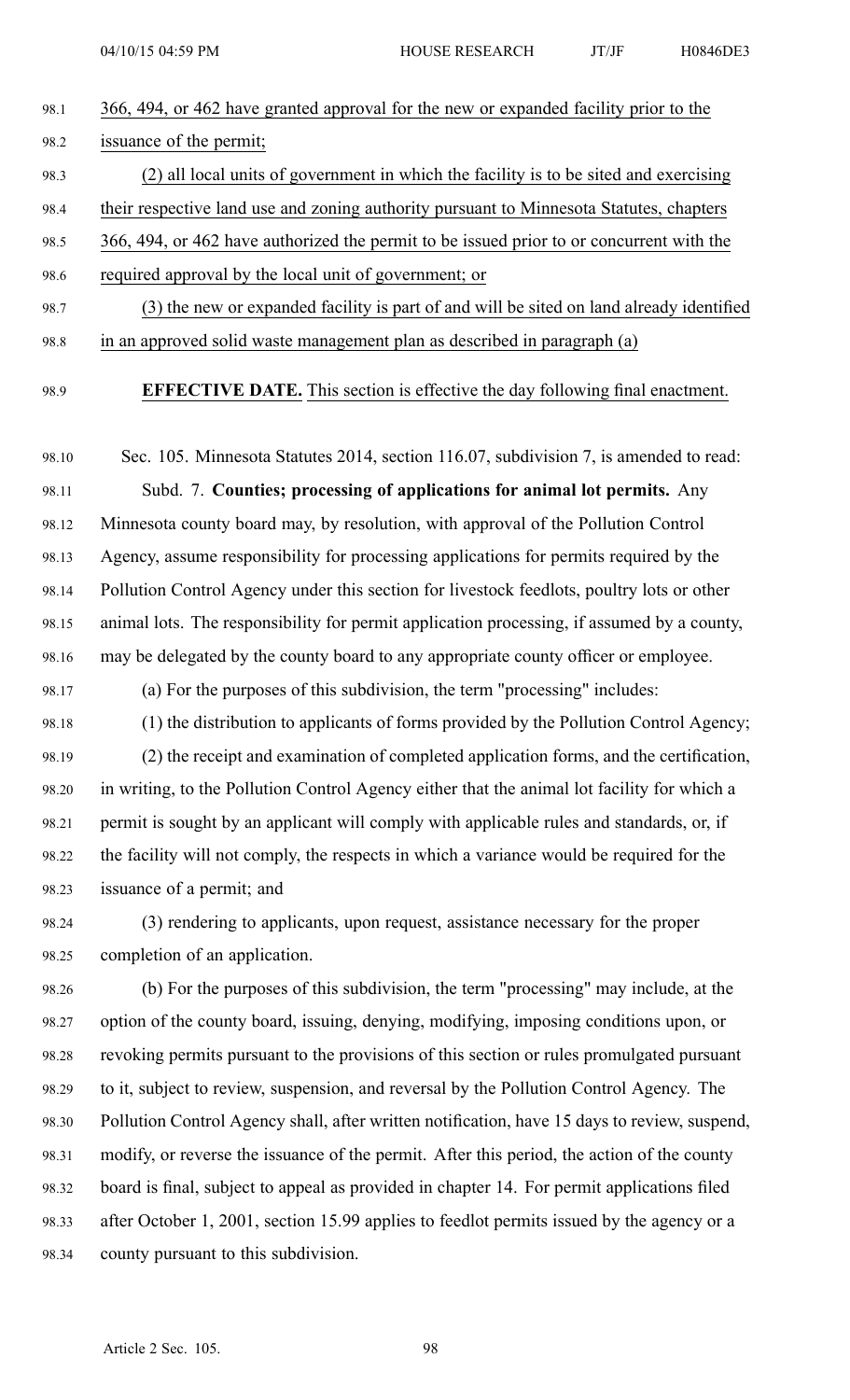99.1 (c) For the purpose of administration of rules adopted under this subdivision, the 99.2 commissioner and the agency may provide exceptions for cases where the owner of <sup>a</sup> 99.3 feedlot has specific written plans to close the feedlot within five years. These exceptions 99.4 include waiving requirements for major capital improvements.

99.5 (d) For purposes of this subdivision, <sup>a</sup> discharge caused by an extraordinary natural 99.6 event such as <sup>a</sup> precipitation event of greater magnitude than the 25-year, 24-hour event, 99.7 tornado, or flood in excess of the 100-year flood is not <sup>a</sup> "direct discharge of pollutants."

99.8 (e) In adopting and enforcing rules under this subdivision, the commissioner shall 99.9 cooperate closely with other governmental agencies.

99.10 (f) The Pollution Control Agency shall work with the Minnesota Extension Service, 99.11 the Department of Agriculture, the Board of Water and Soil Resources, producer groups, 99.12 local units of government, as well as with appropriate federal agencies such as the Natural 99.13 Resources Conservation Service and the Farm Service Agency, to notify and educate 99.14 producers of rules under this subdivision at the time the rules are being developed and 99.15 adopted and at least every two years thereafter.

99.16 (g) The Pollution Control Agency shall adopt rules governing the issuance and 99.17 denial of permits for livestock feedlots, poultry lots or other animal lots pursuan<sup>t</sup> to this 99.18 section. Pastures are exemp<sup>t</sup> from the rules authorized under this paragraph. A feedlot 99.19 permit is not required for livestock feedlots with more than ten but less than 50 animal 99.20 units; provided they are not in shoreland areas. A livestock feedlot permit does not 99.21 become required solely because of <sup>a</sup> change in the ownership of the buildings, grounds, 99.22 or feedlot. These rules apply both to permits issued by counties and to permits issued 99.23 by the Pollution Control Agency directly.

99.24 (h) The Pollution Control Agency shall exercise supervising authority with respec<sup>t</sup> 99.25 to the processing of animal lot permit applications by <sup>a</sup> county.

99.26 (i) Any new rules or amendments to existing rules proposed under the authority 99.27 granted in this subdivision, or to implement new fees on animal feedlots, must be 99.28 submitted to the members of legislative policy and finance committees with jurisdiction 99.29 over agriculture and the environment prior to final adoption. The rules must not become 99.30 effective until 90 days after the proposed rules are submitted to the members.

99.31 (j) Until new rules are adopted that provide for plans for manure storage structures, 99.32 any plans for <sup>a</sup> liquid manure storage structure must be prepared or approved by <sup>a</sup> 99.33 registered professional engineer or <sup>a</sup> United States Department of Agriculture, Natural 99.34 Resources Conservation Service employee.

99.35 (k) A county may adopt by ordinance standards for animal feedlots that are more 99.36 stringent than standards in Pollution Control Agency rules.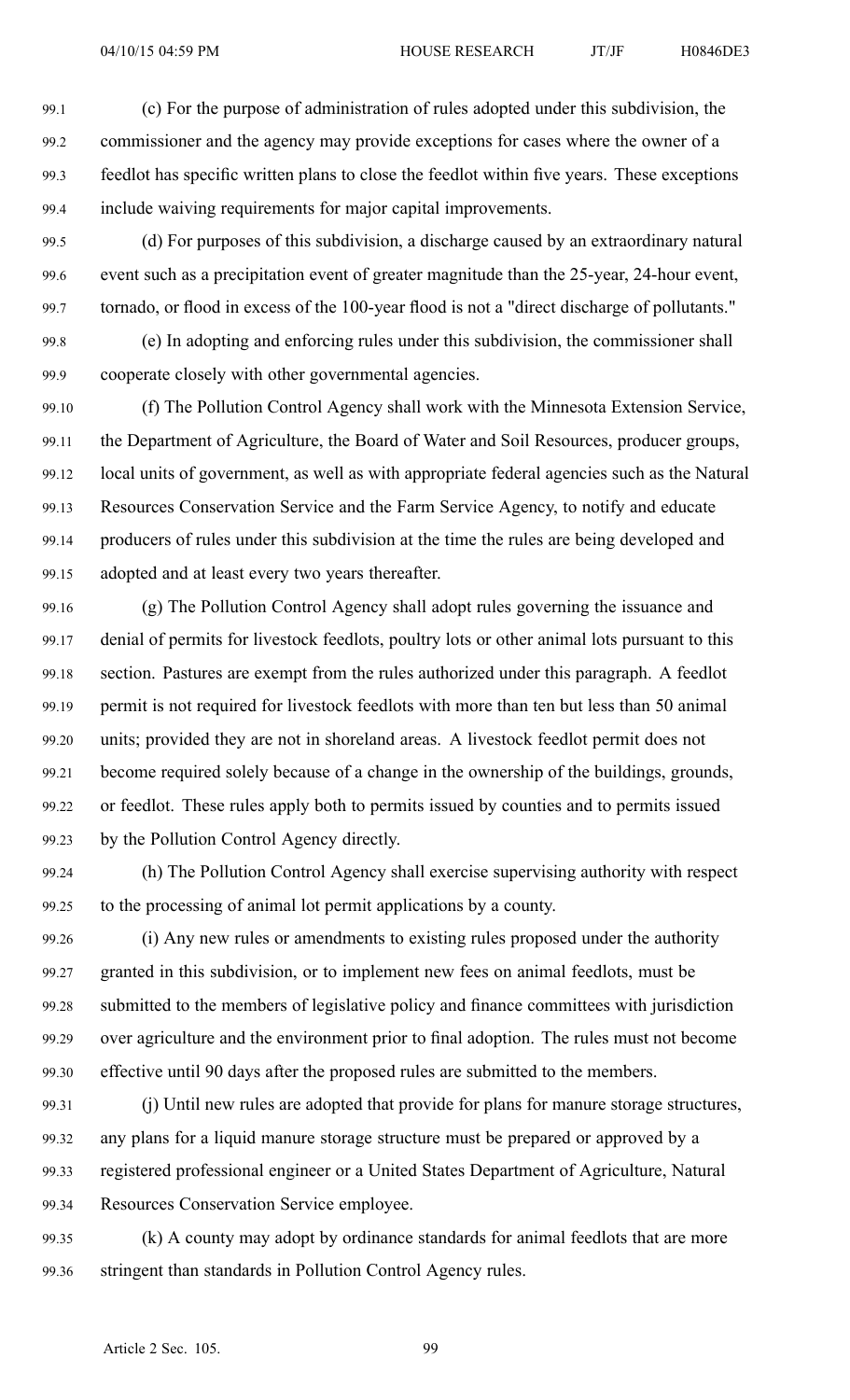100.1 (l) After January 1, 2001, <sup>a</sup> county that has not accepted delegation of the feedlot 100.2 permit program must hold <sup>a</sup> public meeting prior to the agency issuing <sup>a</sup> feedlot permit 100.3 for <sup>a</sup> feedlot facility with 300 or more animal units, unless another public meeting has 100.4 been held with regard to the feedlot facility to be permitted.

100.5 (m) After the proposed rules published in the State Register, volume 24, number 25, 100.6 are finally adopted, the agency may not impose additional conditions as <sup>a</sup> par<sup>t</sup> of <sup>a</sup> feedlot 100.7 permit, unless specifically required by law or agreed to by the feedlot operator.

100.8 (n) For the purposes of feedlot permitting, <sup>a</sup> discharge from land-applied manure 100.9 or <sup>a</sup> manure stockpile that is managed according to agency rule must not be subject to 100.10 <sup>a</sup> fine for <sup>a</sup> discharge violation.

100.11 (o) For the purposes of feedlot permitting, manure that is land applied, or <sup>a</sup> manure 100.12 stockpile that is managed according to agency rule, must not be considered <sup>a</sup> discharge 100.13 into waters of the state, unless the discharge is to waters of the state, as defined by 100.14 section 103G.005, subdivision 17, excep<sup>t</sup> type 1 or type 2 wetlands, as defined in section 100.15 103G.005, subdivision 17b, and does not meet discharge standards established for feedlots 100.16 under agency rule.

100.17 (p) Unless the upgrade is needed to correct an immediate public health threat under 100.18 section 145A.04, subdivision 8, or the facility is determined to be <sup>a</sup> concentrated animal 100.19 feeding operation under Code of Federal Regulations, title 40, section 122.23, in effect on 100.20 April 15, 2003, the agency may not require <sup>a</sup> feedlot operator:

100.21 (1) to spend more than \$3,000 to upgrade an existing feedlot with less than 300 100.22 animal units unless cost-share money is available to the feedlot operator for 75 percen<sup>t</sup> of 100.23 the cost of the upgrade; or

100.24 (2) to spend more than \$10,000 to upgrade an existing feedlot with between 300 100.25 and 500 animal units, unless cost-share money is available to the feedlot operator for 75 100.26 percen<sup>t</sup> of the cost of the upgrade or \$50,000, whichever is less.

100.27 (q) For the purposes of this section, "pastures" means areas, including winter feeding 100.28 areas as par<sup>t</sup> of <sup>a</sup> grazing area, where grass or other growing plants are used for grazing 100.29 and where the concentration of animals allows <sup>a</sup> vegetative cover to be maintained during 100.30 the growing season excep<sup>t</sup> that vegetative cover is not required:

100.31 (1) in the immediate vicinity of supplemental feeding or watering devices;

100.32 (2) in associated corrals and chutes where livestock are gathered for the purpose of 100.33 sorting, veterinary services, loading and unloading trucks and trailers, and other necessary 100.34 activities related to good animal husbandry practices; and

100.35 (3) in associated livestock access lanes used to convey livestock to and from areas 100.36 of the pasture.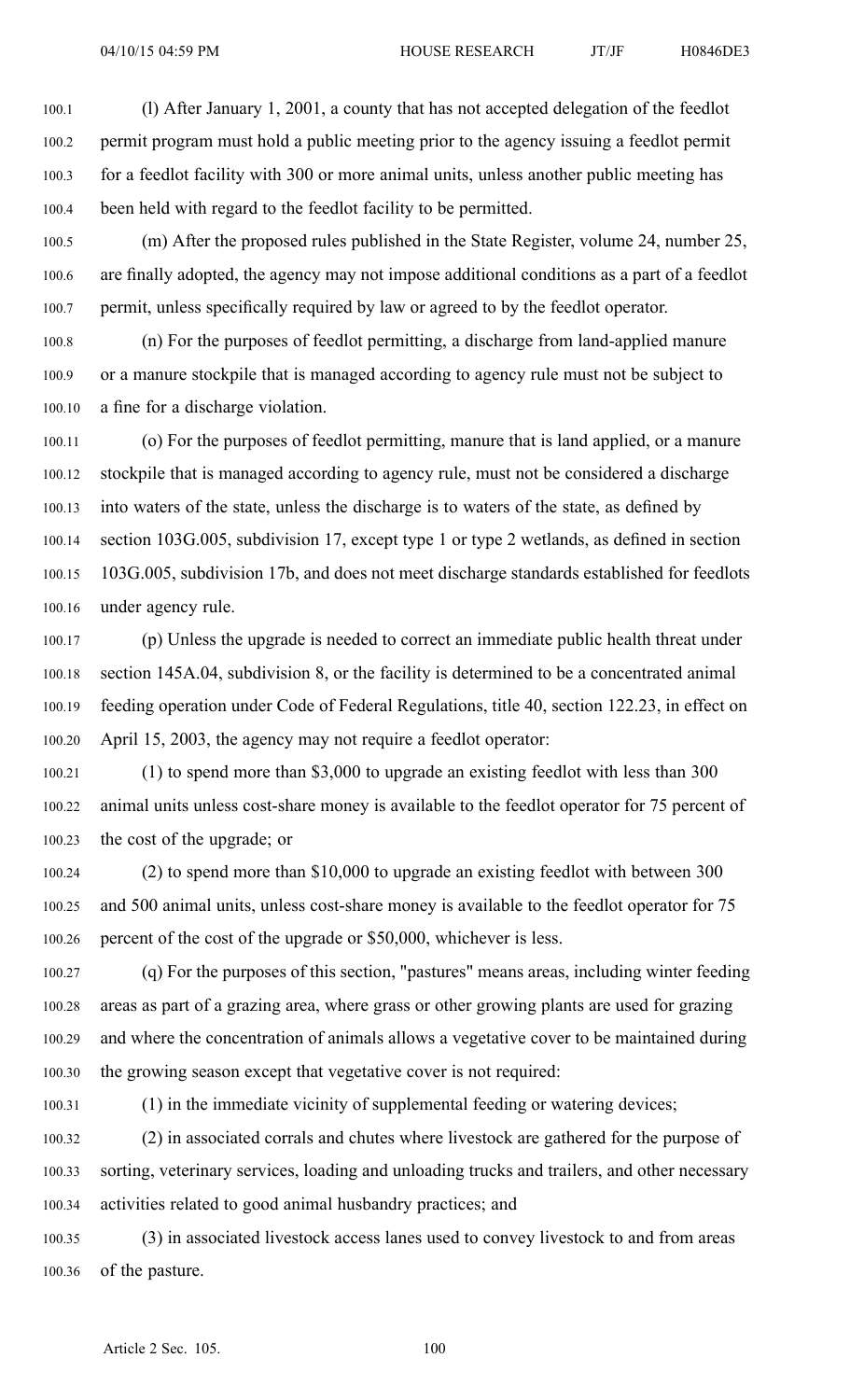| 101.1  | $(r)$ A feedlot operator who stores and applies up to 100,000 gallons per calendar year       |
|--------|-----------------------------------------------------------------------------------------------|
| 101.2  | of private truck wash wastewater resulting from trucks that transport animals or supplies     |
| 101.3  | to and from the feedlot does not require a permit to land apply industrial byproducts if the  |
| 101.4  | feedlot operator stores and applies the wastewater in accordance with Pollution Control       |
| 101.5  | Agency requirements for land applications of industrial byproduct that do not require         |
| 101.6  | a permit.                                                                                     |
| 101.7  | (s) A feedlot operator who holds a permit from the Pollution Control Agency to land           |
| 101.8  | apply industrial byproducts from a private truck wash is not required to have a certified     |
| 101.9  | land applicator apply the private truck wash wastewater if the wastewater is applied by the   |
| 101.10 | feedlot operator to cropland owned or leased by the feedlot operator or by a commercial       |
| 101.11 | animal waste technician licensed by the commissioner of agriculture under chapter 18C.        |
| 101.12 | For purposes of this paragraph and paragraph (r), "private truck wash" means a truck          |
| 101.13 | washing facility owned or leased, operated, and used only by a feedlot operator to wash       |
| 101.14 | trucks owned or leased by the feedlot operator and used to transport animals or supplies      |
| 101.15 | to and from the feedlot.                                                                      |
|        |                                                                                               |
| 101.16 | Sec. 106. Minnesota Statutes 2014, section 116.07, is amended by adding a subdivision         |
| 101.17 | to read:                                                                                      |
| 101.18 | Subd. 13. Limitation regarding certain policies, guidelines and other nonbinding              |
| 101.19 | interpretive statements. The commissioner shall not seek to implement or enforce against      |
| 101.20 | any entity or permittee a policy, guideline, or other nonbinding interpretive statement that  |
| 101.21 | meets the definition of a rule under chapter 14 if the policy, guideline, or other nonbinding |
| 101.22 | interpretive statement has not been adopted as a rule in accordance with chapter 14.          |
|        |                                                                                               |
| 101.23 | Sec. 107. Minnesota Statutes 2014, section 116D.04, is amended by adding a                    |
| 101.24 | subdivision to read:                                                                          |
| 101.25 | Subd. 17. Discretionary review notification. The commissioners of natural                     |
| 101.26 | resources and the Pollution Control Agency, when ordering the preparation of a                |
| 101.27 | discretionary environmental impact statement or environmental assessment worksheet            |
| 101.28 | for a proposed action, must notify the proposer of the action by certified mail at least      |
| 101.29 | 90 days prior to making the order public.                                                     |
|        |                                                                                               |
|        |                                                                                               |

101.30 Sec. 108. Minnesota Statutes 2014, section 144.12, is amended by adding <sup>a</sup> subdivision 101.31 to read: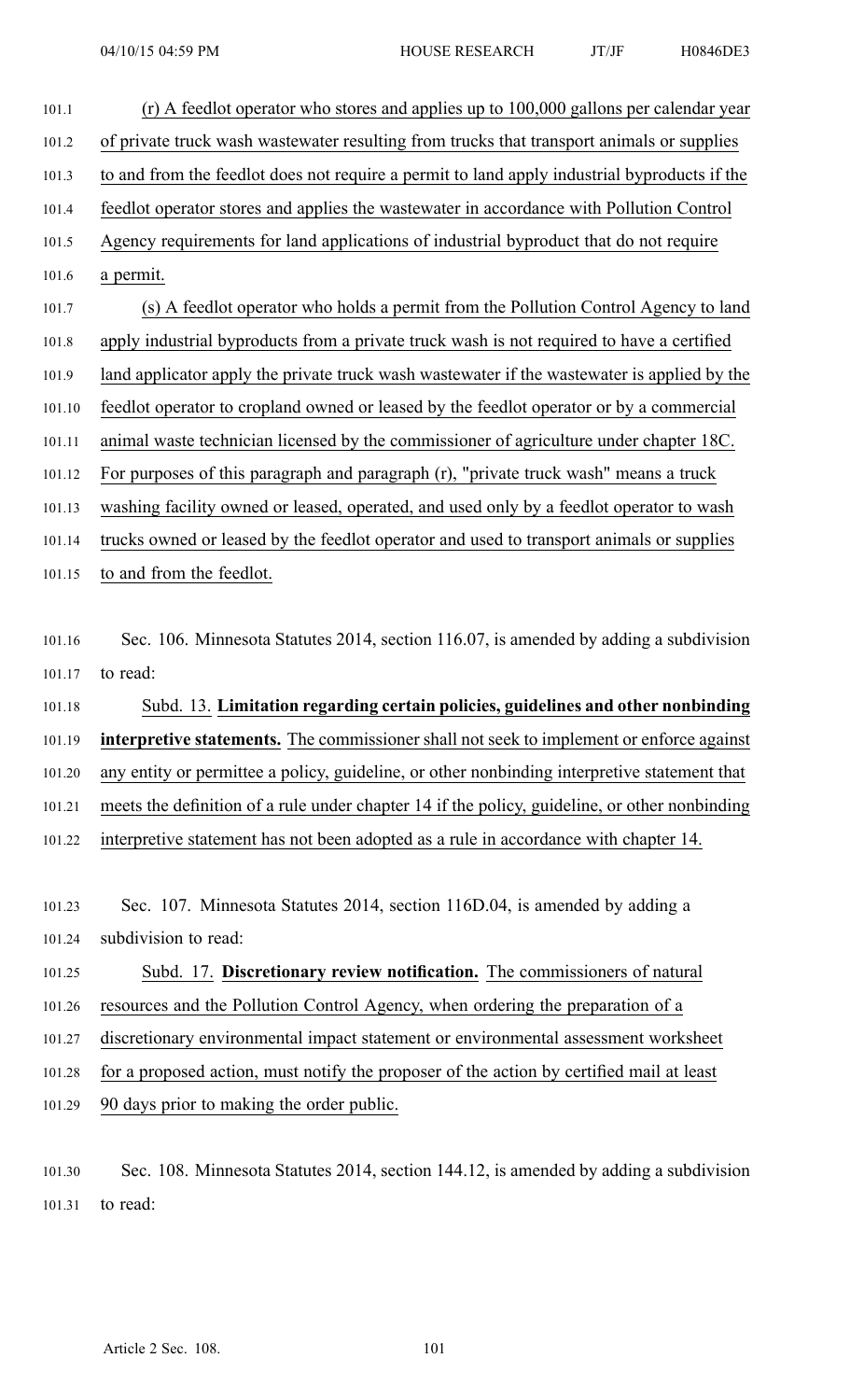| 102.1  | Subd. 4. Camper cabins and bunk houses. Camper cabins and bunk houses are                      |
|--------|------------------------------------------------------------------------------------------------|
| 102.2  | exempt from floor space, air space, or bed spacing requirements applicable to lodging          |
| 102.3  | establishments adopted by the commissioner. For the purposes of this section:                  |
| 102.4  | (1) "bunk house" means a building, structure, or enclosure intended to sleep more              |
| 102.5  | than one person for up to three nights that does not include a kitchen or bathroom; and        |
| 102.6  | (2) "camper cabin" means a permanent rustic enclosure with walls and a floor                   |
| 102.7  | that does not include a kitchen or bath, is located in a state park administered by the        |
| 102.8  | commissioner of natural resources, at a resort as defined under section 157.15, subdivision    |
| 102.9  | 11, or at a recreational camping area as defined under section 327.14, subdivision 8, and      |
| 102.10 | that is intended to be a place where sleeping accommodations are furnished to the public.      |
|        |                                                                                                |
| 102.11 | Sec. 109. Minnesota Statutes 2014, section 171.07, is amended by adding a subdivision          |
| 102.12 | to read:                                                                                       |
| 102.13 | Subd. 18. All-terrain vehicle safety certificate. (a) The department shall maintain            |
| 102.14 | in its records information transmitted electronically from the commissioner of natural         |
| 102.15 | resources identifying each person to whom the commissioner has issued an all-terrain           |
| 102.16 | vehicle safety certificate. The records transmitted from the Department of Natural             |
| 102.17 | Resources must contain the full name and date of birth as required for the driver's license    |
| 102.18 | or identification card. Records that are not matched to a driver's license or identification   |
| 102.19 | card record may be deleted after seven years.                                                  |
| 102.20 | (b) After receiving information under paragraph (a) that a person has received an              |
| 102.21 | all-terrain vehicle safety certificate, the department shall include, on all drivers' licenses |
| 102.22 | or Minnesota identification cards subsequently issued to the person, a graphic or written      |
| 102.23 | indication that the person has received the certificate.                                       |
| 102.24 | (c) If a person who has received an all-terrain vehicle safety certificate applies             |
| 102.25 | for a driver's license or Minnesota identification card before that information has been       |
| 102.26 | transmitted to the department, the department may accept a copy of the certificate as proof    |
| 102.27 | of its issuance and shall then follow the procedures in paragraph (b).                         |
|        |                                                                                                |
| 102.28 | <b>EFFECTIVE DATE.</b> This section is effective January 1, 2016, or the date the new          |
| 102.29 | driver and vehicle services information technology system is implemented, whichever            |
| 102.30 | comes later.                                                                                   |
|        |                                                                                                |

102.31 Sec. 110. Minnesota Statutes 2014, section 282.011, subdivision 3, is amended to read: 102.32 Subd. 3. **Title examination.** The commissioner of revenue shall, if requested by the 102.33 purchaser or the county attorney of the county where all or <sup>a</sup> portion of the land is situated, 102.34 deliver the deed to the county attorney for use under Minnesota Statutes 2014, section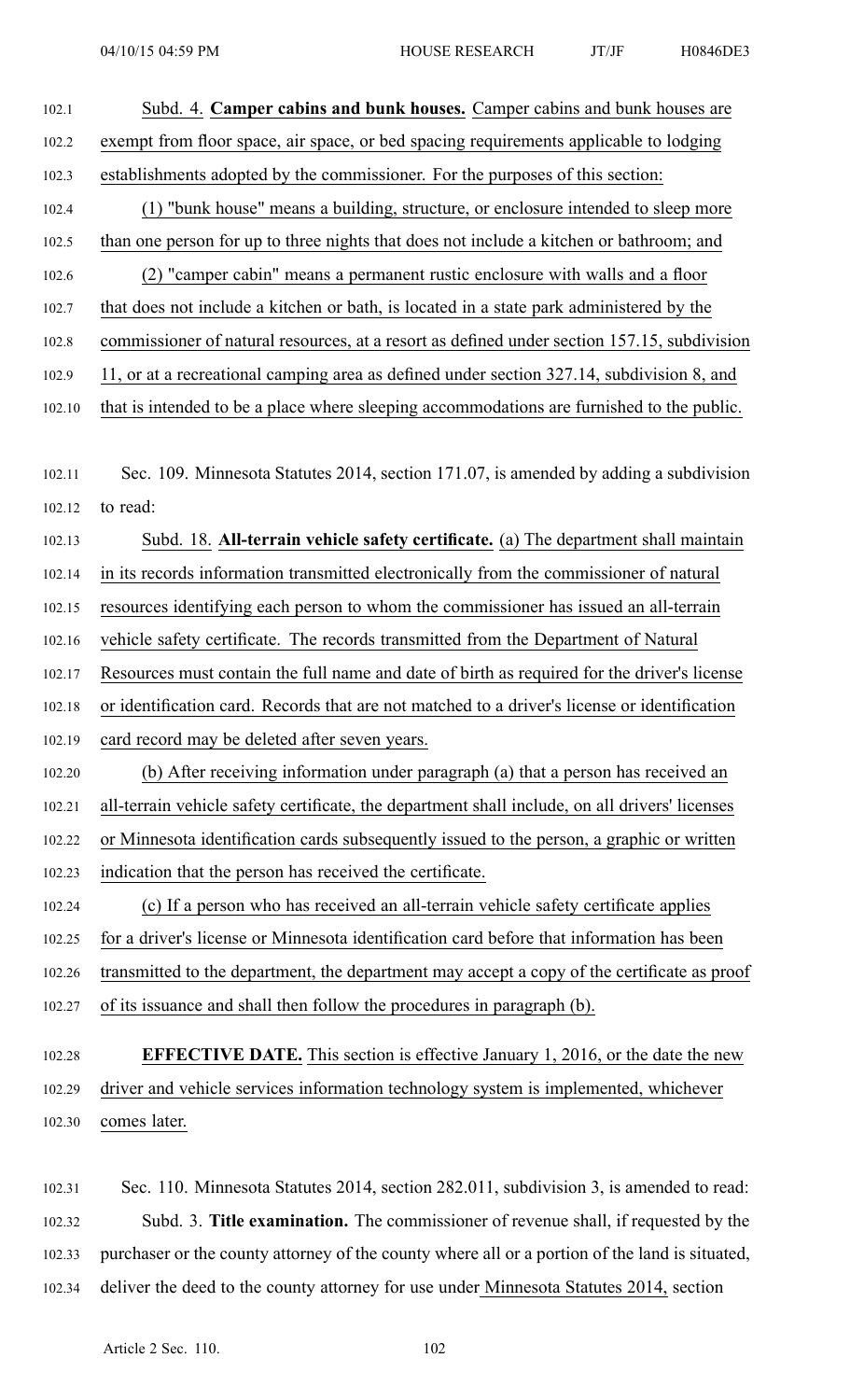103.1 88.48, subdivision 5, but such delivery shall not be considered delivery to the purchaser. 103.2 The county attorney shall be instructed when taking the transferral of the deed that said 103.3 deed shall not be delivered to the purchaser unless the land involved is accepted as and 103.4 placed into an auxiliary forest.

# 103.5 Sec. 111. **[325E.382] CERTAIN PRODUCTS CONTAINING MICROBEADS** 103.6 **PROHIBITED.**

- 103.7 Subdivision 1. **Definitions.** (a) For the purposes of this section, the following terms 103.8 have the meanings given.
- 103.9 (b) "Over-the-counter drug" means <sup>a</sup> drug that is <sup>a</sup> personal care product that

103.10 contains <sup>a</sup> label that identifies the product as <sup>a</sup> drug as required by Code of Federal

- 103.11 Regulations, title 21, section 201.66. An "over-the-counter drug" label includes:
- 103.12 (1) <sup>a</sup> drug facts panel; or
- 103.13 (2) <sup>a</sup> statement of the active ingredients with <sup>a</sup> list of those ingredients contained in
- 103.14 the compound, substance, or preparation.
- 103.15 (c) "Personal care product" means any article intended to be rubbed, poured,
- 103.16 sprinkled, or sprayed on, introduced into, or otherwise applied to the human body or
- 103.17 any par<sup>t</sup> thereof for cleansing, beautifying, promoting attractiveness, or altering the
- 103.18 appearance, and any article intended for use as <sup>a</sup> componen<sup>t</sup> of any such article. "Personal
- 103.19 care product" does not include prescription drugs.
- 103.20 (d) "Plastic" means <sup>a</sup> synthetic material made from linking monomers through
- 103.21 <sup>a</sup> chemical reaction to create an organic polymer chain that can be molded or extruded
- 103.22 at high heat into various solid forms retaining their defined shapes during life cycle and 103.23 after disposal.
- 103.24 (e) "Synthetic plastic microbead" means any intentionally added nonbiodegradable
- 103.25 solid plastic particle measured less than five millimeters in size and used to exfoliate
- 103.26 or cleanse in <sup>a</sup> rinse-off product.
- 103.27 Subd. 2. **Prohibitions.** (a) Effective December 31, 2017, no person shall 103.28 manufacture for sale <sup>a</sup> personal care product, excep<sup>t</sup> for an over-the-counter drug, that 103.29 contains synthetic plastic microbeads.
- 103.30 (b) Effective December 31, 2018, no person shall accep<sup>t</sup> for sale <sup>a</sup> personal care
- 103.31 product, excep<sup>t</sup> for an over-the-counter drug, that contains synthetic plastic microbeads.
- 103.32 (c) Effective December 31, 2018, no person shall manufacture for sale an
- 103.33 over-the-counter drug that contains synthetic plastic microbeads.
- 103.34 (d) Effective December 31, 2019, no person shall accep<sup>t</sup> for sale an over-the-counter 103.35 drug that contains synthetic plastic microbeads.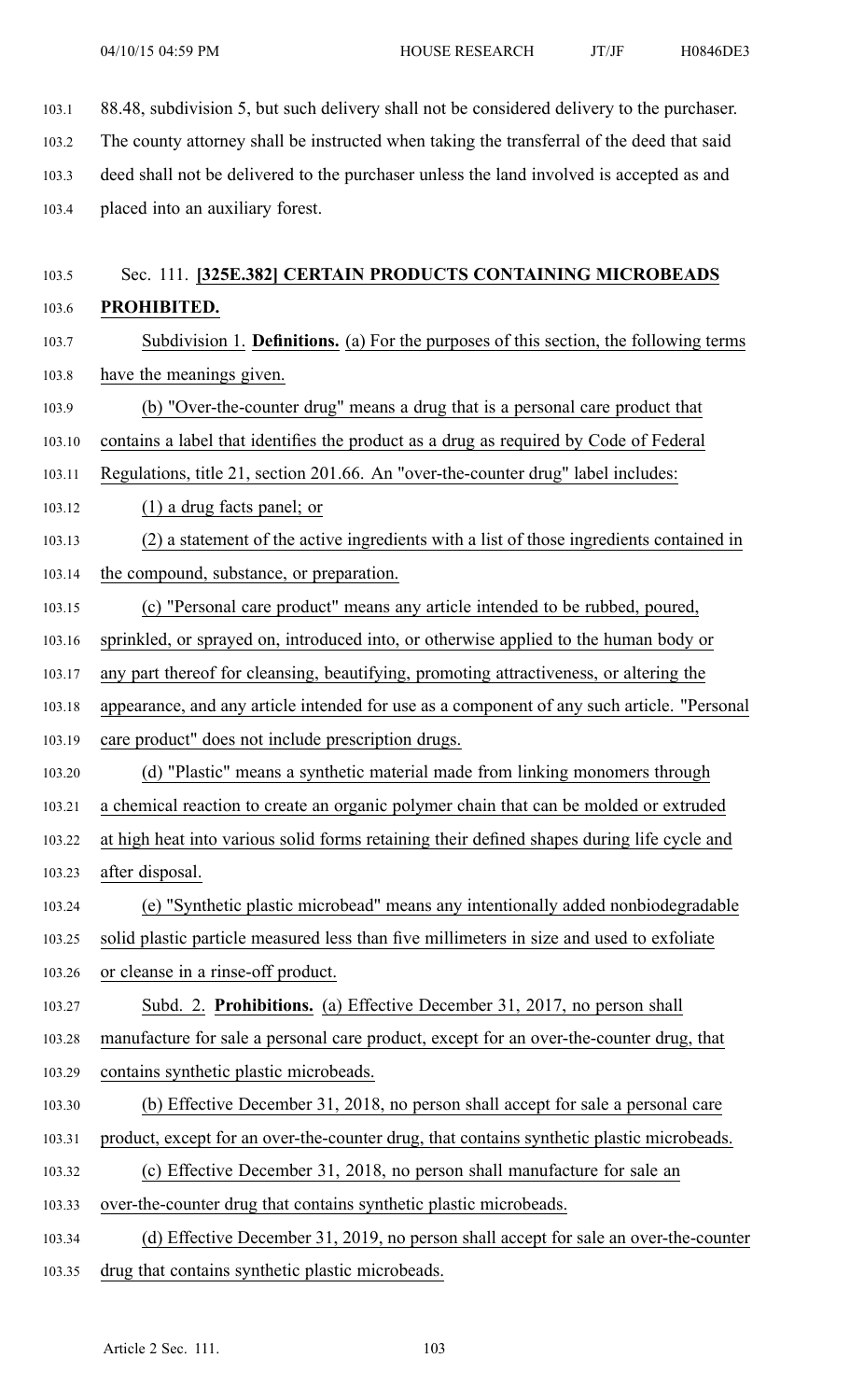104.1 Subd. 3. **Preemption.** This section preempts any ordinance or resolution of <sup>a</sup>

104.2 municipality, county, or any other local governmen<sup>t</sup> entity concerning synthetic plastic 104.3 microbeads.

104.4 Sec. 112. Minnesota Statutes 2014, section 446A.073, subdivision 1, is amended to read: 104.5 Subdivision 1. **Program established.** When money is appropriated for grants 104.6 under this program, the authority shall award grants up to <sup>a</sup> maximum of \$3,000,000 to 104.7 governmental units to cover up to one-half the cost of wastewater treatment or storm water 104.8 infrastructure projects made necessary by:

104.9 (1) <sup>a</sup> wasteload reduction prescribed under <sup>a</sup> total maximum daily load plan required 104.10 by section 303(d) of the federal Clean Water Act, United States Code, title 33, section  $104.11$  1313(d);

104.12 (2) <sup>a</sup> phosphorus concentration or mass limit which requires discharging one 104.13 milligram per liter or less at permitted design flow which is incorporated into <sup>a</sup> permit 104.14 issued by the Pollution Control Agency;

104.15 (3) any other water quality-based effluent limit established under section 115.03, 104.16 subdivision 1, paragraph (e), clause (8), and incorporated into <sup>a</sup> permit issued by the 104.17 Pollution Control Agency that exceeds secondary treatment limits; or

104.18 (4) <sup>a</sup> total nitrogen limit of ten milligrams per liter or less for <sup>a</sup> land-based treatment 104.19 system.

104.20 Sec. 113. Minnesota Statutes 2014, section 446A.073, subdivision 3, is amended to read: 104.21 Subd. 3. **Project priorities.** When money is appropriated for grants under this 104.22 program, the authority shall accep<sup>t</sup> applications during the month of July and reserve 104.23 money for projects expected to proceed with construction by the end of the fiscal year in 104.24 the order listed on the Pollution Control Agency's project priority list and in an amount 104.25 based on the cost estimate submitted to the authority in the gran<sup>t</sup> application or the as-bid 104.26 costs, whichever is less. Notwithstanding Minnesota Rules, chapter 7077, the Pollution 104.27 Control Agency may rank <sup>a</sup> drinking water infrastructure project on its project priority list 104.28 that is necessary to meet the applicable requirement in subdivision 1.

104.29 Sec. 114. Minnesota Statutes 2014, section 446A.073, subdivision 4, is amended to read: 104.30 Subd. 4. **Grant approval.** The authority must make <sup>a</sup> gran<sup>t</sup> for an eligible project 104.31 only after:

104.32 (1) the applicant has submitted the as-bid cost for the wastewater treatment or storm 104.33 water infrastructure project;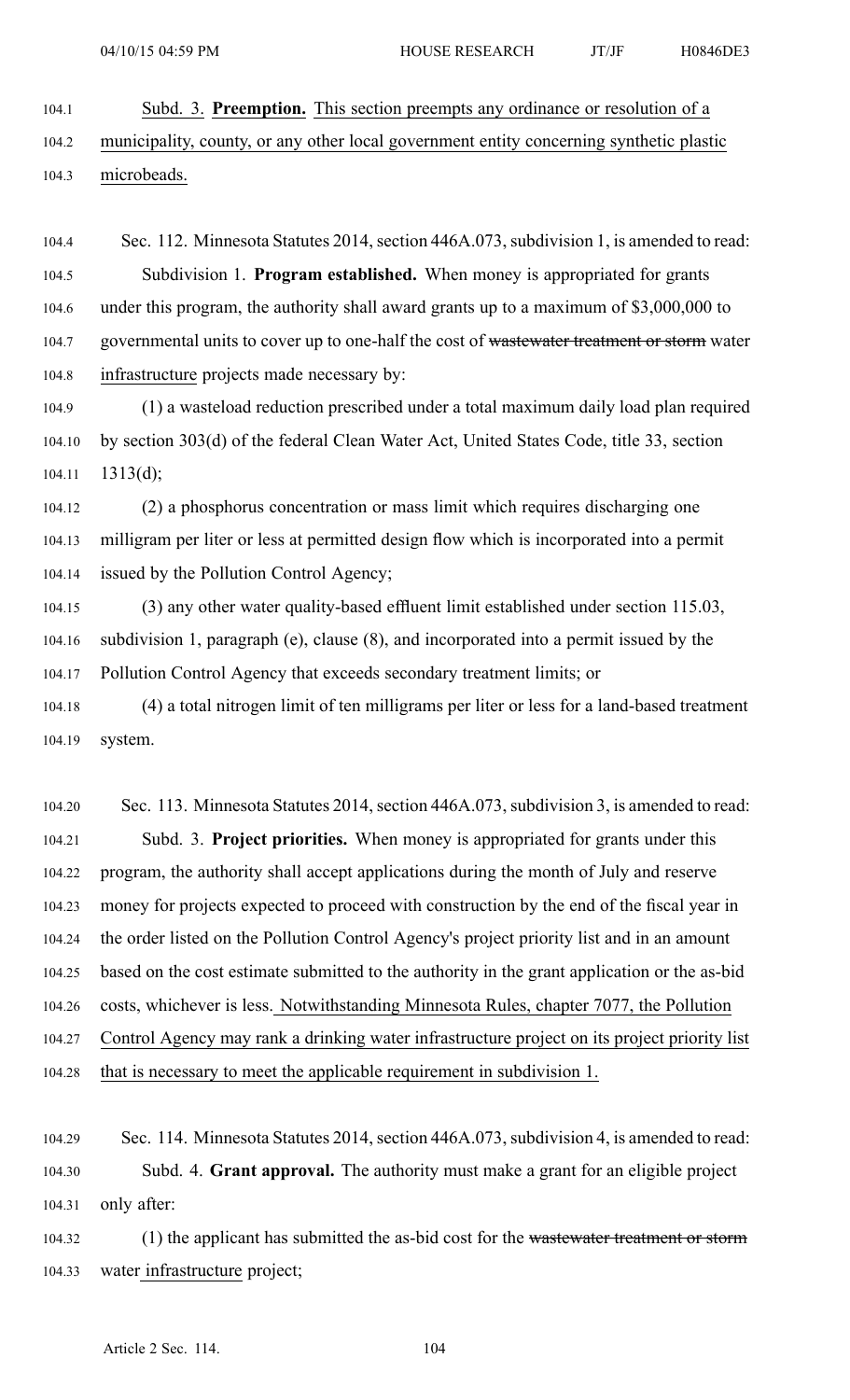105.1 (2) the Pollution Control Agency has approved the as-bid costs and certified the

105.2 gran<sup>t</sup> eligible portion of the project; and

105.3 (3) the authority has determined that the additional financing necessary to complete 105.4 the project has been committed from other sources.

105.5 Sec. 115. Minnesota Statutes 2014, section 473.1565, is amended to read:

105.6 **473.1565 METROPOLITAN AREA WATER SUPPLY PLANNING** 105.7 **ACTIVITIES; ADVISORY COMMITTEE COMMITTEES.**

105.8 Subdivision 1. **Planning activities.** (a) The Metropolitan Council must carry out 105.9 planning activities addressing the water supply needs of the metropolitan area as defined 105.10 in section 473.121, subdivision 2. The planning activities must include, at <sup>a</sup> minimum:

105.11 (1) development and maintenance of <sup>a</sup> base of technical information needed for 105.12 sound water supply decisions including surface and groundwater availability analyses, 105.13 water demand projections, water withdrawal and use impact analyses, modeling, and 105.14 similar studies;

105.15 (2) development and periodic update of <sup>a</sup> metropolitan area master water supply 105.16 plan, prepared in cooperation with and subject to the approval of the commissioner of 105.17 natural resources policy advisory committee established in this section, that:

105.18 (i) provides guidance for local water supply systems and future regional investments; 105.19 (ii) emphasizes conservation, interjurisdictional cooperation, and long-term 105.20 sustainability; and

105.21 (iii) addresses the reliability, security, and cost-effectiveness of the metropolitan area 105.22 water supply system and its local and subregional components;

105.23 (3) recommendations for clarifying the appropriate roles and responsibilities of 105.24 local, regional, and state governmen<sup>t</sup> in metropolitan area water supply;

105.25 (4) recommendations for streamlining and consolidating metropolitan area water 105.26 supply decision-making and approval processes; and

105.27 (5) recommendations for the ongoing and long-term funding of metropolitan area 105.28 water supply planning activities and capital investments.

105.29 (b) The council must carry out the planning activities in this subdivision in 105.30 consultation with the Metropolitan Area Water Supply Policy and Technical Advisory 105.31 Committee Committees established in subdivision 2 this section.

105.32 Subd. 2. **Policy advisory committee.** (a) A Metropolitan Area Water Supply 105.33 Policy Advisory Committee is established to assist the council in its planning activities in 105.34 subdivision 1. The policy advisory committee has the following membership:

105.35 (1) the commissioner of agriculture or the commissioner's designee;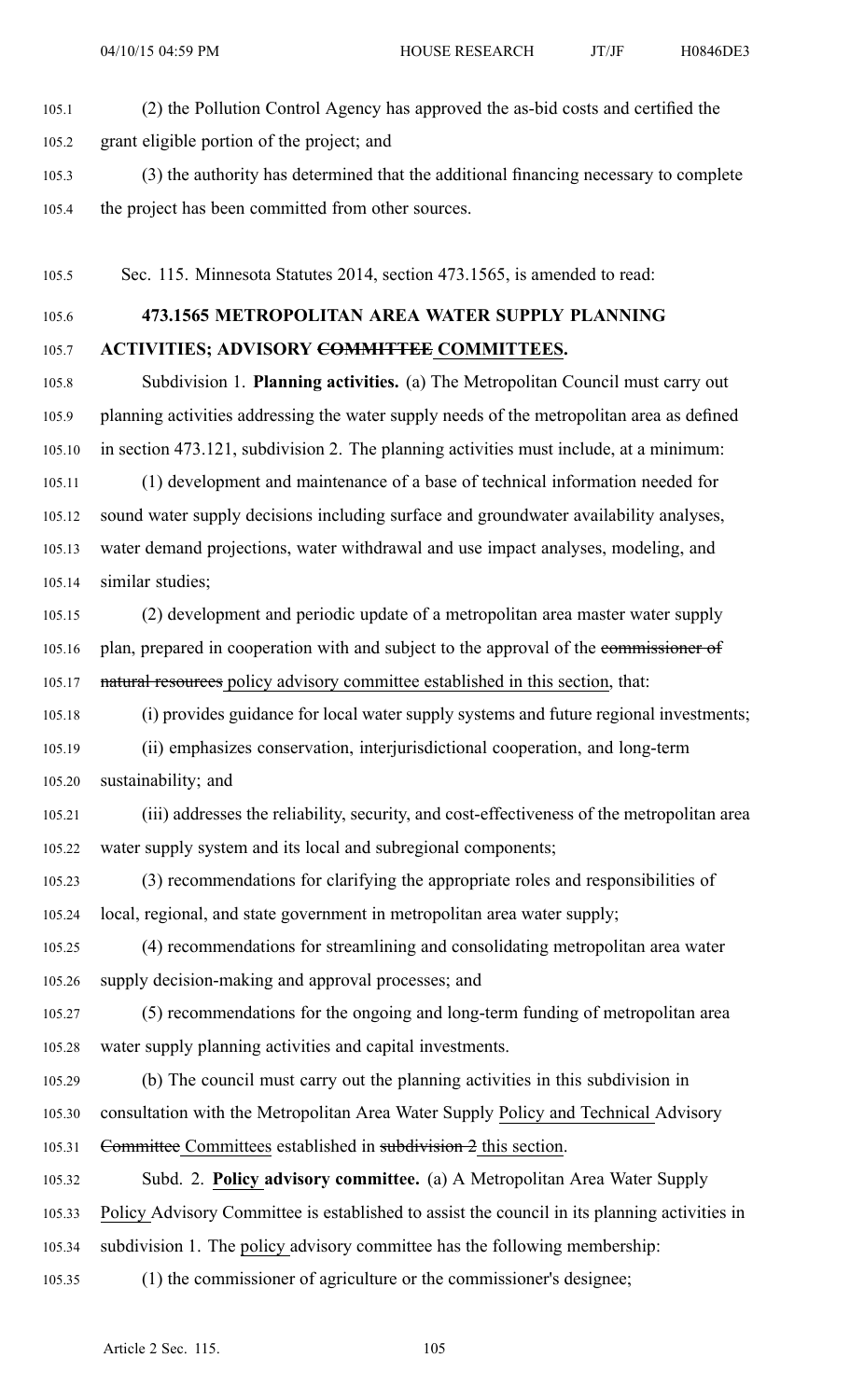106.1 (2) the commissioner of health or the commissioner's designee; 106.2 (3) the commissioner of natural resources or the commissioner's designee; 106.3 (4) the commissioner of the Pollution Control Agency or the commissioner's 106.4 designee; 106.5 (5) two officials of counties that are located in the metropolitan area, appointed by 106.6 the governor, in consultation with the Association of Minnesota Counties; 106.7 (6) five officials of noncounty local governmental units that are located in the 106.8 metropolitan area, appointed by the governor, in consultation with the Association of 106.9 Metropolitan Municipalities; 106.10 (7) the chair of the Metropolitan Council or the chair's designee, who is chair of the 106.11 advisory committee; and 106.12 (8) one official each from the counties of Chisago, Isanti, Sherburne, and Wright, 106.13 appointed by the governor, in consultation with the Association of Minnesota Counties 106.14 and the League of Minnesota Cities; and 106.15 (9) <sup>a</sup> member of the Board of Water Commissioners of the Saint Paul Regional Water 106.16 Services, appointed by and serving at the pleasure of the Board of Water Commissioners, 106.17 and <sup>a</sup> representative of the Minneapolis Water Department, appointed by and serving at 106.18 the pleasure of the mayor of the city of Minneapolis. 106.19 A local governmen<sup>t</sup> unit in each of the seven counties in the metropolitan area 106.20 and Chisago, Isanti, Sherburne, and Wright Counties must be represented in the 11 106.21 appointments made under clauses (5), (6), and (8). 106.22 (b) Members of the advisory committee appointed by the governor serve at the 106.23 pleasure of the governor. Members of the advisory committee serve without compensation 106.24 but may be reimbursed for their reasonable expenses as determined by the Metropolitan 106.25 Council. The advisory committee expires December 31, 2016. 106.26 (c) The council must consider the work and recommendations of the policy advisory 106.27 committee when the council is preparing its regional development framework. 106.28 Subd. 2a. **Technical advisory committee.** A Metropolitan Area Water Supply 106.29 Technical Advisory Committee is established to inform the policy advisory committee's 106.30 work by providing scientific and engineering expertise necessary to provide the region an 106.31 adequate and sustainable water supply. The technical advisory committee consists of 11 106.32 members appointed by the policy advisory committee as follows: 106.33 (1) six members to represen<sup>t</sup> operators of single-city and multicity public water 106.34 supply systems in the metropolitan area; 106.35 (2) <sup>a</sup> hydrologist with expertise in groundwater analysis and modeling; 106.36 (3) <sup>a</sup> hydrologist with expertise in surface water analysis and modeling;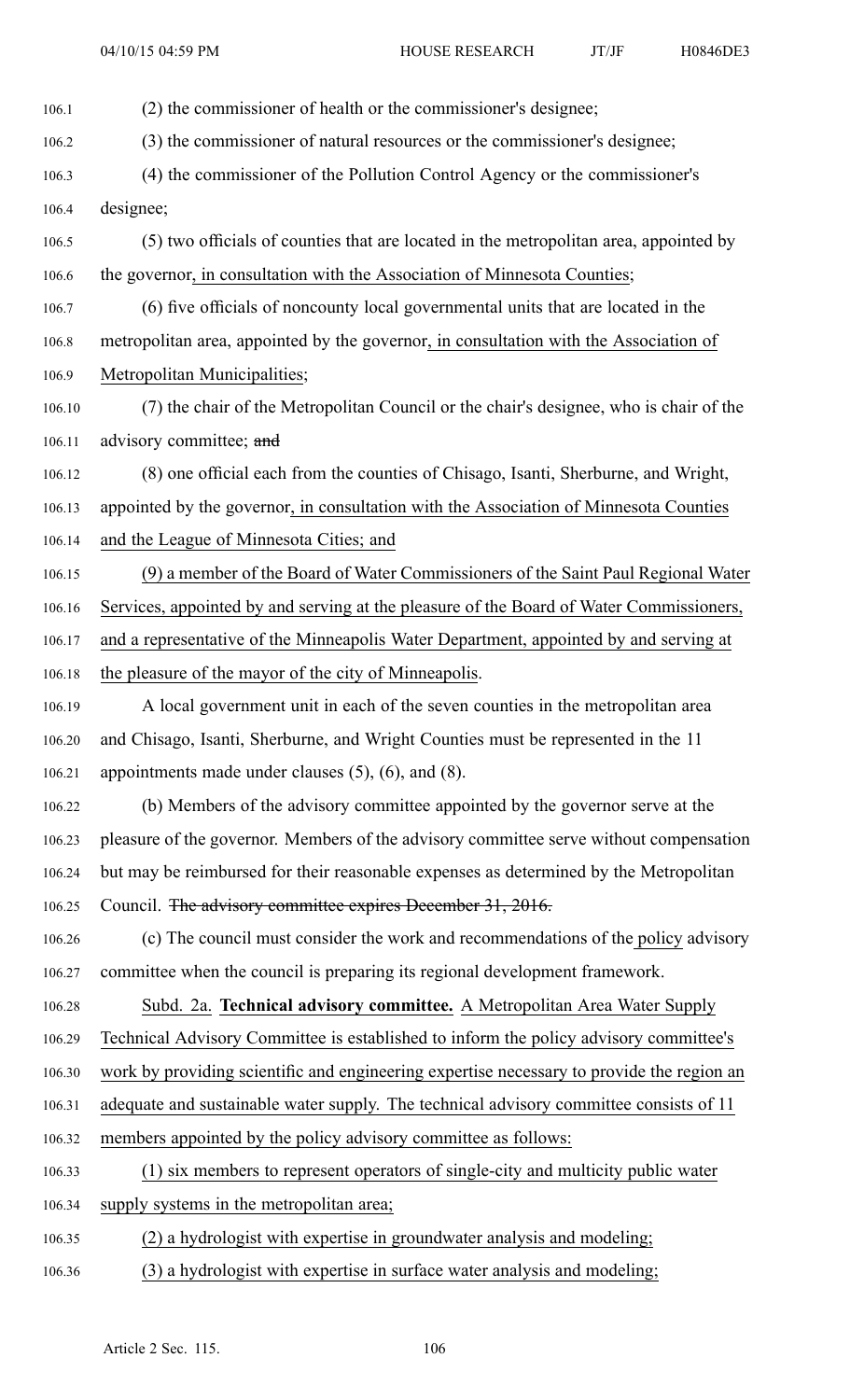- 107.1 (4) an engineer with expertise in the design and construction of water supply systems; 107.2 (5) <sup>a</sup> person with expertise in population and demographic forecasting and modeling; 107.3 and 107.4 (6) <sup>a</sup> person with expertise in water demand forecasting.
- 107.5 Members of the technical advisory committee serve at the pleasure of the policy advisory
- 107.6 committee, without compensation, but may be reimbursed for their reasonable expenses as 107.7 determined by the council.
- 107.8 Subd. 3. **Reports to legislature.** (a) The council must submit reports to the 107.9 legislature regarding its findings, recommendations, and continuing planning activities 107.10 under subdivision 1. These reports shall be included in the "Minnesota Water Plan" 107.11 required in section 103B.151, and five-year interim reports may be provided as necessary. 107.12 (b) By February 15, 2017, and at least every five years thereafter, the policy advisory 107.13 committee shall repor<sup>t</sup> to the council and the chairs and ranking minority members of 107.14 the house of representatives and senate committees and divisions with jurisdiction over 107.15 environment and natural resources with the information required under this section. The
- 107.16 policy advisory committee's repor<sup>t</sup> and recommendations must include information
- 107.17 provided by the technical advisory committee.

# 107.18 **EFFECTIVE DATE; APPLICATION.** This section is effective the day following 107.19 final enactment and applies in the counties of Anoka, Carver, Dakota, Hennepin, Ramsey, 107.20 Scott, and Washington.

### 107.21 Sec. 116. **SURPLUS STATE LAND SALES.**

107.22 The school trust lands director shall identify at least \$5,000,000 in state-owned 107.23 lands suitable for sale and notify the commissioner of natural resources of the identified 107.24 lands. The lands identified shall not be within <sup>a</sup> unit of the outdoor recreation system 107.25 under Minnesota Statutes, section 86A.05, an administrative site, or trust land. The 107.26 commissioner shall sell at least \$3,000,000 worth of lands identified by the school trust 107.27 lands director by June 30, 2017. Notwithstanding Minnesota Statutes, section 94.16, 107.28 subdivision 3, or any other law to the contrary, the amount of the proceeds from the sale of 107.29 lands that exceeds the actual expenses of selling the lands must be deposited in the school 107.30 trust lands account and used to extinguish the school trust interest as provided under 107.31 Minnesota Statutes, section 92.83, on school trust lands that have public water access 107.32 sites or old growth forests located on them.

# 107.33 Sec. 117. **REQUIRED RULEMAKING; SUBSURFACE SEWAGE TREATMENT** 107.34 **SYSTEMS.**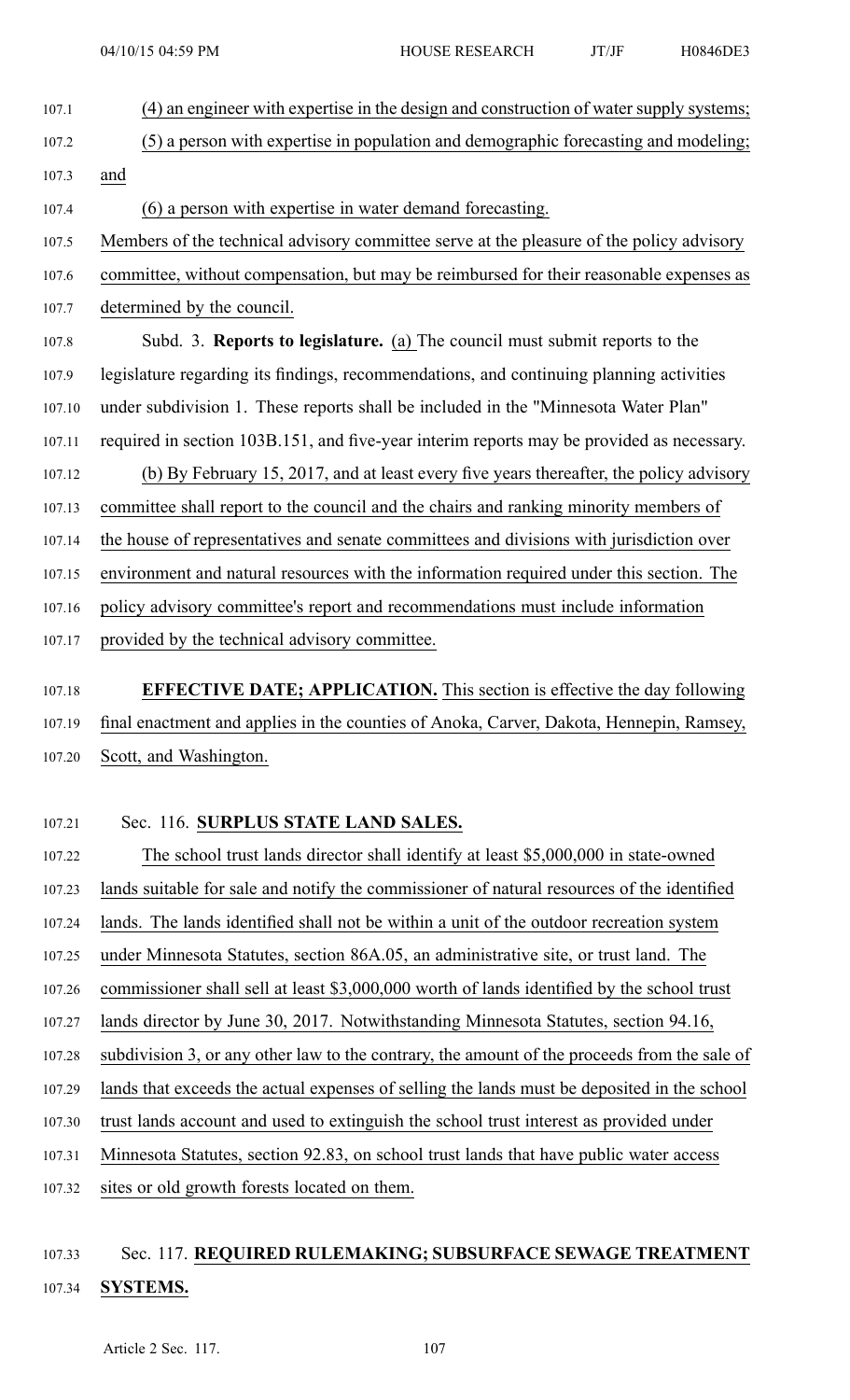| 108.1  | The commissioner of the Pollution Control Agency shall adopt rules, using the                 |
|--------|-----------------------------------------------------------------------------------------------|
| 108.2  | expedited rulemaking process in Minnesota Statutes, section 14.389, that set forth            |
| 108.3  | procedures to conform with the changes to Minnesota Statutes, chapter 115, under this act     |
| 108.4  | and to streamline the subsurface sewage treatment system (SSTS) license application and       |
| 108.5  | renewal process in a manner that:                                                             |
| 108.6  | (1) surety bond and insurance requirements of licensed SSTS businesses meet the               |
| 108.7  | requirements of Minnesota Statutes, chapter 115 and section 326B.46, subdivision 2; and       |
| 108.8  | (2) properly trained SSTS installers may complete work on a building sewer with               |
| 108.9  | respect to the Plumbing Code and plumbing program and SSTS designers and inspectors           |
| 108.10 | may complete work on a building sewer connected to an SSTS with respect to the                |
| 108.11 | Plumbing Code and plumbing program.                                                           |
|        |                                                                                               |
| 108.12 | Sec. 118. WETLAND CONSERVATION ACT REPORT.                                                    |
| 108.13 | By March 15, 2016, the Board of Water and Soil Resources, in cooperation with the             |
| 108.14 | Department of Natural Resources, shall report to the committees with jurisdiction over        |
| 108.15 | environment and natural resources on the proposals to implement high priority areas for       |
| 108.16 | wetland replacement and in-lieu fees for replacement and modify wetland replacement           |
| 108.17 | siting and actions eligible for credit. In developing the report, the board and department    |
| 108.18 | shall consult with stakeholders and agencies.                                                 |
|        |                                                                                               |
| 108.19 | Sec. 119. ALL-TERRAIN VEHICLE REGISTRATION TRANSITION.                                        |
| 108.20 | (a) A person must have an unexpired class 1 or class 2 all-terrain vehicle or off-road        |
| 108.21 | vehicle registration and may continue to display the unexpired class 1 or class 2 all-terrain |

108.22 vehicle or off-road vehicle registration until the electronic licensing system has been

108.23 upgraded to conform with the amendments to Minnesota Statutes, section 84.92, under 108.24 this act.

108.25 (b) When the electronic licensing system has been upgraded, <sup>a</sup> person who possesses 108.26 an unexpired class 1 or class 2 all-terrain vehicle or off-road vehicle registration may 108.27 continue to display that unexpired class 1 or class 2 all-terrain vehicle or off-road vehicle 108.28 registration until the class 1 or class 2 all-terrain vehicle or off-road vehicle registration is

108.29 renewed, transferred, or replacement registration is applied for.

### 108.30 Sec. 120. **ANALYSIS OF WATER QUALITY STANDARDS.**

108.31 (a) The commissioner of managemen<sup>t</sup> and budget shall contract with <sup>a</sup> nonstate

- 108.32 entity for an analysis of the costs of recently adopted or proposed changes to water quality
- 108.33 standards and rules, including: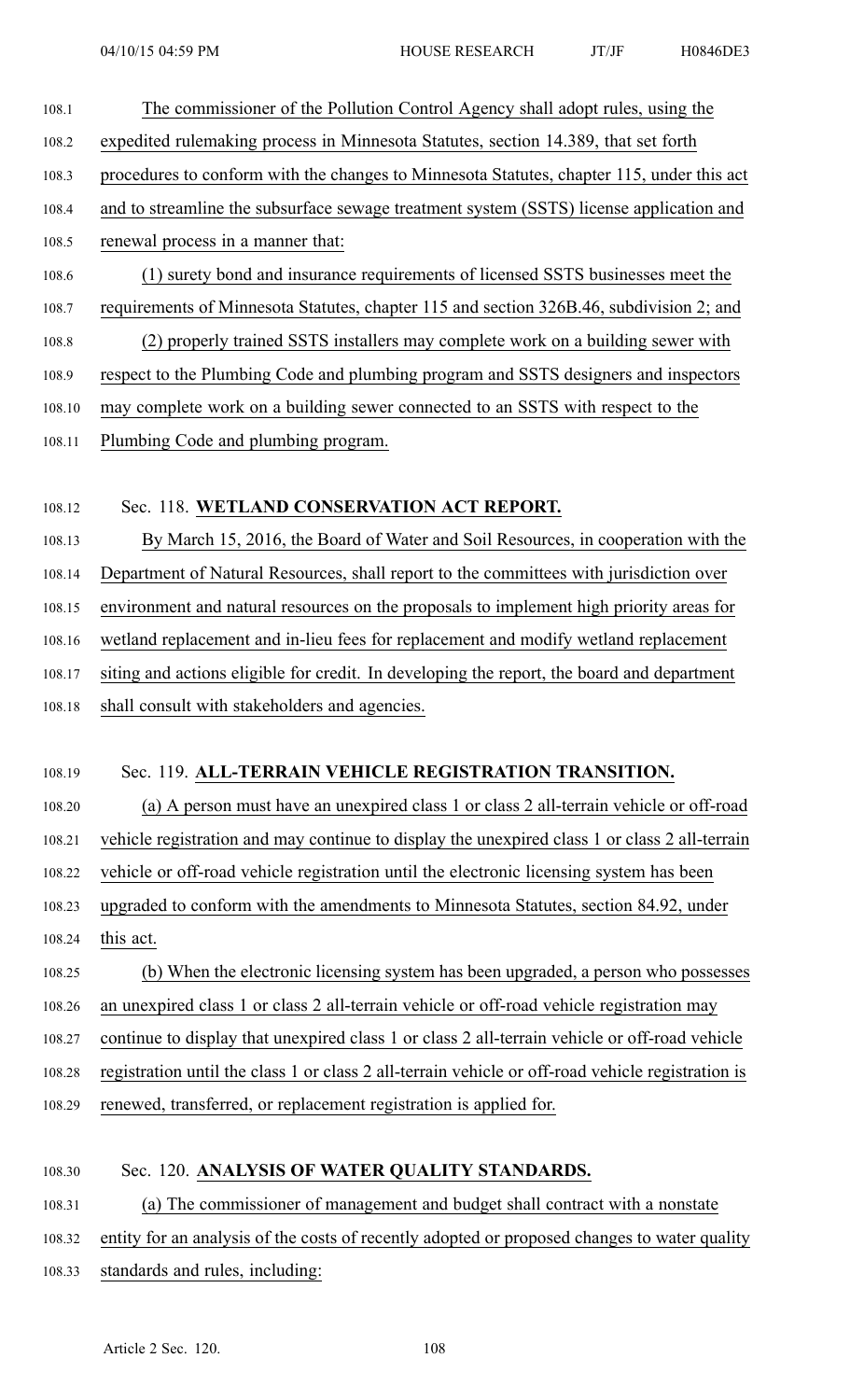| 109.1  | (1) recently adopted or proposed changes to total suspended solid, nutrient, chloride,         |
|--------|------------------------------------------------------------------------------------------------|
| 109.2  | nitrate, and sulfate standards;                                                                |
| 109.3  | (2) proposed nondegradation rulemaking provisions;                                             |
| 109.4  | (3) proposed changes to water quality standards to incorporate a tiered aquatic                |
| 109.5  | life use framework; and                                                                        |
| 109.6  | (4) changes to water quality standards, reinterpretation of water quality standards,           |
| 109.7  | and water strategies or other regulatory initiatives the commissioner of the Pollution         |
| 109.8  | Control Agency anticipates will be proposed in the next five years that will impact national   |
| 109.9  | pollutant discharge elimination system permits.                                                |
| 109.10 | (b) The analysis must include a cost analysis for a representative sample of at                |
| 109.11 | least 15 communities. The sample must include a diverse set of communities based on            |
| 109.12 | geography, watersheds, community size, wastewater facility types and operators, storm          |
| 109.13 | water system types, and other factors to ensure the analysis is representative of the state as |
| 109.14 | a whole. The analysis must include:                                                            |
| 109.15 | (1) an estimate of the overall costs to upgrade wastewater and storm water systems,            |
| 109.16 | including ongoing operating costs and costs associated with disposing of waste that are        |
| 109.17 | likely to be incurred as a result of the recent, proposed, and anticipated changes; and        |
| 109.18 | (2) an analysis of the estimated incremental impact to water quality in affected water         |
| 109.19 | bodies as a direct result of the recent, proposed, and anticipated changes.                    |
| 109.20 | (c) The commissioner shall submit the analysis to the chairs and ranking minority              |
| 109.21 | members of the committees and divisions of the house of representatives and senate with        |
| 109.22 | jurisdiction over water quality standards no later than January 1, 2017.                       |
| 109.23 | <b>EFFECTIVE DATE.</b> This section is effective the day following final enactment.            |
| 109.24 | Sec. 121. SUSPENSION OF NEW WATER QUALITY RULES.                                               |
| 109.25 | Until the analysis is submitted to the legislature as required under section 2 and             |
| 109.26 | the proposed amendments to Minnesota Rules, chapters 7050 and 7053, regarding total            |
| 109.27 | suspended solids and eutrophication standards proposed and noticed in the State Register       |
| 109.28 | on November 18, 2013, have undergone a new rulemaking process and been submitted               |
| 109.29 | and approved by the legislature, the amendments to Minnesota Rules, chapters 7050 and          |
| 109.30 | 7053, regarding total suspended solids and eutrophication standards, are suspended and         |

- 109.31 the rules as they were prior to adoption of the amendments remain in effect.
- 109.32 **EFFECTIVE DATE.** This section is effective the day following final enactment.
- 109.33 Sec. 122. **LAKE WINNIPEG TMDL.**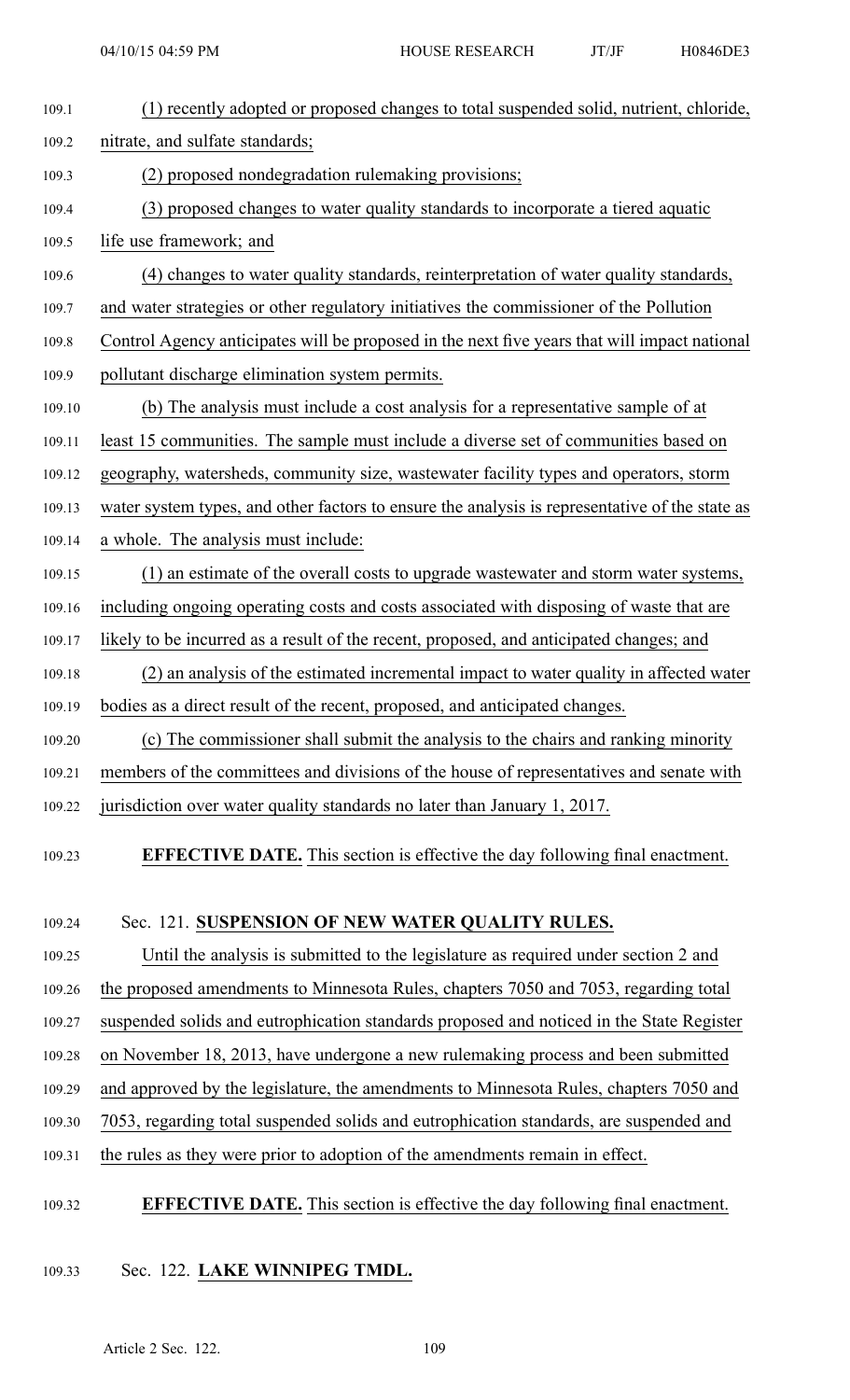110.1 The commissioner of the Pollution Control Agency must coordinate with North 110.2 Dakota and Manitoba to develop <sup>a</sup> total maximum daily load under section 303(d) of the 110.3 Clean Water Act, United States Code, title 33, section 1313(d), for nutrients and suspended 110.4 solids entering Lake Winnipeg. The total maximum daily load must include phosphorus 110.5 and suspended solids wasteload allocations for point sources and load allocations for 110.6 nonpoint sources for sources discharging these pollutants to the Red River of the North 110.7 and its tributaries. Phosphorus or suspended solids effluent limits on these point sources 110.8 shall be deferred until the total maximum daily load has been subject to public review and 110.9 comment and formally approved by the United States Environmental Protection Agency. 110.10 Sec. 123. **WILD RICE WATER QUALITY STANDARDS.** 110.11 (a) Until the commissioner of the Pollution Control Agency adopts the rules to 110.12 establish criteria for designating waters subject to <sup>a</sup> wild rice water quality standard as 110.13 required under Laws 2011, First Special Session chapter 2, article 4, section 32, paragraph 110.14 (b), and adopts the rule as required under Laws 2011, First Special Session chapter 2, 110.15 article 4, section 32, paragraph (a), designating waters containing natural beds of wild rice 110.16 that are subject to <sup>a</sup> wild rice water quality standard and designating the specific times of 110.17 year during which the standard applies, the commissioner shall not: 110.18 (1) apply the wild rice water quality standard for sulfate in class 4A waters to any 110.19 waters, including incorporating the standard or any requirements based on the standard 110.20 within any permits, compliance schedules, orders, or other control documents; or 110.21 (2) list waters containing natural beds of wild rice as impaired for sulfate under 110.22 section 303(d) of the federal Clean Water Act, United States Code, title 33, section 1313. 110.23 (b) For the purposes of this section, "waters containing natural beds of wild rice" 110.24 has the meaning given in Laws 2011, First Special Session chapter 2, article 4, section 110.25 32, paragraph (b).

#### 110.26 Sec. 124. **LANDFILL DIVERSION; ADVISORY TASK FORCE; STUDY.**

110.27 (a) The commissioner of the Pollution Control Agency shall convene an advisory 110.28 task force to explore, develop, and analyze the environmental and financial costs 110.29 and benefits of adopting an alternative conceptual framework that fully integrates

- 110.30 environmentally preferable nonrecycling methods of diverting solid waste from landfills,
- 110.31 including waste reduction, reuse, composting, and beneficial use of solid waste, into the
- 110.32 state's solid waste managemen<sup>t</sup> goals and policies. The advisory task force shall examine,
- 110.33 at <sup>a</sup> minimum, the following issues: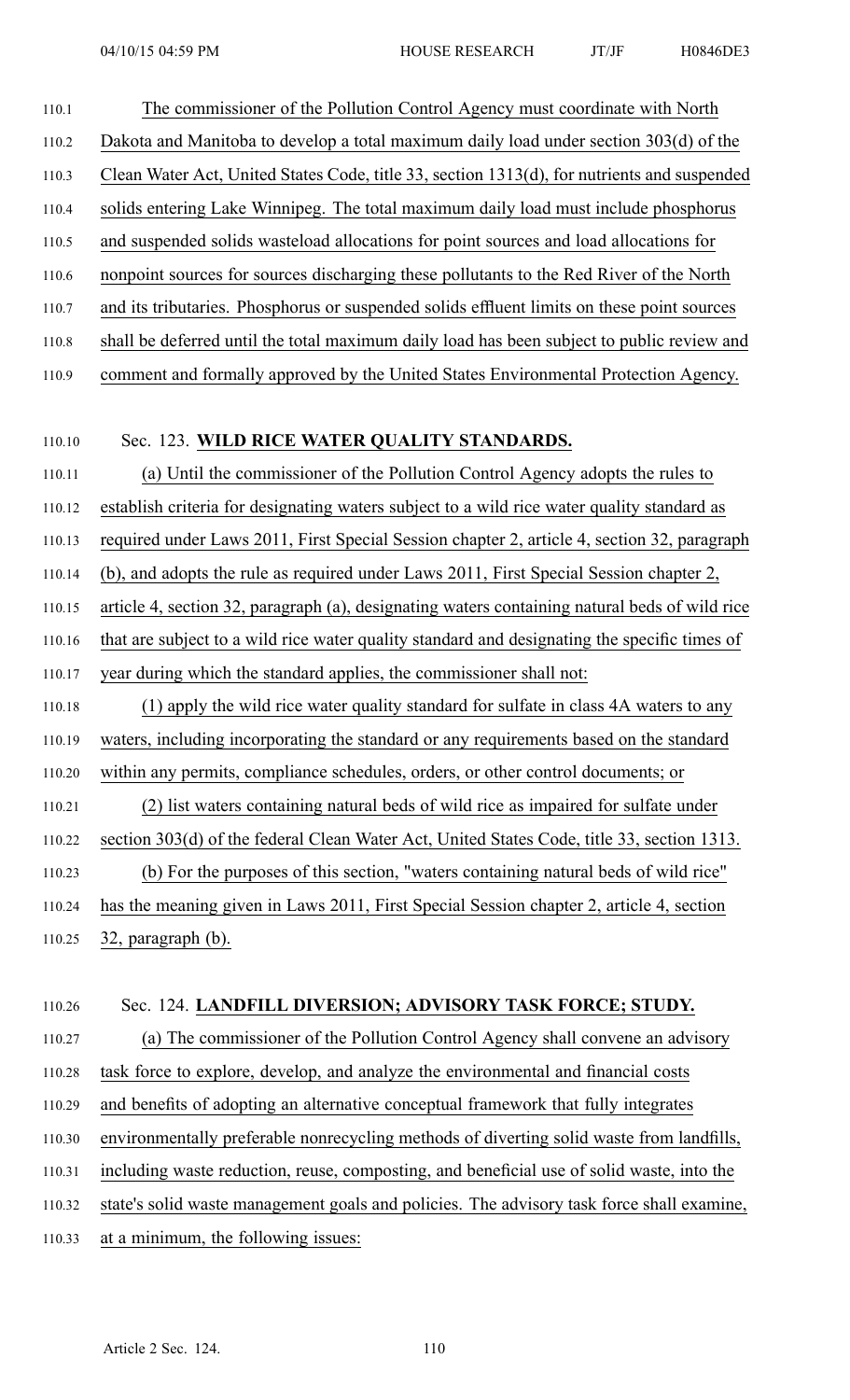| 111.1  | (1) existing barriers to accurately tracking and measuring environmentally preferable     |
|--------|-------------------------------------------------------------------------------------------|
| 111.2  | methods of diversion, and how those barriers might be overcome;                           |
| 111.3  | (2) the implications of supplementing county recycling goals with goals that address      |
| 111.4  | environmentally preferable methods of diversion or that otherwise give counties credit    |
| 111.5  | and incentives for diversion via these methods;                                           |
| 111.6  | (3) how definitions of the various methods of diversion can be amended to accord          |
| 111.7  | with an alternative framework;                                                            |
| 111.8  | (4) the extent to which the state's existing solid waste management policies in           |
| 111.9  | section 115A.02 are compatible with an alternative framework and what measurements        |
| 111.10 | should be used to evaluate progress;                                                      |
| 111.11 | (5) the impacts an alternative framework would have on solid waste and recycling          |
| 111.12 | programs in counties in and outside of the metropolitan area; and                         |
| 111.13 | (6) examples from other states and countries that utilize such a framework with           |
| 111.14 | respect to solid waste management.                                                        |
| 111.15 | (b) By July 1, 2015, the commissioner of the Pollution Control Agency shall               |
| 111.16 | designate members of the advisory task force that represent a broad array of stakeholders |
| 111.17 | with respect to solid waste and recycling issues, including, but not limited to:          |
| 111.18 | (1) county solid waste officials from both large and small metropolitan and               |
| 111.19 | nonmetropolitan counties, two of whom will be appointed to serve as co-chairs;            |
| 111.20 | (2) solid waste officials from the Pollution Control Agency;                              |
| 111.21 | (3) waste haulers and landfill operators;                                                 |
| 111.22 | (4) recyclers, including recyclers of scrap metal and paper;                              |
| 111.23 | (5) environmental organizations that address solid waste issues;                          |
| 111.24 | (6) facilities or businesses that utilize or promote waste reduction and reuse of         |
| 111.25 | solid waste;                                                                              |
| 111.26 | facilities or businesses that utilize or promote composting of solid waste;               |
| 111.27 | (8) waste-to-energy facilities; and                                                       |
| 111.28 | (9) others active in solid waste issues that the commissioner deems would be helpful      |
| 111.29 | in this effort.                                                                           |
| 111.30 | The Pollution Control Agency shall serve as staff to the advisory task force.             |
| 111.31 | (c) The task force may contract with consultants or a facilitator to assist in            |
| 111.32 | completing the activities described in this section.                                      |
| 111.33 | (d) By February 15, 2016, the advisory task force shall submit its findings and           |
| 111.34 | recommendations in a report to the chairs and ranking minority members of the senate and  |
| 111.35 | house committees with primary responsibility over solid waste policy.                     |
|        |                                                                                           |

## 111.36 **EFFECTIVE DATE.** This section is effective the day following final enactment.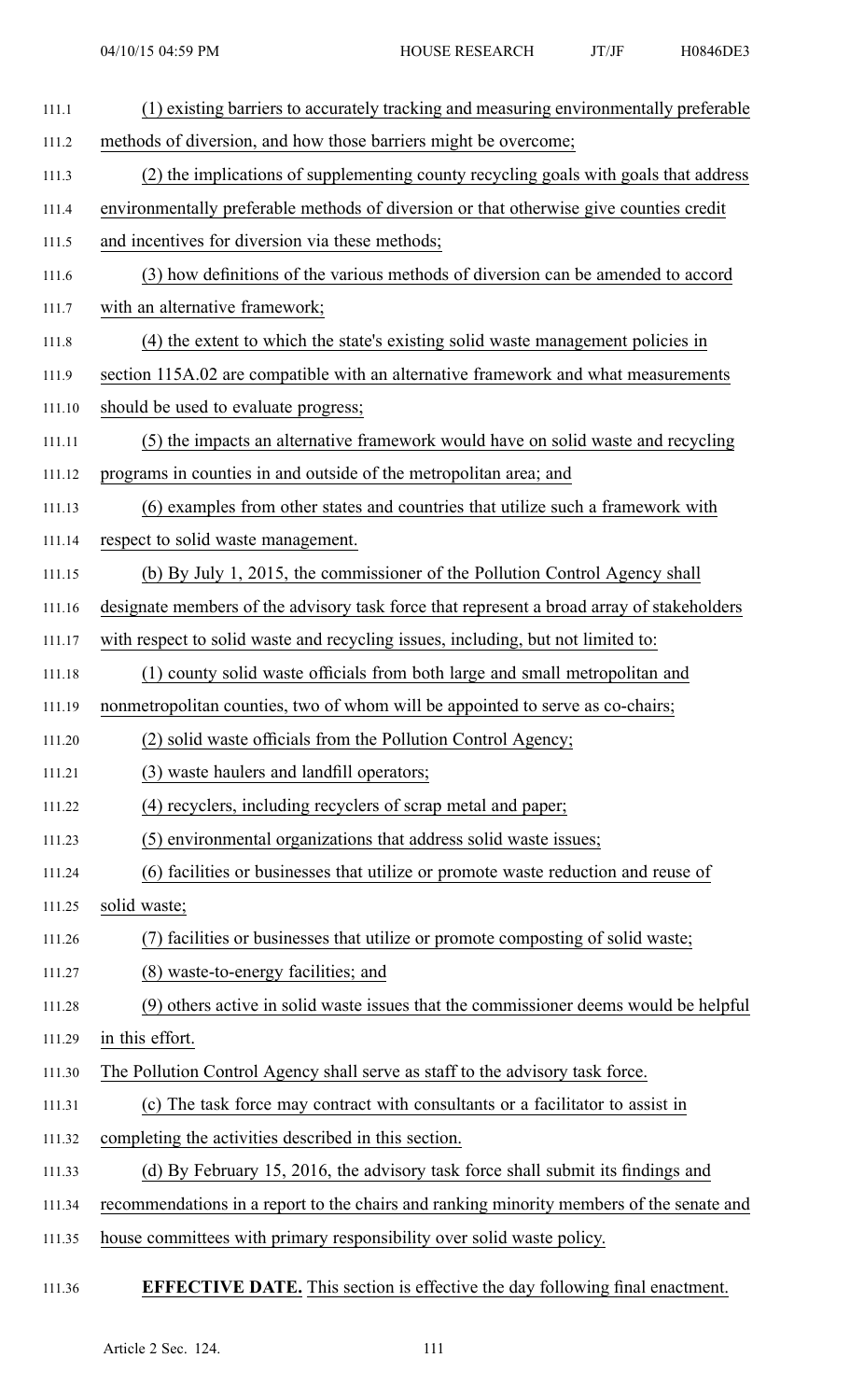| 112.1  | Sec. 125. SECTION 404 PERMIT PROGRAM FEASIBILITY STUDY.                                    |
|--------|--------------------------------------------------------------------------------------------|
| 112.2  | (a) The Board of Water and Soil Resources, in cooperation with the commissioner            |
| 112.3  | of natural resources, shall conduct a study on the feasibility of the state assuming       |
| 112.4  | administration of the section 404 permit program of the federal Clean Water Act. The       |
| 112.5  | study must:                                                                                |
| 112.6  | (1) include an estimate of the costs to the state and savings to local governments of      |
| 112.7  | assuming administration of the permit program, including staffing costs;                   |
| 112.8  | (2) identify the potential speed and efficiencies to be gained through state               |
| 112.9  | administration of the permit program and include a cost-benefit analysis;                  |
| 112.10 | (3) identify administrative changes necessary to permit the assumption;                    |
| 112.11 | (4) identify the administrative simplification that could be accomplished by unifying      |
| 112.12 | administration of section 404, the Wetlands Conservation Act, and public water wetlands;   |
| 112.13 | (5) include language to define "wetland;" and                                              |
| 112.14 | (6) recommend how to meet federal requirements for state section 404 permit                |
| 112.15 | assumption.                                                                                |
| 112.16 | (b) A steering committee shall provide oversight of the study and include:                 |
| 112.17 | (1) one representative appointed by the Pollution Control Agency;                          |
| 112.18 | one representative appointed by the United States Army Corps of Engineers;<br>(2)          |
| 112.19 | (3) two representatives appointed by the Association of Minnesota Counties,                |
| 112.20 | including one county engineer and one member of a technical evaluation panel               |
| 112.21 | representing a local government unit;                                                      |
| 112.22 | (4) one representative appointed by the League of Minnesota Cities;                        |
| 112.23 | (5) one representative of soil and water conservation districts appointed by the           |
| 112.24 | executive director of the Board of Water and Soil Resources, in consultation with the soil |
| 112.25 | and water conservation districts;                                                          |
| 112.26 | (6) one representative of wetland bank operators appointed by the executive director       |
| 112.27 | of the Board of Water and Soil Resources in consultation with the operators;               |
| 112.28 | (7) three representatives of environmental organizations appointed by the executive        |
| 112.29 | director of the Board of Water and Soil Resources in consultation with the organizations;  |
| 112.30 | (8) two representatives appointed by the Minnesota Chamber of Commerce,                    |
| 112.31 | including one from the mining industry and one from the forestry industry;                 |
| 112.32 | (9) one representative appointed by the Associated General Contractors of Minnesota;       |
| 112.33 | (10) one representative appointed by the Builders Association of Minnesota; and            |
| 112.34 | (11) one representative appointed by the American Council of Engineering                   |
| 112.35 | Companies of Minnesota.                                                                    |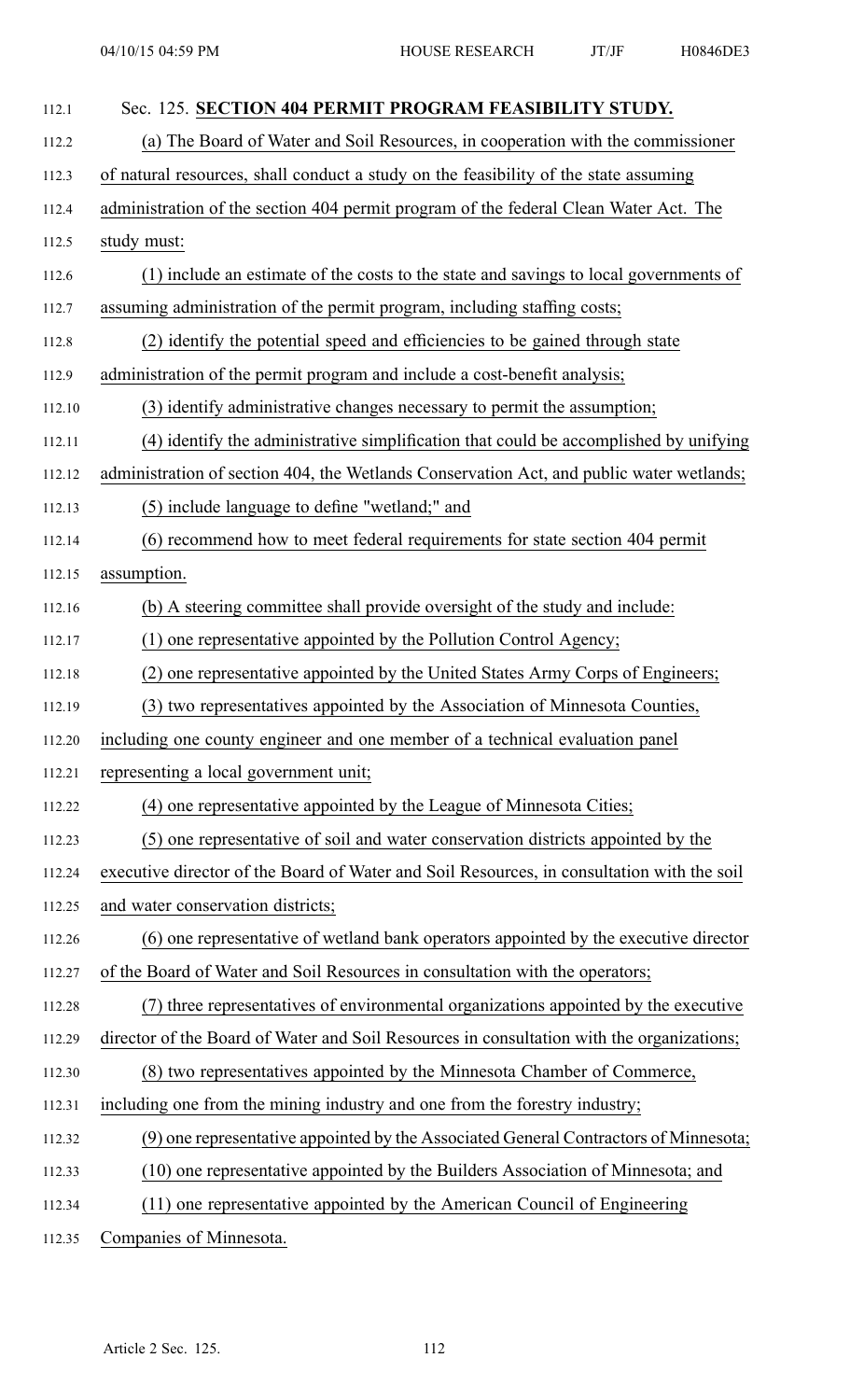113.1 (c) By January 15, 2017, the Board of Water and Soil Resources must repor<sup>t</sup> the 113.2 study to the legislative policy and finance committees and divisions with jurisdiction 113.3 over environment and natural resources.

# 113.4 Sec. 126. **ANATOMICAL DONATION OPTION ON HUNTING AND FISHING** 113.5 **LICENSES; STUDY.**

- 113.6 The commissioner of natural resources, in coordination with the commissioner of
- 113.7 public safety, shall study the feasibility of providing an option on applications for resident
- 113.8 licenses to hunt and fish that allows the applicant to indicate <sup>a</sup> desire to make an anatomical
- 113.9 gift. The commissioner of natural resources shall submit <sup>a</sup> repor<sup>t</sup> with the results of the
- 113.10 study to the chairs and ranking minority members of the house of representatives and
- 113.11 senate committees and divisions with jurisdiction over the environment and natural
- 113.12 resources by December 15, 2015.

## 113.13 Sec. 127. **METROPOLITAN PARKS; INTEREST EARNINGS.**

- 113.14 Notwithstanding Laws 1985, First Special Session chapter 15, section 5, subdivision
- 113.15 2, paragraph (b), and Laws 1987, chapter 384, article 3, section 45, the Metropolitan
- 113.16 Council shall use the interest earnings in Laws 1985, First Special Session chapter 15,
- 113.17 section 5, subdivision 2, for the use and betterment of all regional recreational open space
- 113.18 lands under the jurisdiction of the Metropolitan Council.

## 113.19 **EFFECTIVE DATE.** This section is effective January 1, 2017.

#### 113.20 Sec. 128. **REFUNDS; YOUTH BEAR LICENSES.**

- 113.21 The commissioner of natural resources may issue refunds for youth bear licenses
- 113.22 that were purchased between August 1, 2013, and June 30, 2014, to individuals who were
- 113.23 10, 11, or 12 years old at the time of purchase until June 30, 2016.

#### 113.24 Sec. 129. **WATER RETENTION DEMONSTRATION PROJECTS.**

- 113.25 By August 1, 2015, the commissioner of natural resources, in cooperation with the
- 113.26 commissioners of agriculture and the Pollution Control Agency, the Board of Water and Soil
- 113.27 Resources, and other interested parties, shall develop proposals for significant large-scale
- 113.28 demonstration projects that provide flood water retention, water quality improvements,
- 113.29 nutrient and sediment reduction, and wildlife habitat for submission to the Lessard-Sams
- 113.30 Outdoor Heritage Council, Clean Water Council, and the Legislative-Citizen Commission
- 113.31 on Minnesota Resources for funding in fiscal year 2017. Any deadlines established by the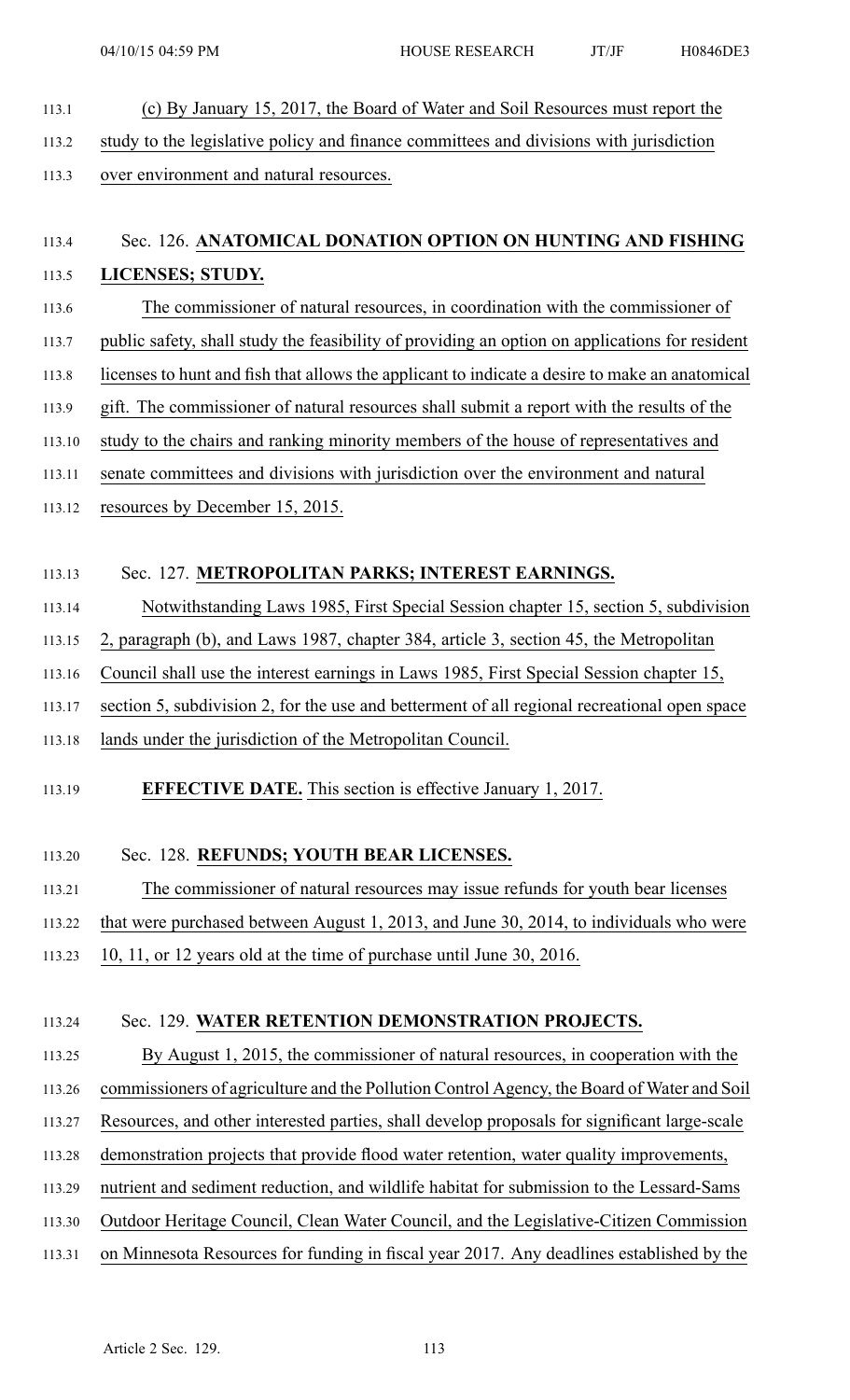- 114.1 Lessard-Sams Outdoor Heritage Council, Clean Water Council, or the Legislative-Citizen
- 114.2 Commission on Minnesota Resources are waived for purposes of the submissions.

#### 114.3 Sec. 130. **WILD TURKEY CRITICAL HABITAT PLATE.**

114.4 The commissioner of natural resources and the commissioner of public safety must

114.5 select <sup>a</sup> design depicting wild turkey when selecting designs for the next selection of critical

114.6 habitat plates as provided under Minnesota Statutes, section 168.1296, subdivision 2.

#### 114.7 Sec. 131. **BASE BUDGET REPORT.**

114.8 The commissioners of natural resources and the Pollution Control Agency shall each

114.9 submit <sup>a</sup> repor<sup>t</sup> that contains the details of their base budgets, including prior appropriation

114.10 riders, to the chairs and ranking minority members of the house of representatives and

114.11 senate committees and divisions with jurisdiction over the environment and natural

114.12 resources by September 1, 2016.

#### 114.13 Sec. 132. **TRANSFERS.**

- 114.14 (a) By June 30, 2015, the commissioner of managemen<sup>t</sup> and budget shall transfer
- 114.15 to the natural resources conservation easement stewardship account, established in
- 114.16 Minnesota Statutes, section 84.69, the remaining balance in the forests for the future

114.17 conservation easement account under Minnesota Statutes, section 84.68.

114.18 (b) By June 30, 2015, the commissioner of managemen<sup>t</sup> and budget shall transfer

114.19 to the natural resources conservation easement stewardship account, established in

- 114.20 Minnesota Statutes, section 84.69, the following amounts:
- 114.21 (1) \$114,840 from Laws 2011, First Special Session chapter 6, article 1, section

114.22 2, subdivision 3, paragraph (a);

114.23 (2) \$25,000 from Laws 2012, chapter 264, article 1, section 2, subdivision 5, 114.24 paragraph (a); and

114.25 (3) \$14,000 from Laws 2013, chapter 137, article 1, section 2, subdivisions 2, 114.26 paragraph (c).

- 114.27 (c) The commissioner of managemen<sup>t</sup> and budget shall transfer additional
- 114.28 amounts from Laws 2013, chapter 137, article 1, section 2, subdivision 2, paragraph
- 114.29 (c), to the natural resources conservation easement stewardship account, established in
- 114.30 Minnesota Statutes, section 84.69, upon closing on conservation easements funded by the
- 114.31 appropriation, provided that total transfers to the account shall not exceed \$42,000.
- 114.32 (d) The commissioner of managemen<sup>t</sup> and budget shall transfer amounts from
- 114.33 Laws 2014, chapter 256, article 1, section 2, subdivision 2, paragraph (e), to the natural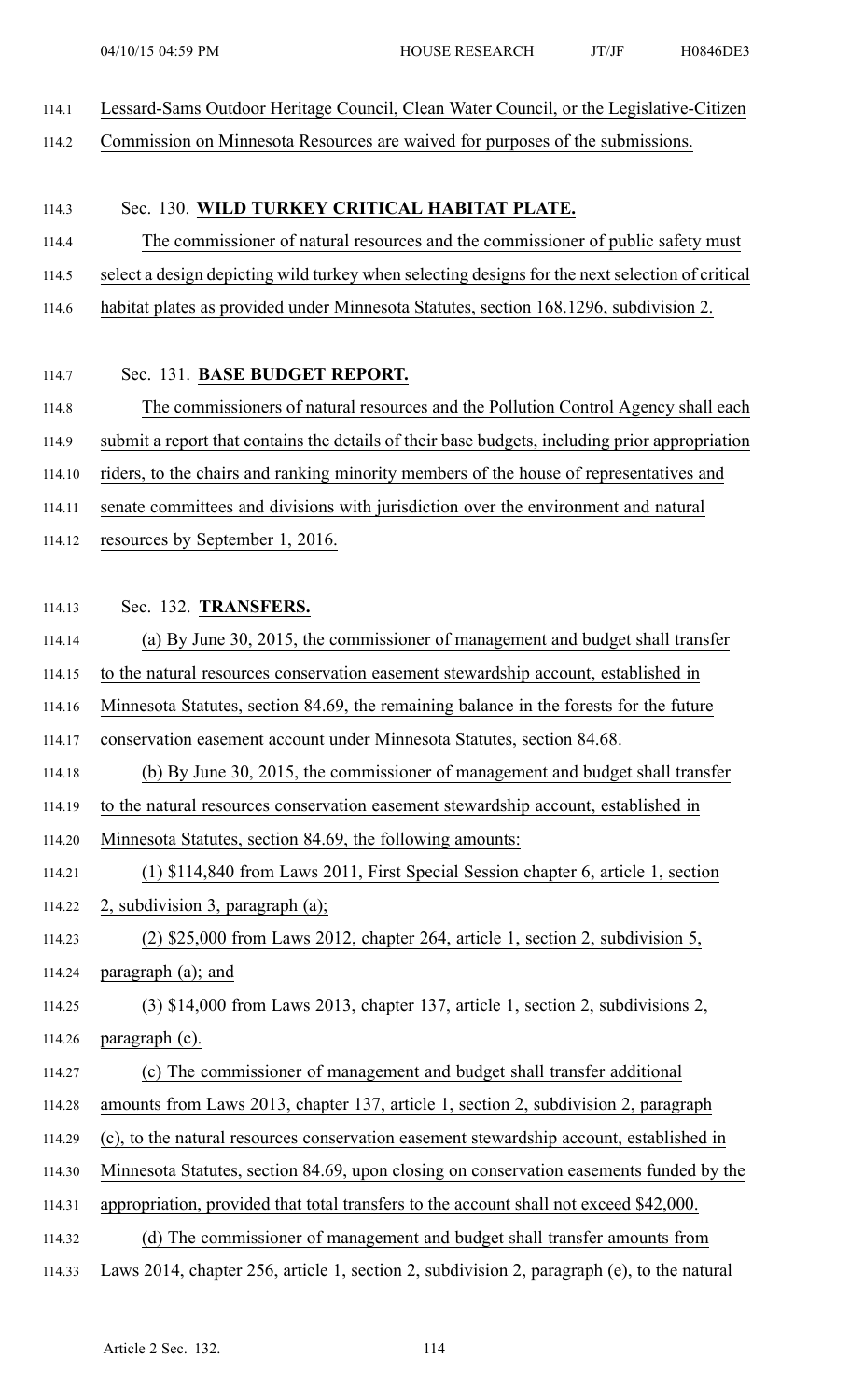| 115.1  | resources conservation easement stewardship account, established in Minnesota Statutes, |
|--------|-----------------------------------------------------------------------------------------|
| 115.2  | section 84.69, upon closing on conservation easements funded by the appropriation,      |
| 115.3  | provided that total transfers to the account shall not exceed \$112,000.                |
| 115.4  | (e) By June 30, 2015, the commissioner of management and budget shall transfer to       |
| 115.5  | the water and soil conservation easement stewardship account, established in Minnesota  |
| 115.6  | Statutes, section 103B.103, the following amounts:                                      |
| 115.7  | (1) \$191,667 from Laws 2011, First Special Session chapter 6, article 1, section       |
| 115.8  | 2, subdivision 2, paragraph $(c)$ ;                                                     |
| 115.9  | (2) \$57,750 from Laws 2011, First Special Session chapter 6, article 1, section        |
| 115.10 | 2, subdivision 4, paragraph $(a)$ ;                                                     |
| 115.11 | (3) \$15,750 from Laws 2011, First Special Session chapter 6, article 1, section        |
| 115.12 | $2$ , subdivision 4, paragraph (c);                                                     |
| 115.13 | $(4)$ \$48,000 from Laws 2012, chapter 264, article 1, section 2, subdivision 2,        |
| 115.14 | paragraph $(a)$ ;                                                                       |
| 115.15 | $(5)$ \$1,821 from Laws 2012, chapter 264, article 1, section 2, subdivision 3,         |
| 115.16 | paragraph $(a)$ ;                                                                       |
| 115.17 | $(6)$ \$26,400 from Laws 2013, chapter 137, article 1, section 2, subdivision 3,        |
| 115.18 | paragraph (b);                                                                          |
| 115.19 | $(7)$ \$26,400 from Laws 2013, chapter 137, article 1, section 2, subdivision 2,        |
| 115.20 | paragraph (e);                                                                          |
| 115.21 | (8) \$4,800 from Laws 2013, chapter 137, article 1, section 2, subdivision 4,           |
| 115.22 | paragraph $(d)$ ; and                                                                   |
| 115.23 | (9) \$4,500 from Laws 2014, chapter 256, article 1, section 2, subdivision 2,           |
| 115.24 | paragraph (f).                                                                          |
| 115.25 | (f) The commissioner of management and budget shall continue to transfer money,         |
| 115.26 | appropriated to the Board of Water and Soil Resources on or before June 30, 2015,       |
| 115.27 | for conservation easement monitoring and enforcement funds to the water and soil        |
| 115.28 | conservation easement stewardship account, established in Minnesota Statutes, section   |
| 115.29 | 103B.103, upon closing on conservation easements, provided that total transfers to the  |
| 115.30 | account shall not exceed the up to amount specified in each appropriation.              |
| 115.31 | <b>EFFECTIVE DATE.</b> This section is effective the day following final enactment.     |

# 115.33 (a) The revisor of statutes shall delete the range reference "88.47 to 88.53" wherever 115.34 it appears in Minnesota Statutes and Minnesota Rules and insert "88.49 to 88.53."

115.32 Sec. 133. **REVISOR'S INSTRUCTIONS.**